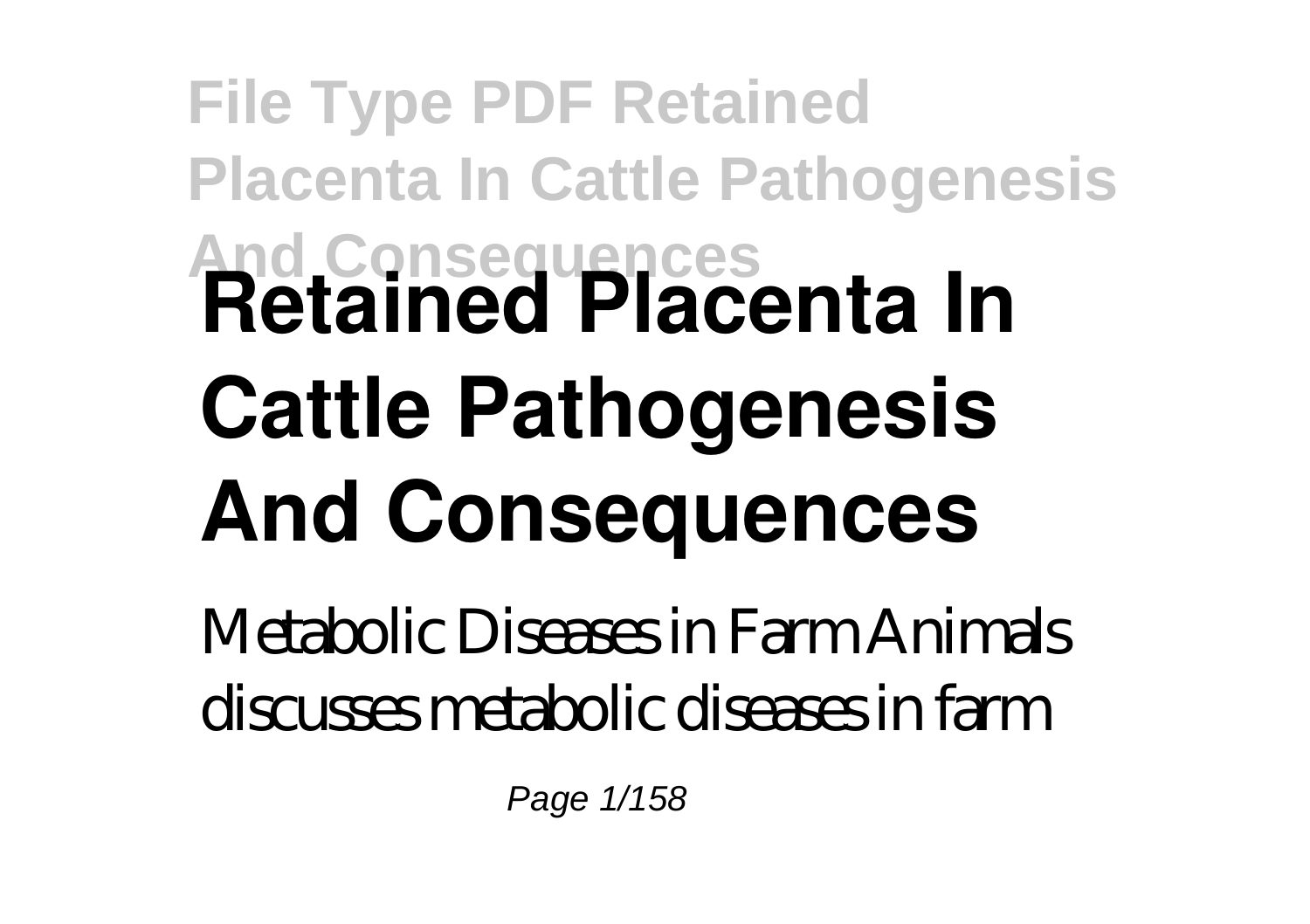**File Type PDF Retained Placenta In Cattle Pathogenesis And Consequences** livestock, focusing on four clinical syndromes—parturient hypocalcaemia, hypomagnesaemia, ketosis, and bloat. This book discusses metabolic disorders associated with water, calcium, magnesium, sodium, potassium, nitrogen, and phosphorus. Page 2/158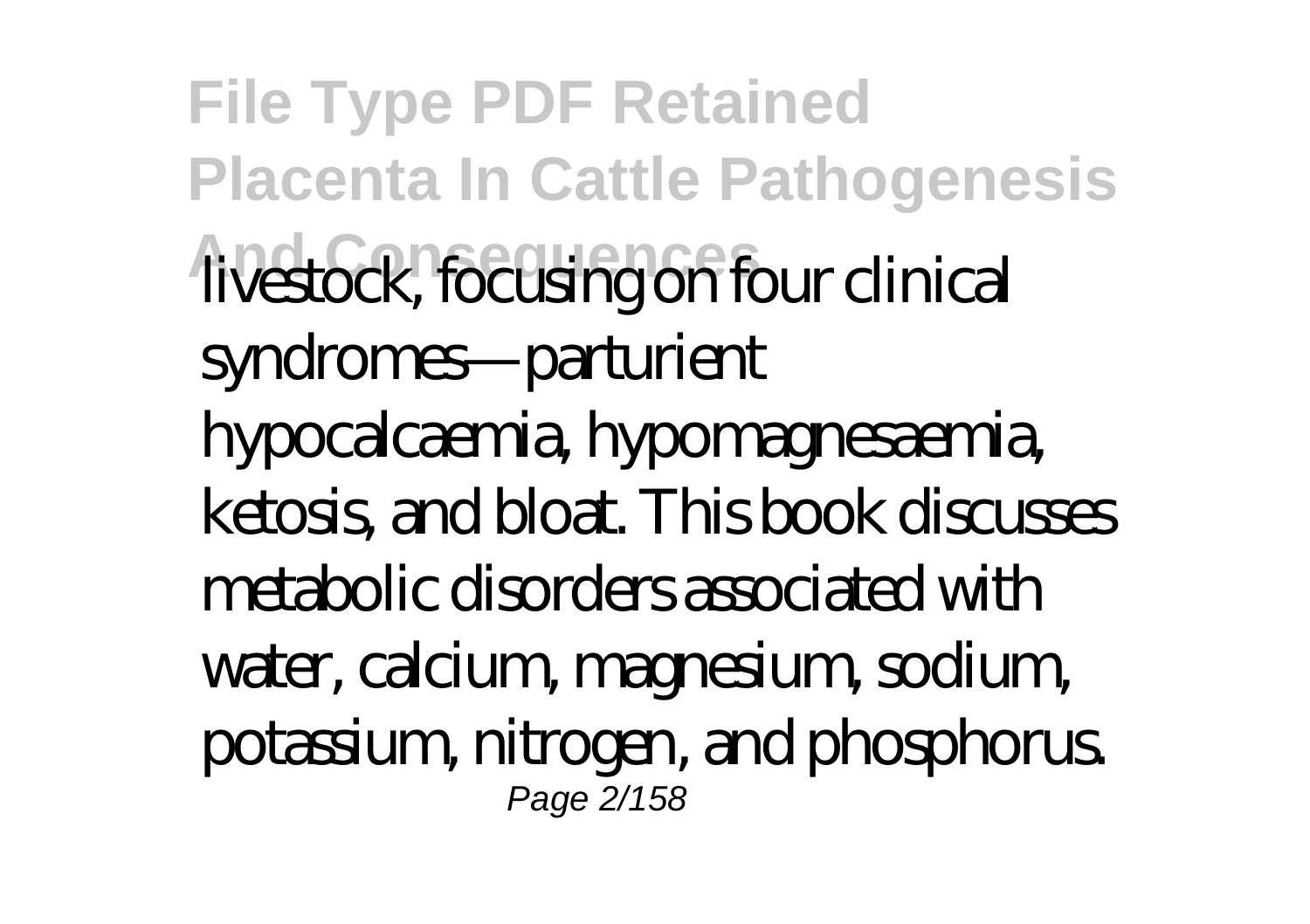**File Type PDF Retained Placenta In Cattle Pathogenesis And Consequences** The parturient paresis, which causes considerable metabolic stress and disrupts the daily pattern of feeding and digestion of dairy cows is also elaborated. This text covers the changes in mineral metabolism at parturition; factors predisposing dairy Page 3/158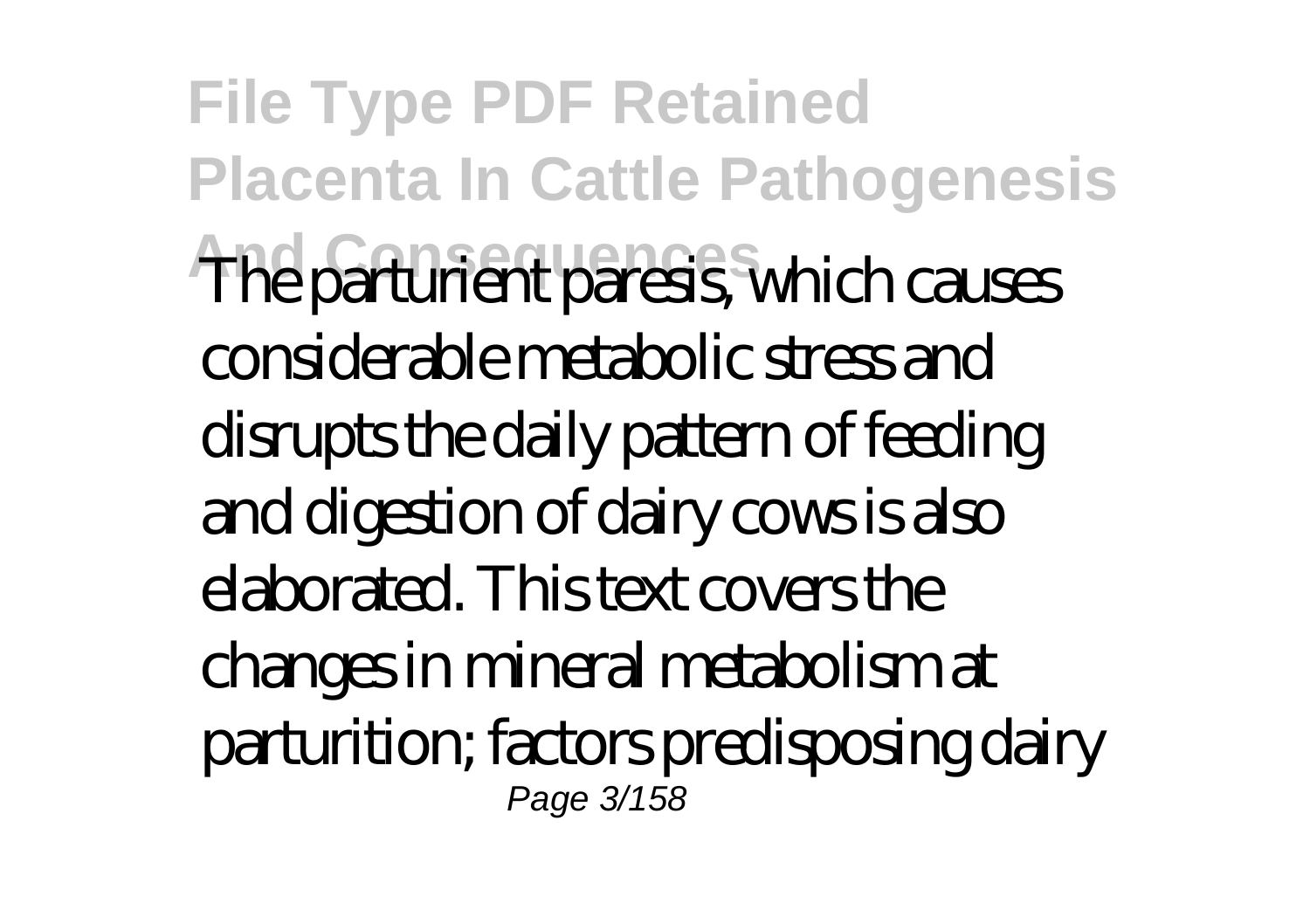**File Type PDF Retained Placenta In Cattle Pathogenesis And Consequences** cows to parturient paresis; cause of paresis in milk fever; and downer syndrome in dairy cows. The complexity of energy metabolism and its associated disorders are likewise described. This publication is a good source for veterinarians and livestock Page 4/158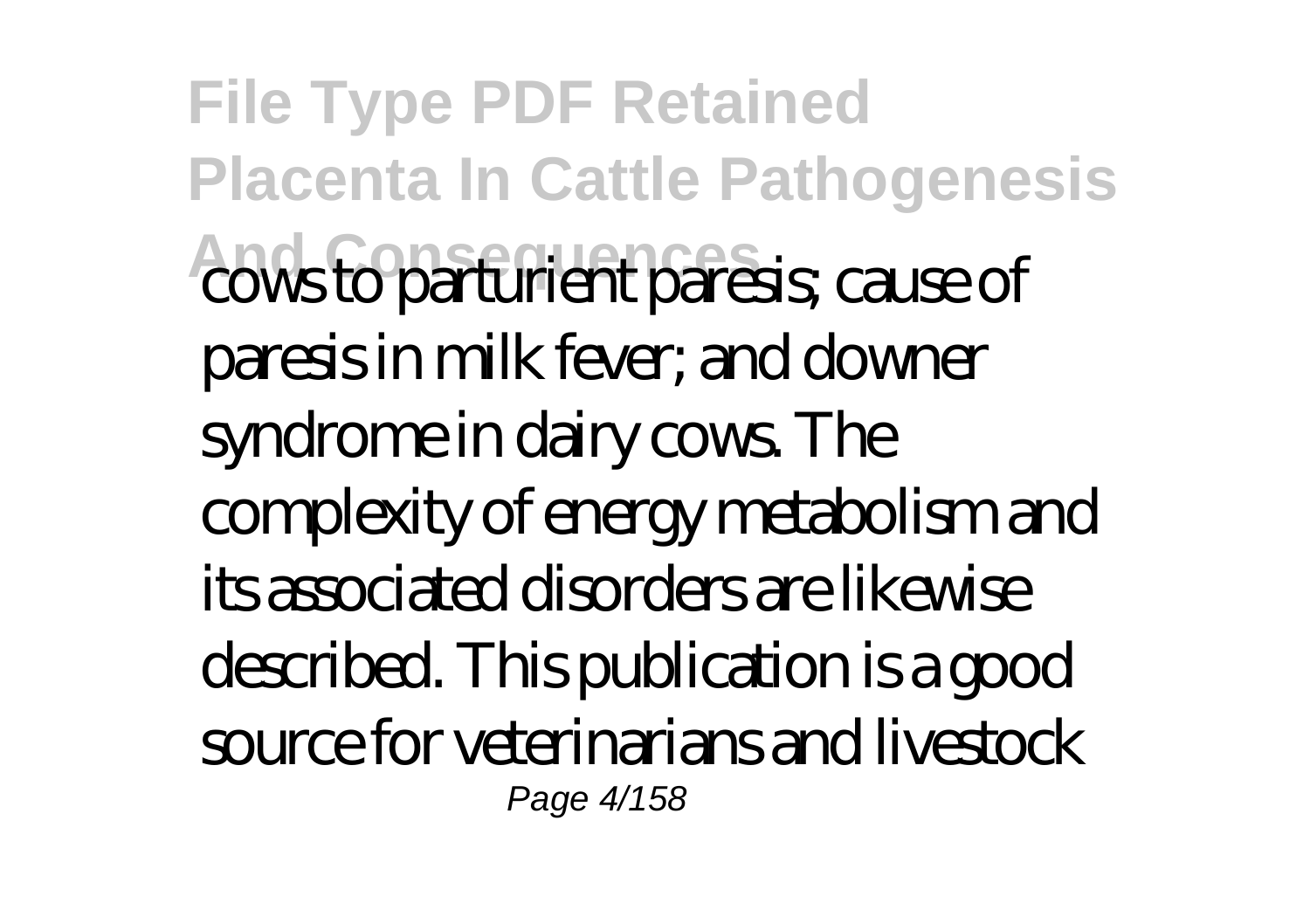**File Type PDF Retained Placenta In Cattle Pathogenesis** farmers concerned with metabolic diseases in farm animals. Bovine surgery is both challenging and complicated. Not only doesthe surgeon have to decide whether surgery is economicallyjustified, but surgery often has to be performed in a Page 5/158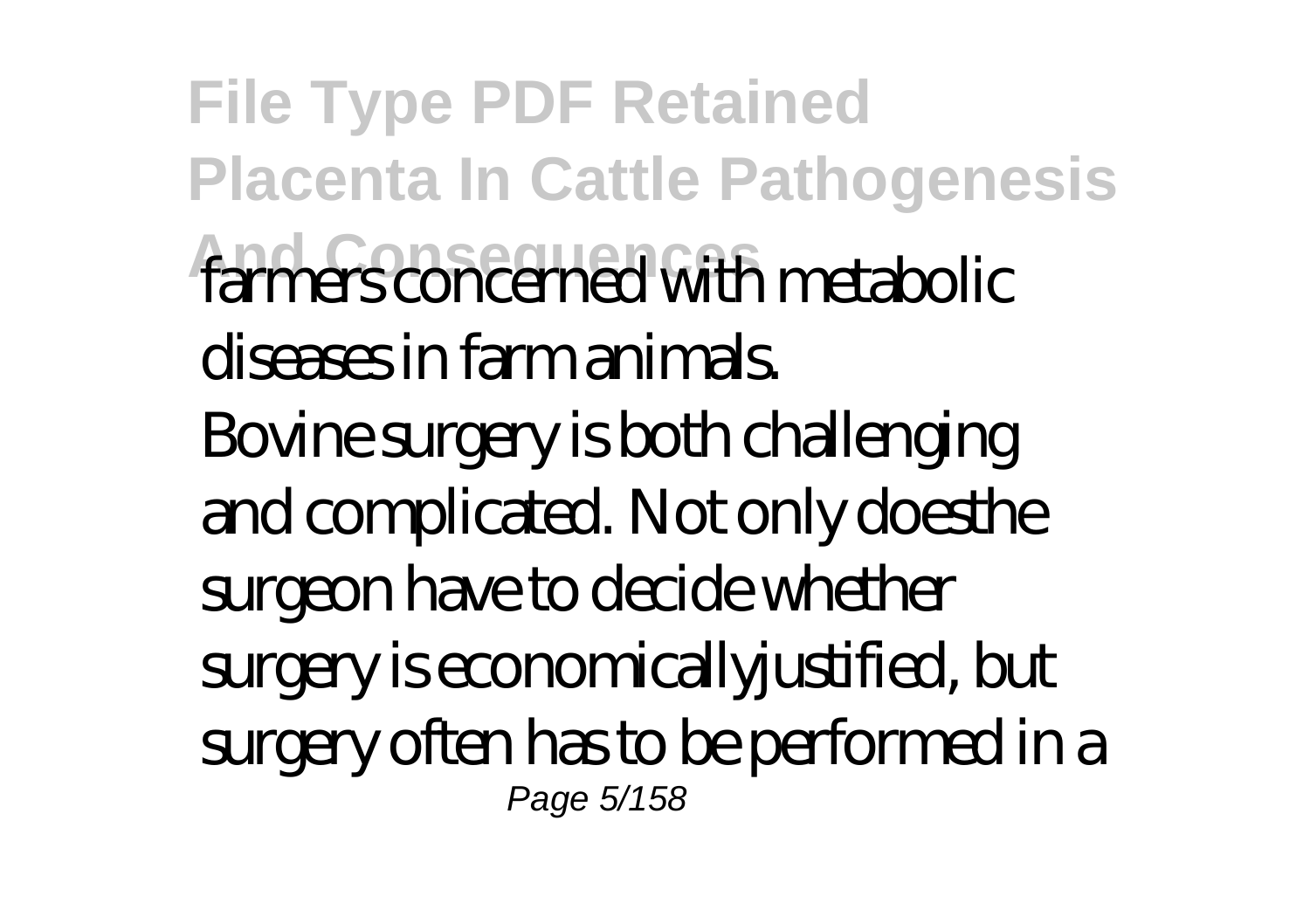**File Type PDF Retained Placenta In Cattle Pathogenesis And Consequences** sub-optimalenvironment. Following on from the worldwide success of the first edition, thisnew edition continues to act as a step-by-step guide to standardsurgical techniques. Now with two new authors from Switzerland andNorth America, both Page 6/158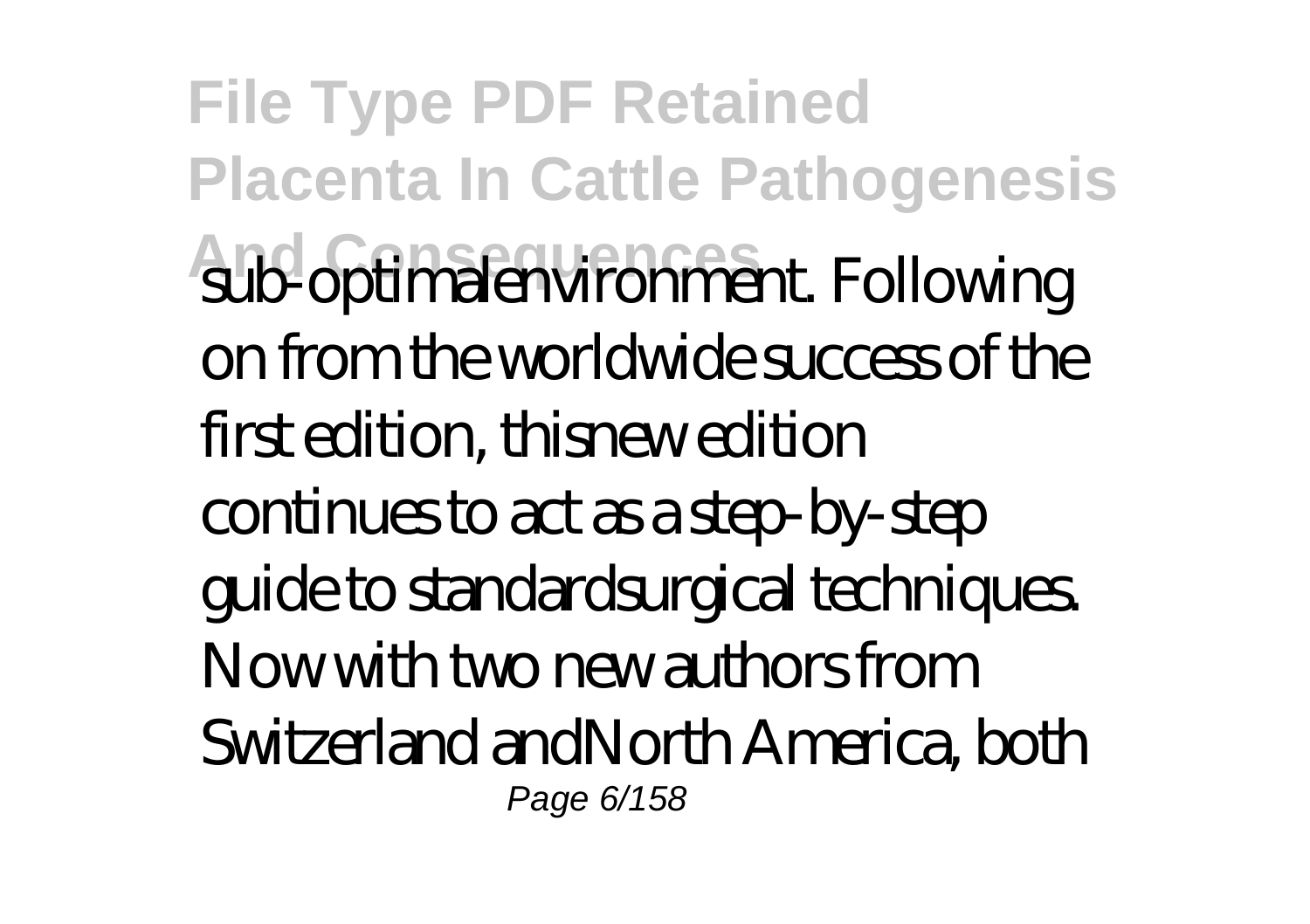**File Type PDF Retained Placenta In Cattle Pathogenesis And Consequences** the text and illustrations have beenconsiderably expanded. In addition, special attention is given toissues relating to peri-operative analgesia and animal welfare,food safety, and drug dosages. \* Maintains the popular concise and accessible Page 7/158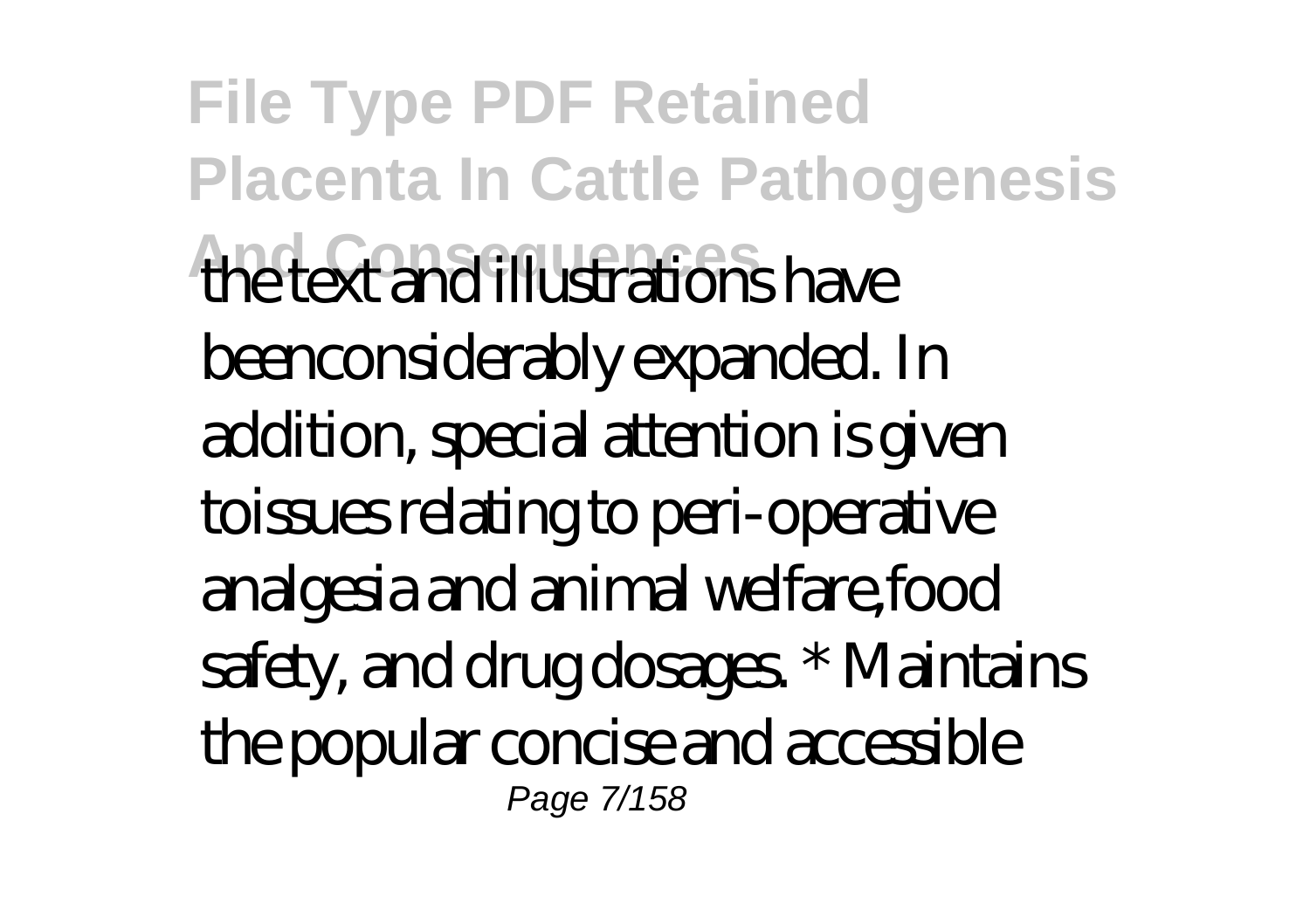**File Type PDF Retained Placenta In Cattle Pathogenesis** format of the firstedition - perfect for on-the-field work; \* Two additional authors, with world renowned expertise in bovinesurgery and lameness; \* Detailed instruction on the basics of effective surgery properinstrumentation, asepsis, Page 8/158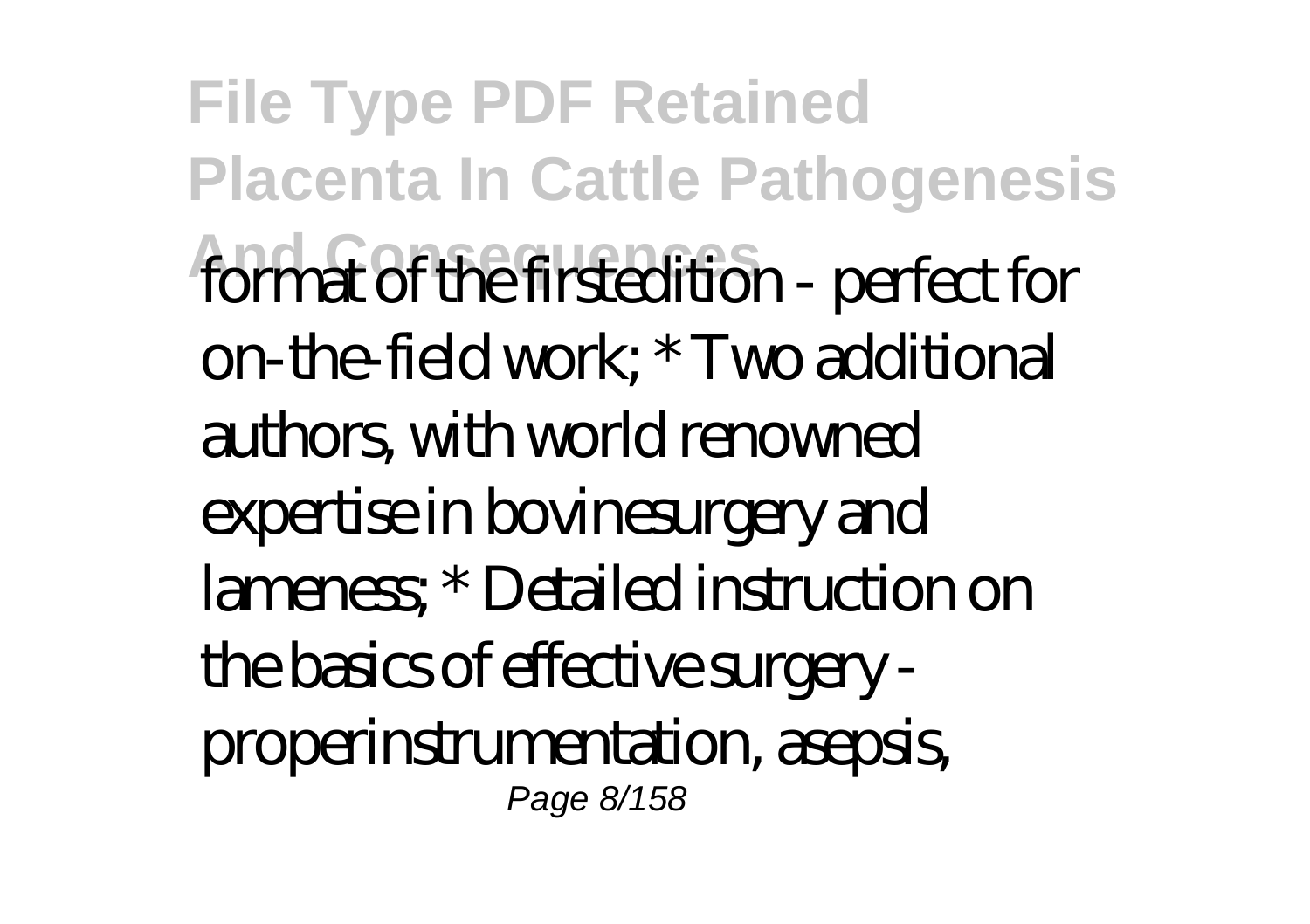**File Type PDF Retained Placenta In Cattle Pathogenesis And Consequences** effective anaesthesia and essentialtechniques; \* Much more information on lameness, as well as numerous new linedrawings to aid instruction. The two volumes of Acute Phase

Proteins book consist of chapters that Page 9/158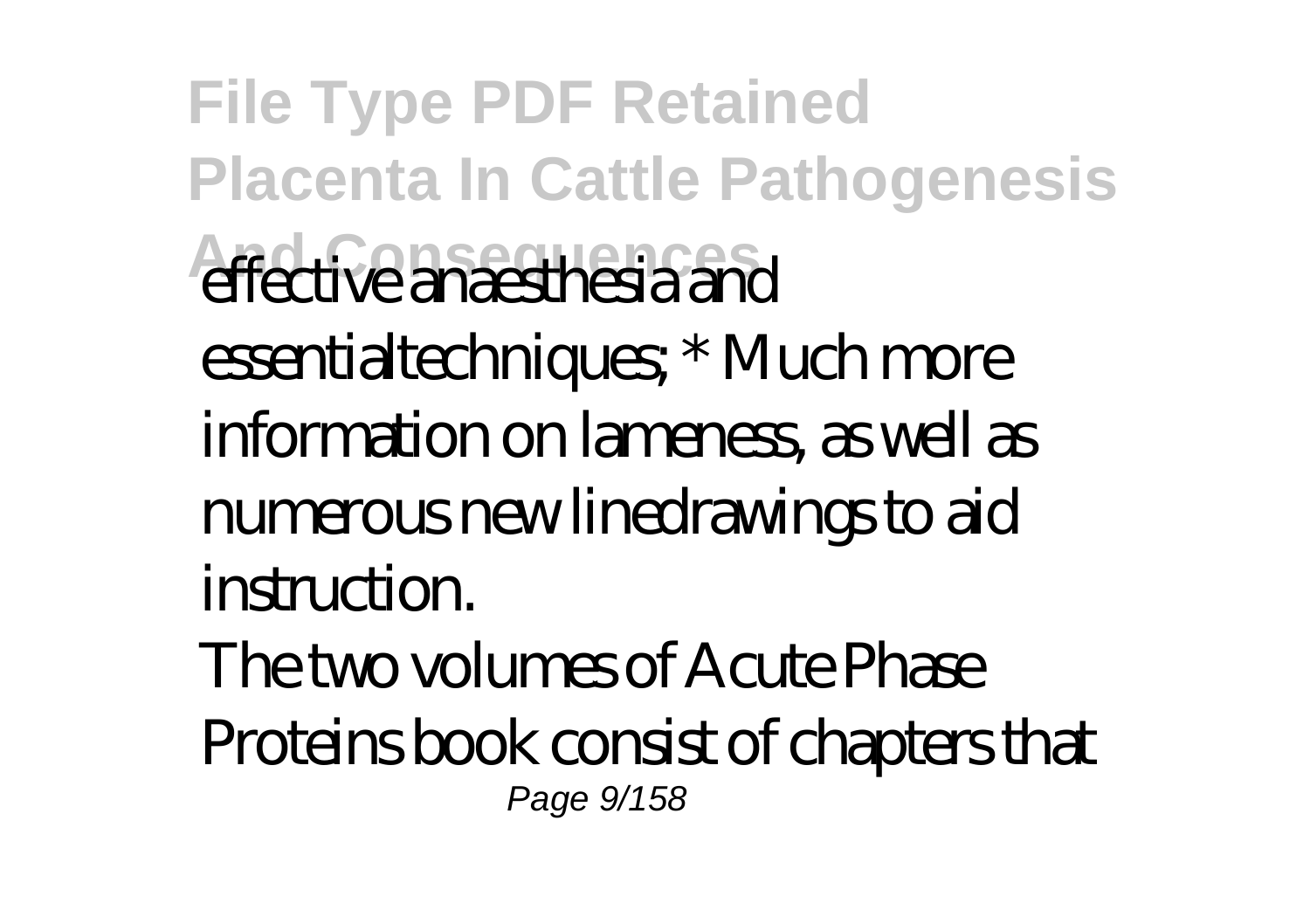**File Type PDF Retained Placenta In Cattle Pathogenesis And Consequences** give a large panel of fundamental and applied knowledge on one of the major elements of the inflammatory process during the acute phase response, i.e., the acute phase proteins expression and functions that regulate homeostasis. We have organized this Page 10/158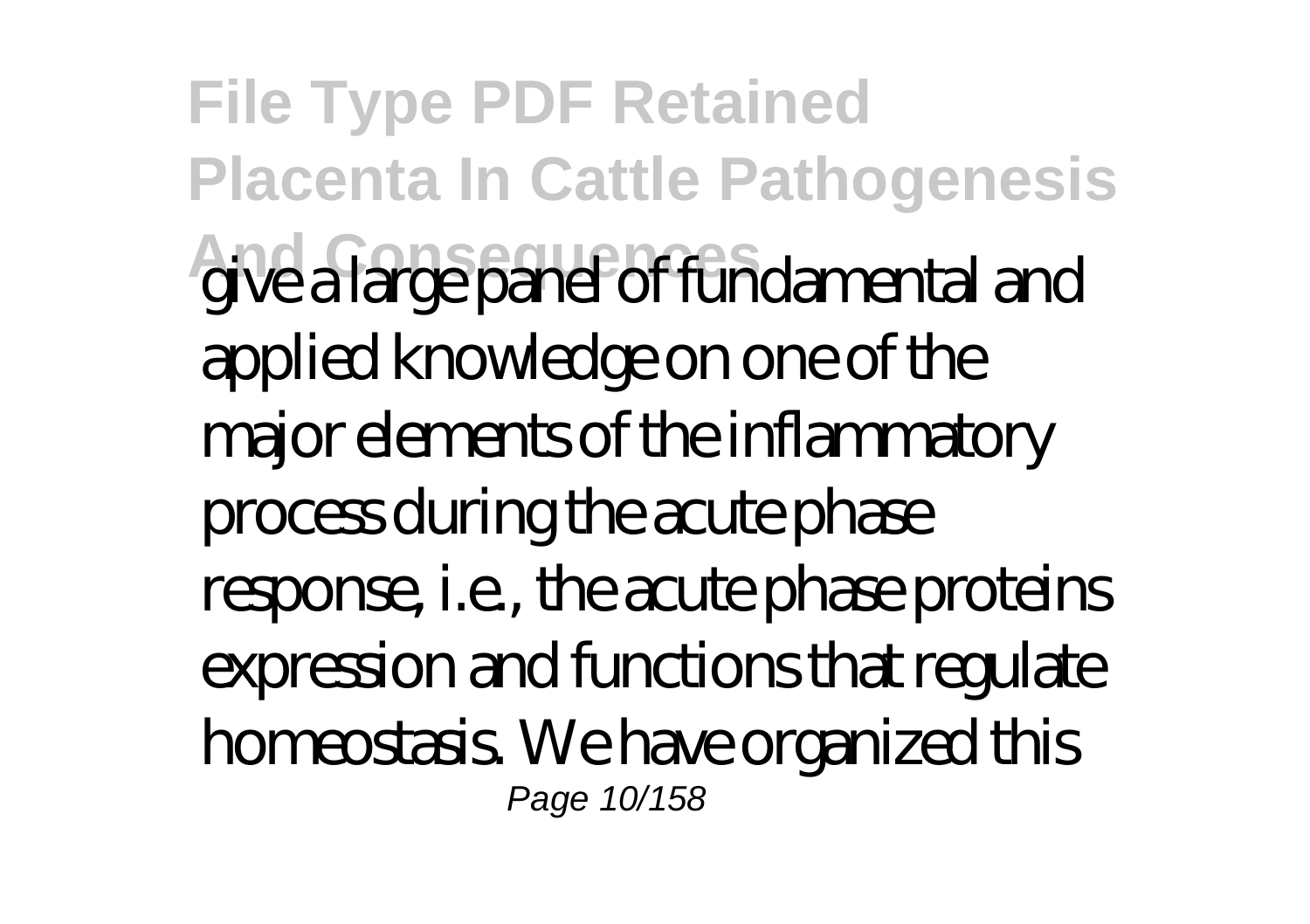**File Type PDF Retained Placenta In Cattle Pathogenesis And Consequences** book in two volumes - the first volume, mainly containing chapters on structure, biology and functions of APP, the second volume discussing different uses of APP as diagnostic tools in human and veterinary medicine.

Page 11/158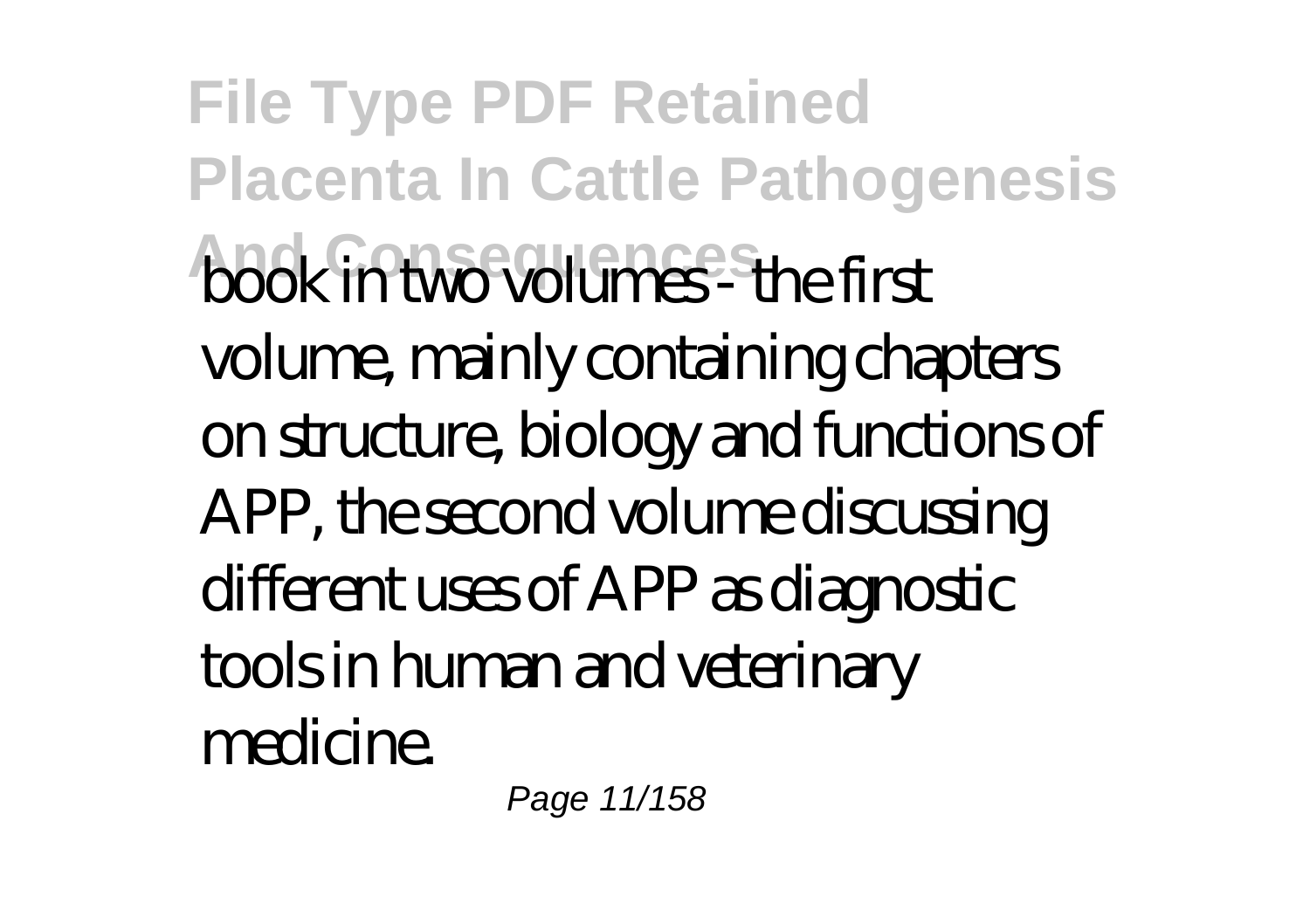**File Type PDF Retained Placenta In Cattle Pathogenesis And Consequences** An essential resource for both students and practitioners, this comprehensive text provides practical, up-to-date information about normal reproduction and reproductive disorders in horses, cattle, small ruminants, swine, llamas, Page 12/158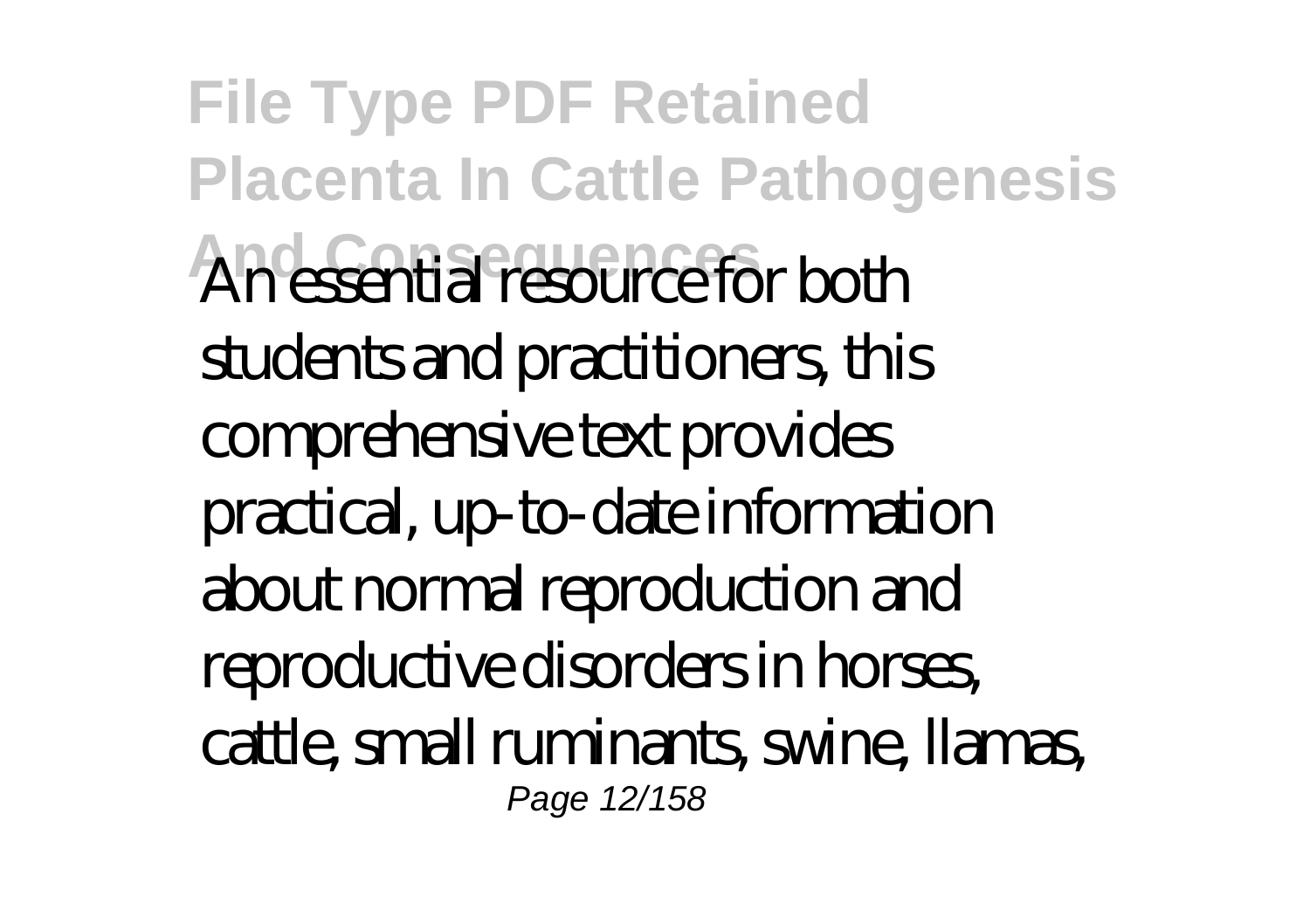**File Type PDF Retained Placenta In Cattle Pathogenesis And Consequences** and other livestock. Featuring contributions from experts in the field, each section is devoted to a different large animal species and begins with a review of the clinically relevant aspects of the reproductive anatomy and physiology of both Page 13/158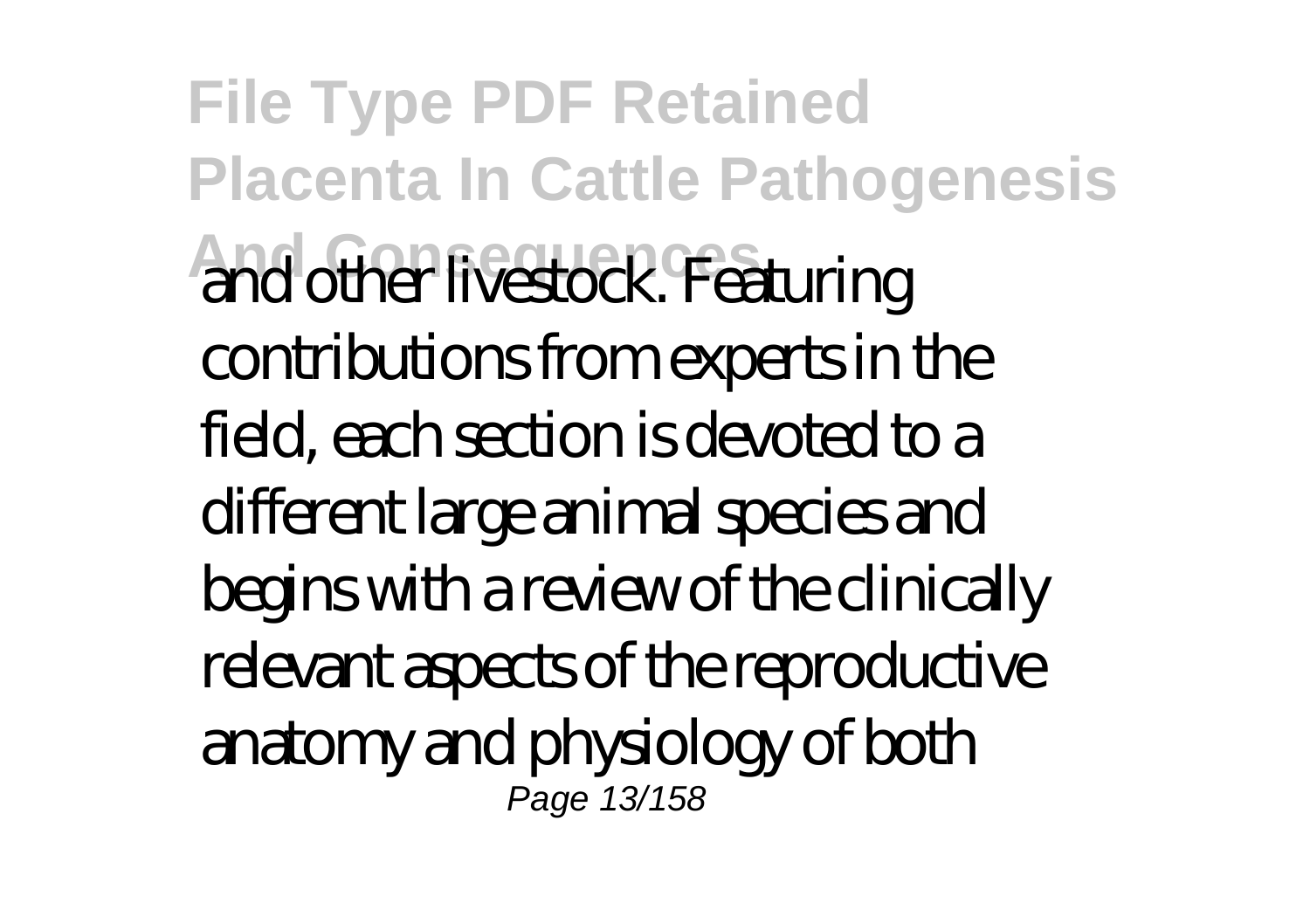**File Type PDF Retained Placenta In Cattle Pathogenesis** males and females. Key topics include the evaluation of breeding soundness, pregnancy diagnosis, diagnosis and treatment of infertility, abortion, obstetrics, surgery of the reproductive tract, care of neonates, and the latest reproductive technology. Includes Page 14/158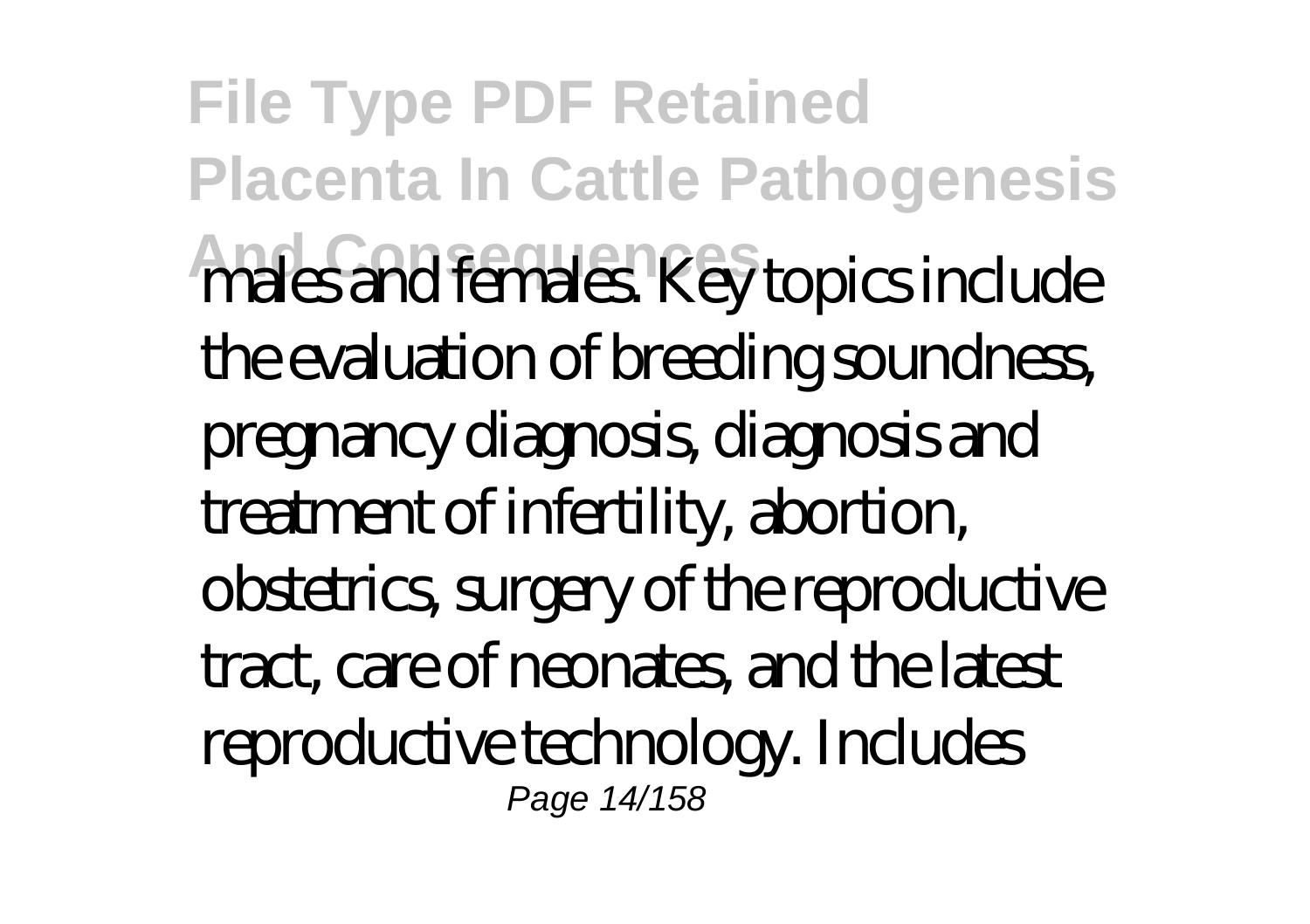**File Type PDF Retained Placenta In Cattle Pathogenesis And Consequences** coverage of all large animal species. All sections provide a review of clinically pertinent reproductive physiology and anatomy of males and females of each species. Complete coverage of the most current reproductive technology, including Page 15/158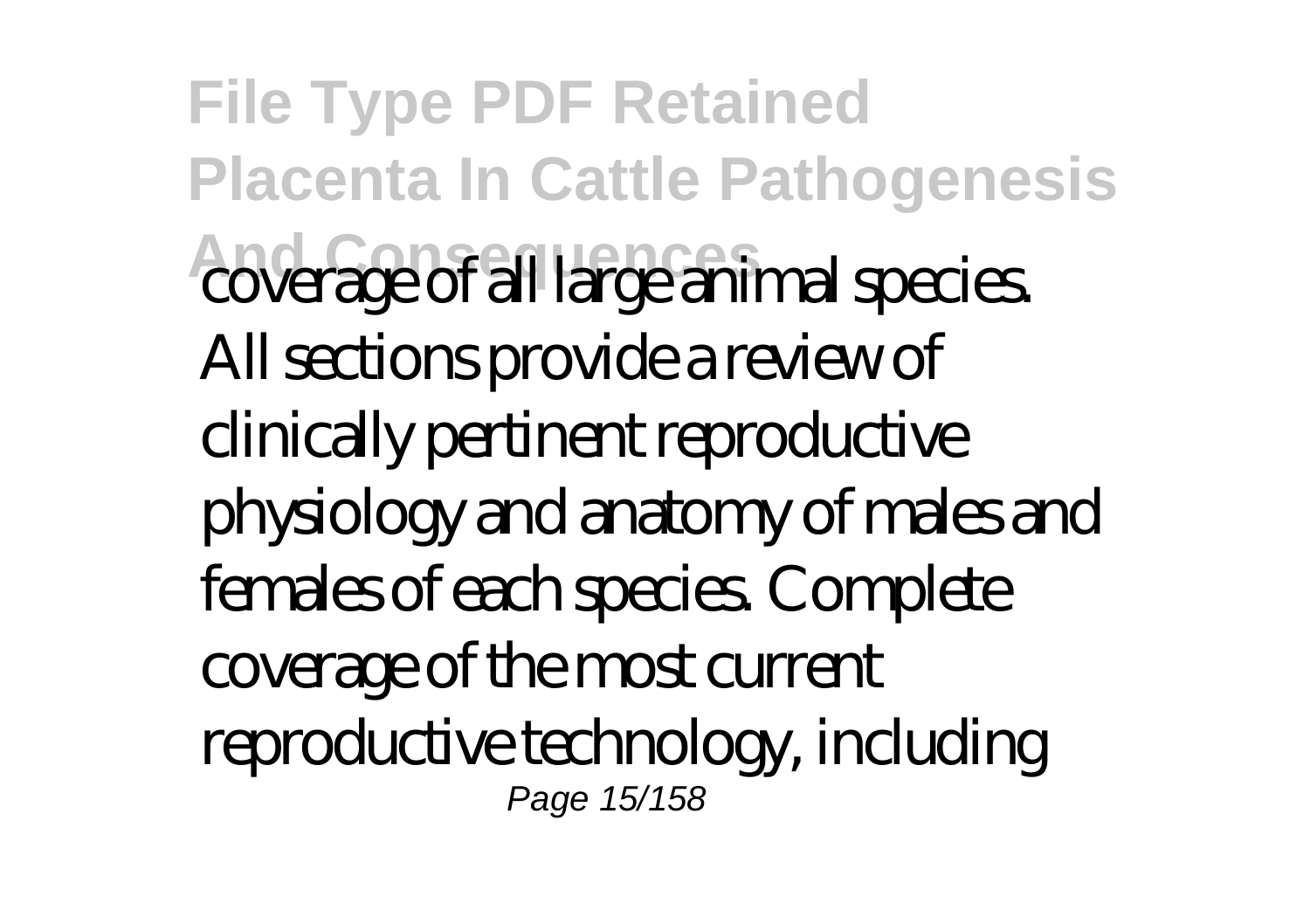**File Type PDF Retained Placenta In Cattle Pathogenesis And Consequences** embryo transfer, estrous synchronization, and artificial insemination. A new section on alternative farming that addresses reproduction in bison, elk, and deer. New to the equine section: stallion management, infertility, and breeding Page 16/158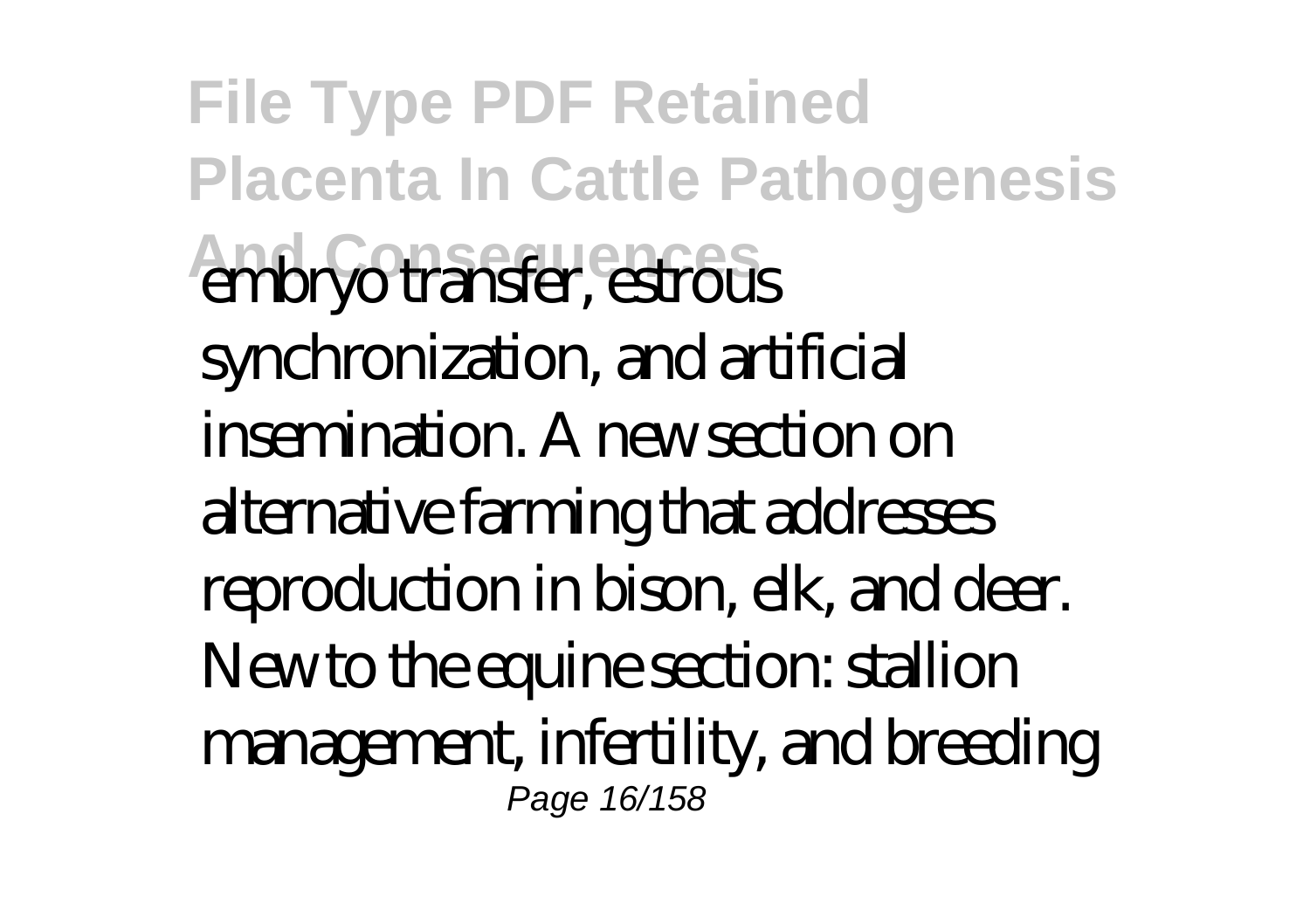**File Type PDF Retained Placenta In Cattle Pathogenesis** soundness evaluation. New to the bovine section: estrous cycle synchronization, reproductive biotechnology, ultrasonographic determination of fetal gender, heifer development, and diagnosis of abortion. New to the porcine section: Page 17/158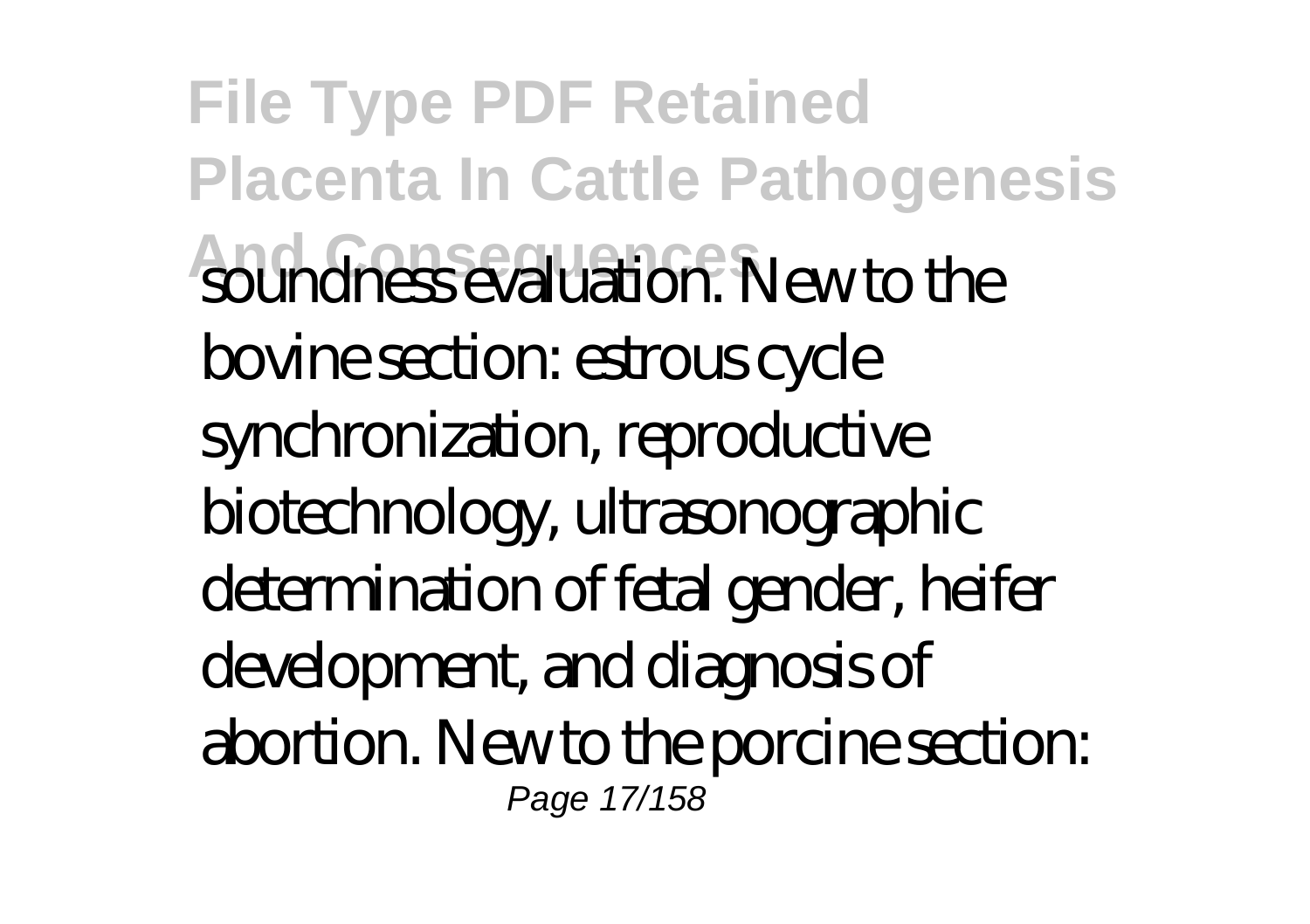**File Type PDF Retained Placenta In Cattle Pathogenesis And Consequences** artificial insemination, boar/stud management, diseases of postpartum period, and infectious disease control. New to the llama section: infectious disease and nutrition. Metabolic Diseases in Farm Animals Infectious Diseases of Wild Mammals Page 18/158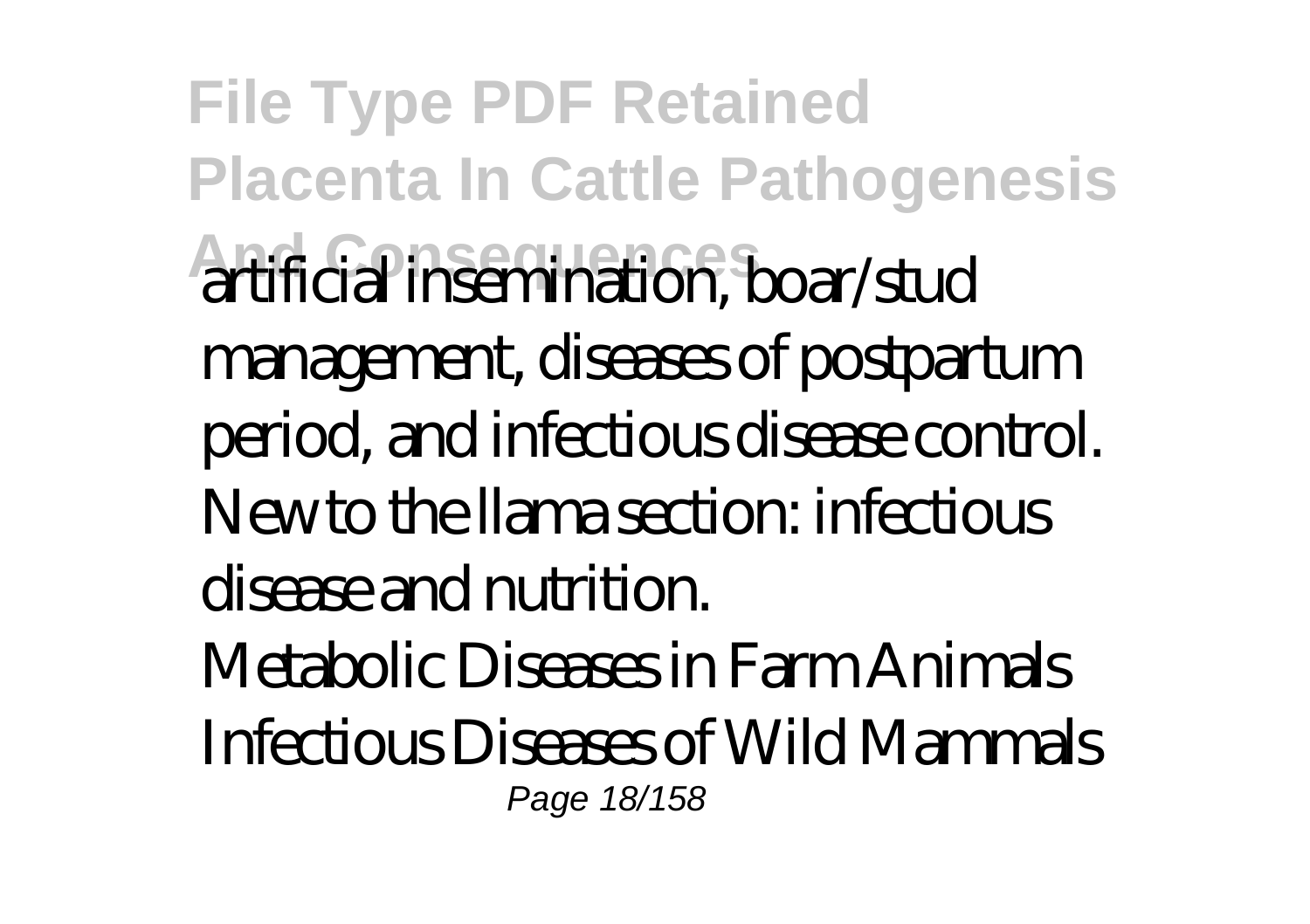**File Type PDF Retained Placenta In Cattle Pathogenesis** Abstracts of Papers Bovine Surgery and Lameness DC Dutta's Textbook of Gynecology *Diagnosis of PPH -- Management of atonic PPH -- Management of retained placenta -- Choice of fluid* Page 19/158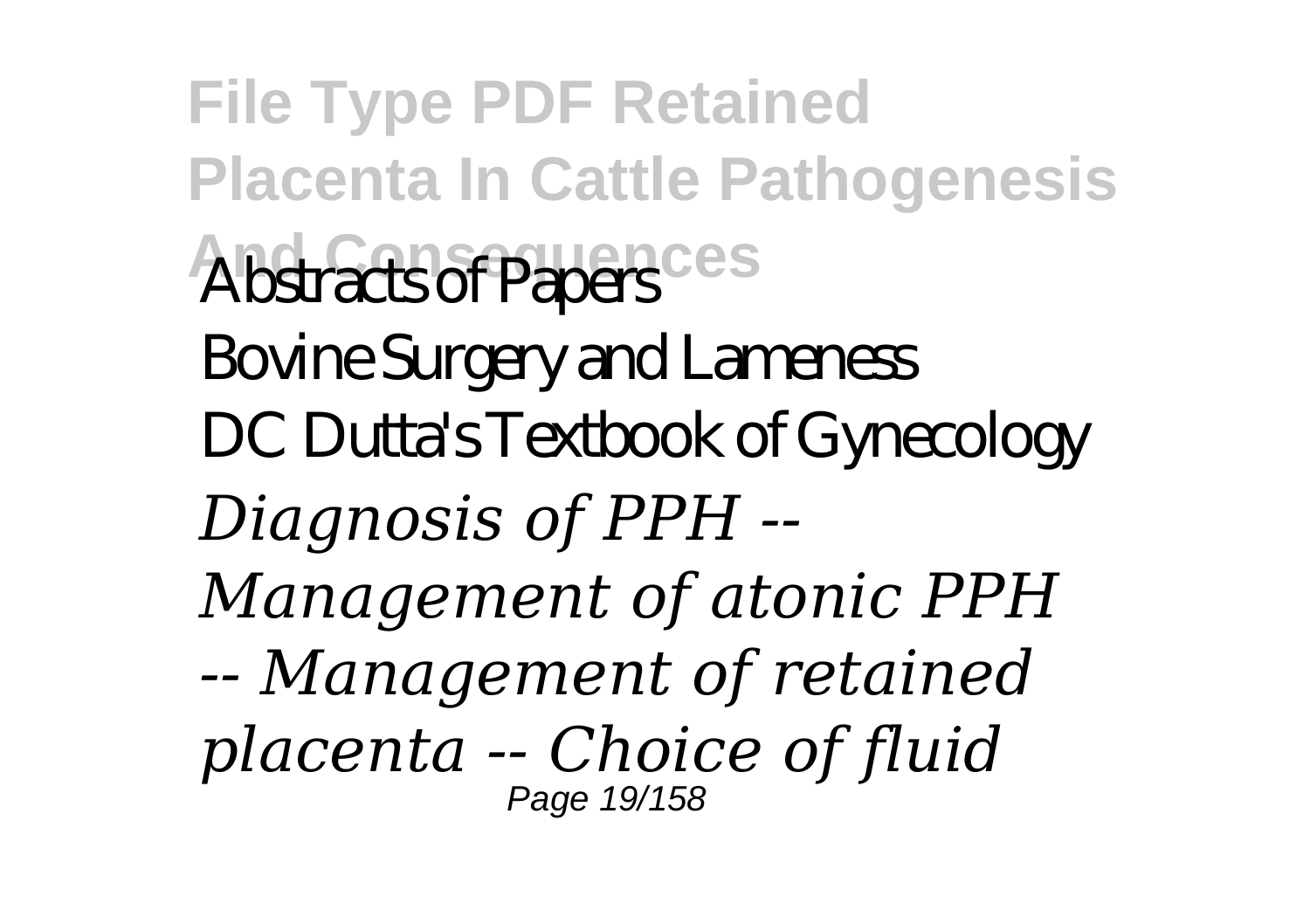**File Type PDF Retained Placenta In Cattle Pathogenesis And Consequences** *for replacement or resuscitation -- Health systems and organizational interventions -- PPH care pathways -- Research implications -- Plans for local adaptation of the* Page 20/158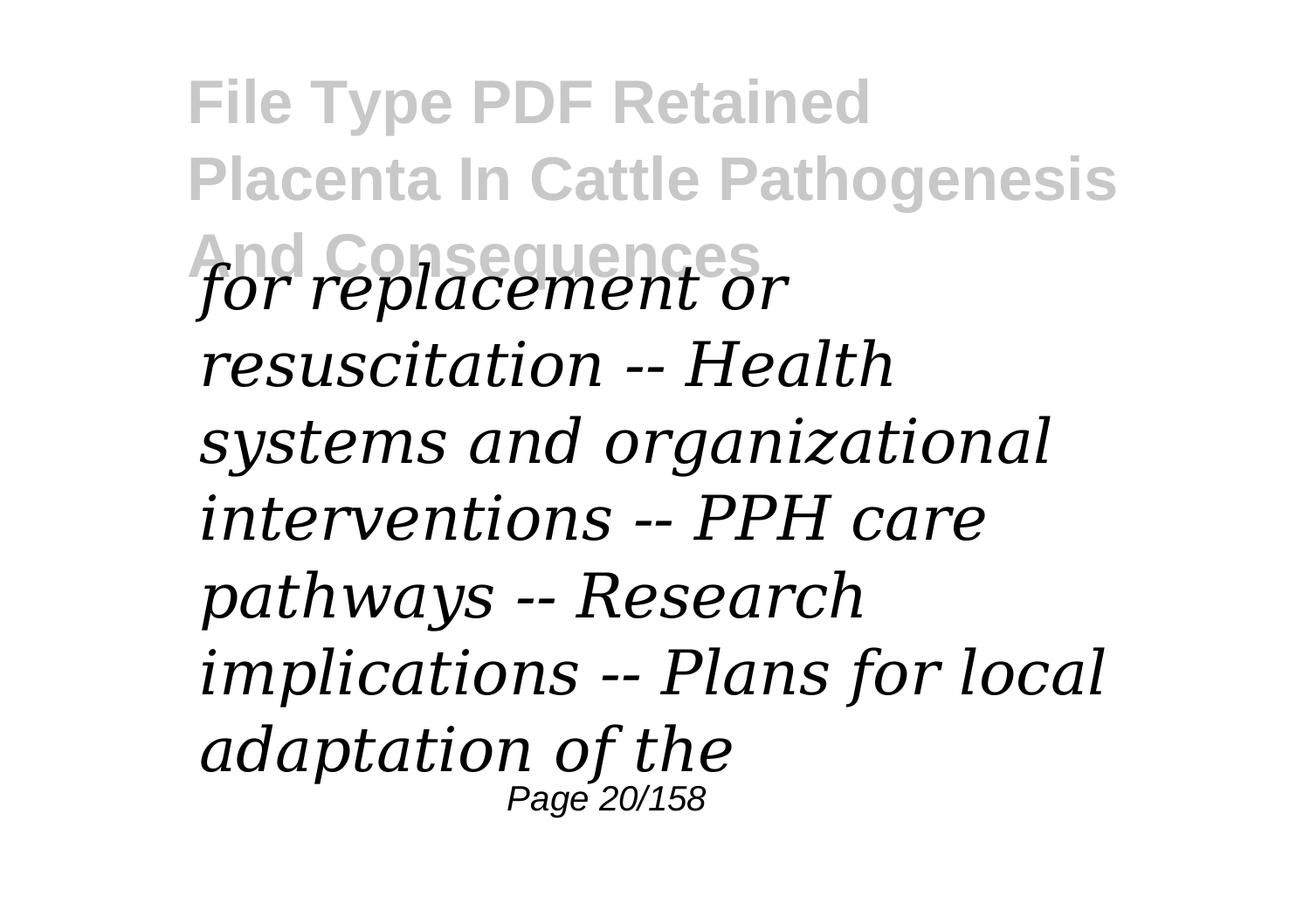**File Type PDF Retained Placenta In Cattle Pathogenesis And Consequences** *recommendations -- Plans for supporting implementation of these recommendations -- GRADE tables.*

*Cattle play a fundamental role in animal agriculture* Page 21/158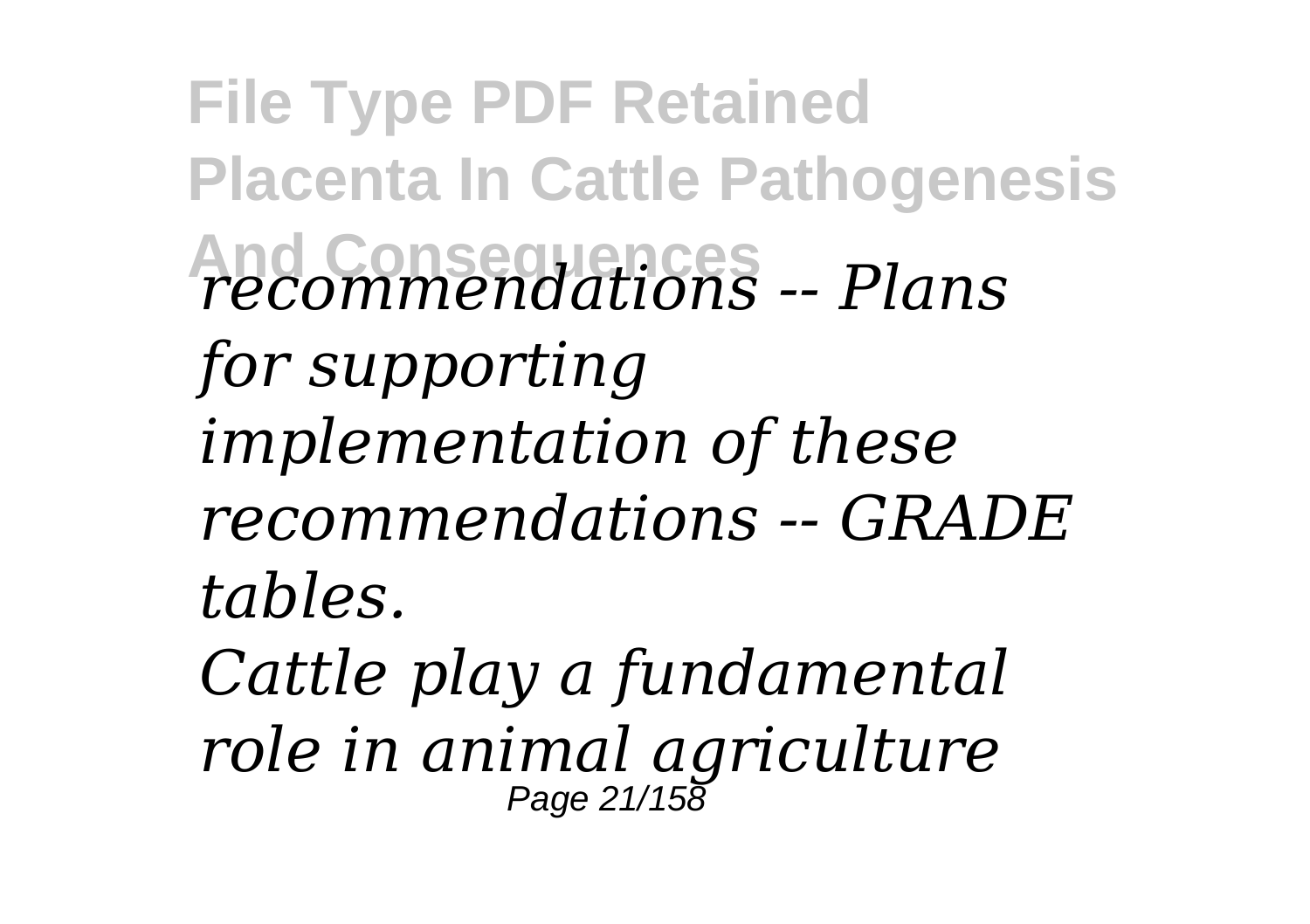**File Type PDF Retained Placenta In Cattle Pathogenesis And Consequences** *throughout the world. They not only provide us with a vital food source, but they also provide us with fertilizer and fuel. Keeping reproduction levels at an optimum level is therefore* Page 22/158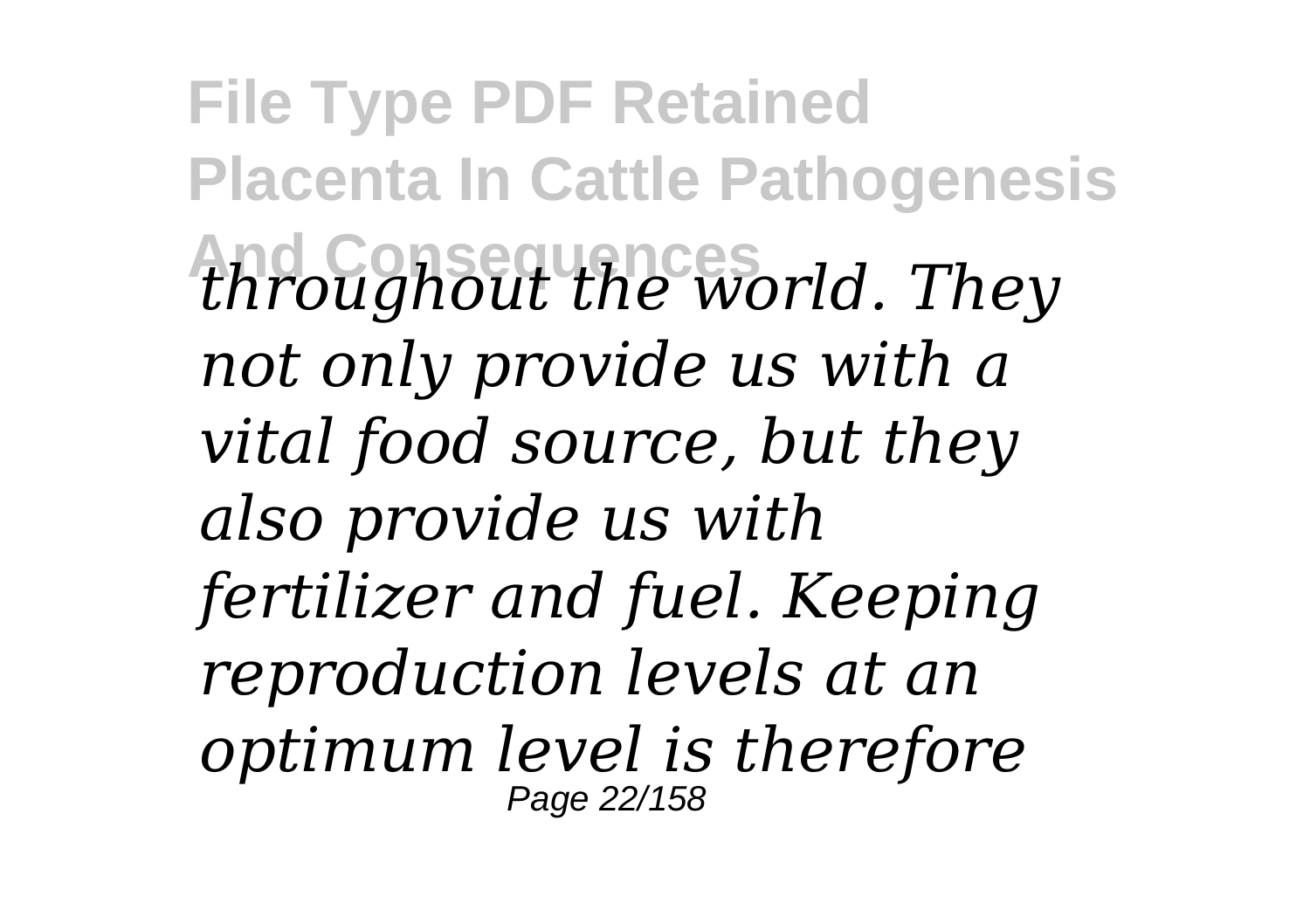**File Type PDF Retained Placenta In Cattle Pathogenesis And Consequences** *essential, but this is often a complicated process, especially with modern, high yielding cows. Written in a practical and user-friendly style, this book aims to help the reader understand cattle* Page 23/158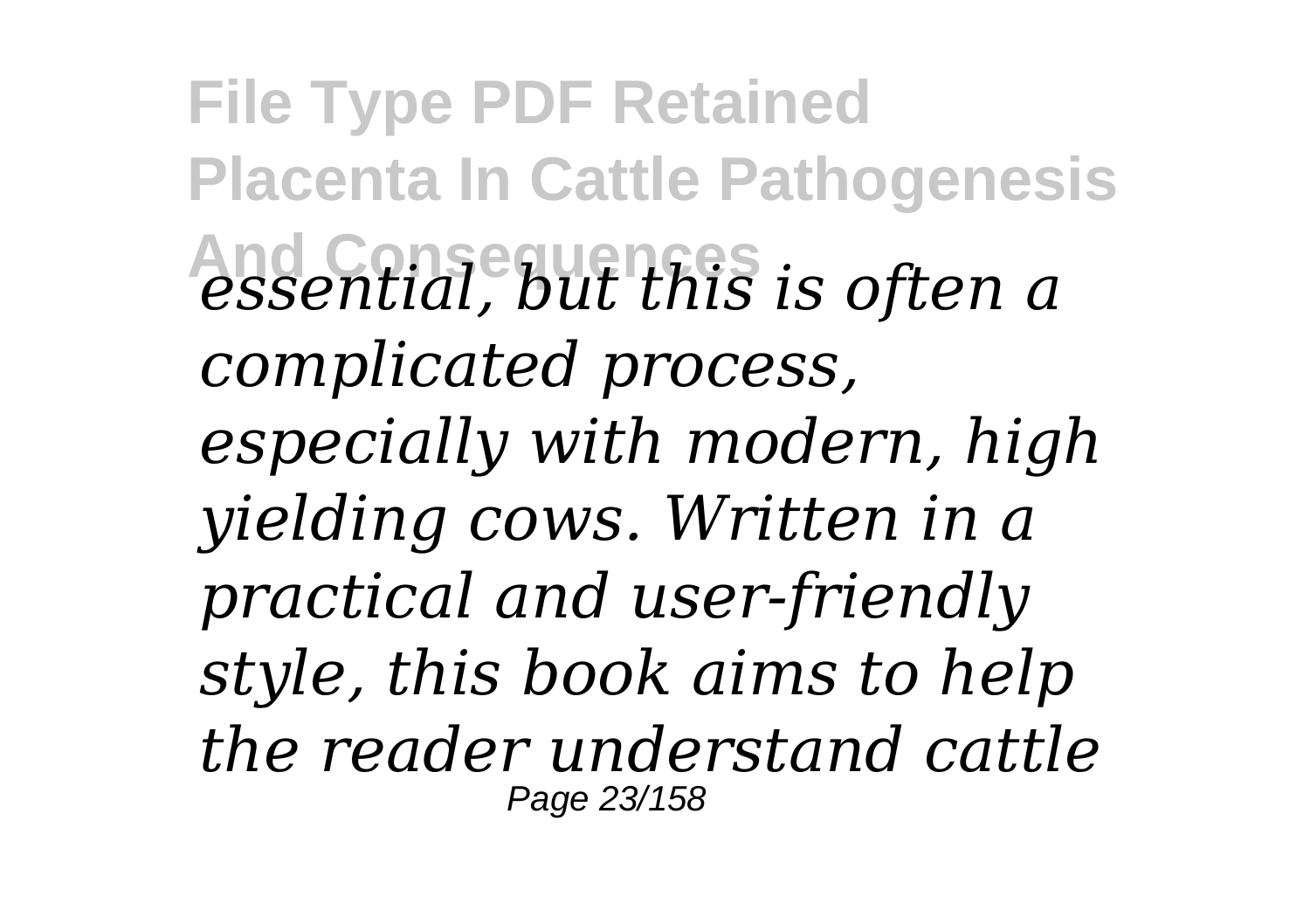**File Type PDF Retained Placenta In Cattle Pathogenesis And Consequences** *reproduction by explaining the underlying physiology of the reproductive process and the role and importance of pharmacology and technology, and showing how management* Page 24/158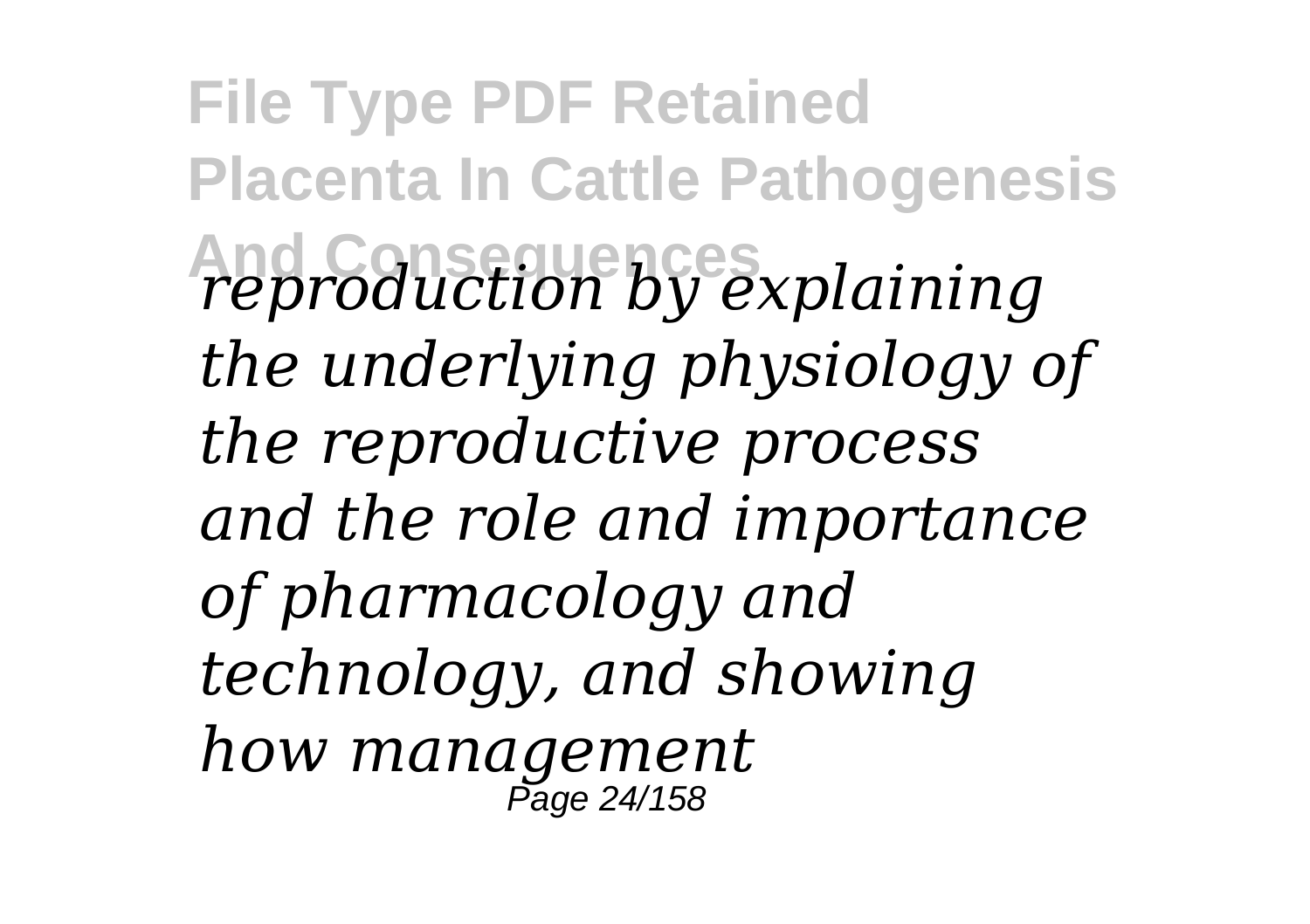**File Type PDF Retained Placenta In Cattle Pathogenesis And Consequences** *techniques can improve reproductive efficiency. This edition includes: Recent research findings on the physiology of the oestrous cycle and its control; New techniques for monitoring* Page 25/158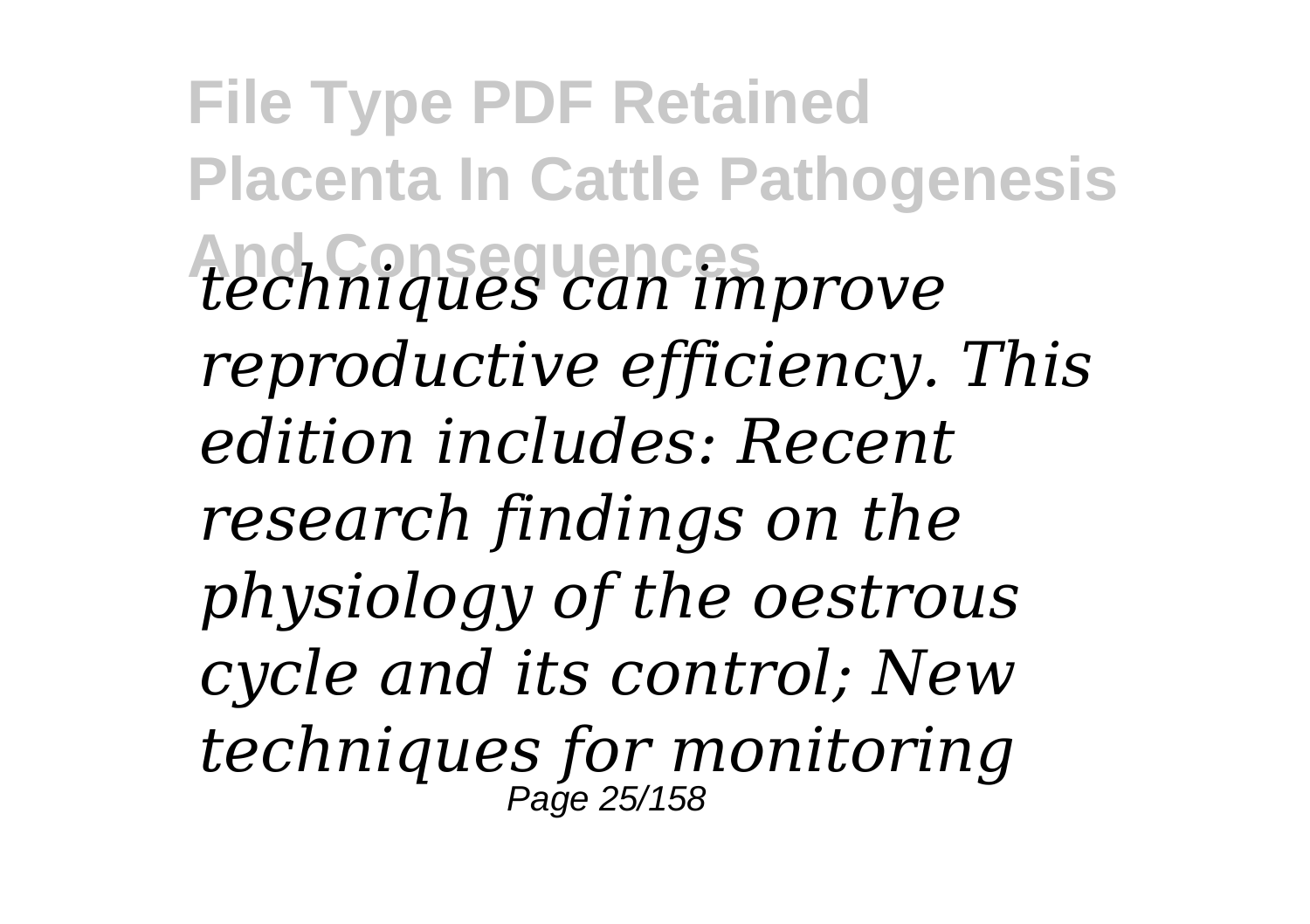**File Type PDF Retained Placenta In Cattle Pathogenesis And Consequences** *and manipulating reproduction, including pregnancy diagnosis and embryo transfer; Advice on identifying common infertility problems and how to prevent and treat them.* Page 26/158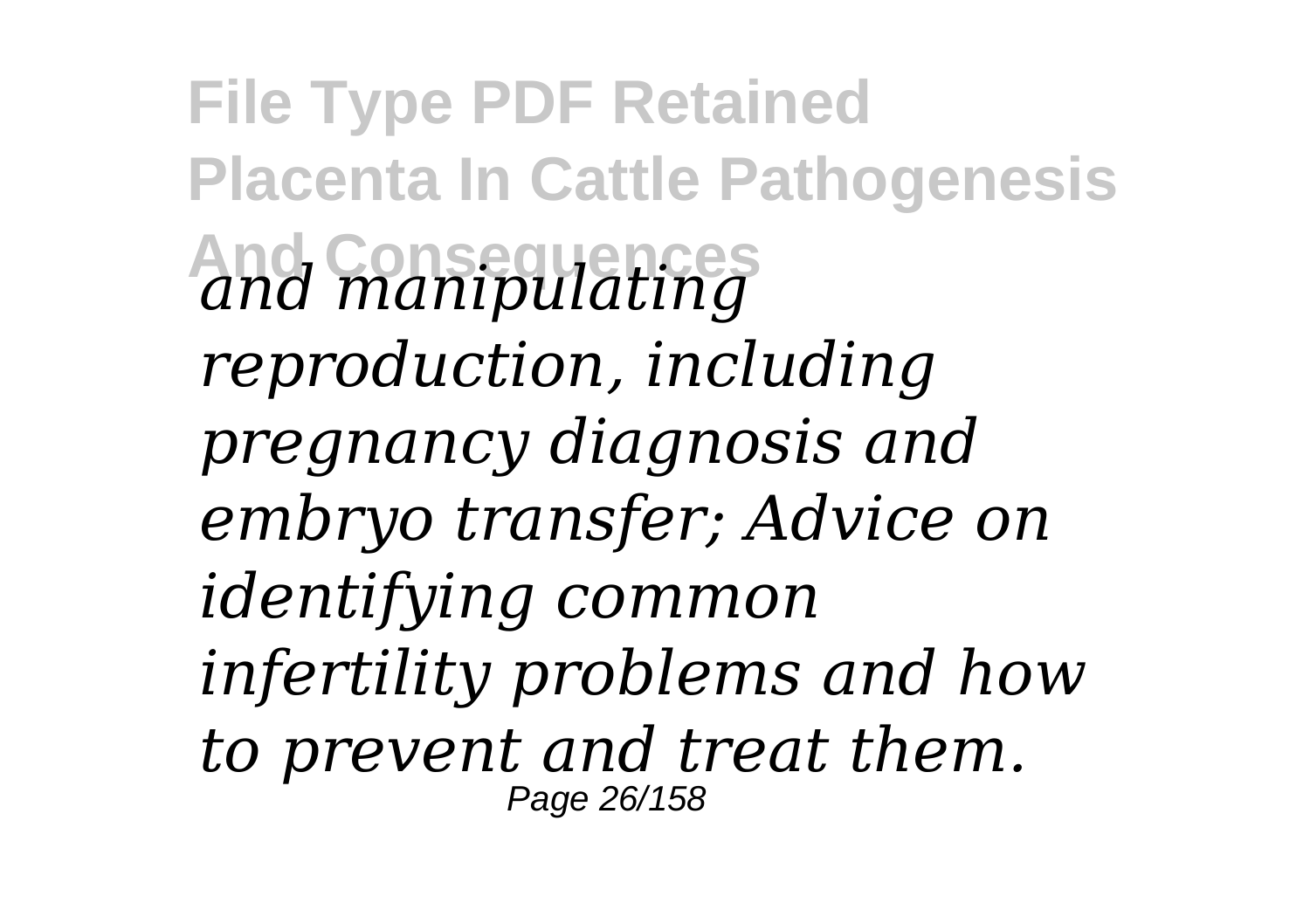**File Type PDF Retained Placenta In Cattle Pathogenesis And Consequences** *Reproduction Cattle 3e is essential reading for veterinary and agricultural students, as well as veterinarians and farmers involved in cattle reproduction.* Page 27/158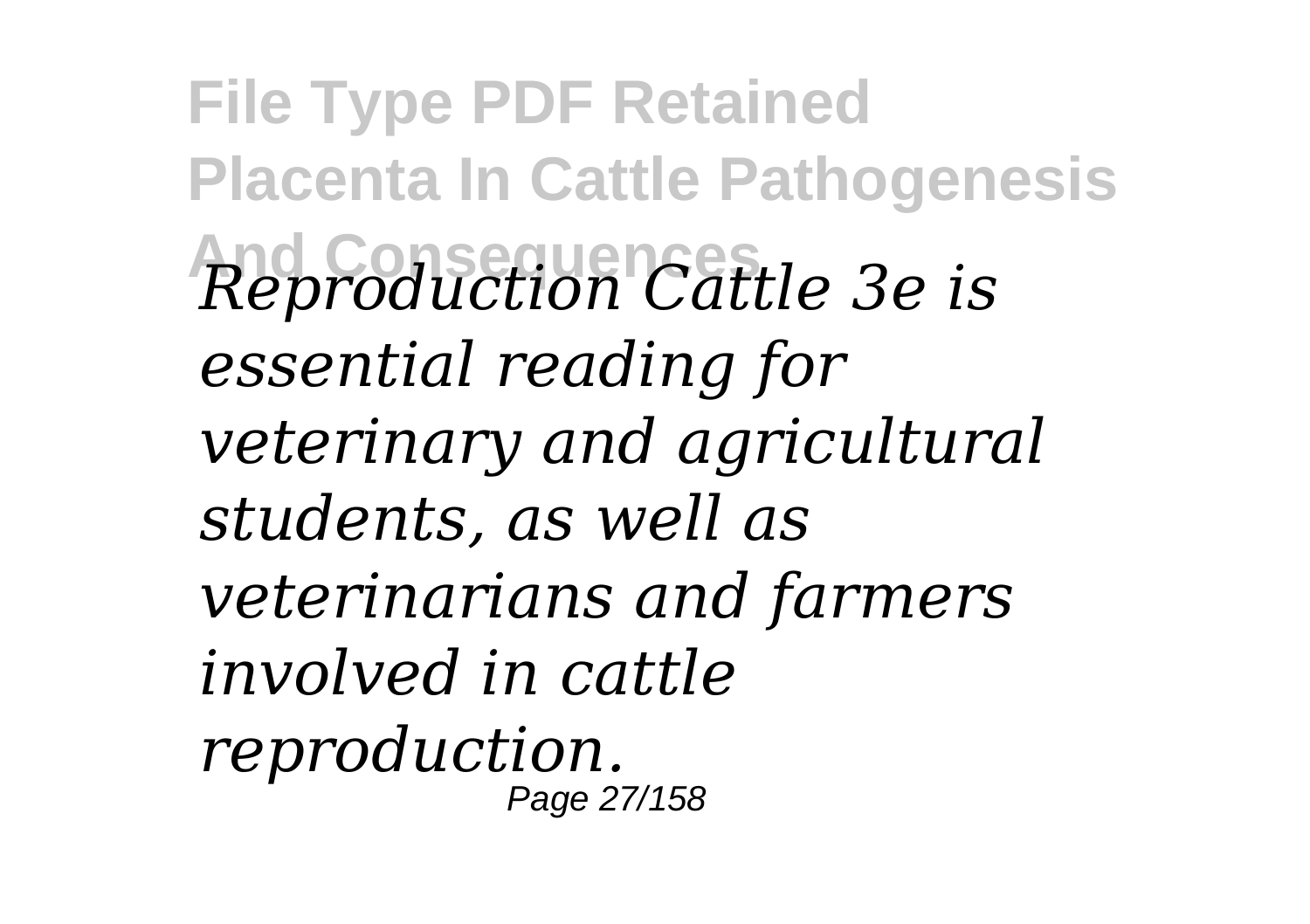**File Type PDF Retained Placenta In Cattle Pathogenesis And Consequences** *Reproduction in CattleJohn Wiley & Sons Proceedings of a symposium, satellite to the 24th International Congress of Physiological Sciences, University of Pennsylvania.* Page 28/158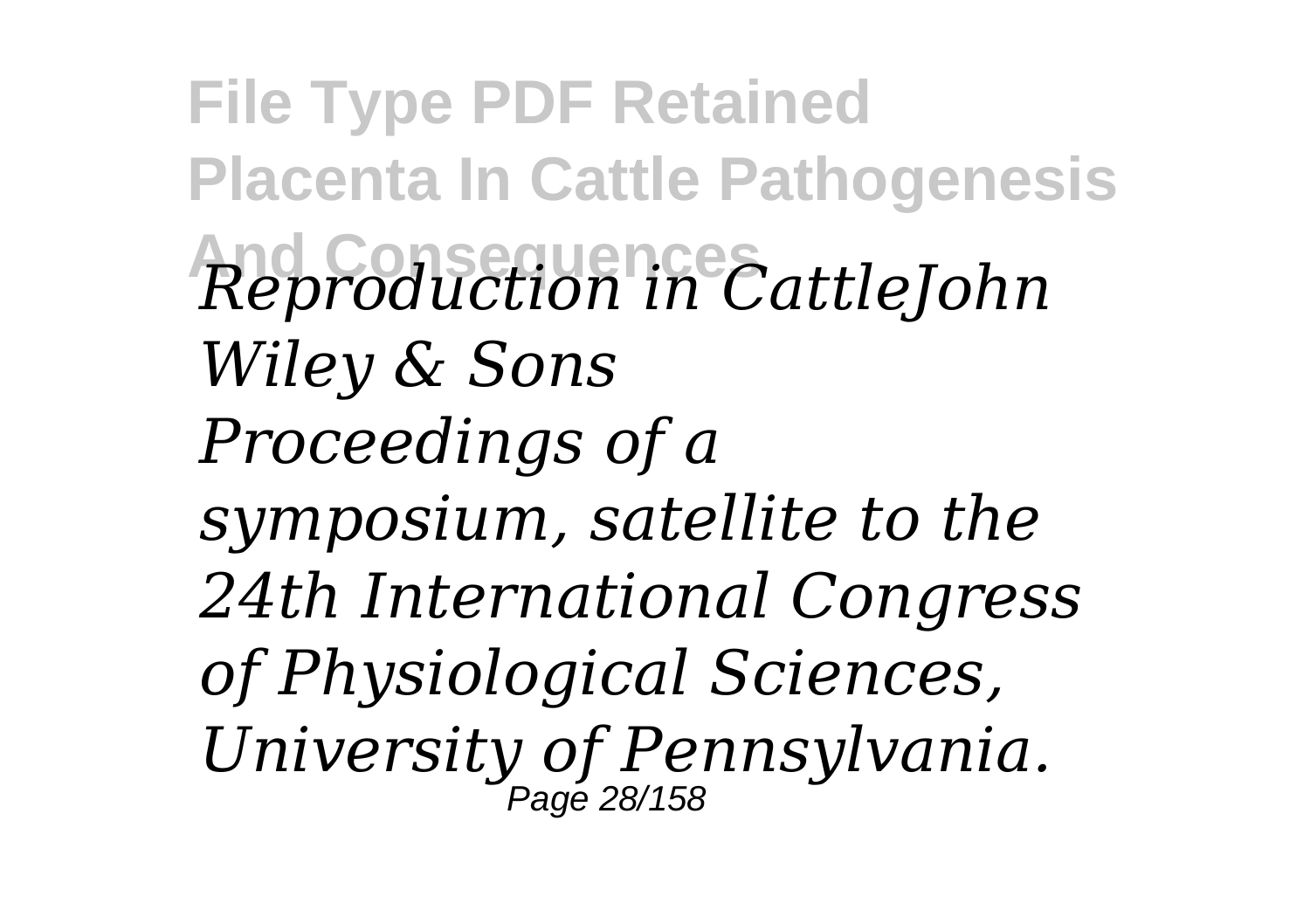**File Type PDF Retained Placenta In Cattle Pathogenesis And Consequences** *Index Veterinarius Color Atlas of Diseases and Disorders of Cattle Clinical Management of Patients with Viral Haemorrhagic Fever Bluetongue* Page 29/158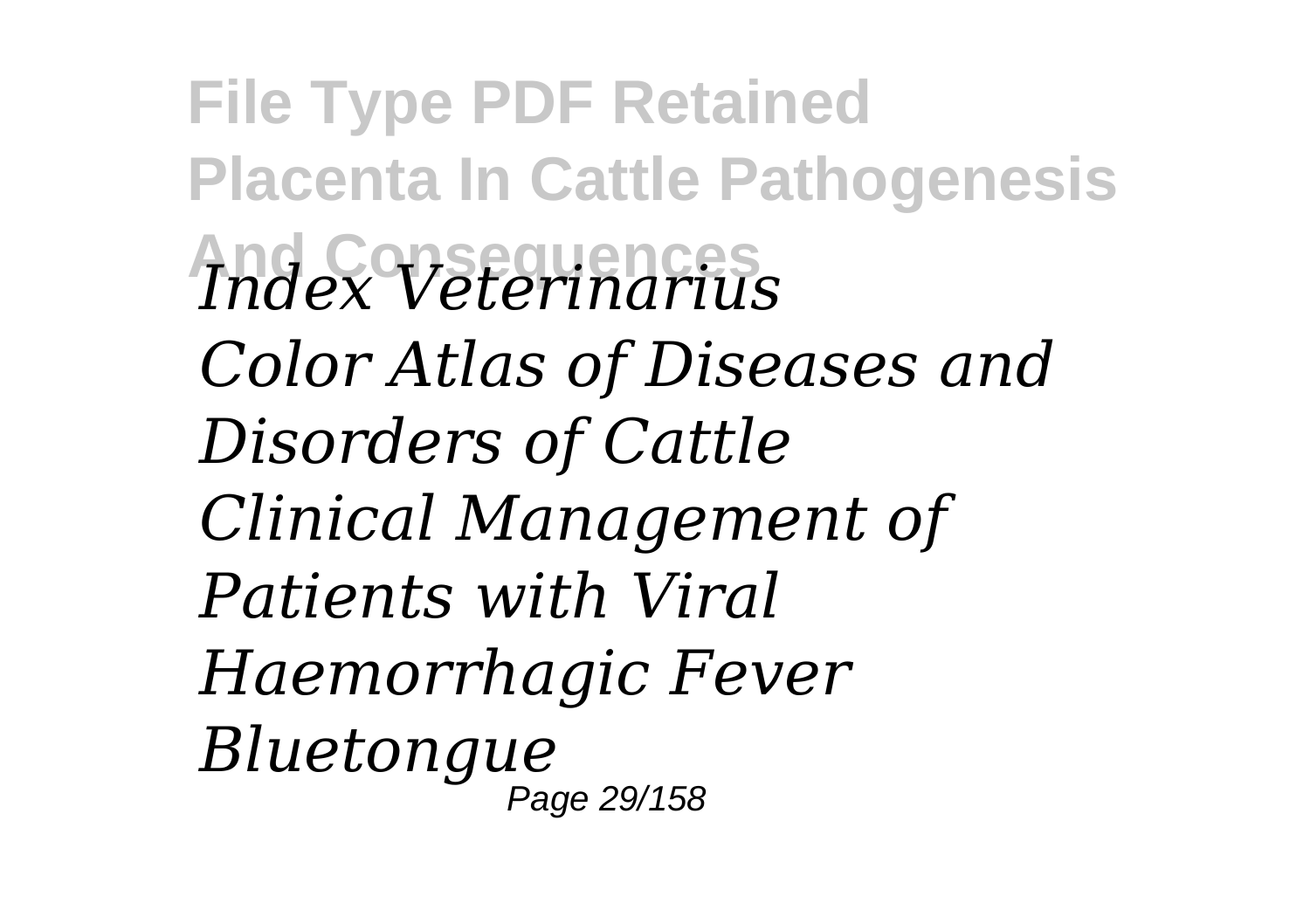**File Type PDF Retained Placenta In Cattle Pathogenesis And Consequences** *Madkour's Brucellosis* This book summarizes the results achieved so far by application of various biological systems (including genomics, transcriptomics, proteomics, and Page 30/158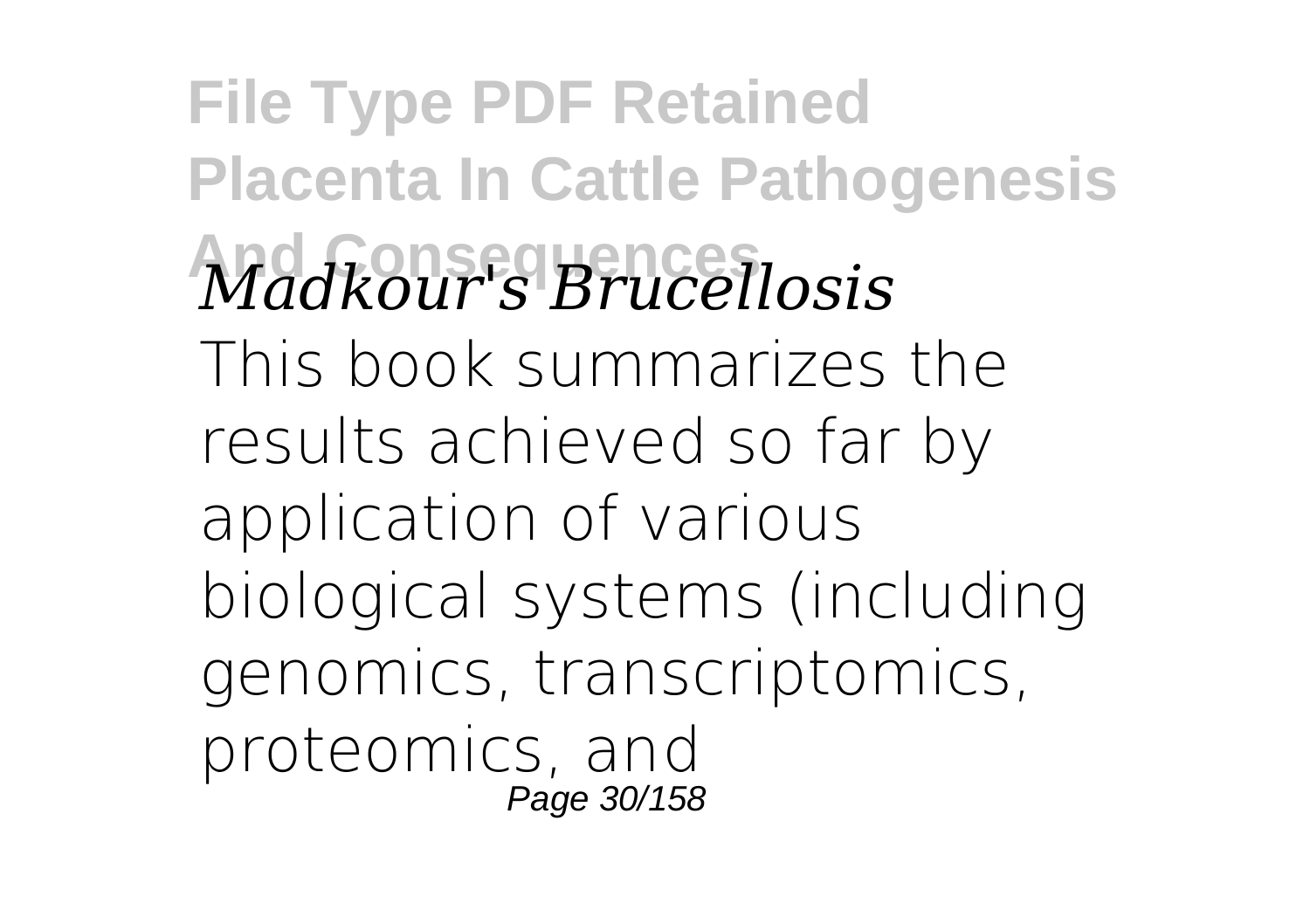**File Type PDF Retained Placenta In Cattle Pathogenesis And Consequences** metabolomics) involved in the pathomechanisms and early diagnosis of periparturient diseases as specific biomarkers of disease in cattle. These emerging technologies help Page 31/158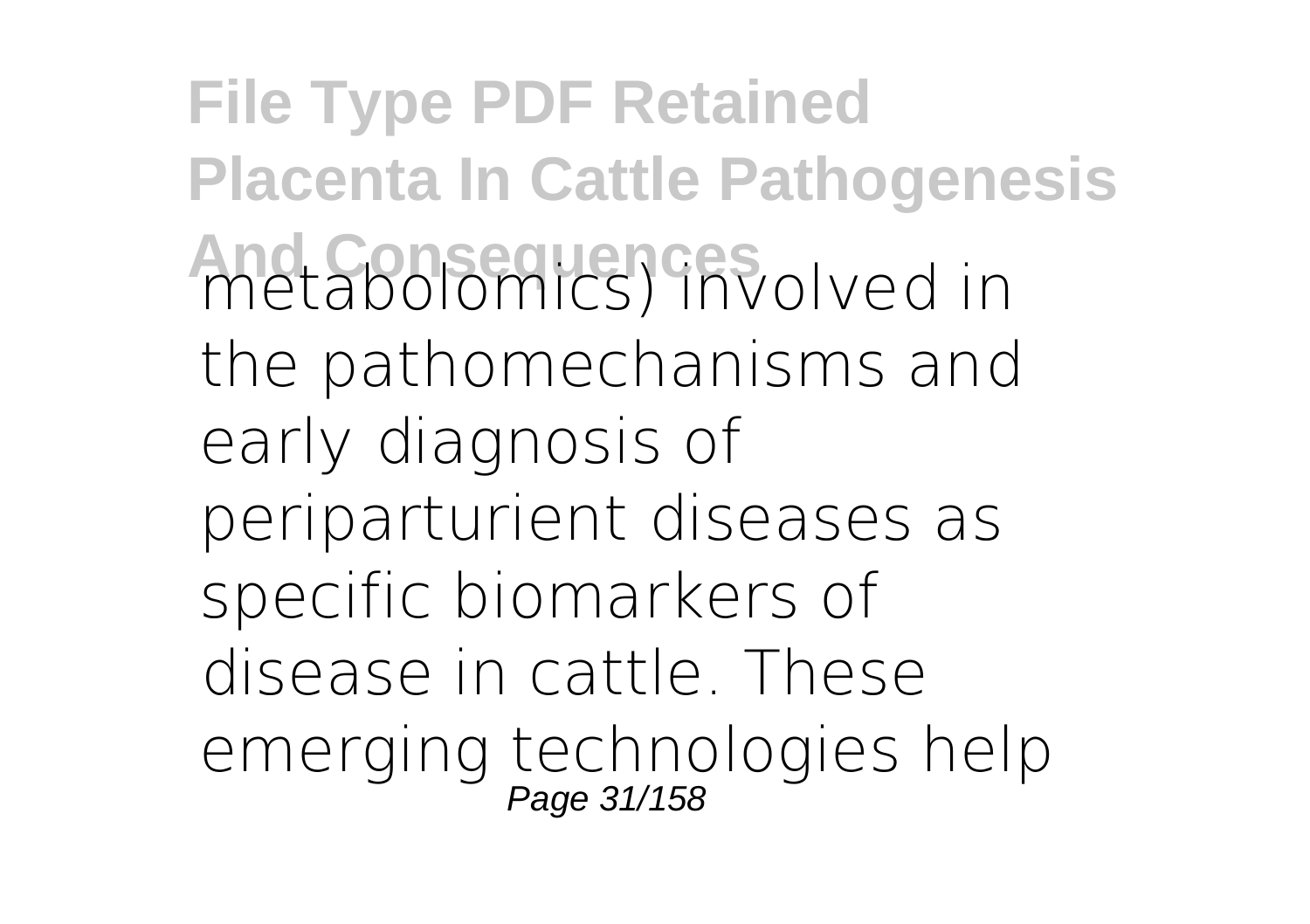**File Type PDF Retained Placenta In Cattle Pathogenesis And Consequences** to extensively enhance our understanding of the etiology and pathogenesis of periparturient diseases of transition dairy cows. The book includes a chapter dedicated to 'omics' Page 32/158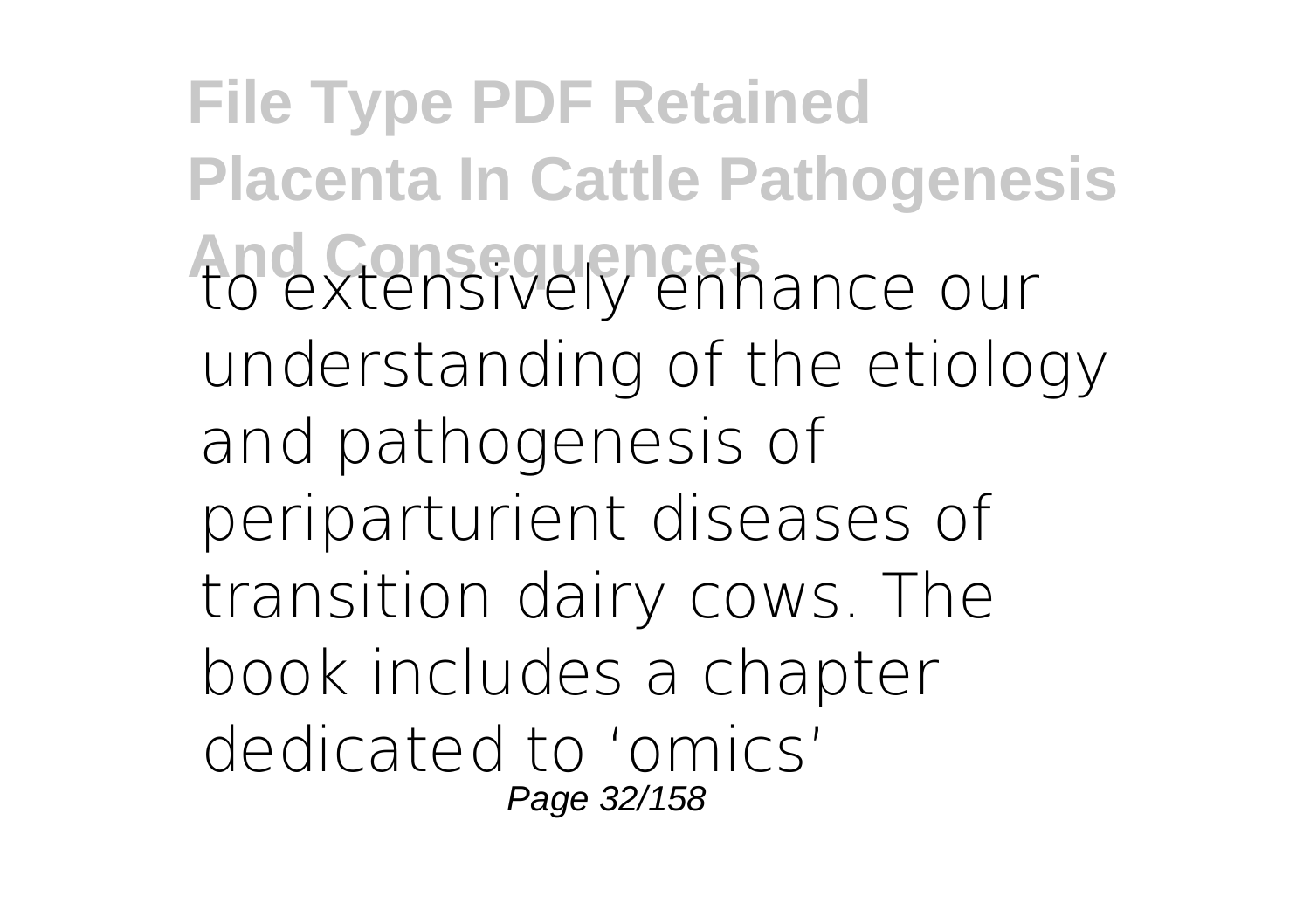**File Type PDF Retained Placenta In Cattle Pathogenesis And Consequences** sciences and one that discusses the myths established in animal and veterinary sciences in recent decades and emerging, new paradigms. The diseases discussed include metritis, Page 33/158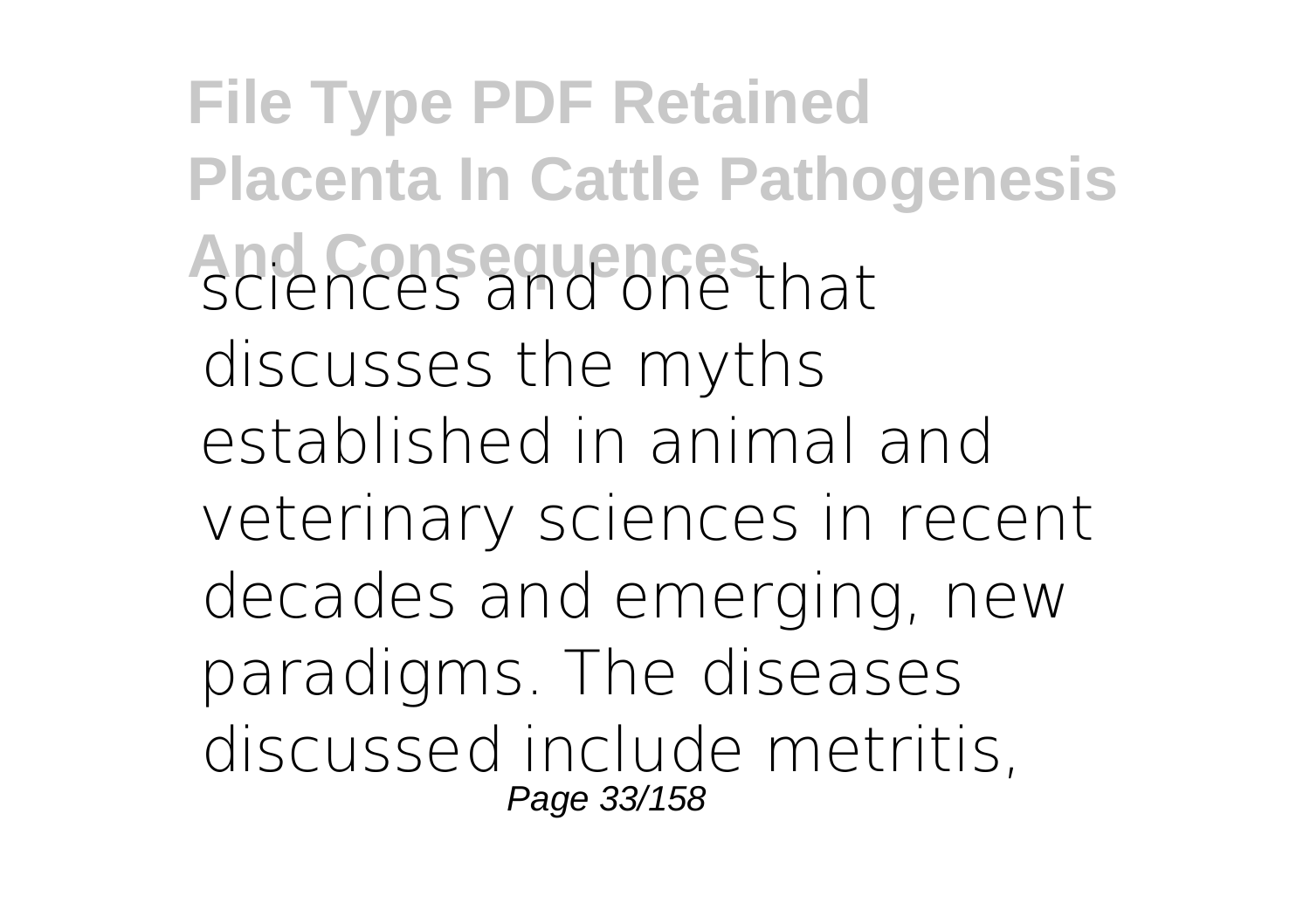**File Type PDF Retained Placenta In Cattle Pathogenesis And Consequences** mastitis, laminitis, ketosis, rumen acidosis, periparturient immunosuppression, gastrointestinal microbiota and their involvement in disease, infertility, fatty liver,<br>Page 34/158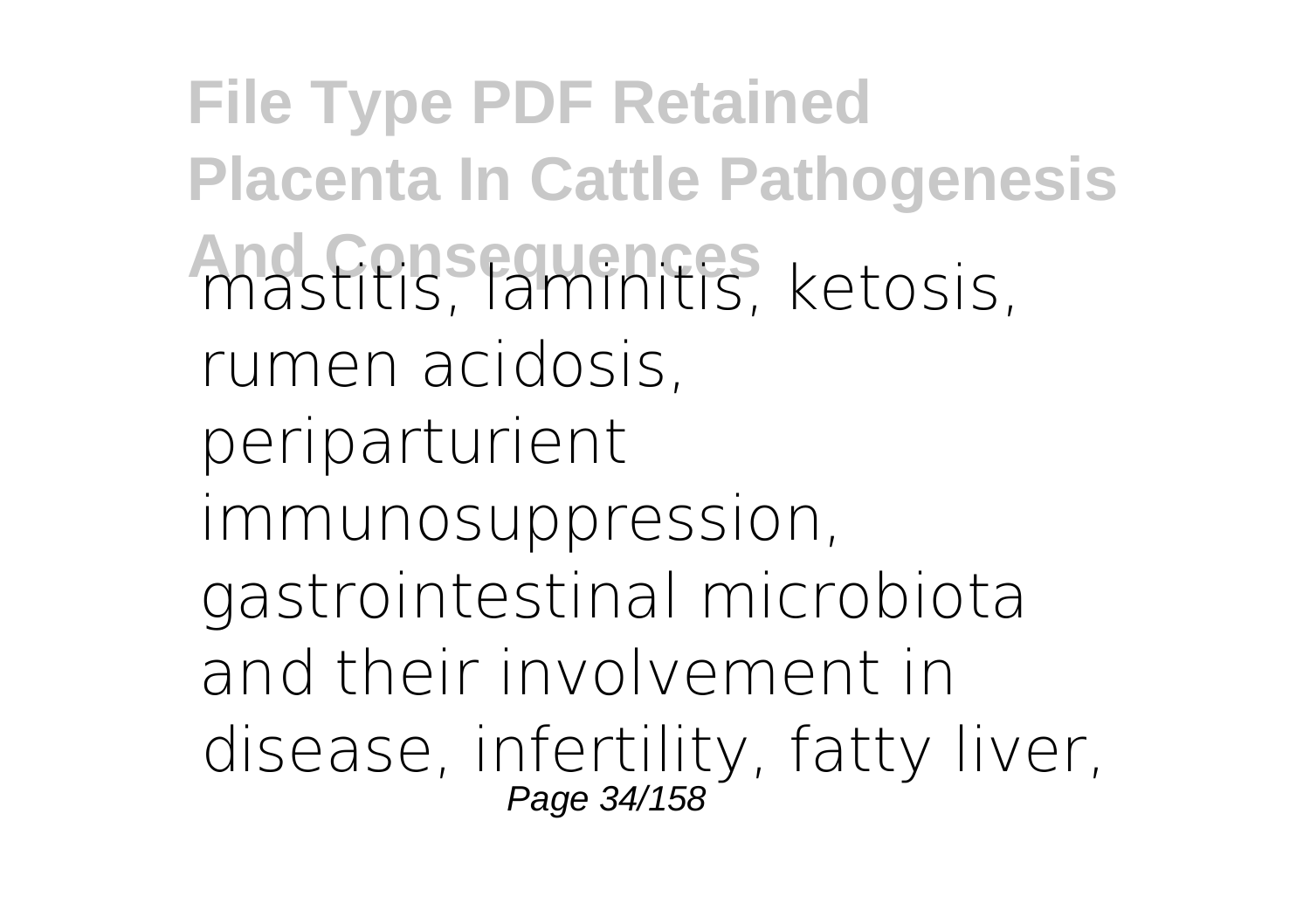**File Type PDF Retained Placenta In Cattle Pathogenesis And Consequences** milk fever, and retained placenta. This book is intended for academics, veterinarians, animal nutritionists, researchers, and graduate students working in the field of 'omics Page 35/158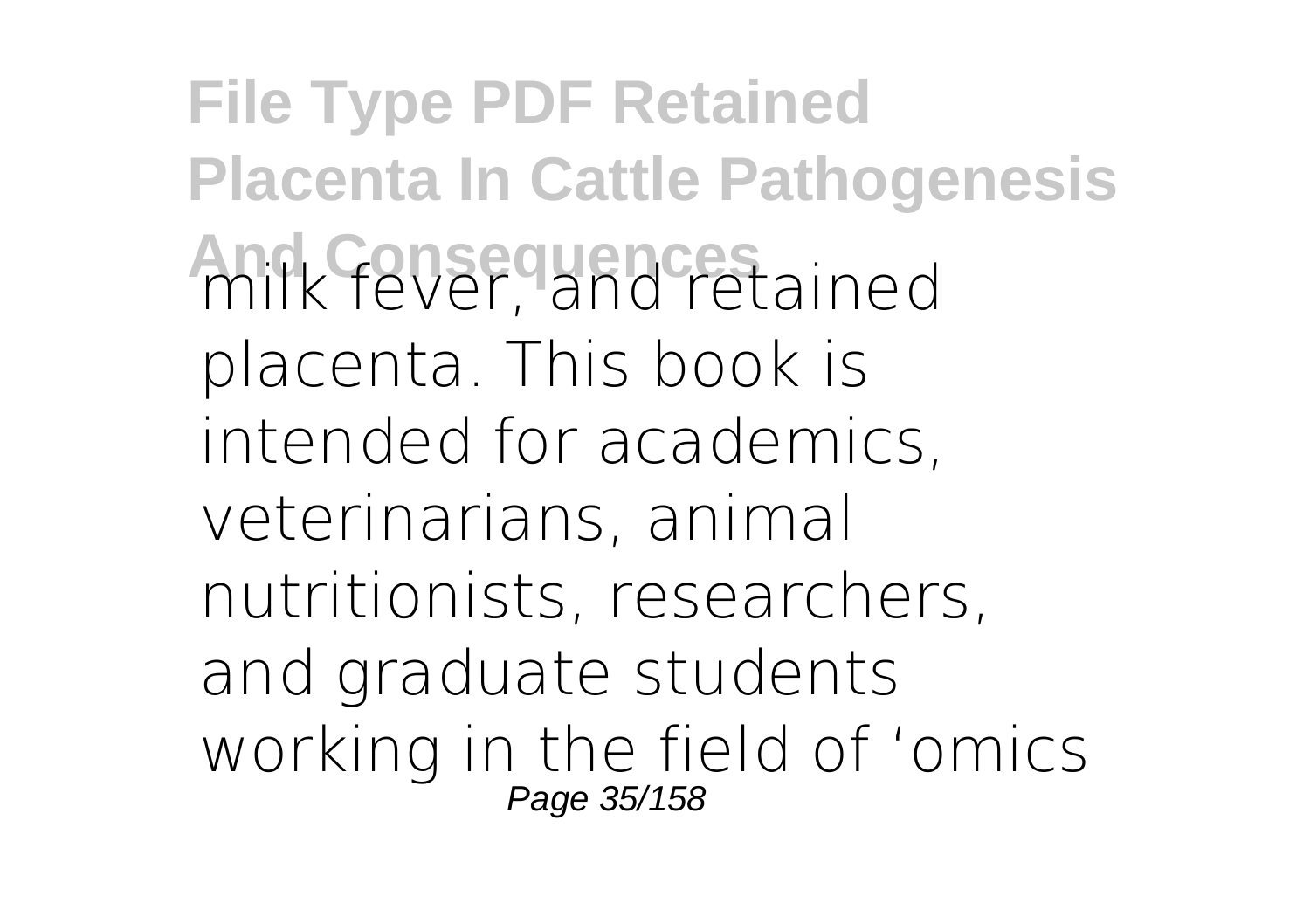**File Type PDF Retained Placenta In Cattle Pathogenesis And Consequences** sciences' with a special interest in dairy cattle health.

Veterinary Science theme is a component of Encyclopedia of Food and Agricultural Sciences, Page 36/158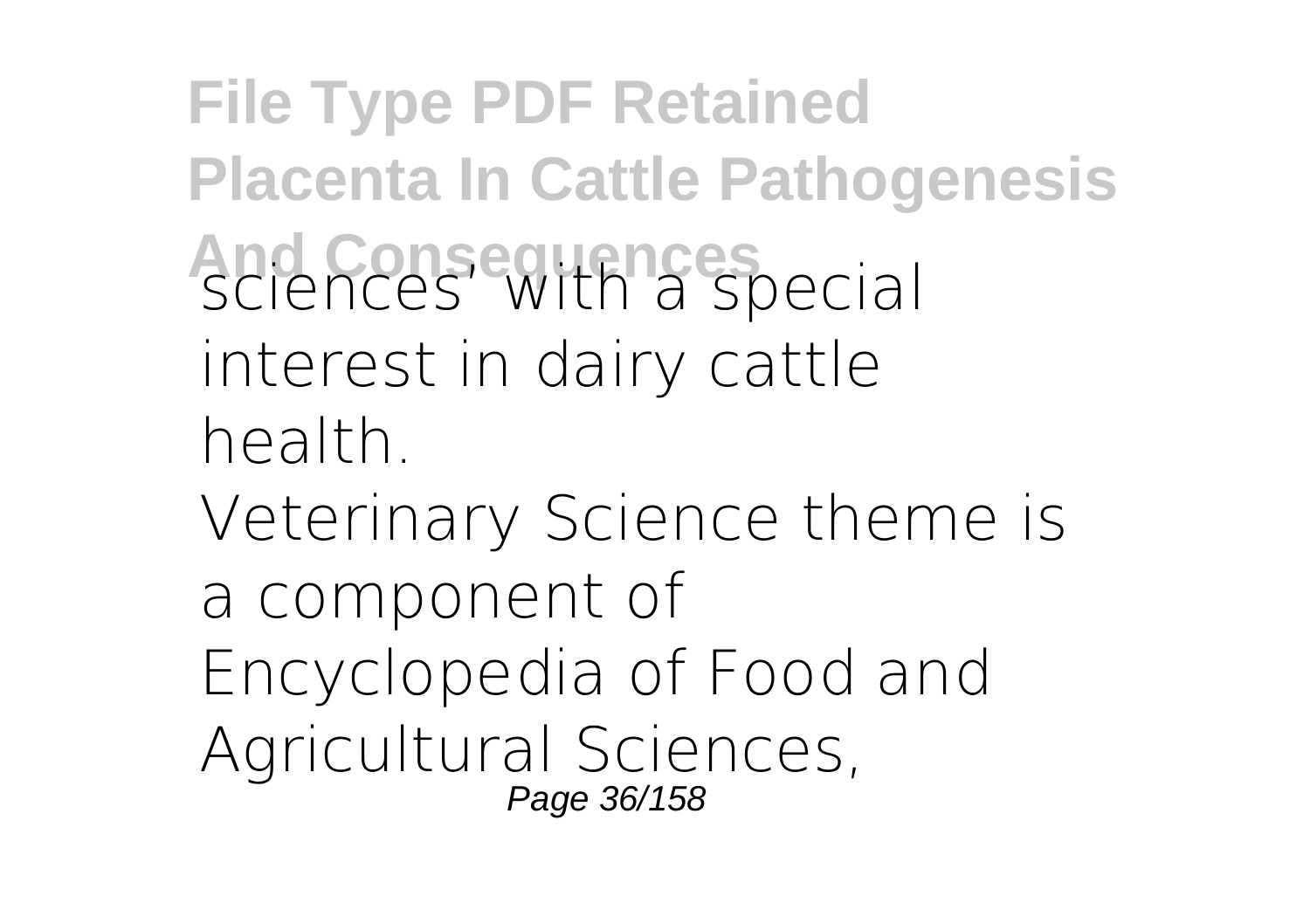**File Type PDF Retained Placenta In Cattle Pathogenesis And Consequences** Engineering and Technology Resources in the global Encyclopedia of Life Support Systems (EOLSS), which is an integrated compendium of twenty one Encyclopedias. Veterinary medicine's Page 37/158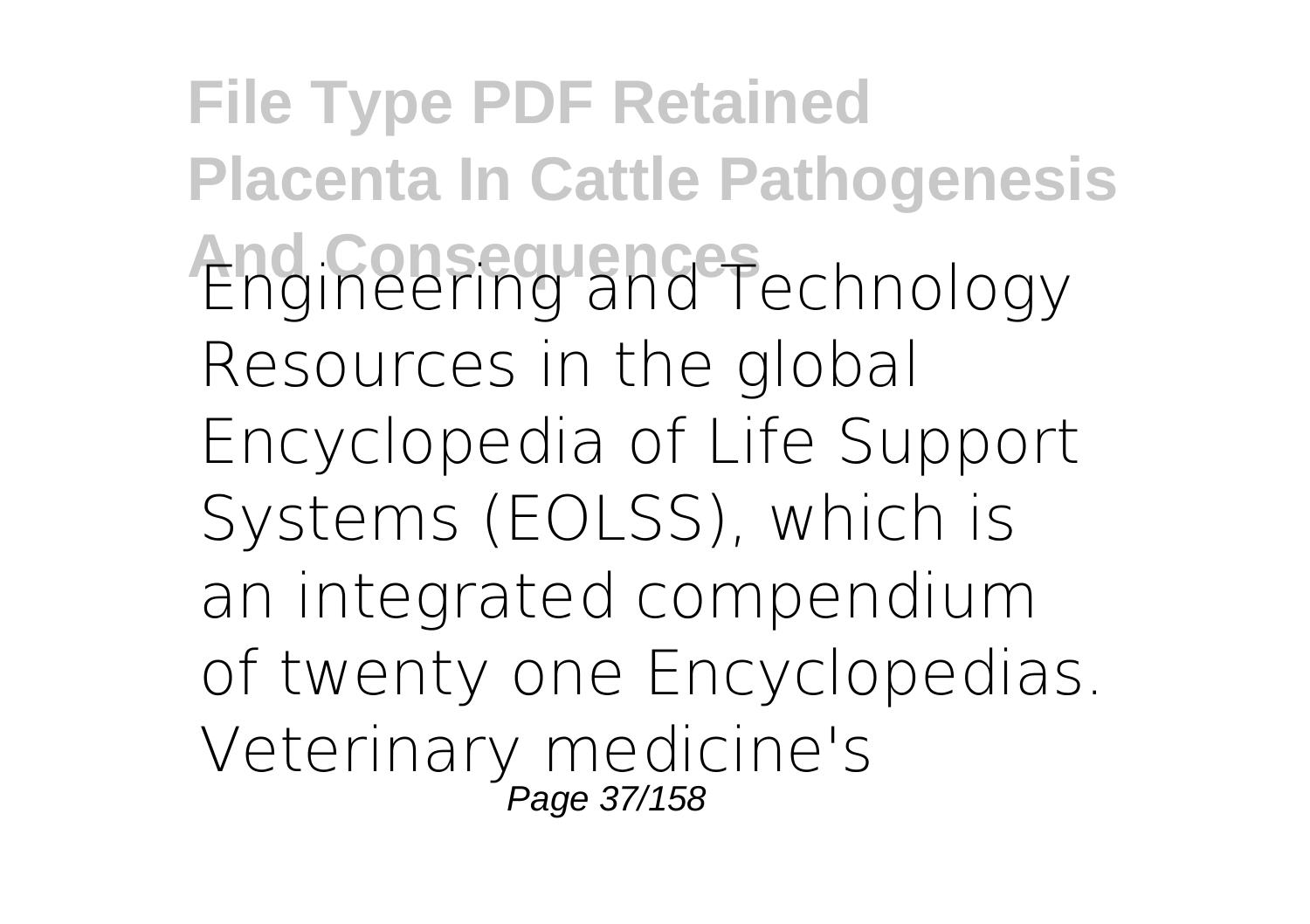**File Type PDF Retained Placenta In Cattle Pathogenesis And Consequences** is to promote, maintain and restore the health of animals, people and the ecosystems which they inhabit. The theme on Veterinary Science focuses<br>Page 38/158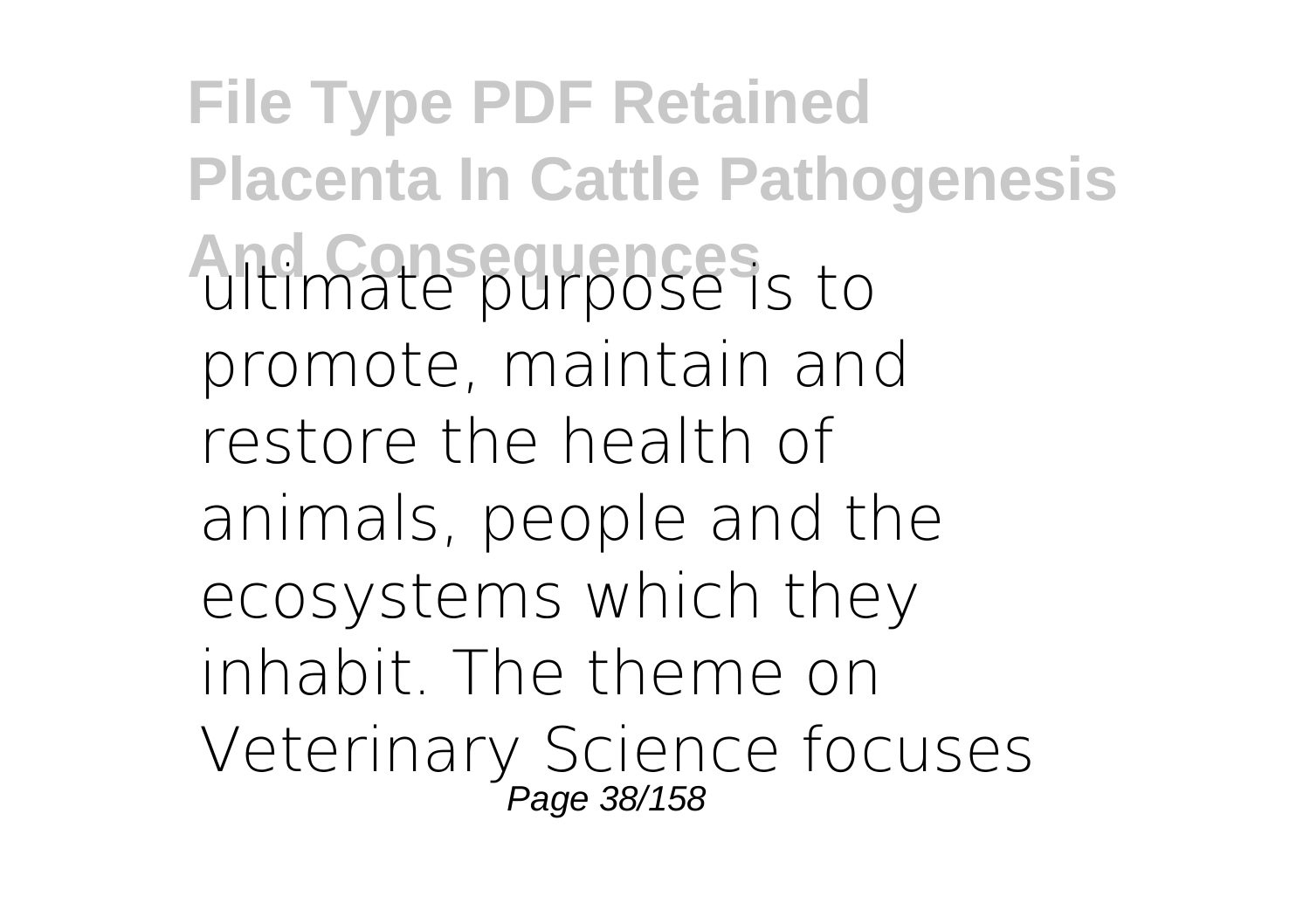**File Type PDF Retained Placenta In Cattle Pathogenesis And Consequences** on ensuring the health and welfare of animals and provides the essential aspects and a myriad of issues of great relevance to our world such as Veterinary Medicine; Veterinary Page 39/158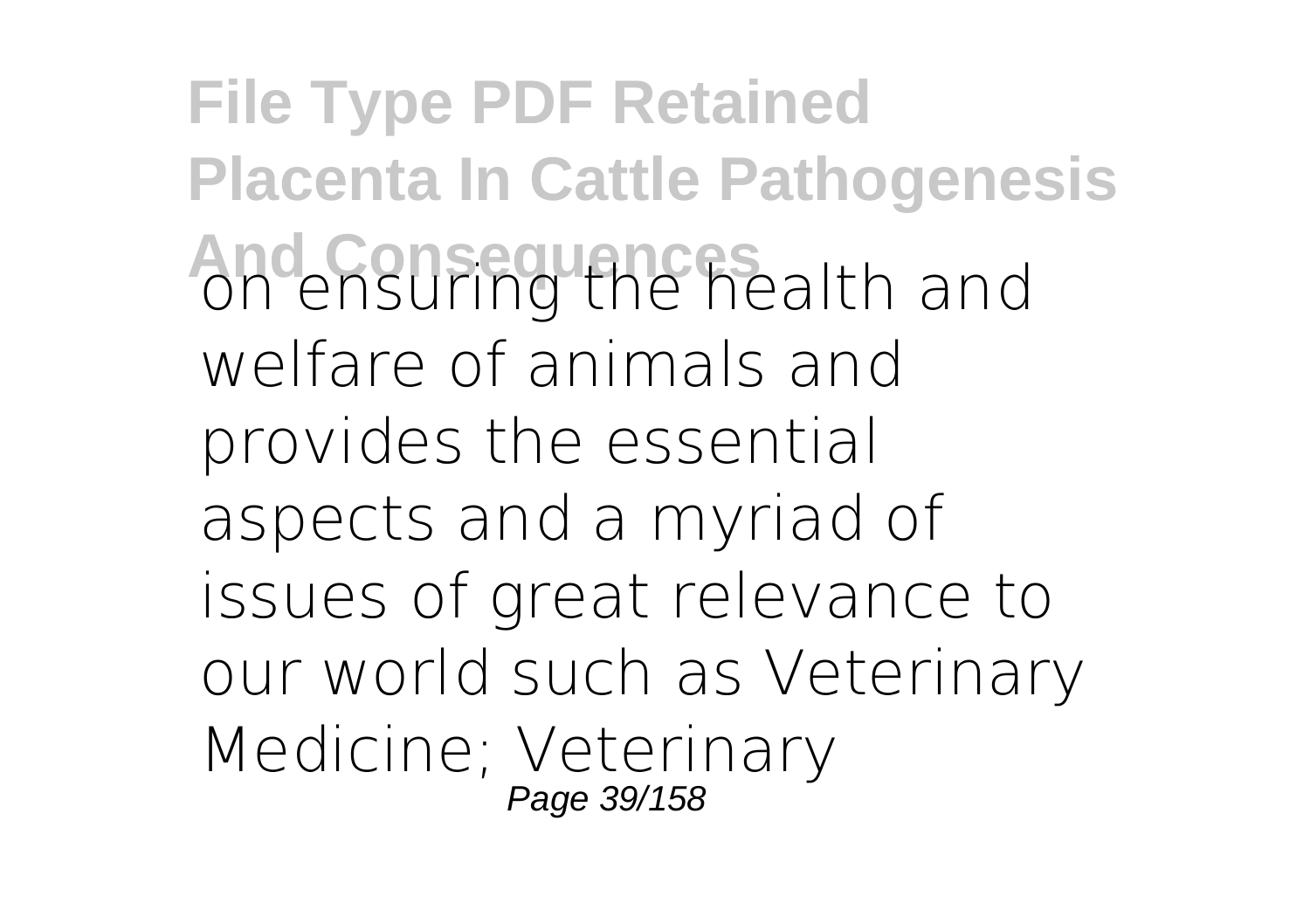**File Type PDF Retained Placenta In Cattle Pathogenesis And Consequences** Surveillance; Metabolic Disorders of Dairy Cattle; Veterinary Pathology; Veterinary Toxicology; Comparative Immunology-Based Approaches to Veterinary Diseases; Page 40/158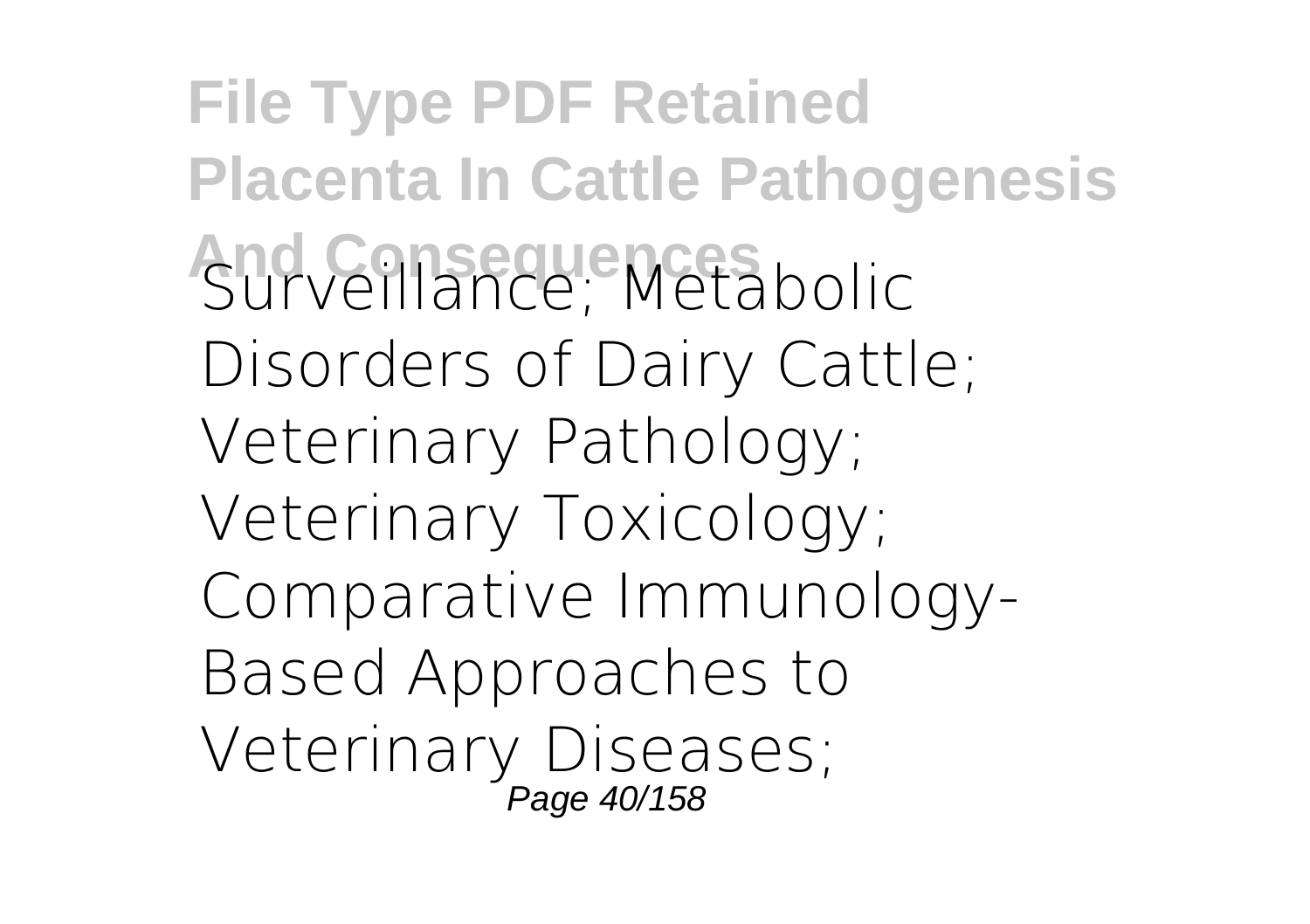**File Type PDF Retained Placenta In Cattle Pathogenesis And Consequences** Veterinary Virology; Veterinary Bacteriology; Veterinary Mycology; Veterinary Helminthology; Biology of select zoonotic protozoan infections of domestic animals; Veterinary Page 41/158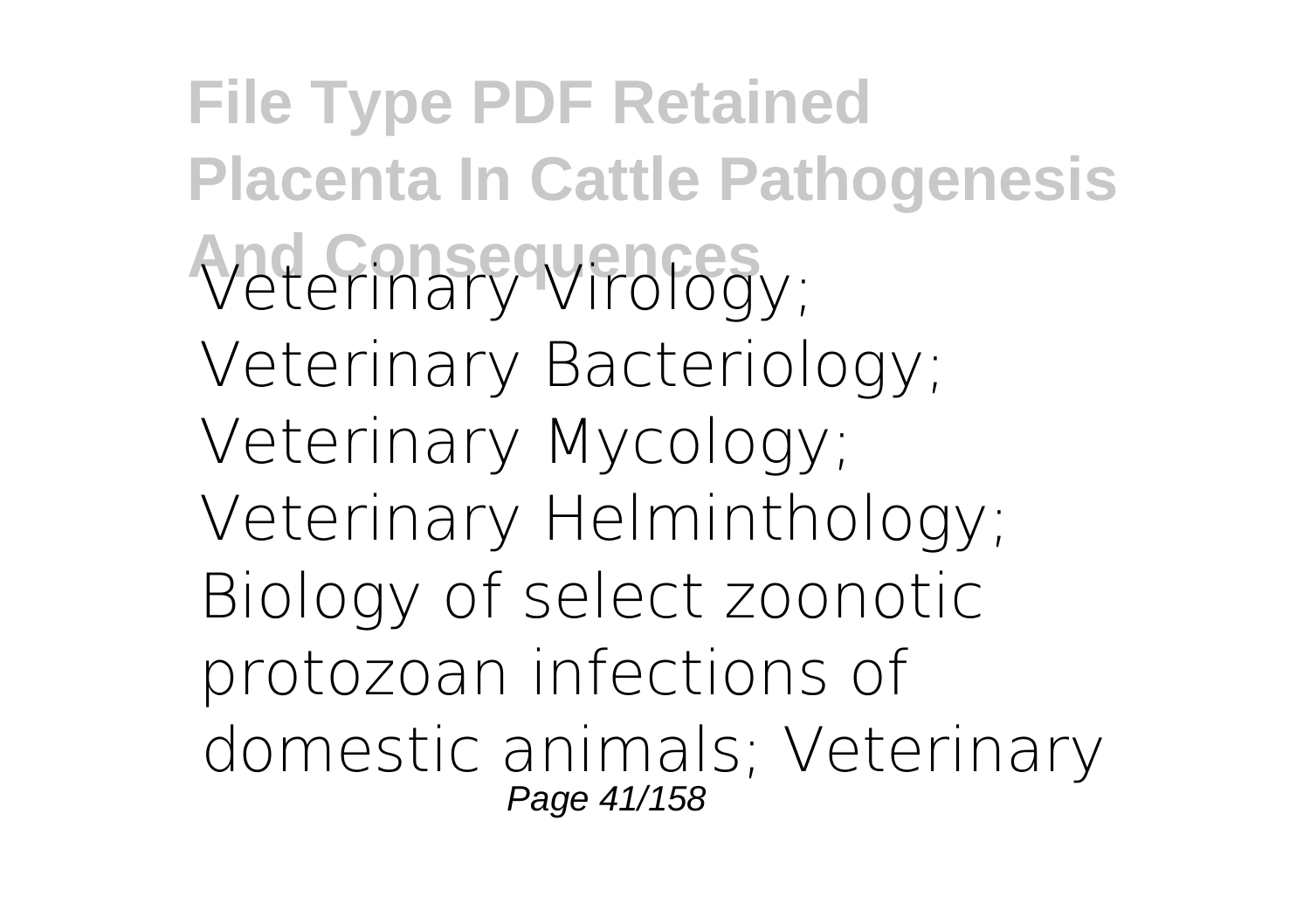**File Type PDF Retained Placenta In Cattle Pathogenesis And Consequences** Ectoparasitology. This volume is aimed at the following five major target audiences: University and College Students Educators, Professional Practitioners, Research Personnel and Page 42/158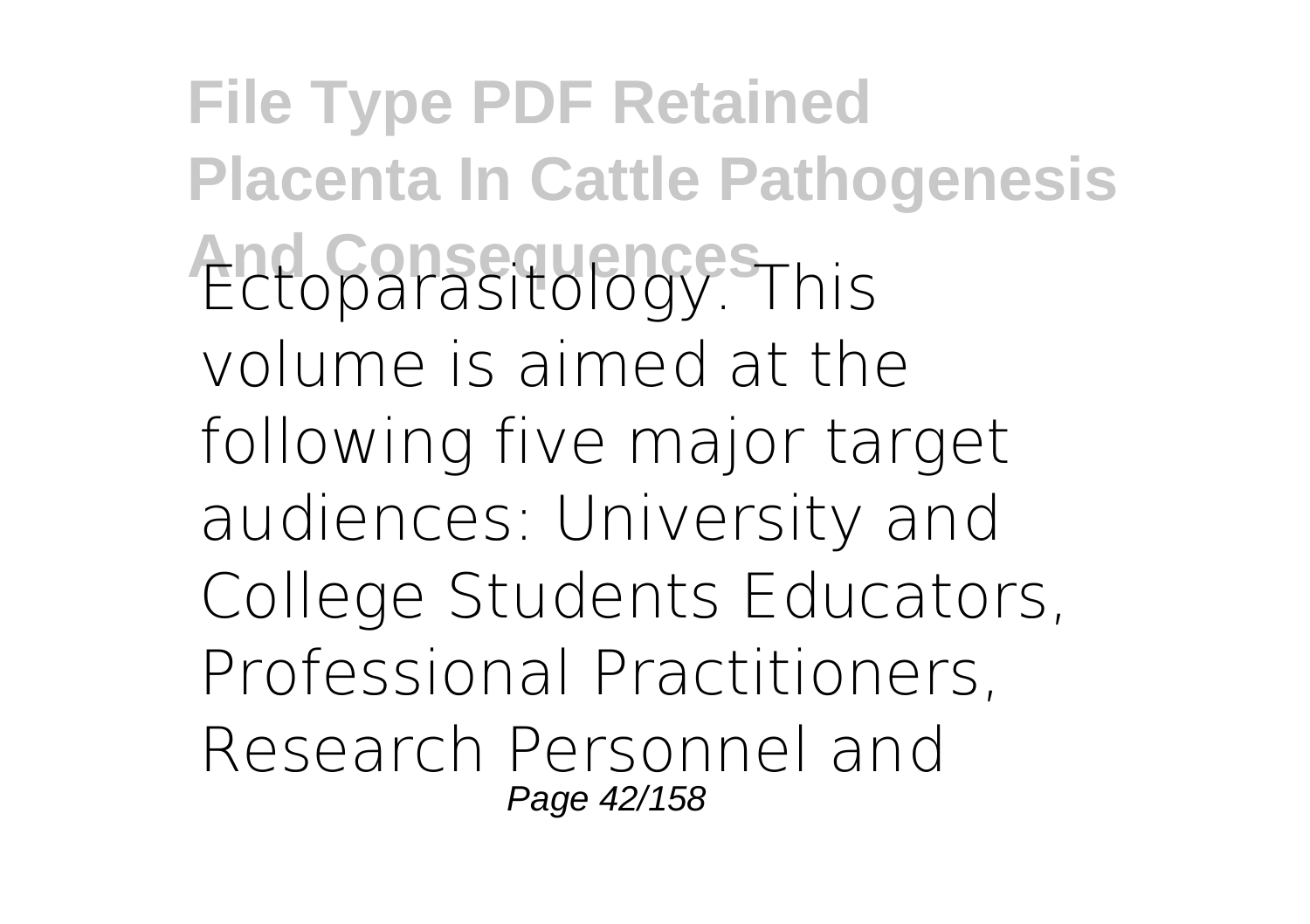**File Type PDF Retained Placenta In Cattle Pathogenesis** Policy Analysts, Managers, and Decision Makers, NGOs and GOs. The most trusted and wellknown quick-reference resource available to

veterinarians, Blackwell's Page 43/158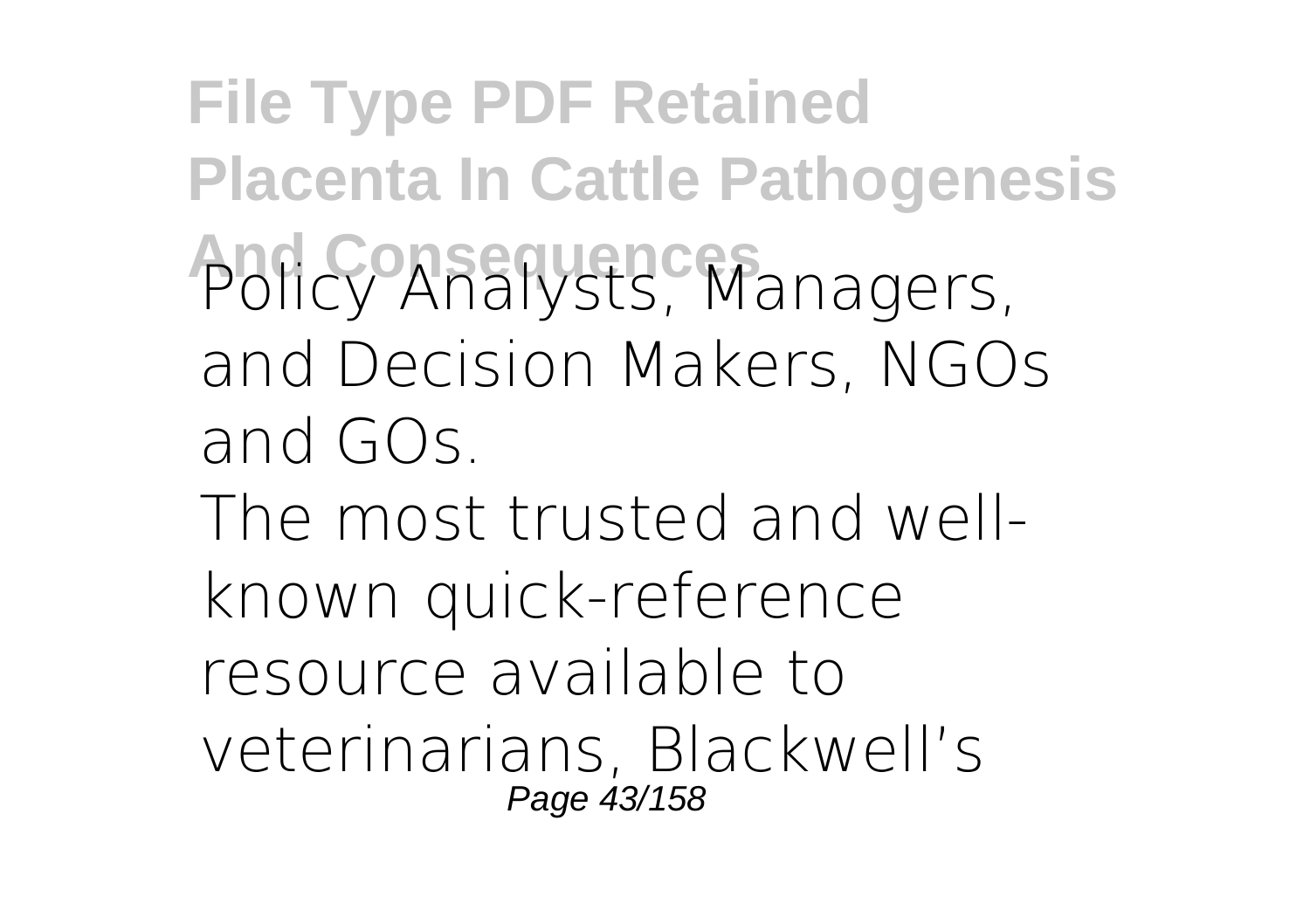**File Type PDF Retained Placenta In Cattle Pathogenesis And Consequences** Five-Minute Veterinary Consult series includes this volume on ruminants. Hundreds of top specialists provide coverage of 420 topics arranged alphabetically from A-Z for Page 44/158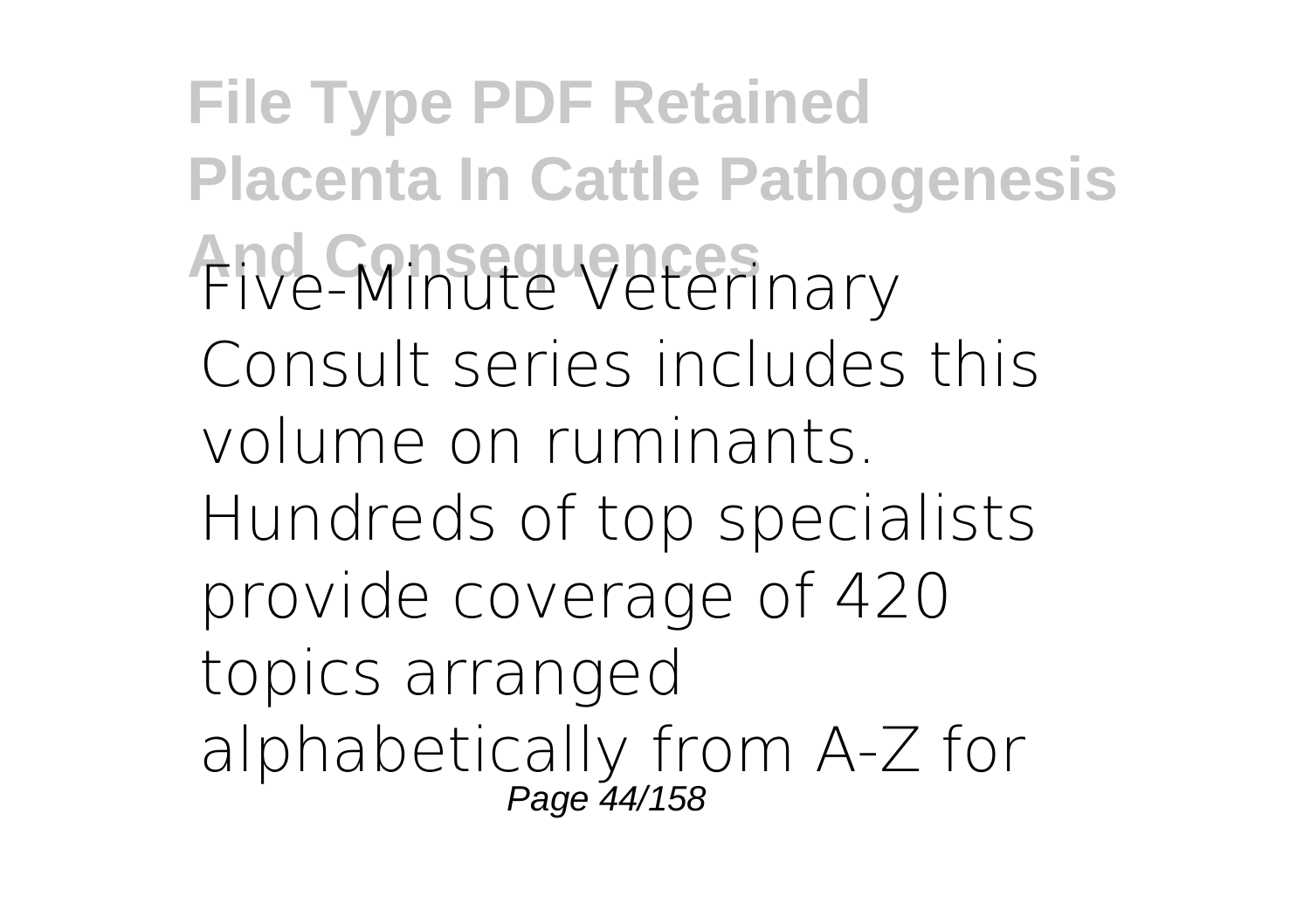**File Type PDF Retained Placenta In Cattle Pathogenesis And Consequences** efficient searching, with each topic indicating the species affected. An accompanying CD includes an additional 175 topics covering management, husbandry, reproduction, and Page 45/158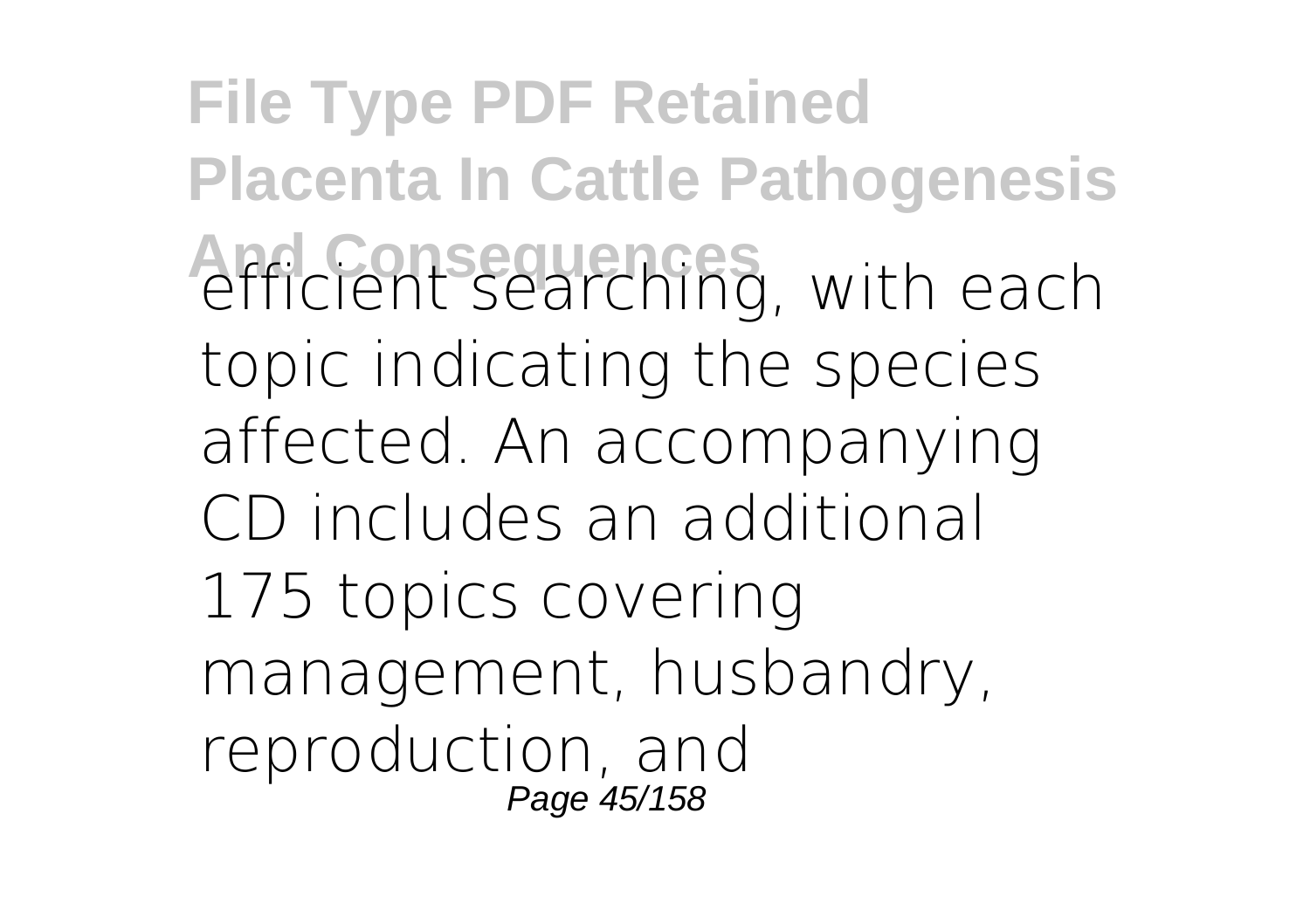**File Type PDF Retained Placenta In Cattle Pathogenesis And Consequences** diagnostics. Whether you're a student or a practicing veterinarian, this reference book will cut down on the time spent navigating through other resources, allowing you to study,<br>Page 46/158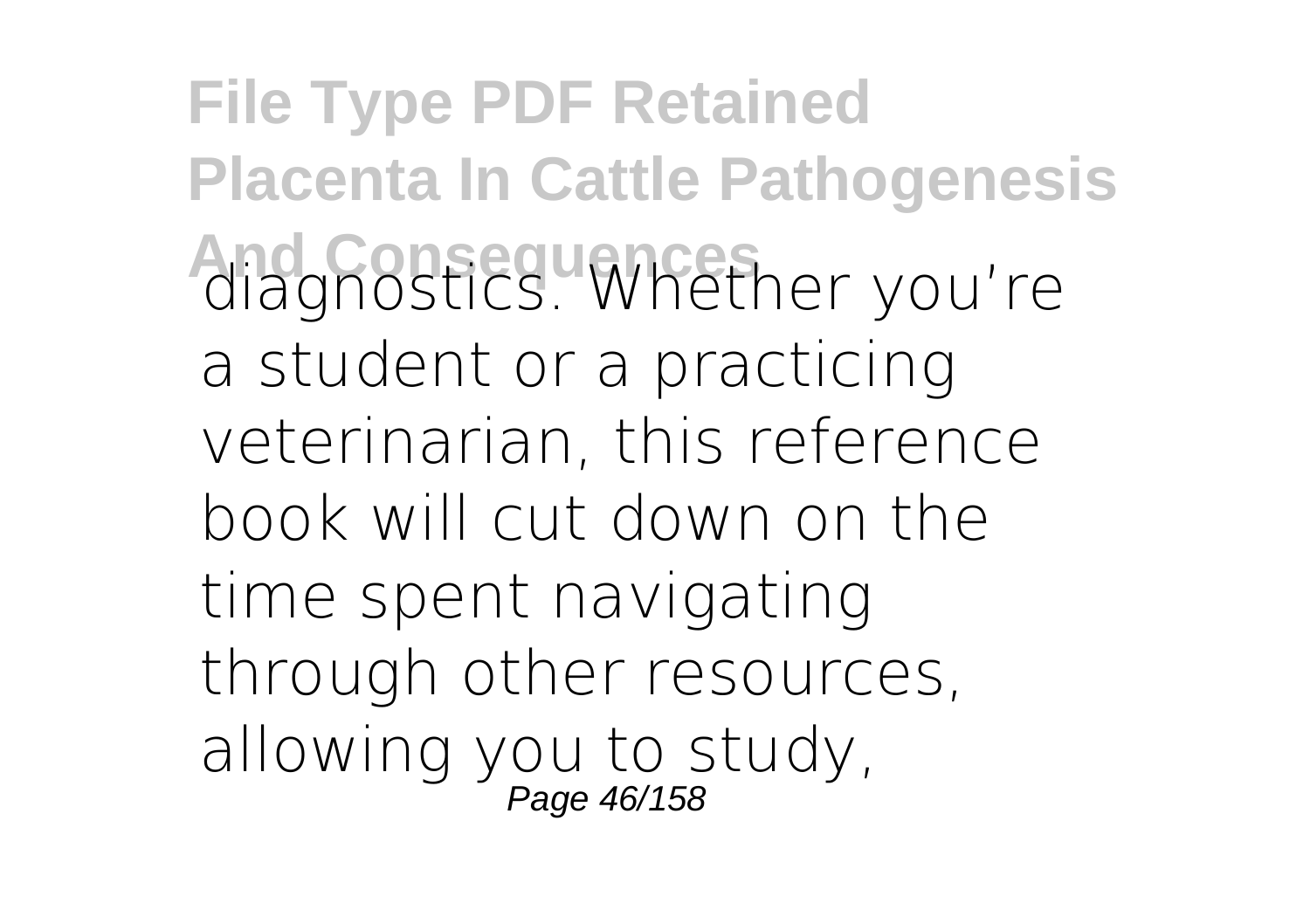**File Type PDF Retained Placenta In Cattle Pathogenesis And Consequences** diagnose and treat more quickly. A full description of the clinical aspect and pathology of the disease, with a discussion of current treatment. This updated<br>*Page 47/158*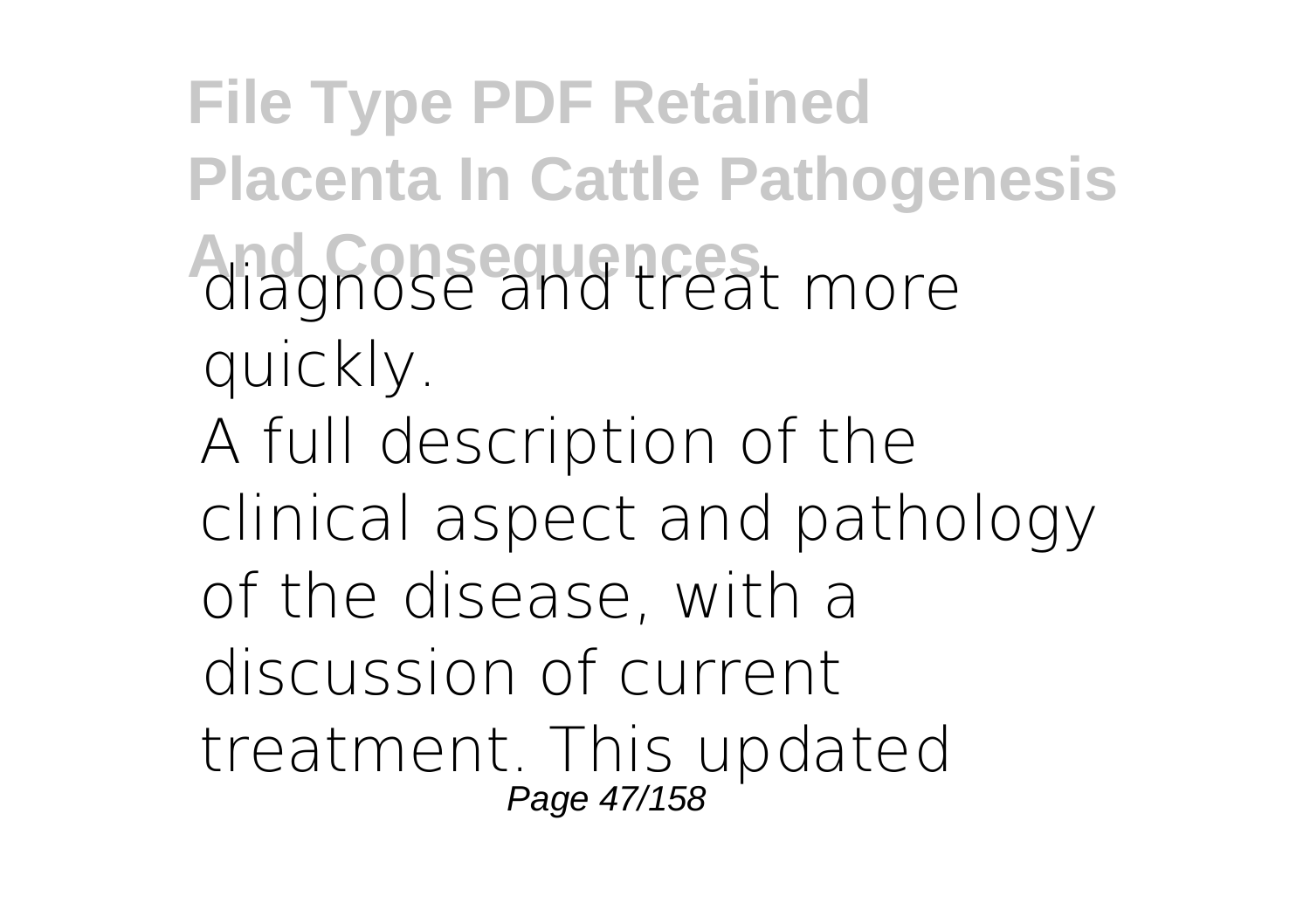**File Type PDF Retained Placenta In Cattle Pathogenesis And Consequences** edition includes five new chapters: endocrinal brucellosis, difficulties in diagnosis and management, HIV and brucellosis, bioterrorism and brucellae, and spondylitis with<br>Page 48/158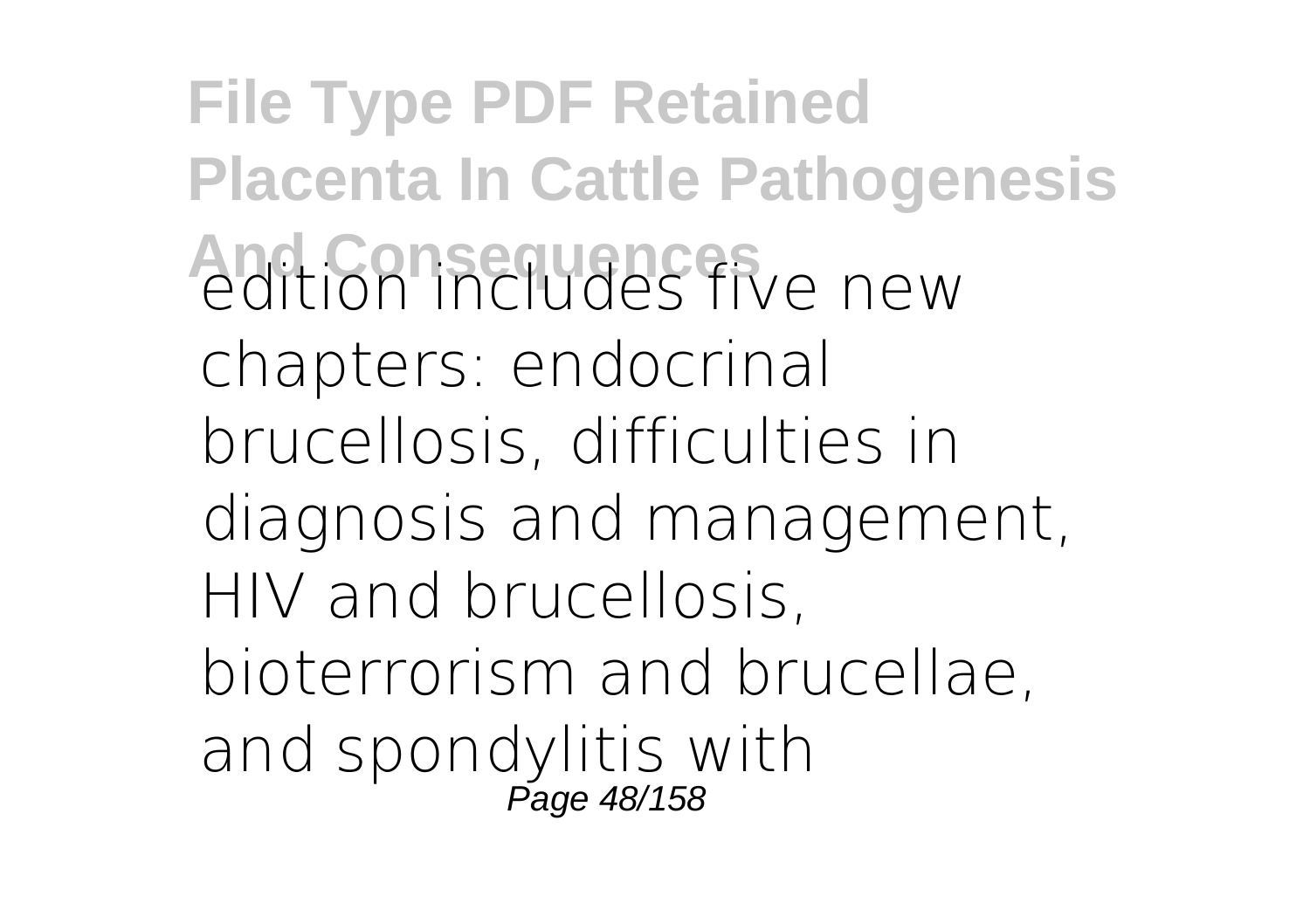**File Type PDF Retained Placenta In Cattle Pathogenesis And Consequences** neurobrucellosis. The book presents a complete, up-todate picture of the disorder and will appeal to clinicians, students, researchers and also to veterinarians. A Systems Biology Approach<br>Page 49/158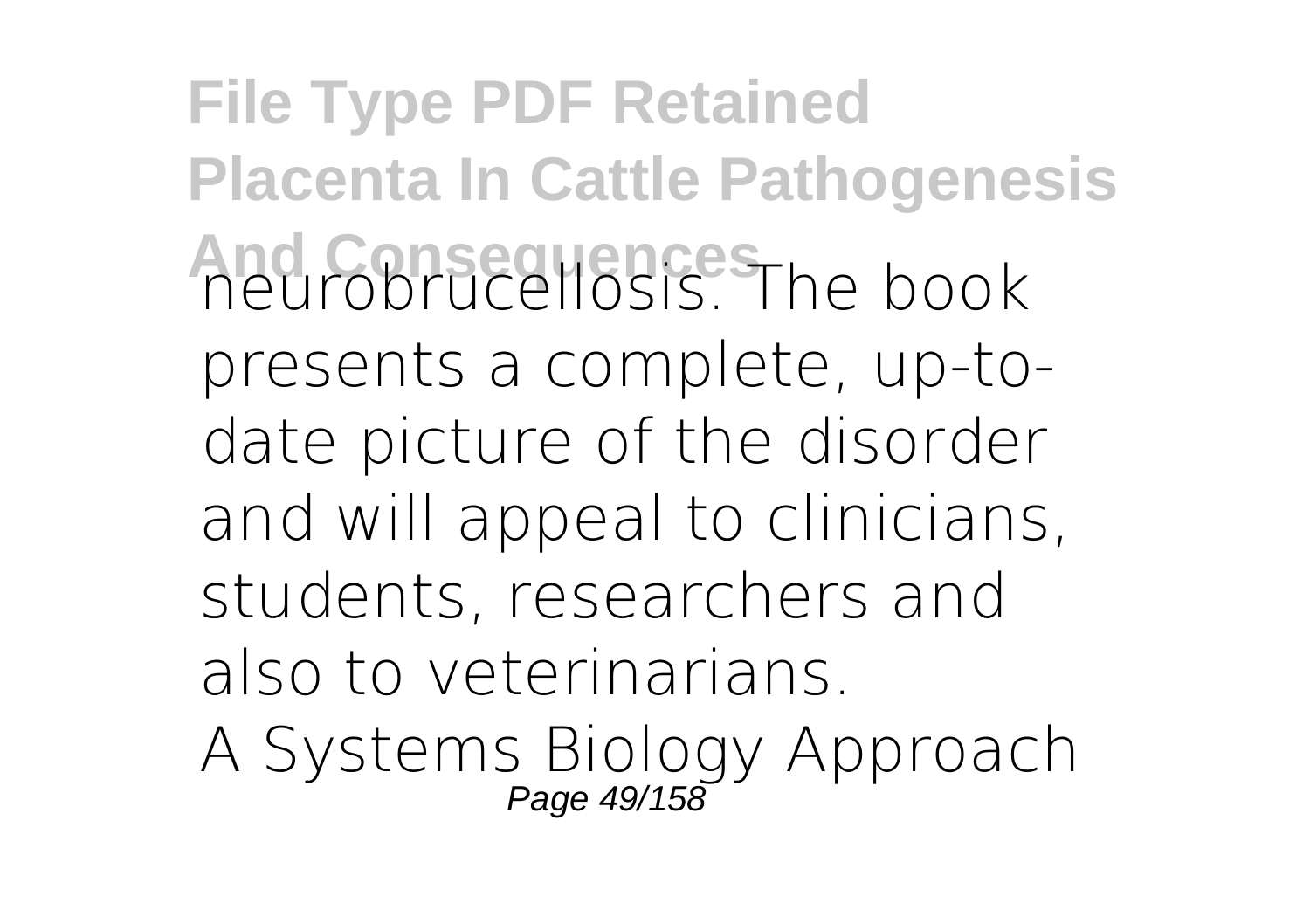**File Type PDF Retained Placenta In Cattle Pathogenesis** Pathogenesis of Bacterial Infections in Animals Animal Health Economics Bovine Reproduction Acute Phase Proteins as Early Non-Specific Biomarkers of Human and Page 50/158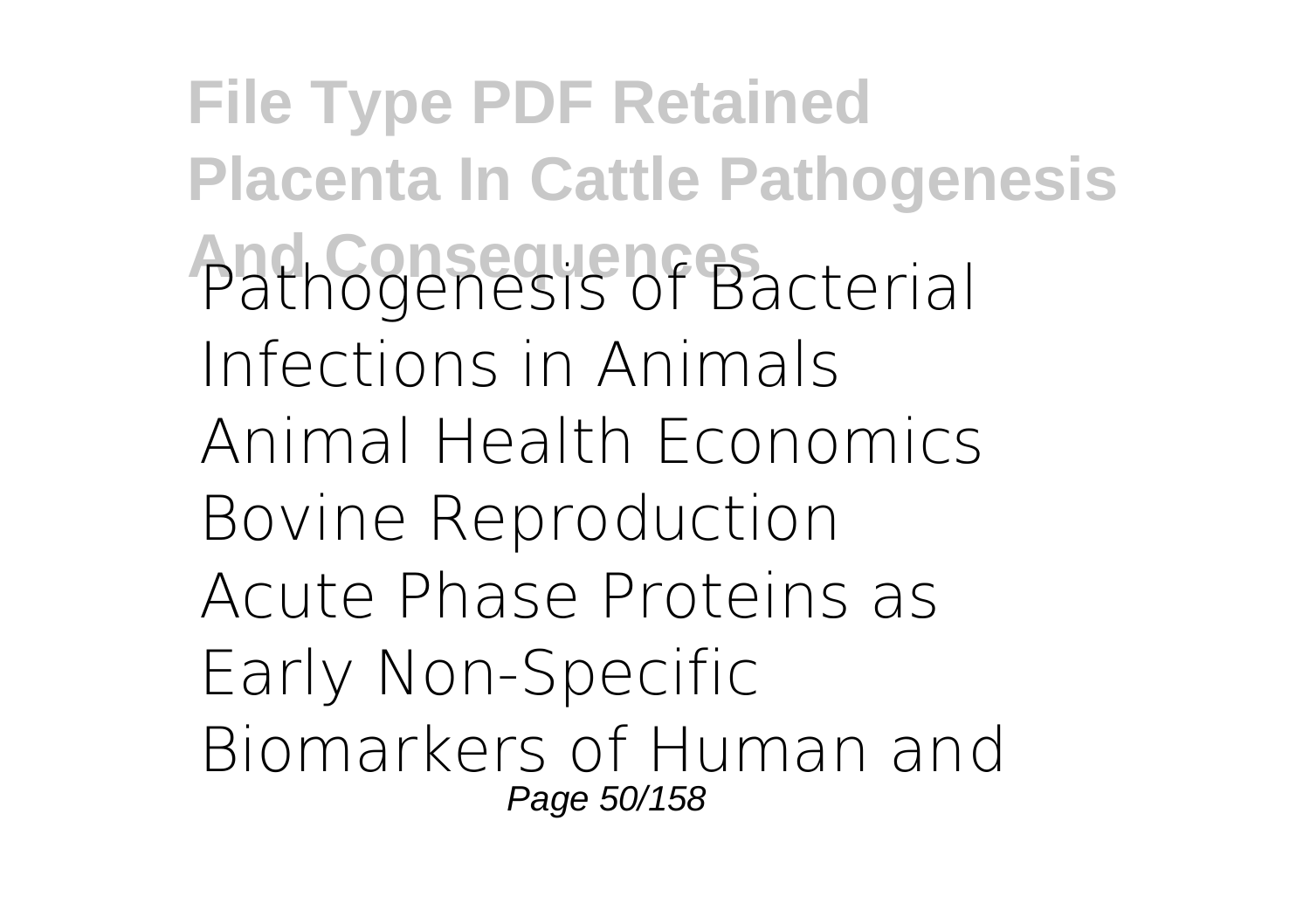**File Type PDF Retained Placenta In Cattle Pathogenesis And Consequences** Veterinary Diseases **Brucellosis is a nationally and internationally regulated disease of livestock with significant consequences for animal health, public health, and** Page 51/158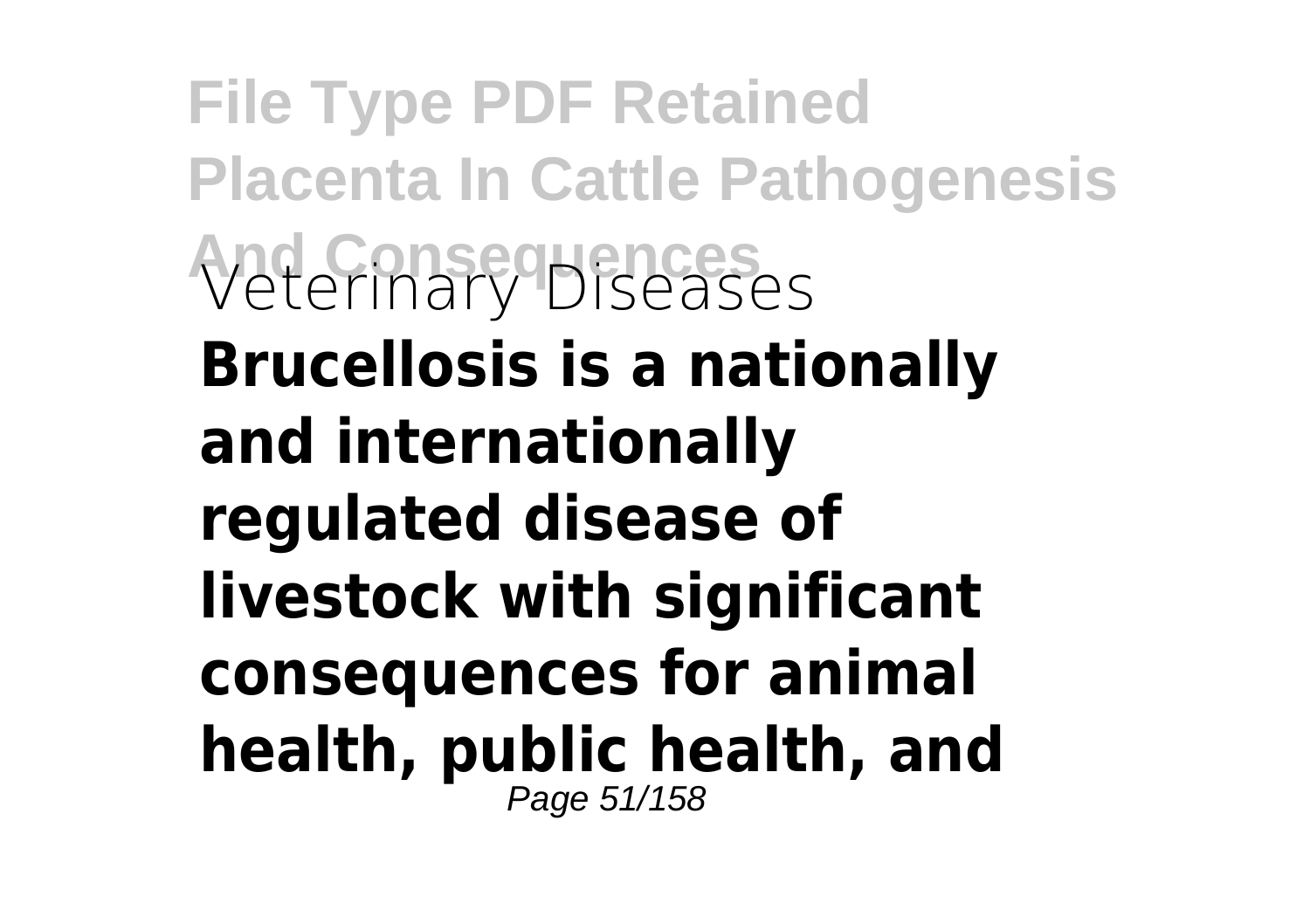**File Type PDF Retained Placenta In Cattle Pathogenesis And Consequences international trade. In cattle, the primary cause of brucellosis is Brucella abortus, a zoonotic bacterial pathogen that also affects wildlife, including bison and elk. As a result of the** Page 52/158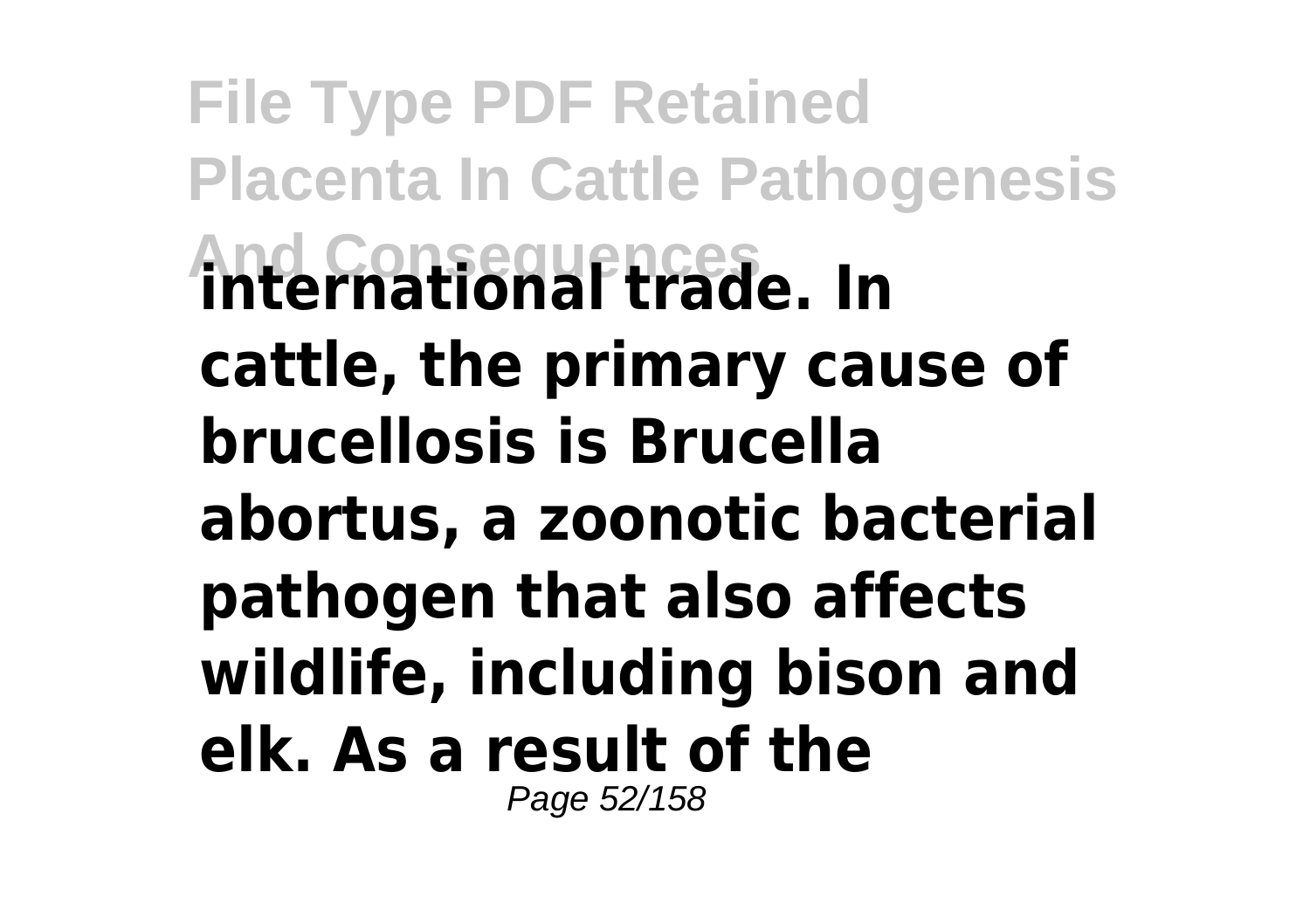**File Type PDF Retained Placenta In Cattle Pathogenesis And Consequences Brucellosis Eradication Program that began in 1934, most of the country is now free of bovine brucellosis. The Greater Yellowstone Area (GYA), where brucellosis is endemic in** Page 53/158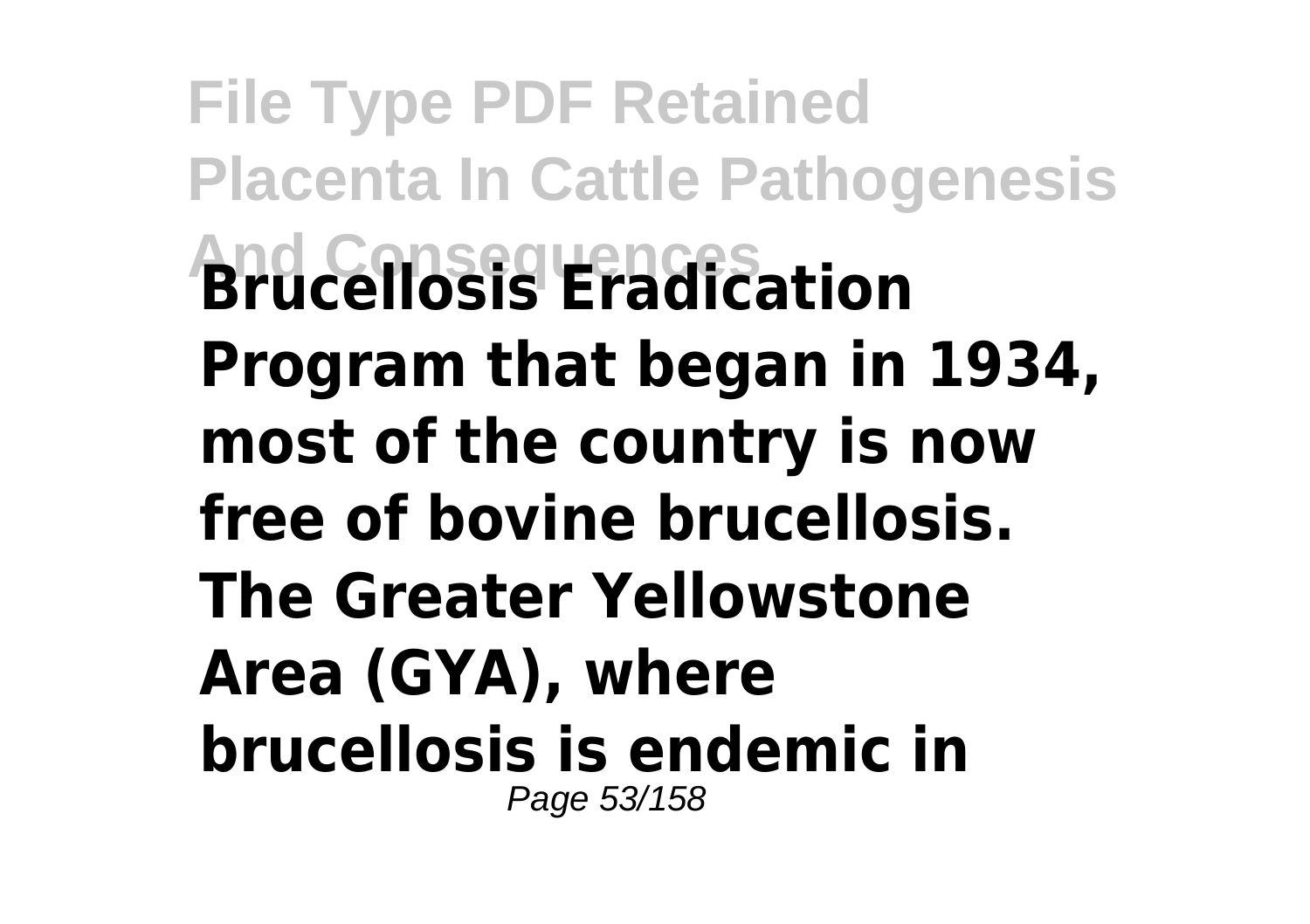**File Type PDF Retained Placenta In Cattle Pathogenesis And Consequences bison and elk, is the last known B. abortus reservoir in the United States. The GYA is home to more than 5,500 bison that are the genetic descendants of the original free-ranging bison** Page 54/158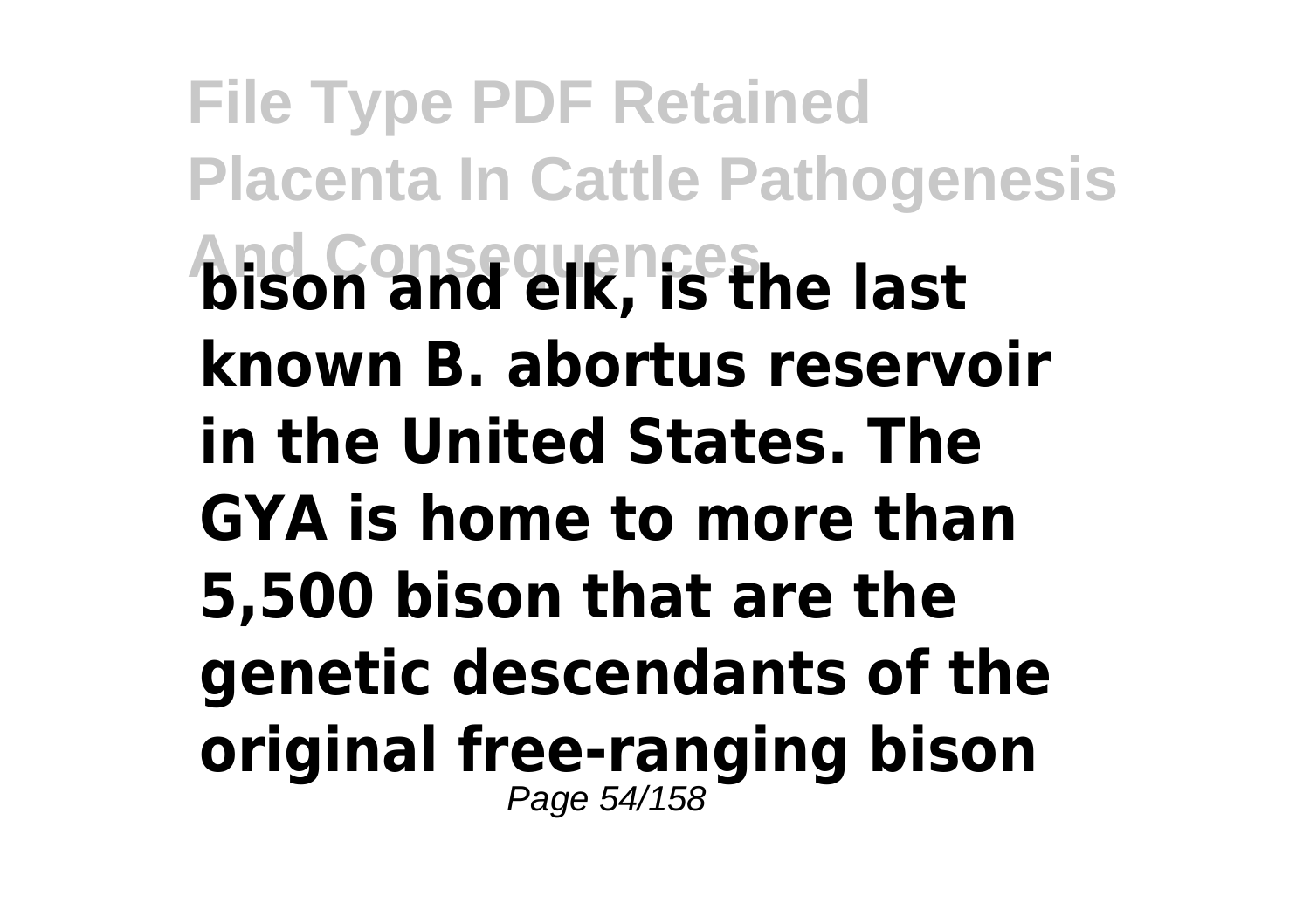**File Type PDF Retained Placenta In Cattle Pathogenesis And Consequences herds that survived in the early 1900s, and home to more than 125,000 elk whose habitats are managed through interagency efforts, including the National Elk Refuge and 22 supplemental** Page 55/158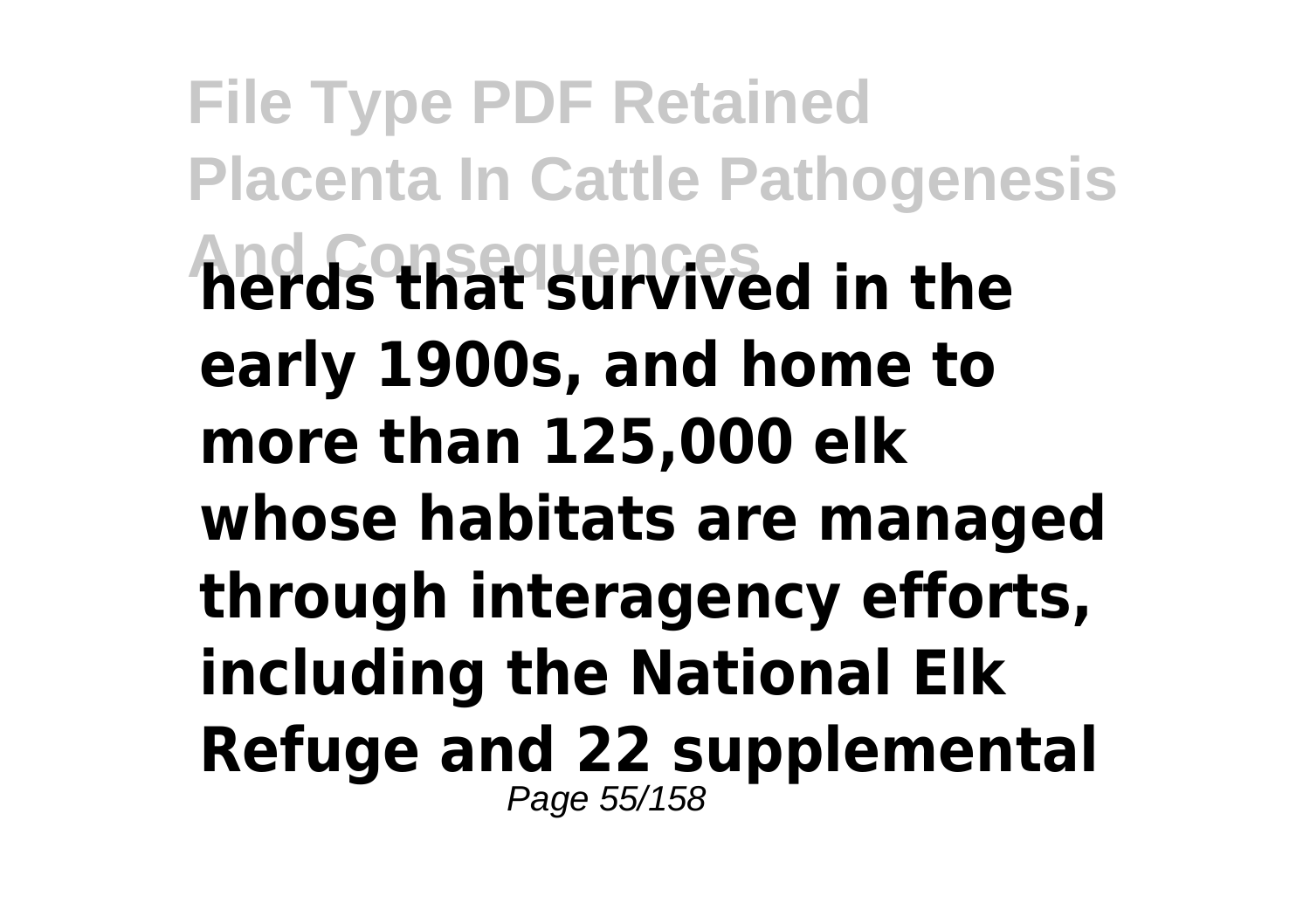**File Type PDF Retained Placenta In Cattle Pathogenesis And Consequences winter feedgrounds maintained in Wyoming. In 1998 the National Research Council (NRC) issued a report, Brucellosis in the Greater Yellowstone Area, that reviewed the scientific** Page 56/158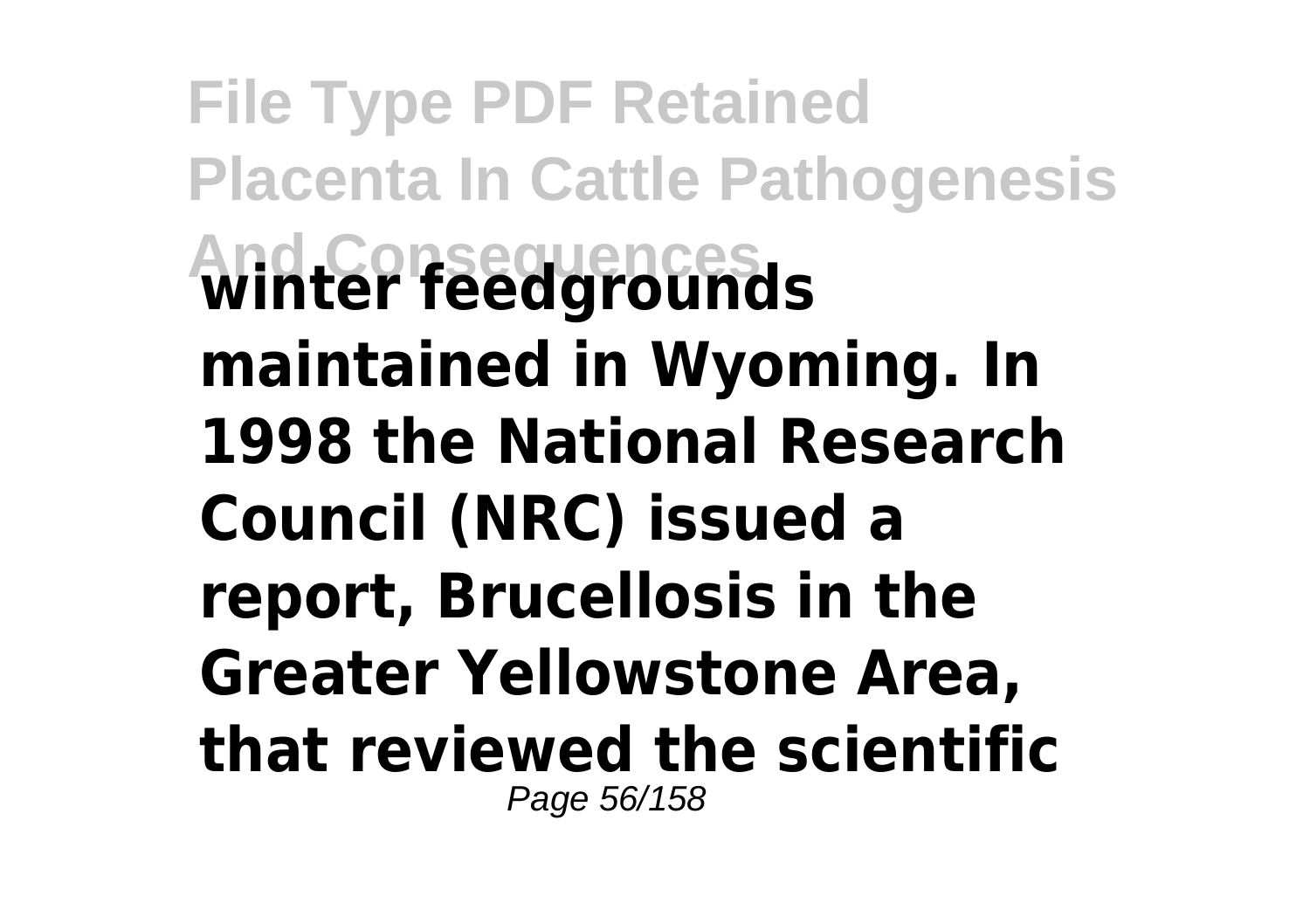**File Type PDF Retained Placenta In Cattle Pathogenesis And Consequences knowledge regarding B. abortus transmission among wildlifeâ€"particularly bison and elkâ€"and cattle in the GYA. Since the release of the 1998 report, brucellosis has re-emerged in domestic** Page 57/158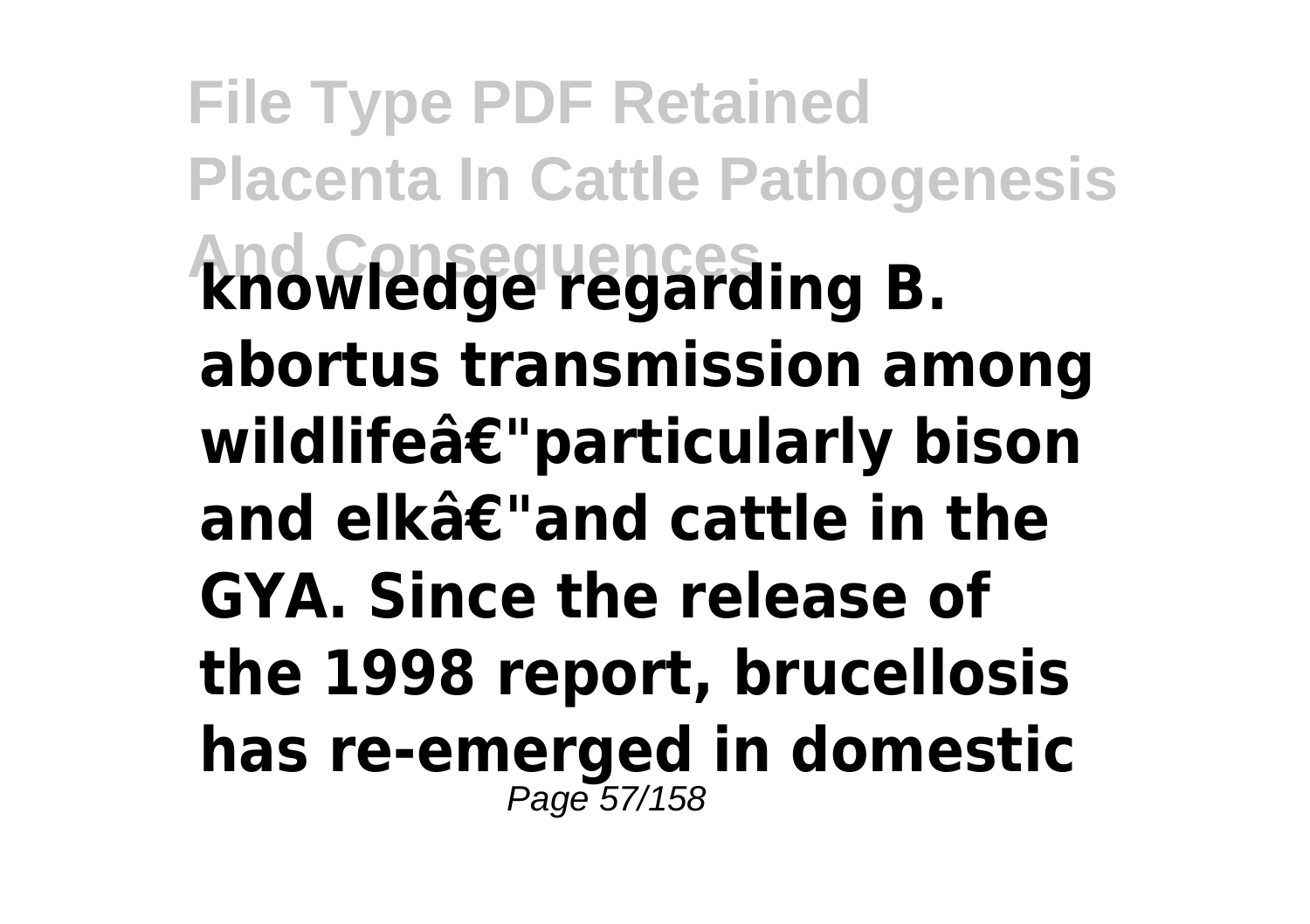**File Type PDF Retained Placenta In Cattle Pathogenesis And Consequences cattle and bison herds in that area. Given the scientific and technological advances in two decades since that first report, Revisiting Brucellosis in the Greater Yellowstone Area** Page 58/158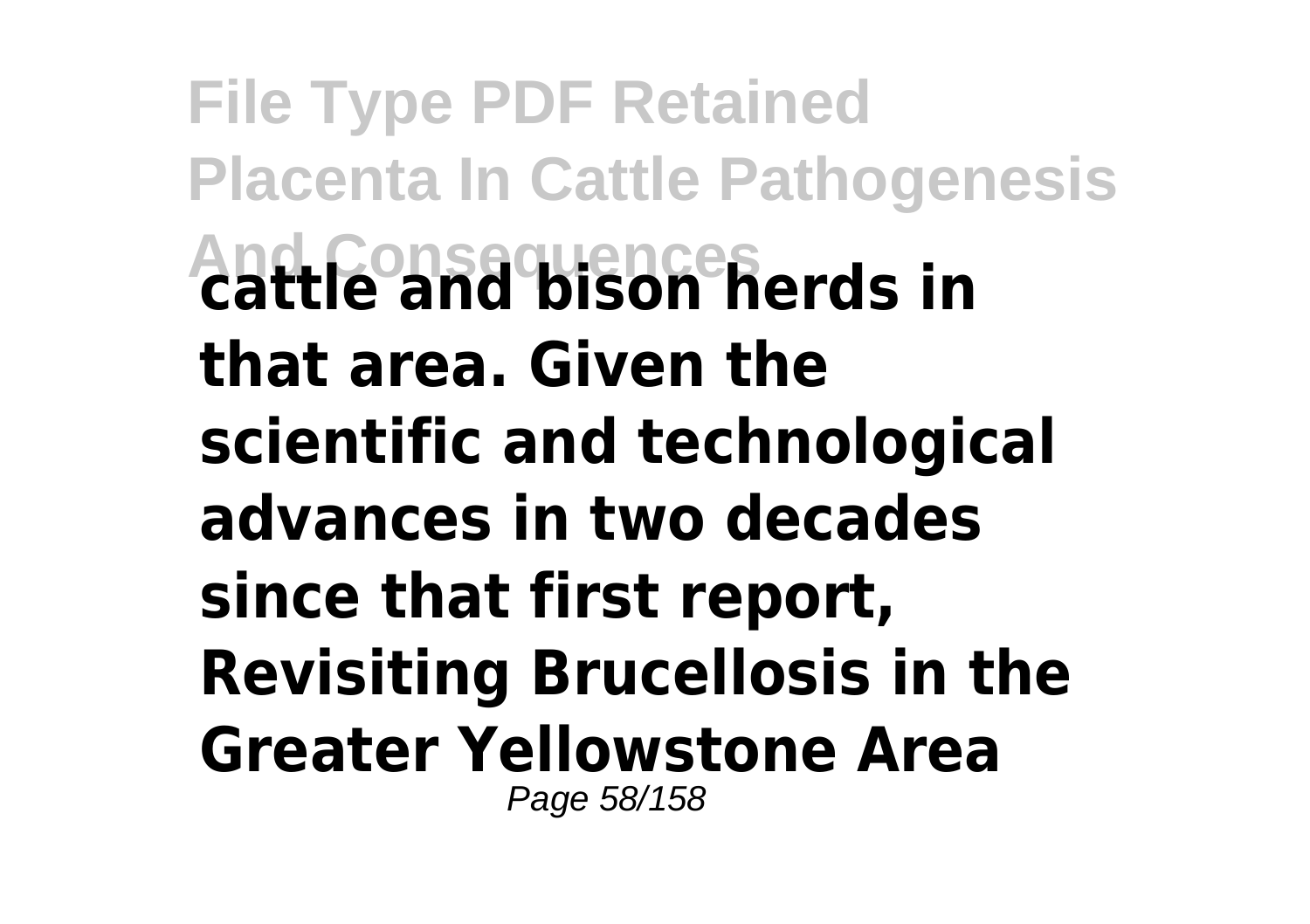**File Type PDF Retained Placenta In Cattle Pathogenesis And Consequences explores the factors associated with the increased transmission of brucellosis from wildlife to livestock, the recent apparent expansion of brucellosis in non-**Page 59/158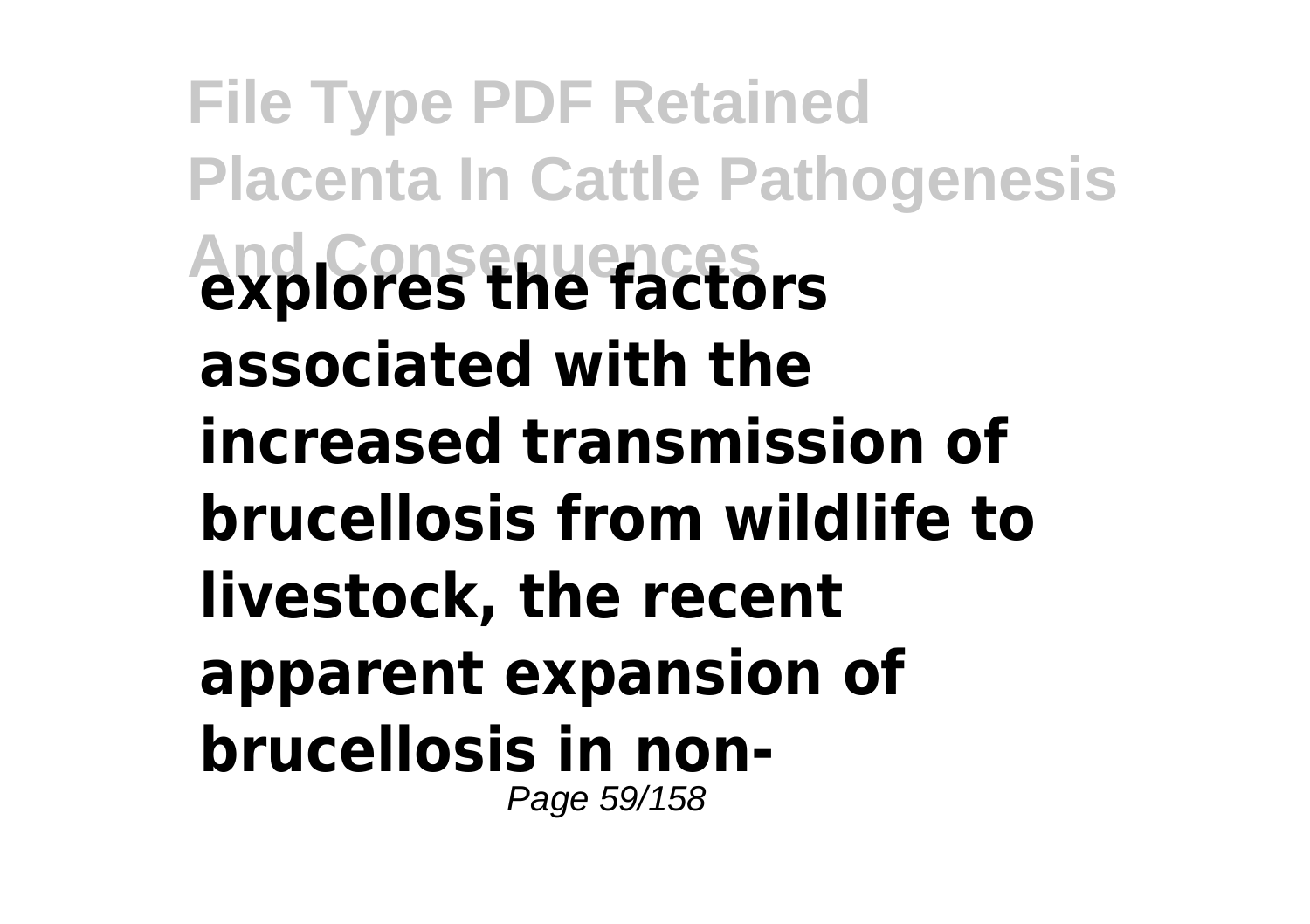**File Type PDF Retained Placenta In Cattle Pathogenesis And Consequences feedground elk, and the desire to have science inform the course of any future actions in addressing brucellosis in the GYA. A guide to the field of animal health economics** Page 60/158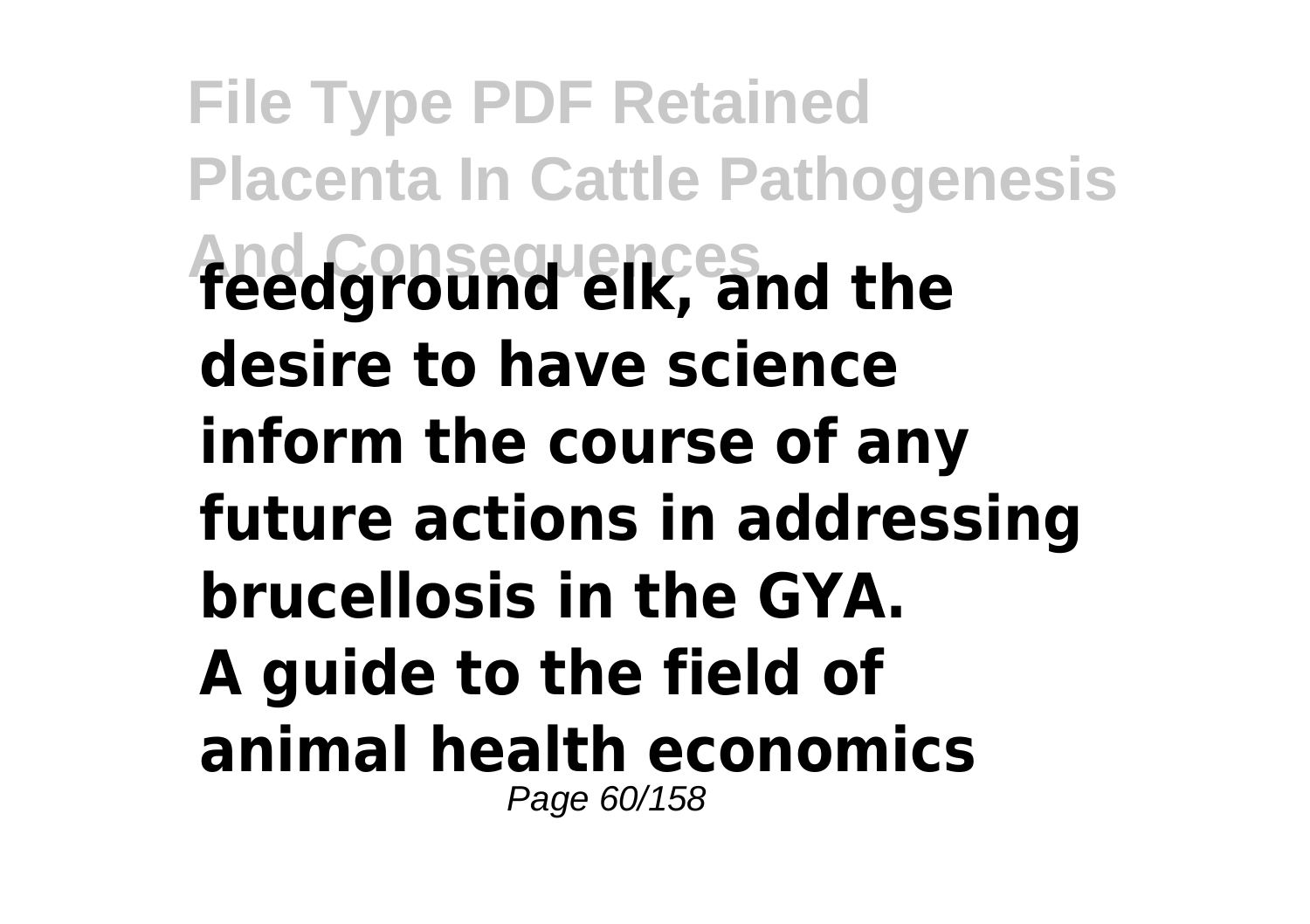**File Type PDF Retained Placenta In Cattle Pathogenesis And Consequences and its underlying methodology. Supplied with this book is a diskette, containing practical exercises (in computer spreedsheets) on the various methods and** Page 61/158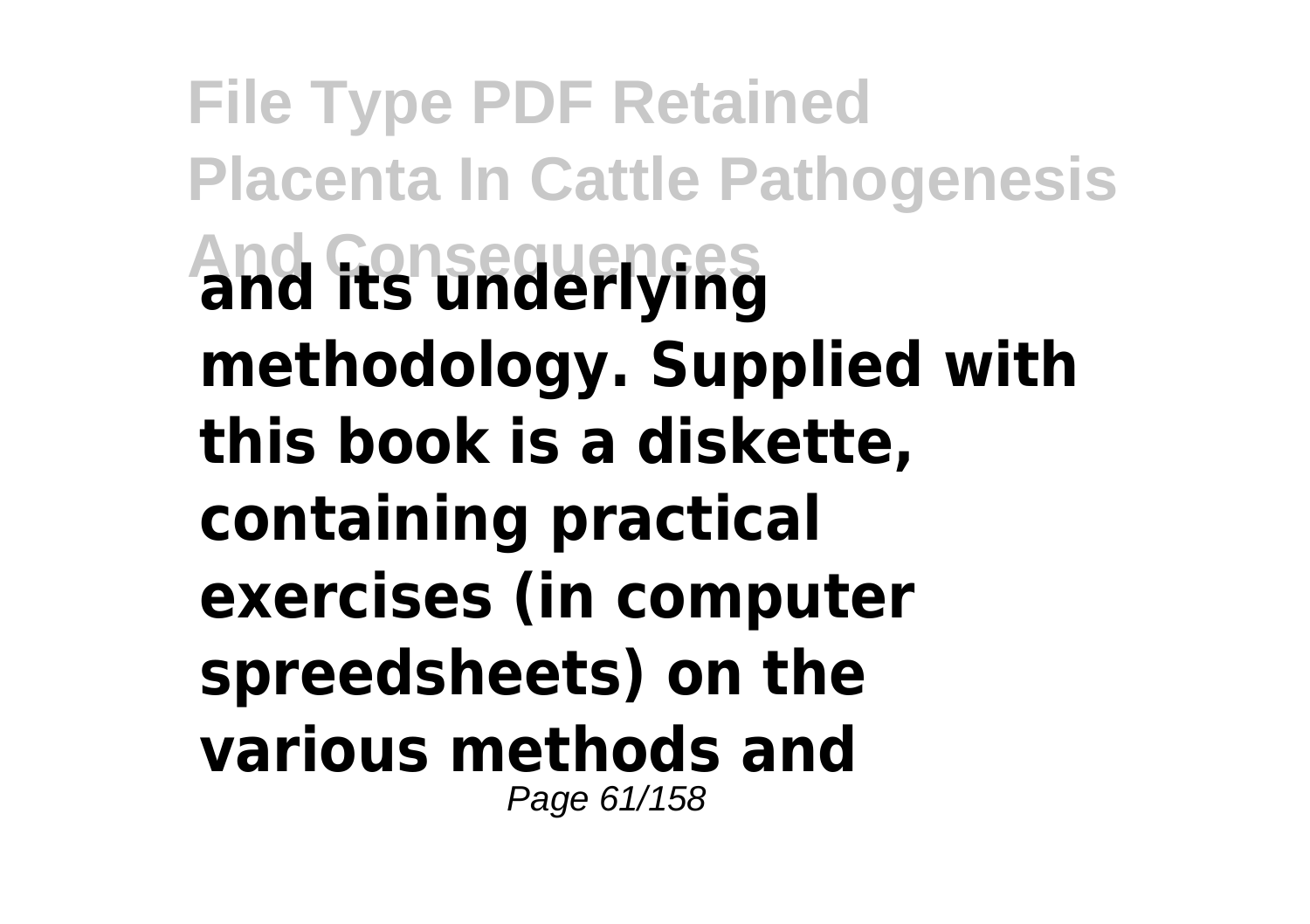**File Type PDF Retained Placenta In Cattle Pathogenesis And Consequences techniques in animal health economics, including production function analysis. This much-anticipated third edition again consolidates the knowledge of more than** Page 62/158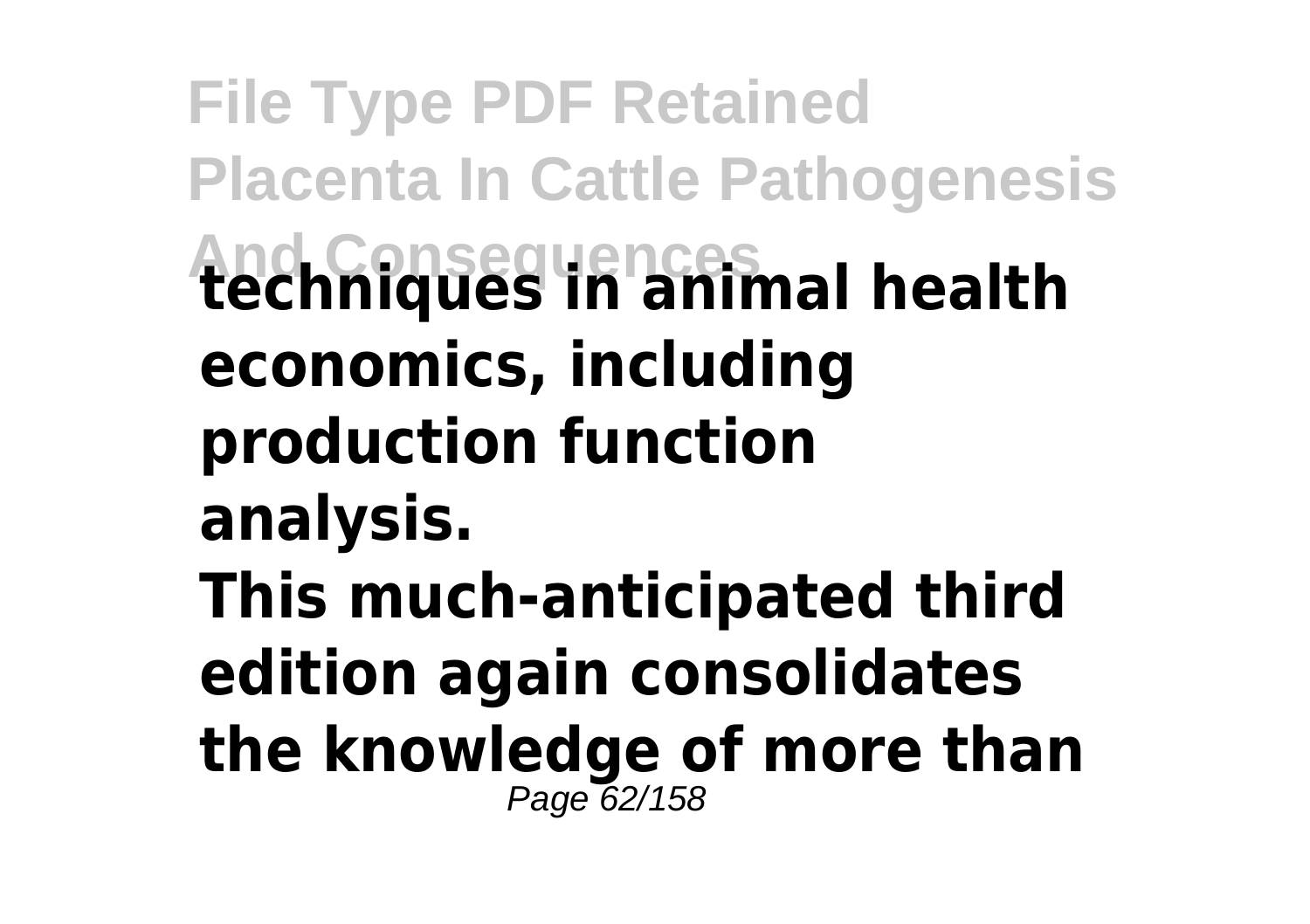**File Type PDF Retained Placenta In Cattle Pathogenesis And Consequences twenty experts on pathogenesis of animal disease caused by various species or groups of bacteria. Emphasizing pathogenic events at the molecular and cellular** Page 63/158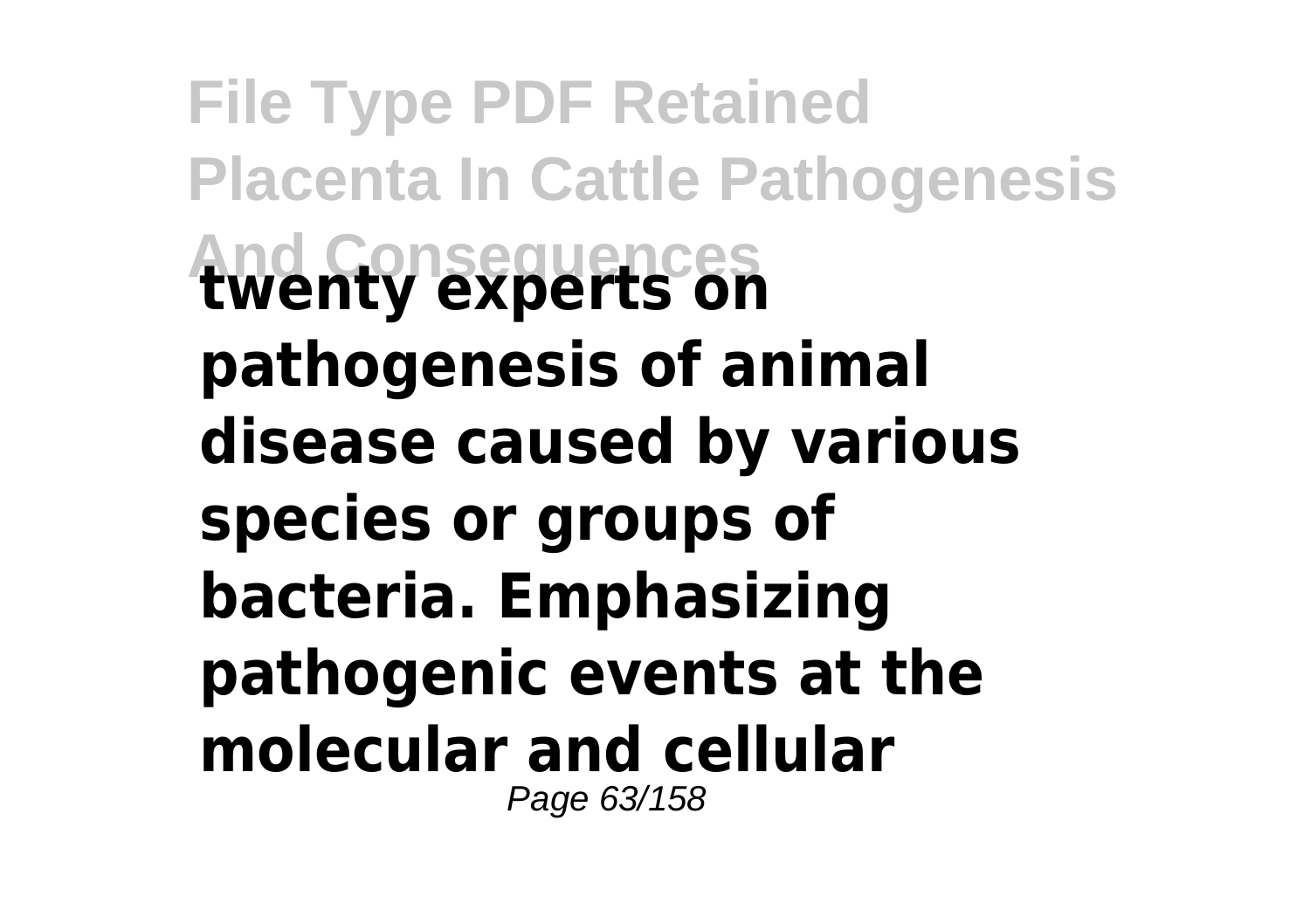**File Type PDF Retained Placenta In Cattle Pathogenesis And Consequences levels, the editors and contributors place these developments in the context of the overall picture of disease. Pathogenesis of Bacterial Infections in Animals, Third edition,** Page 64/158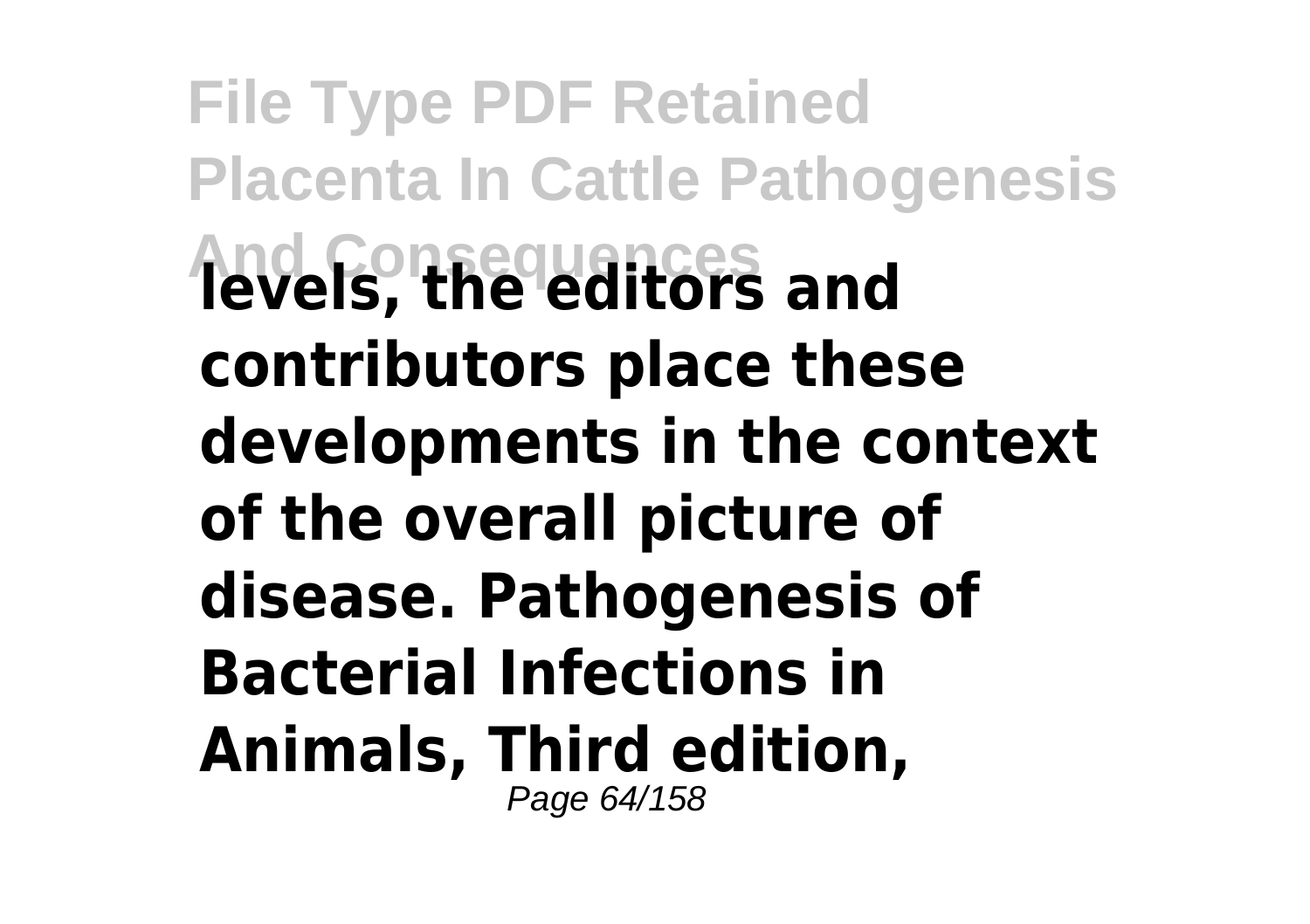**File Type PDF Retained Placenta In Cattle Pathogenesis And Consequences updates and expands the content of the second edition and includes cuttingedge information from the most current research. Comments on previous editions: "...highly** Page 65/158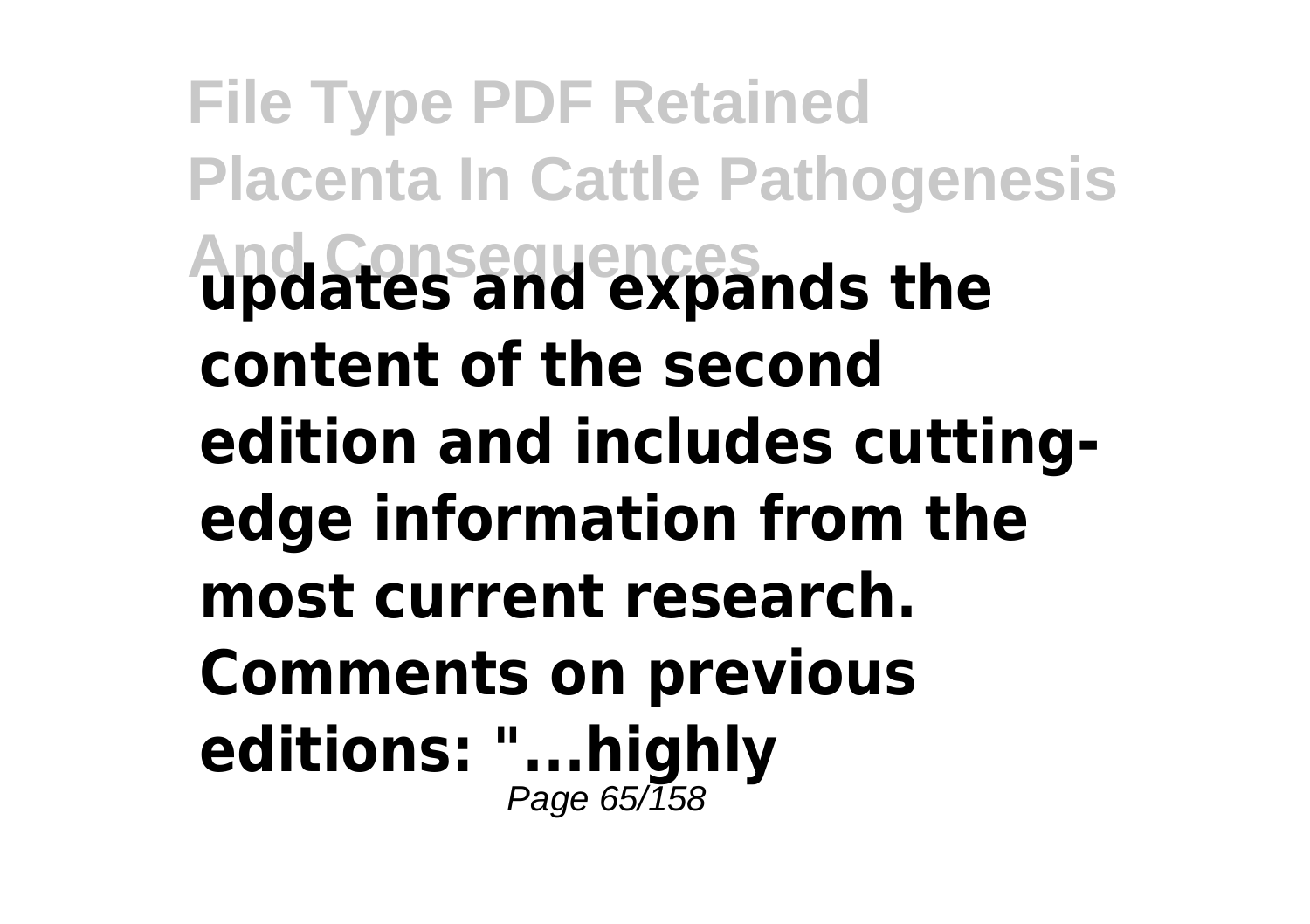**File Type PDF Retained Placenta In Cattle Pathogenesis And Consequences recommended." --The Veterinary Record "...a comprehensive, complete and easy-to-use source of information." --Veterinary Microbiology "...recommended for**

Page 66/158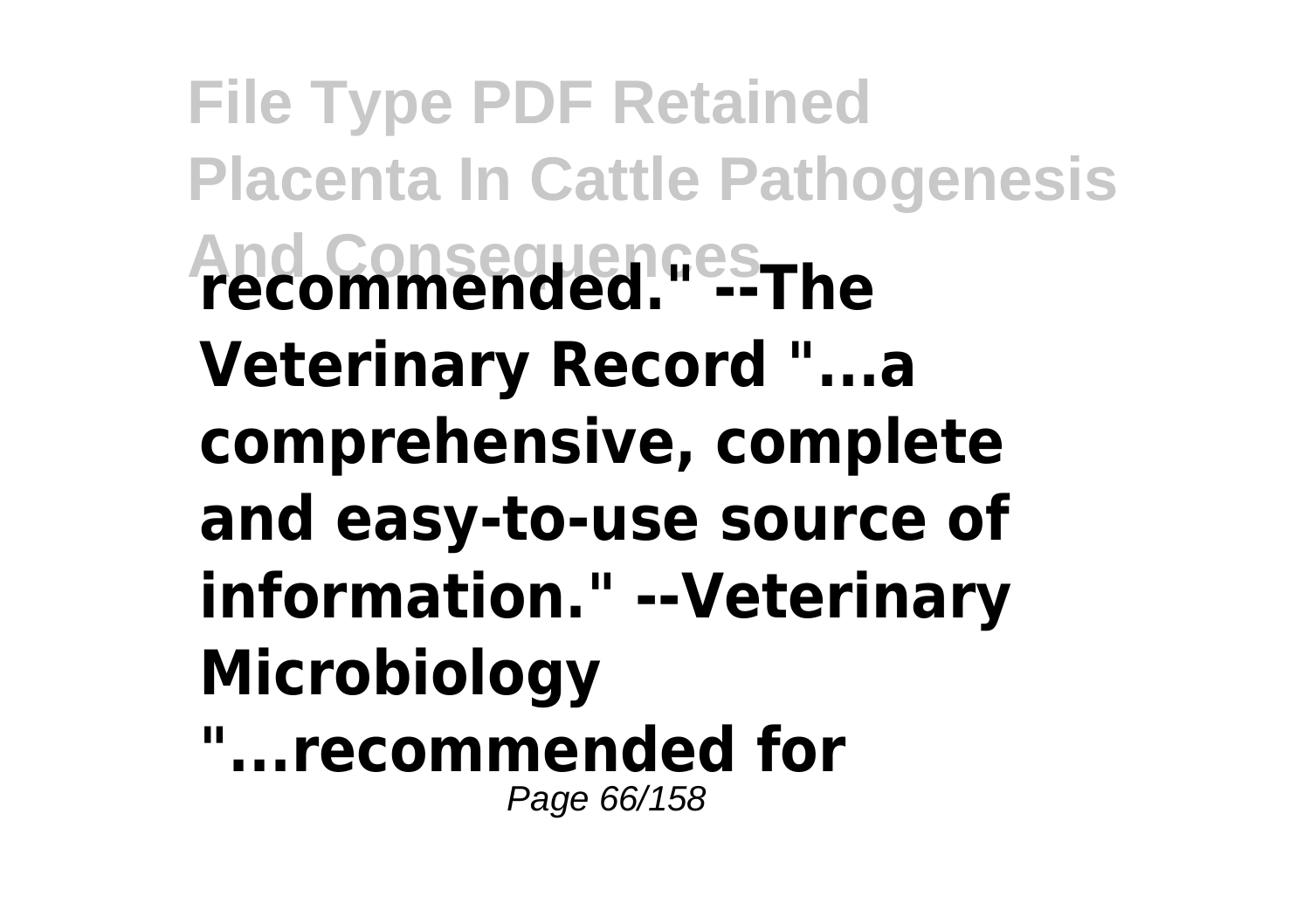**File Type PDF Retained Placenta In Cattle Pathogenesis And Consequences graduate students and specialists in microbiology, pathology and infectious disease." --U.S. Animal Health Association Newsletter "...a wonderful book." --Journal of the** Page 67/158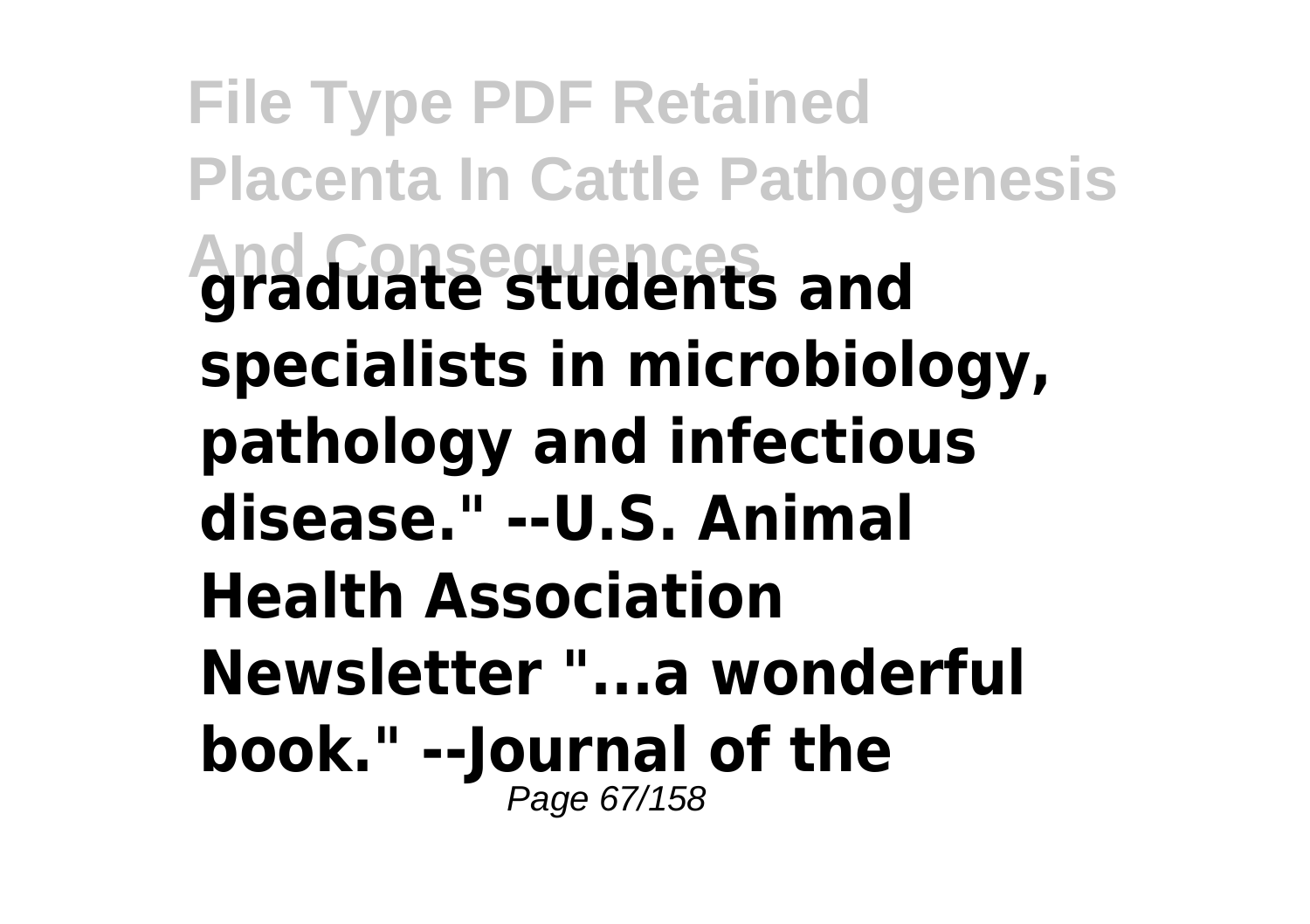**File Type PDF Retained Placenta In Cattle Pathogenesis And Consequences American Veterinary Medical Association "...highly recommended." --The Cornell Veterinarian Graduate students, faculty, researchers, and specialists in microbiology, pathology,** Page 68/158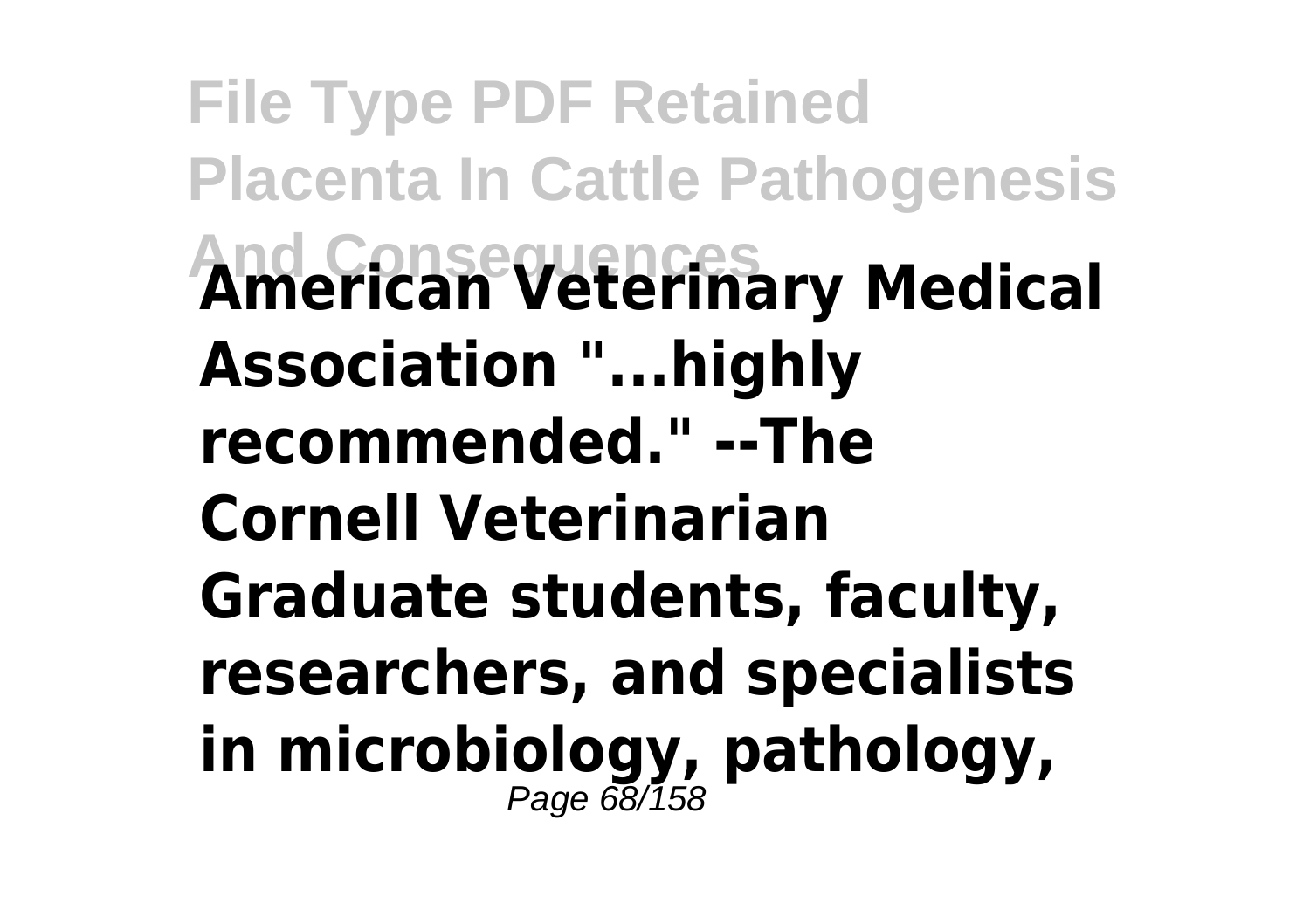**File Type PDF Retained Placenta In Cattle Pathogenesis And Consequences and infectious diseases will benefit from this highlydetailed and expanded edition of a popular and wellread veterinary text. The third volume in the Institute of Animal Health** Page 69/158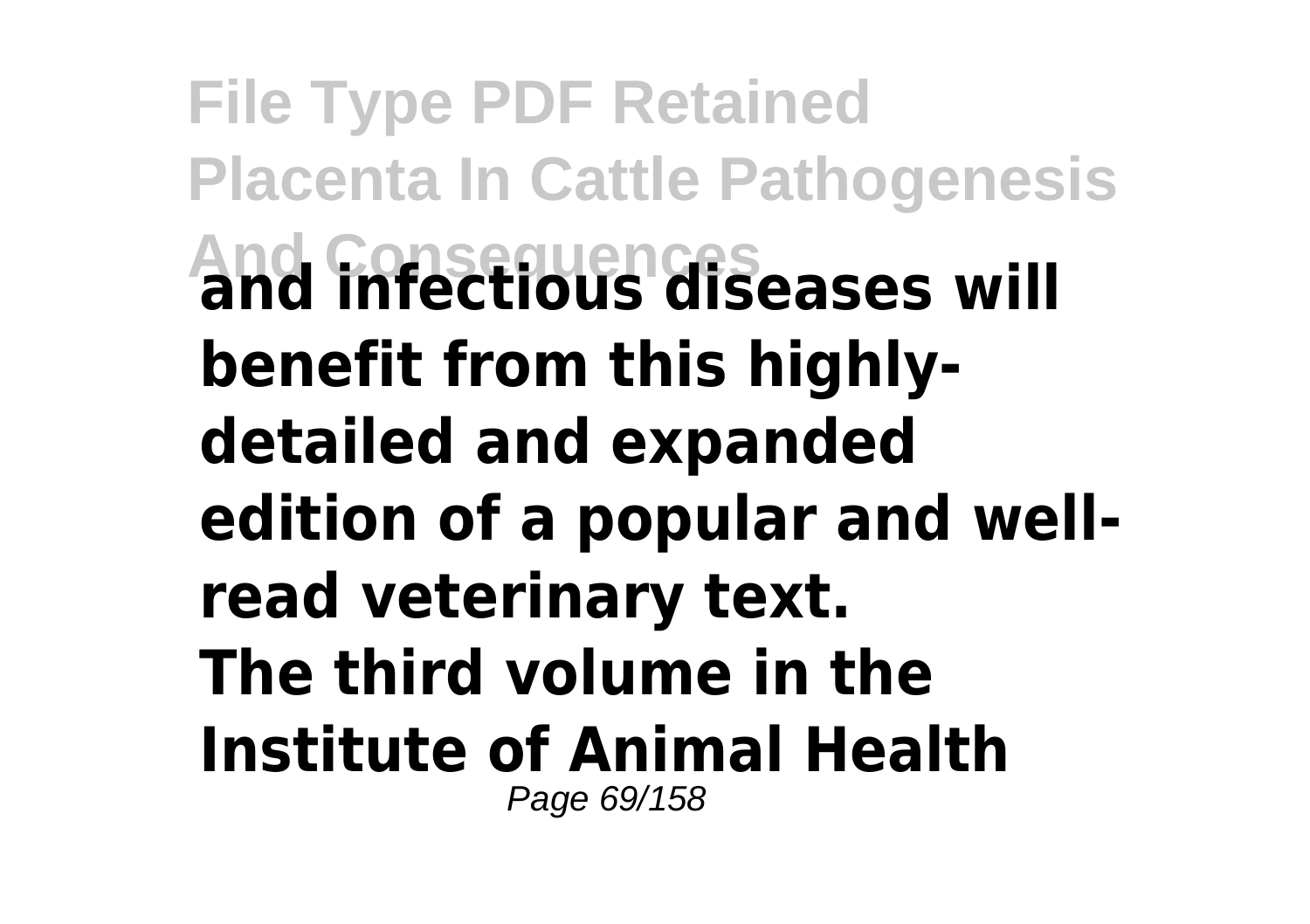**File Type PDF Retained Placenta In Cattle Pathogenesis And Consequences (IAH) Biology of Animal Infections Series, Bluetongue discusses one of the most economically important diseases of domesticated livestock. Affecting primarily sheep** Page 70/158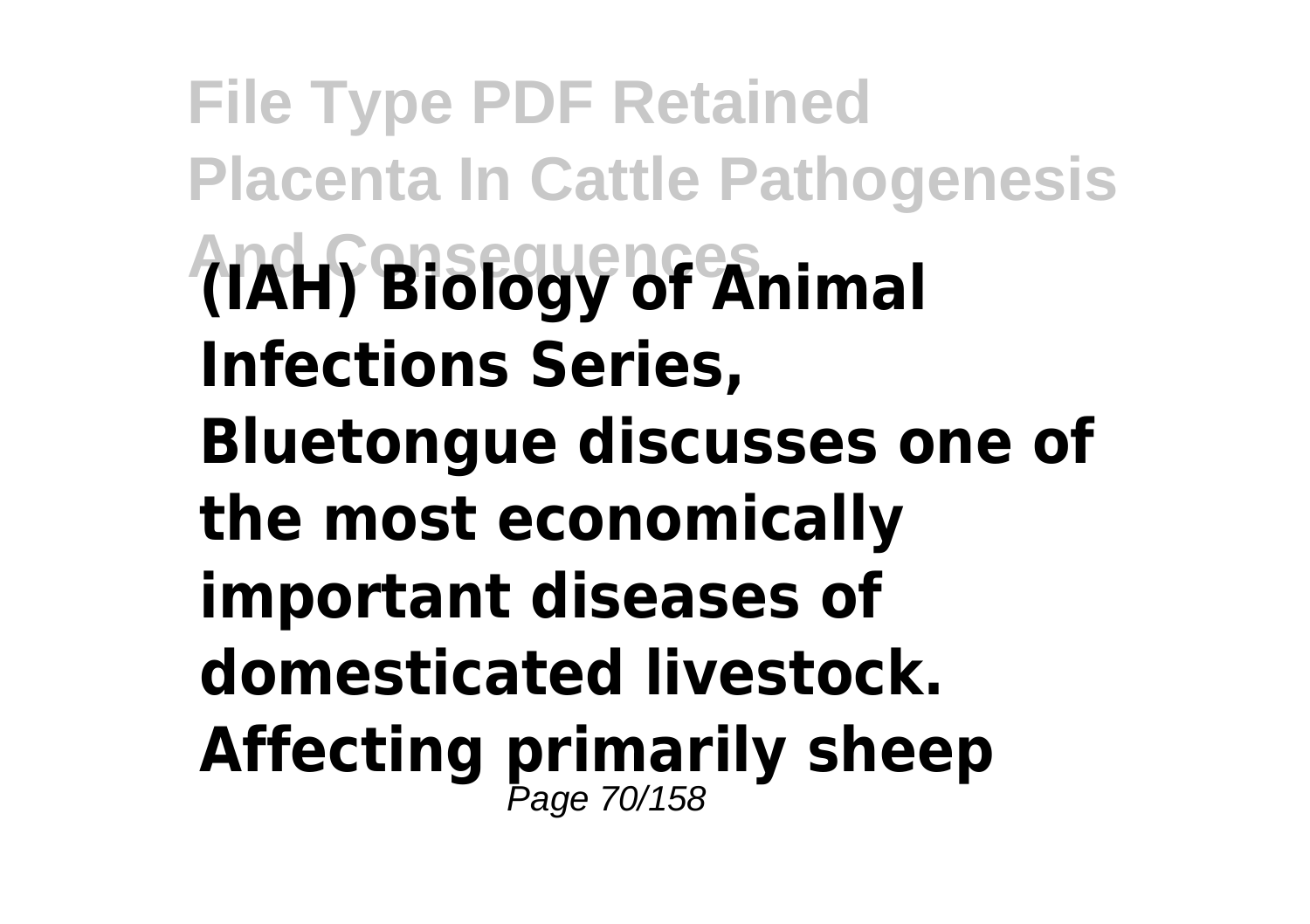**File Type PDF Retained Placenta In Cattle Pathogenesis And Consequences particularly the improved mutton and wool breeds, it is now endemic in Africa, India, the Middle and Far East, Australia and the Americas, and over the last six years has caused a series** Page 71/158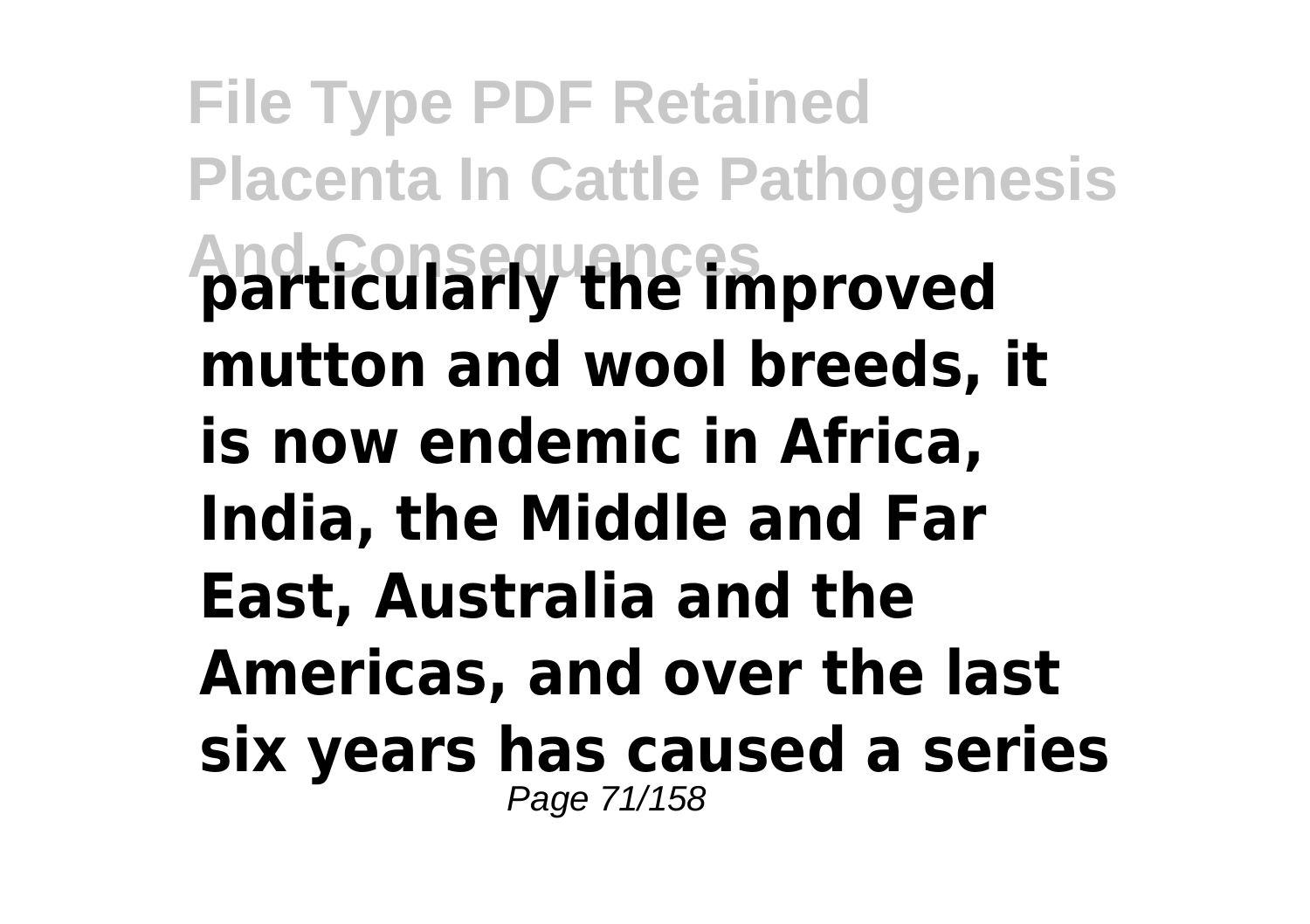**File Type PDF Retained Placenta In Cattle Pathogenesis And Consequences of outbreaks throughout the Mediterranean region and central Europe. Bluetongue represent a paradigm not only for the other orbiviruses (such as African horse sickness virus, which** Page 72/158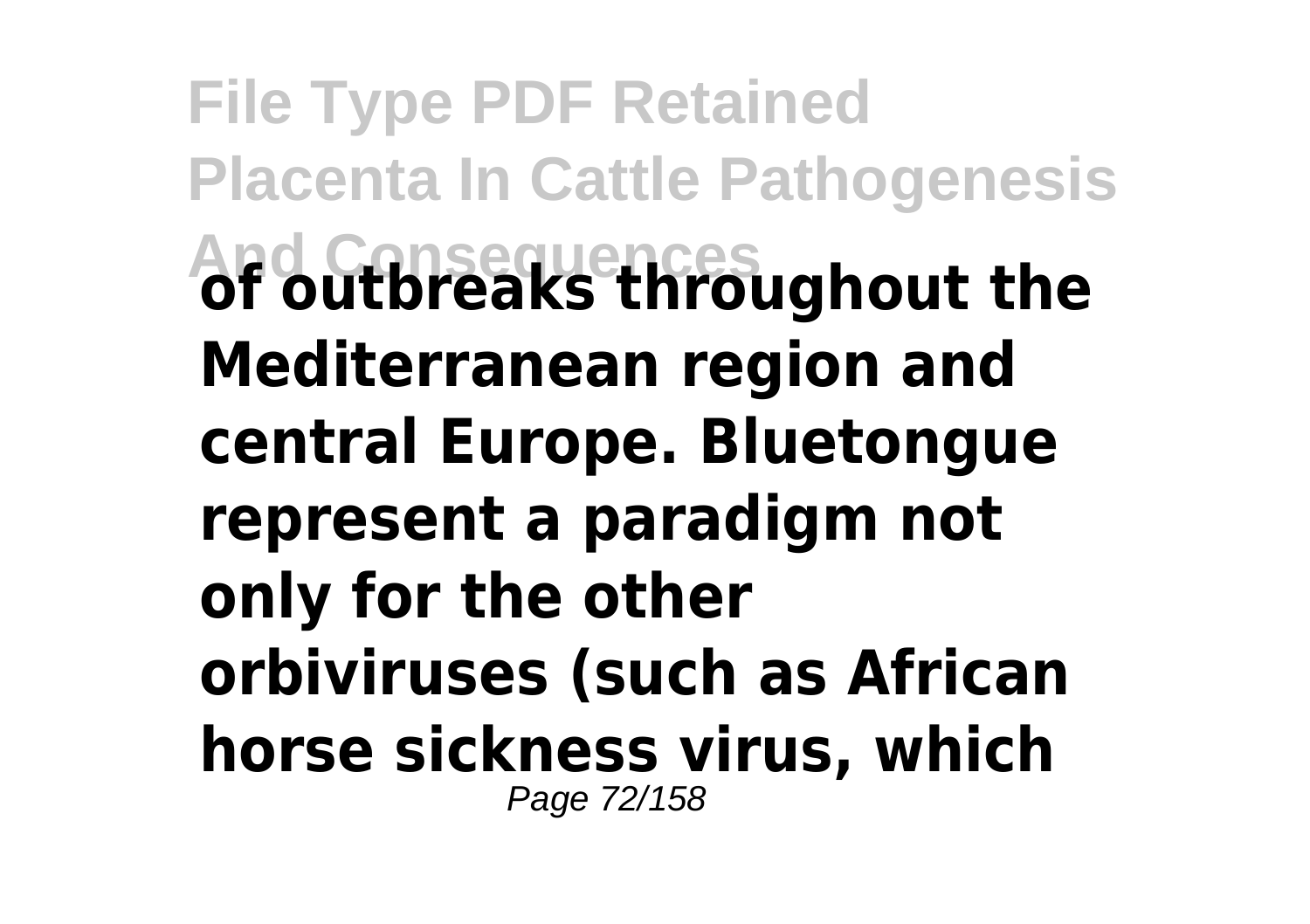**File Type PDF Retained Placenta In Cattle Pathogenesis And Consequences shares the same vector species) but also for other insect transmitted diseases, including those of humans. The only single definitive work that provides both historical and up to date** Page 73/158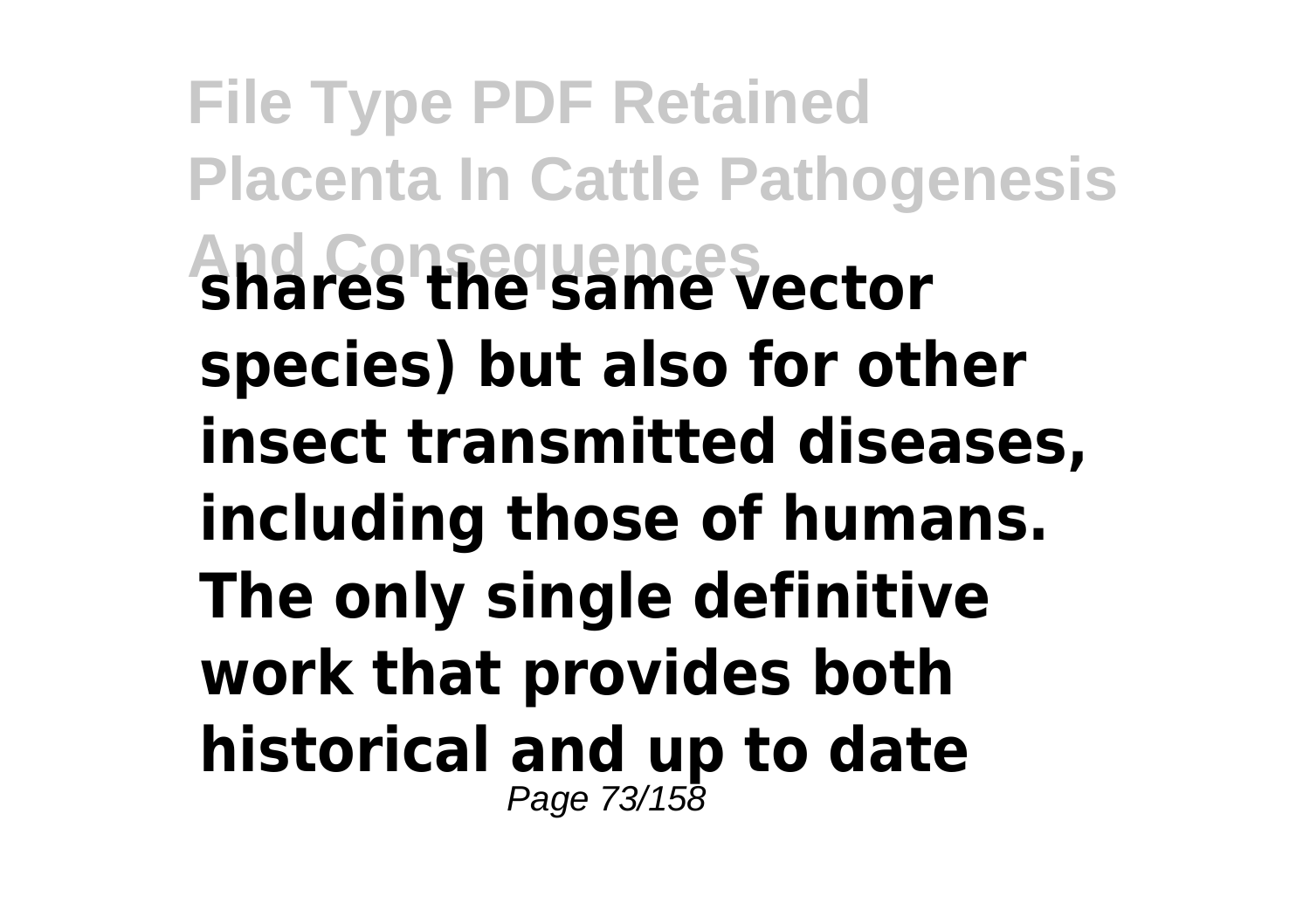**File Type PDF Retained Placenta In Cattle Pathogenesis And Consequences data on the disease Describes the latest developments in epidemiological modelling, molecular epidemiology and vaccine development, as well as explaining the** Page 74/158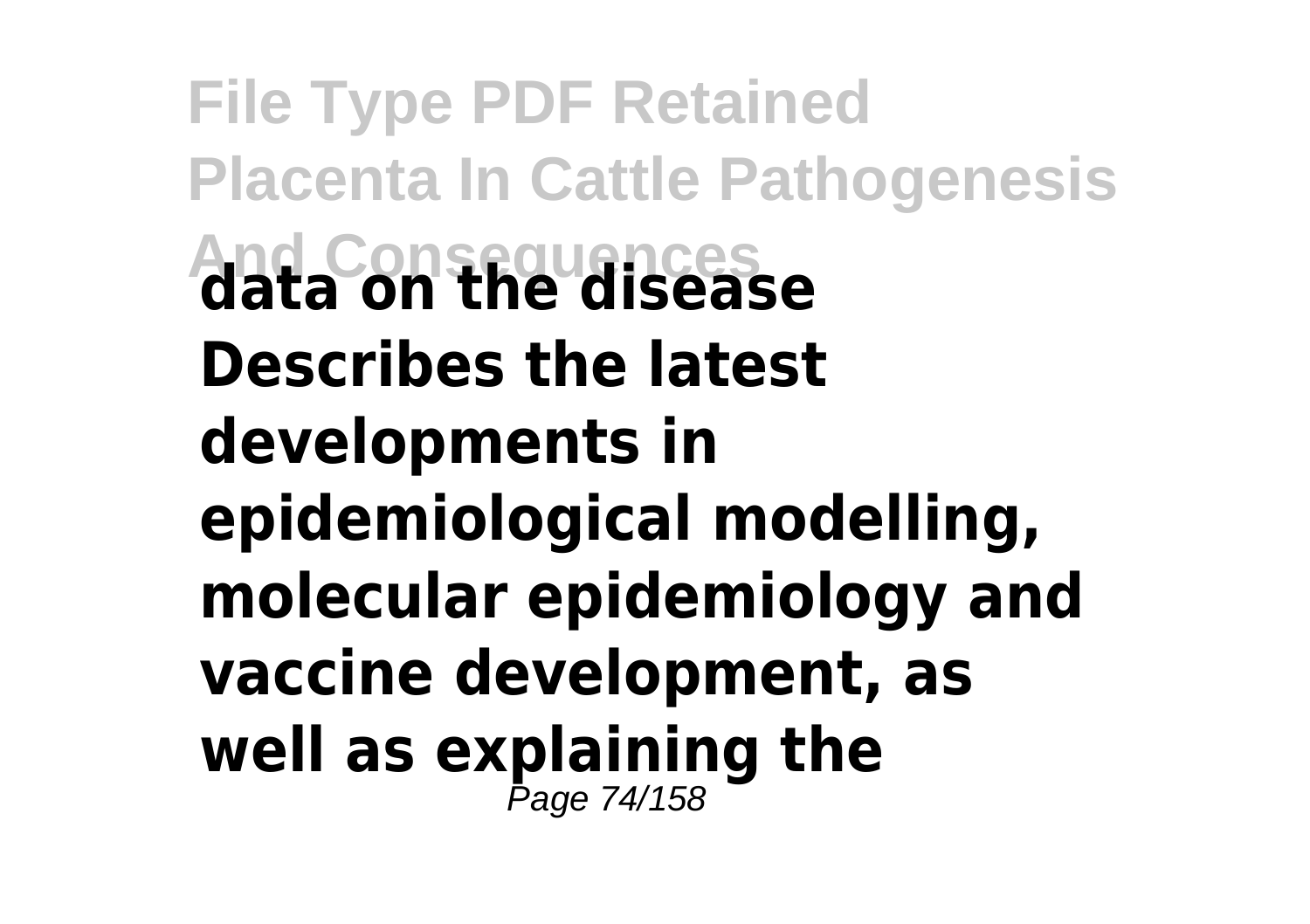**File Type PDF Retained Placenta In Cattle Pathogenesis And Consequences current global epidemiology of the disease Outlines the importance and possible mechanisms of overwintering, and the impact of global warming on the vectors and virus** Page 75/158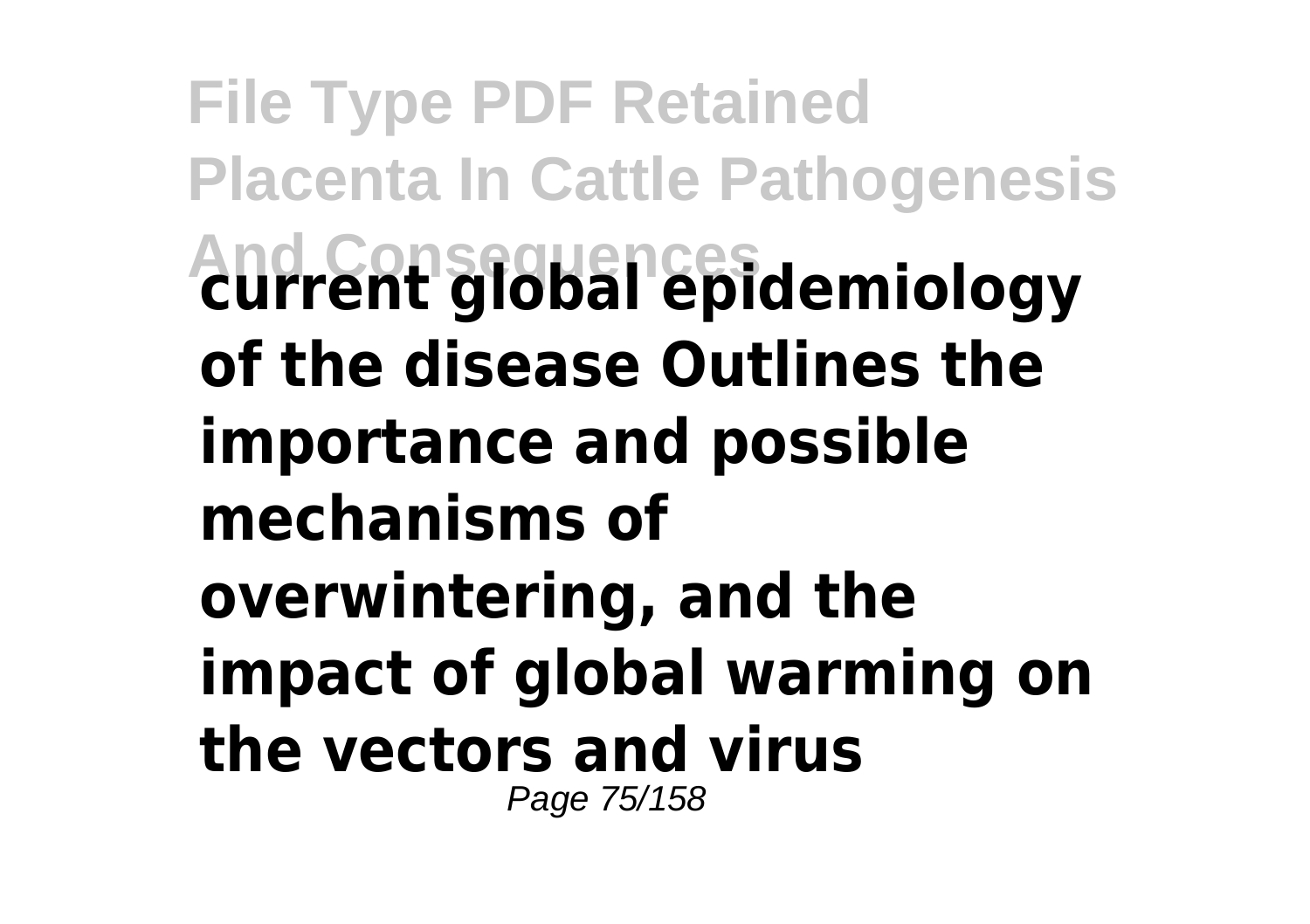**File Type PDF Retained Placenta In Cattle Pathogenesis And Consequences distribution Lactogenesis Pathology of Domestic Animals Studies on Veterinary Medicine WHO Guidelines for the** Page 76/158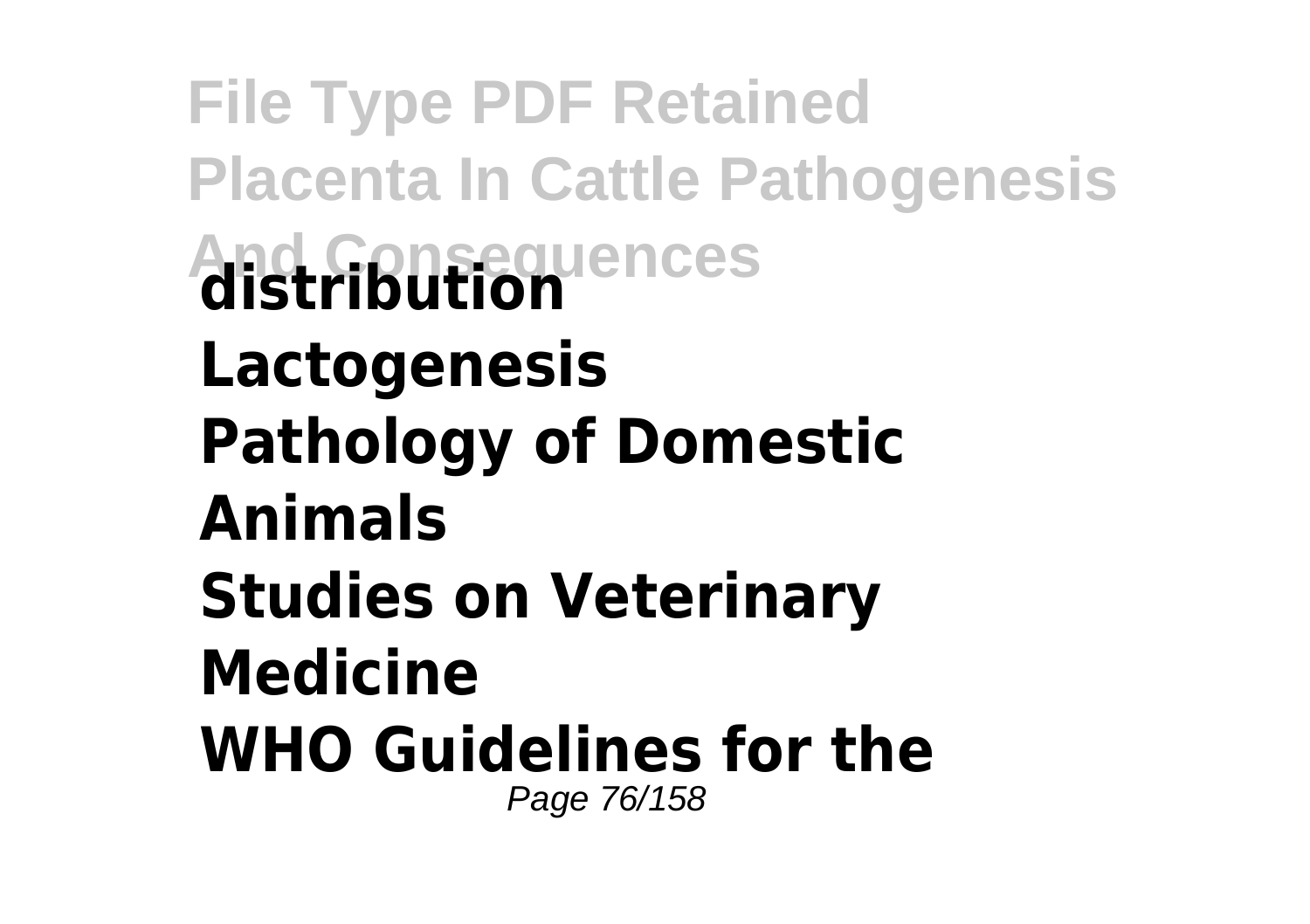**File Type PDF Retained Placenta In Cattle Pathogenesis And Consequences Management of Postpartum Haemorrhage and Retained Placenta Liver Flukes in Cattle** *Liver disease in children is increasing in prevalence, placing a huge burden on healthcare*

Page 77/158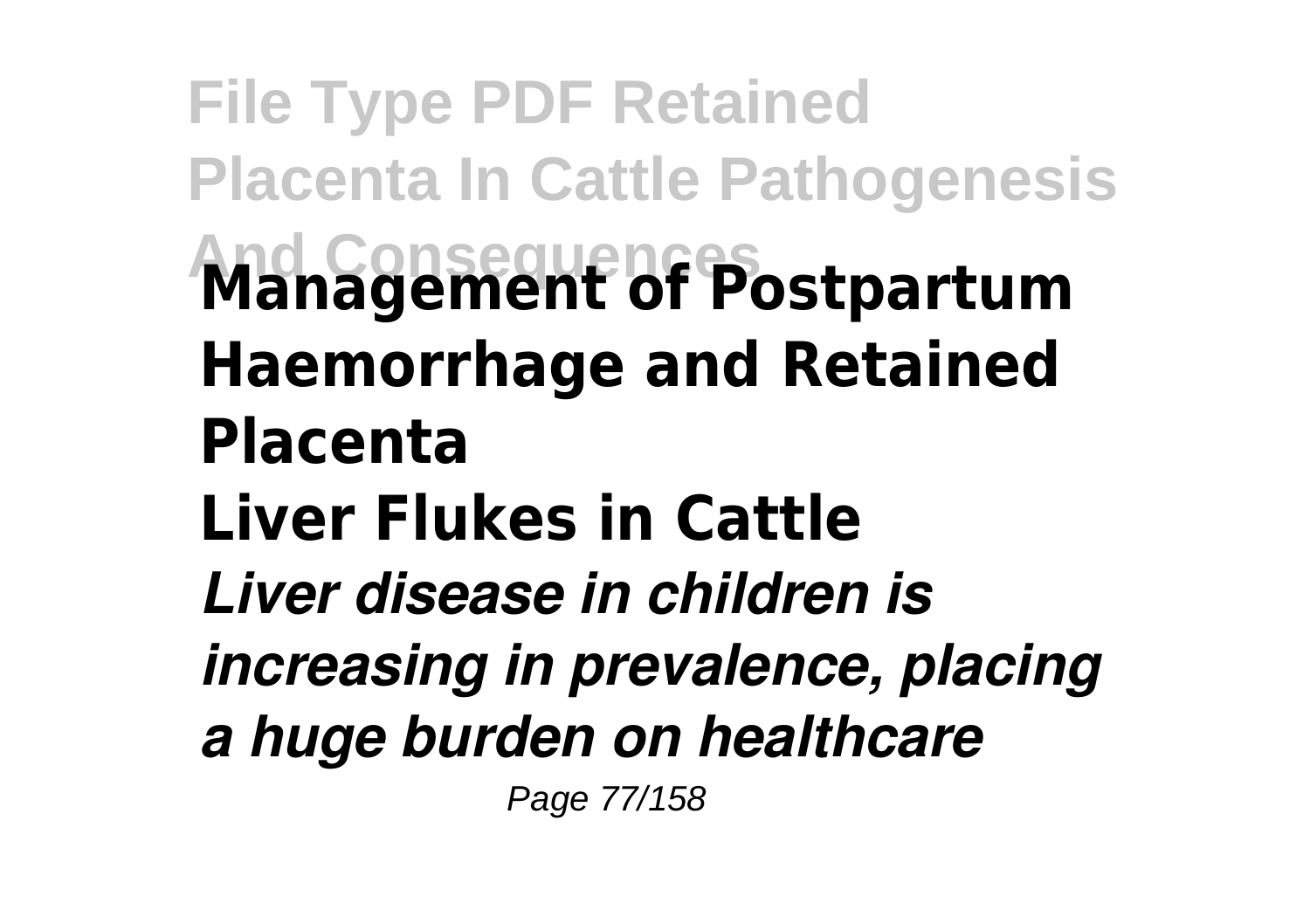**File Type PDF Retained Placenta In Cattle Pathogenesis And Consequences** *systems and often requiring longterm management. Offering an integrative approach to the science and clinical practice of pediatric hepatology, this is the definitive reference text for improved diagnosis and*

Page 78/158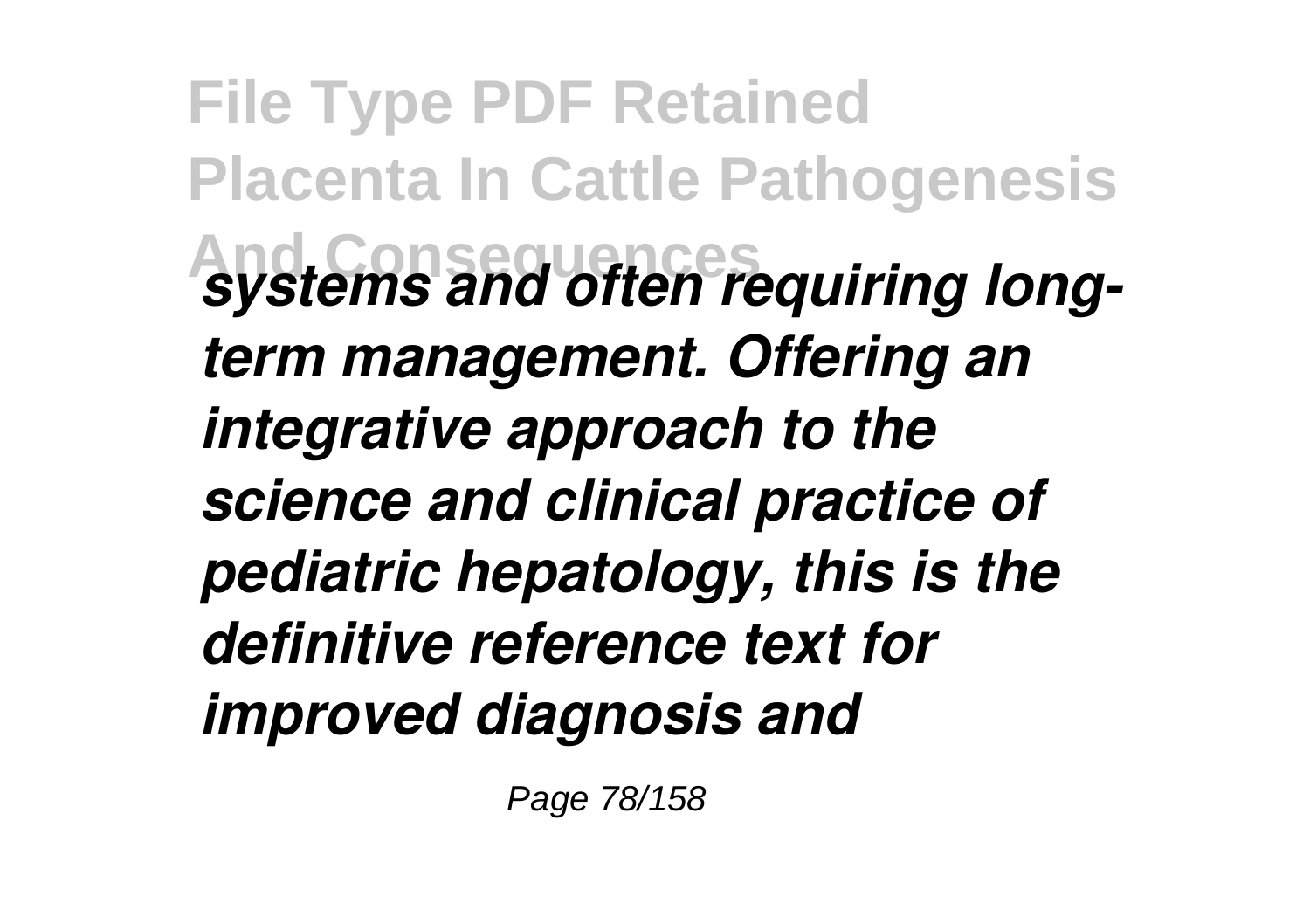**File Type PDF Retained Placenta In Cattle Pathogenesis And Consequences** *treatment strategies. In the new edition of this authoritative text, chapters have been thoroughly revised in line with major advances in the field, such as recognizing the increased frequency of fatty liver disease,*

Page 79/158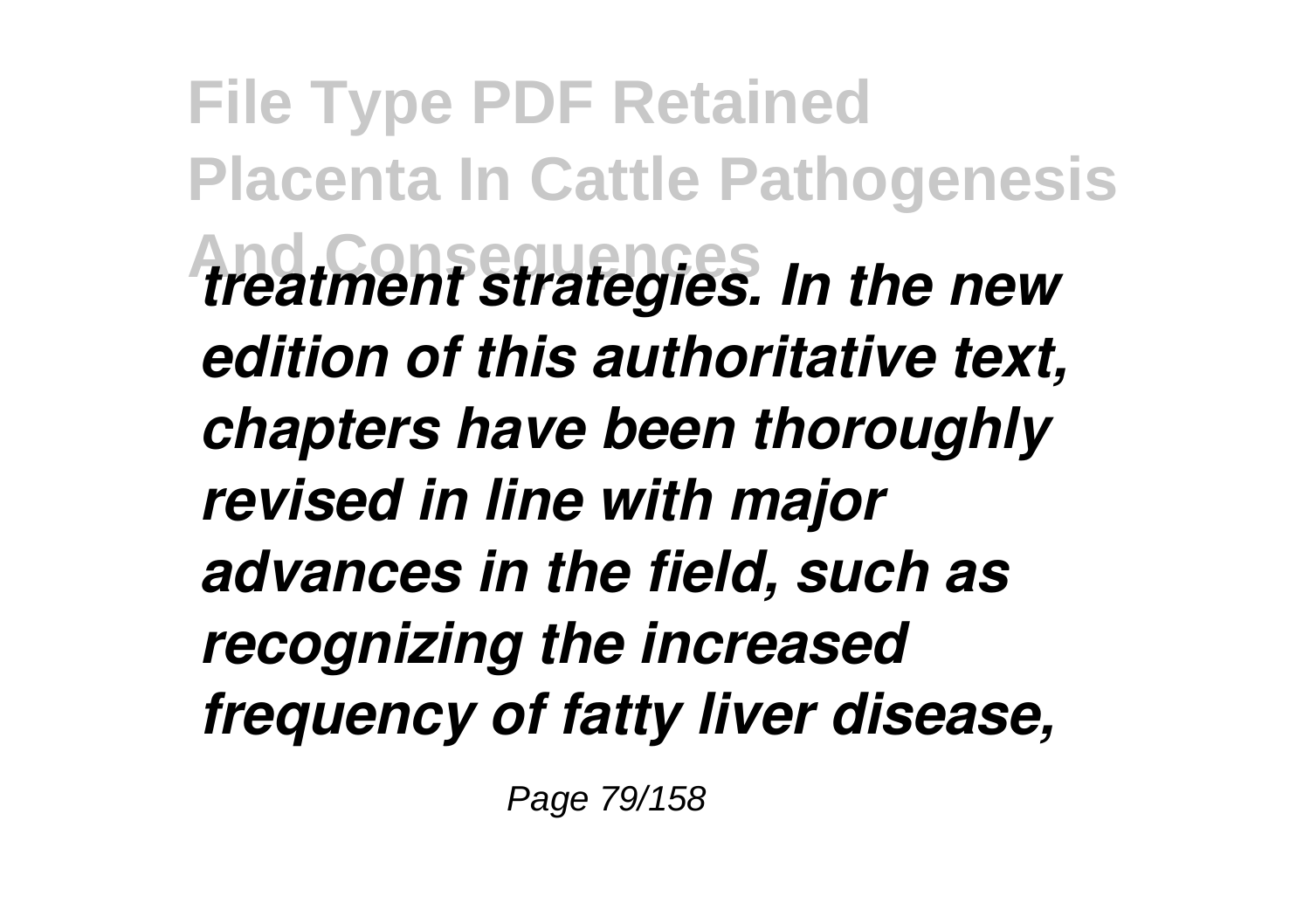**File Type PDF Retained Placenta In Cattle Pathogenesis And Consequences** *and how genetic testing has the potential to establish earlier diagnoses for a variety of diseases. Disorders covered include cholestasis, metabolic disorders and hepatitis, with their presentation across the*

Page 80/158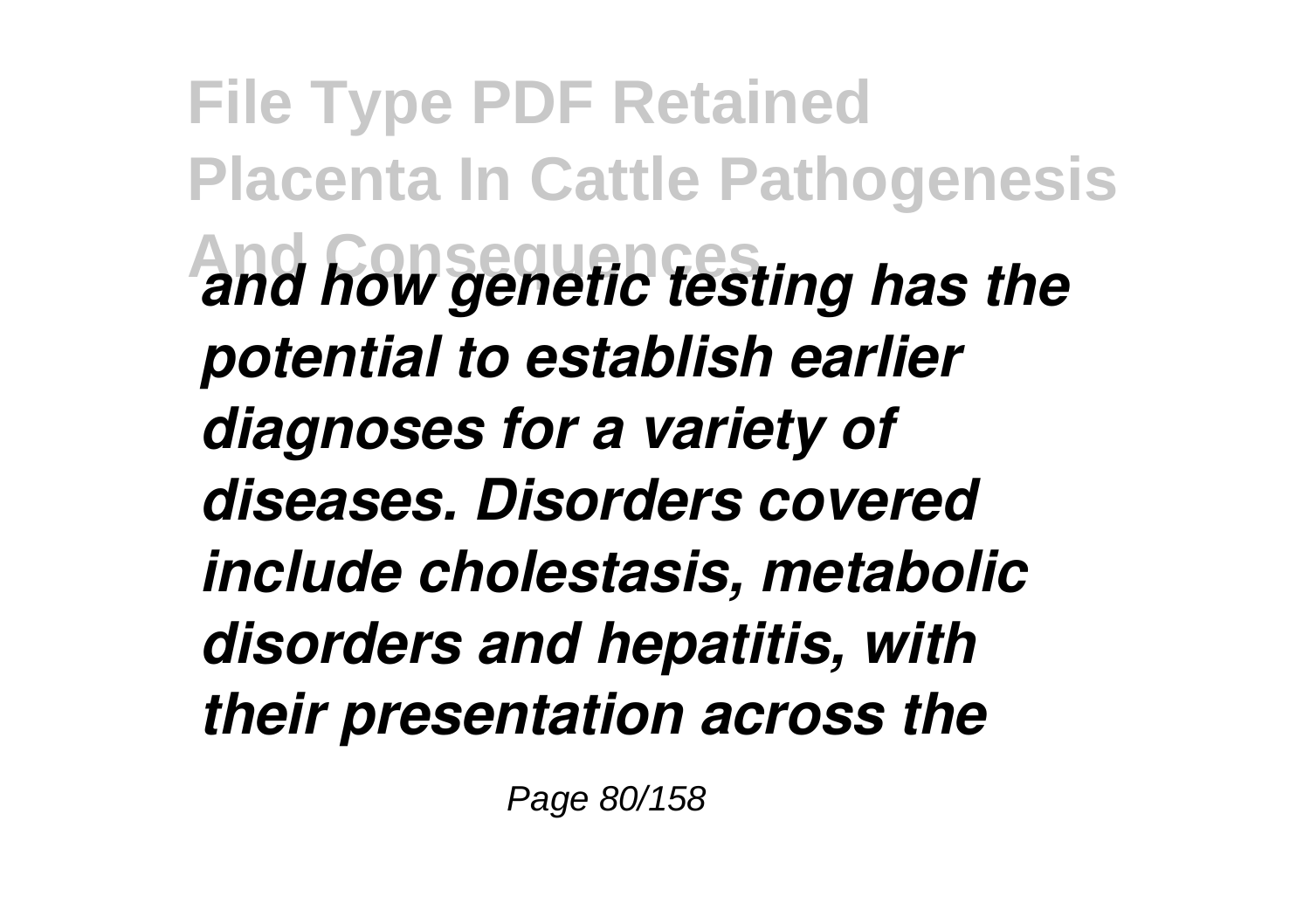**File Type PDF Retained Placenta In Cattle Pathogenesis And Consequences** *spectrum of infancy, childhood and adolescence discussed. The indications and surgical aspects of liver transplant are explained and post-transplant care is described in detail. This is a valuable resource for*

Page 81/158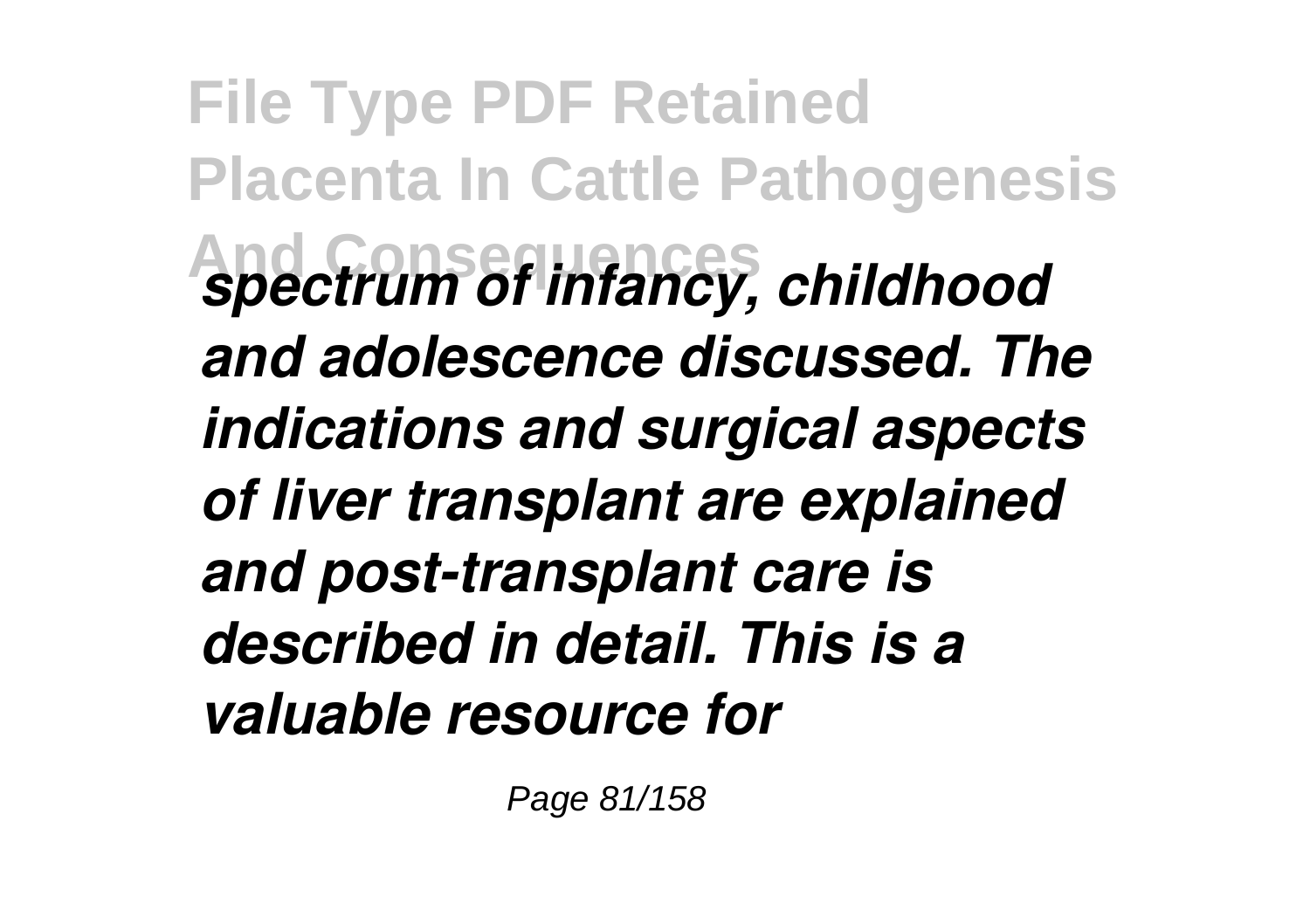**File Type PDF Retained Placenta In Cattle Pathogenesis And Consequences** *pediatricians, hepatologists, gastroenterologists and all clinicians involved in the care of children with liver diseases. First published in March 2014 under the title "Clinical management of patients with*

Page 82/158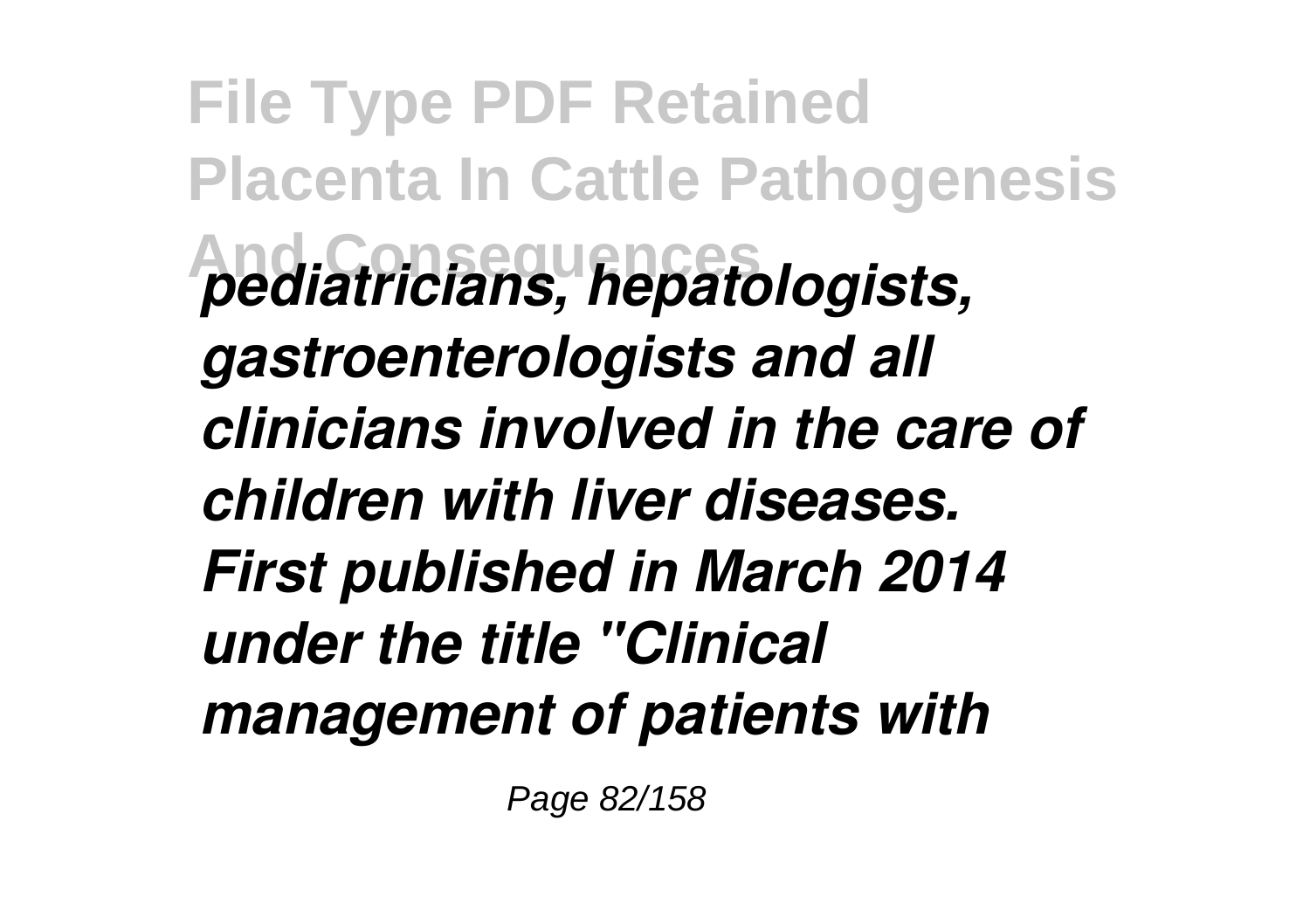**File Type PDF Retained Placenta In Cattle Pathogenesis And Consequences** *viral haemorrhagic fever: a pocket guide for front-line health workers: interim emergency guidance for West Africa". With an emphasis on the disease conditions of dogs, cats, horses, swine, cattle and small*

Page 83/158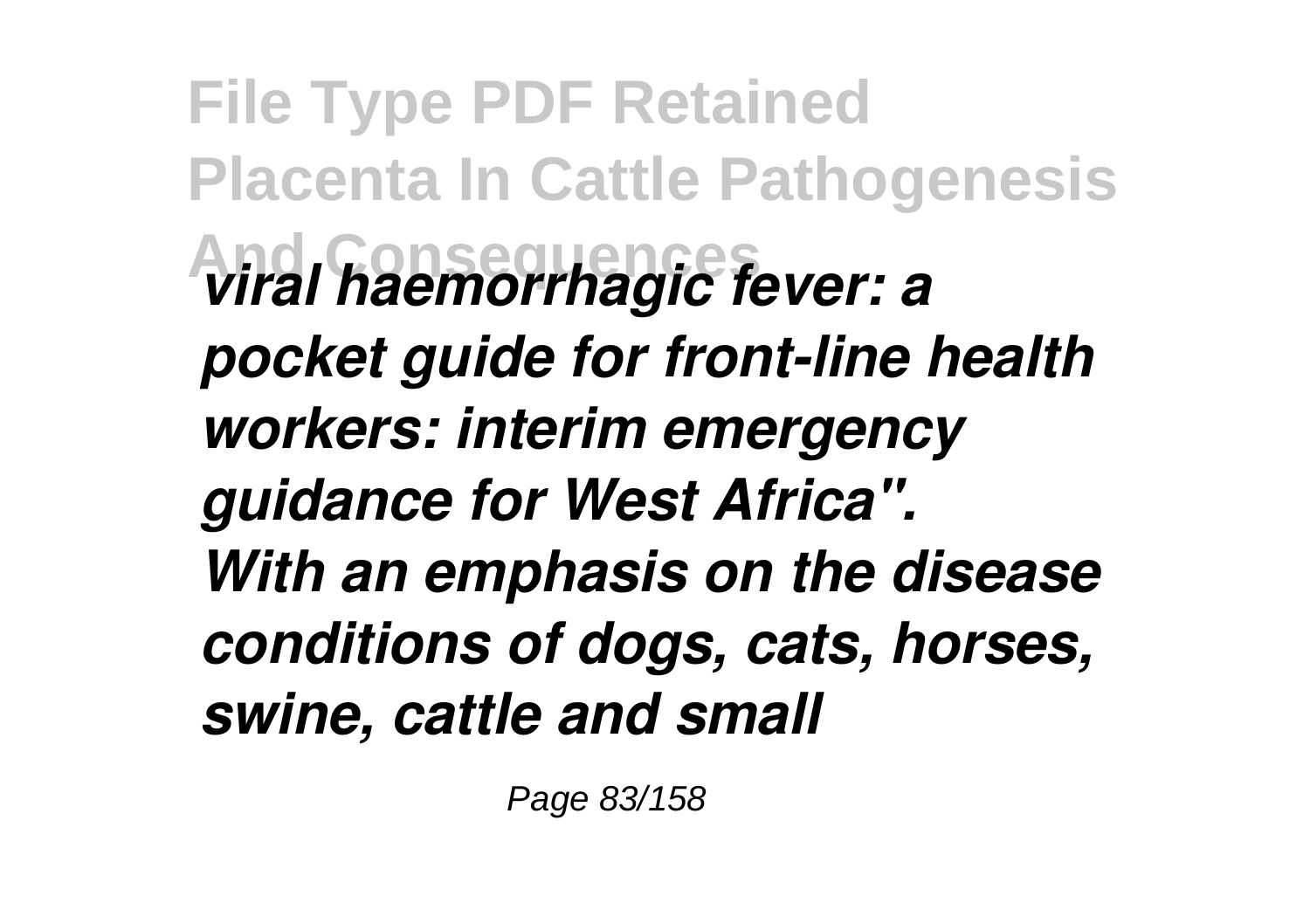**File Type PDF Retained Placenta In Cattle Pathogenesis And Consequences** *ruminants, Jubb, Kennedy, and Palmer's Pathology of Domestic Animals, 6th Edition continues its long tradition of being the most comprehensive reference book on common domestic mammal pathology. Using a*

Page 84/158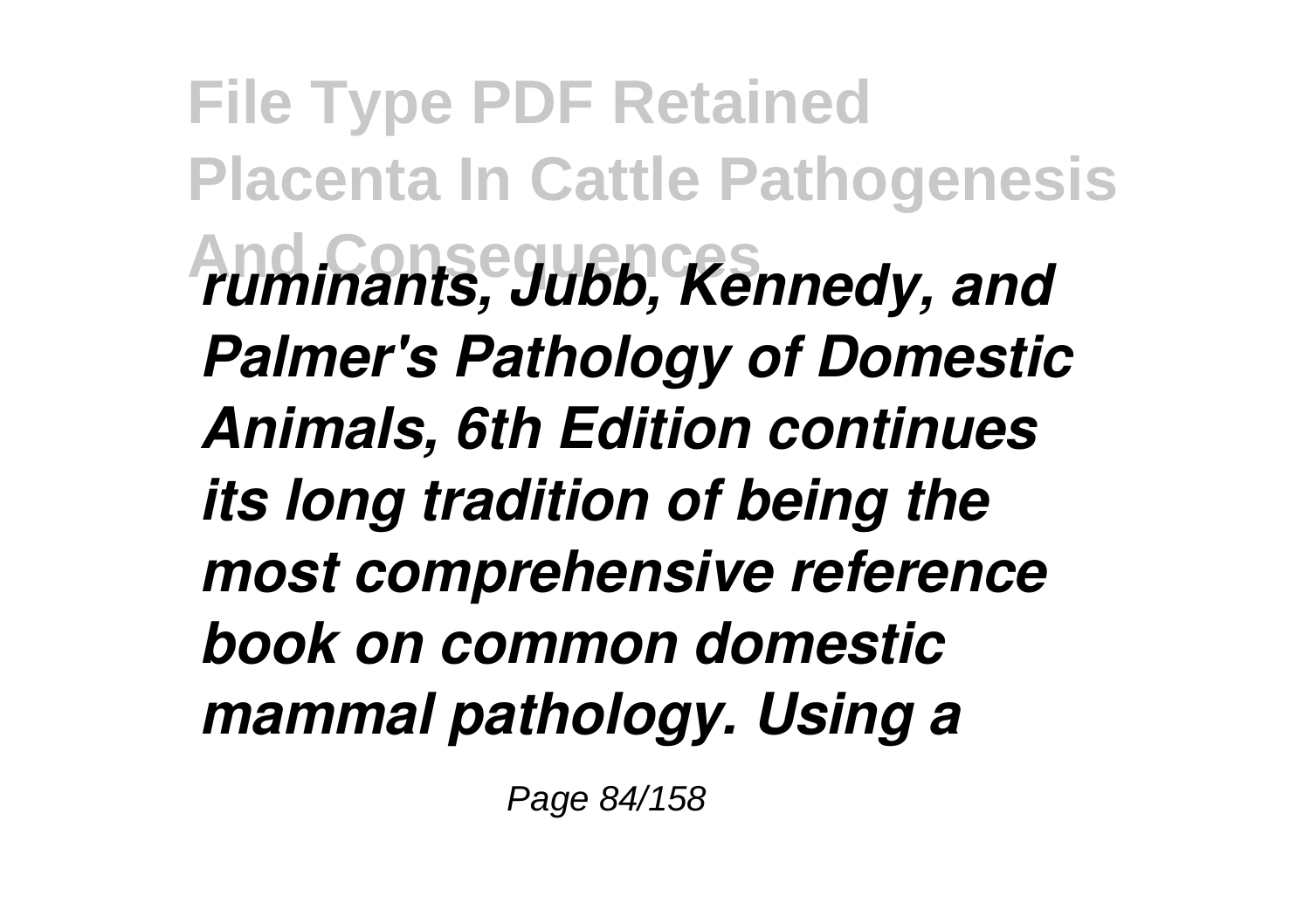**File Type PDF Retained Placenta In Cattle Pathogenesis And Consequences** *body systems approach, veterinary pathology experts provide overviews of general system characteristics, reactions to insult, and disease conditions that are broken down by type of infectious or toxic insult*

Page 85/158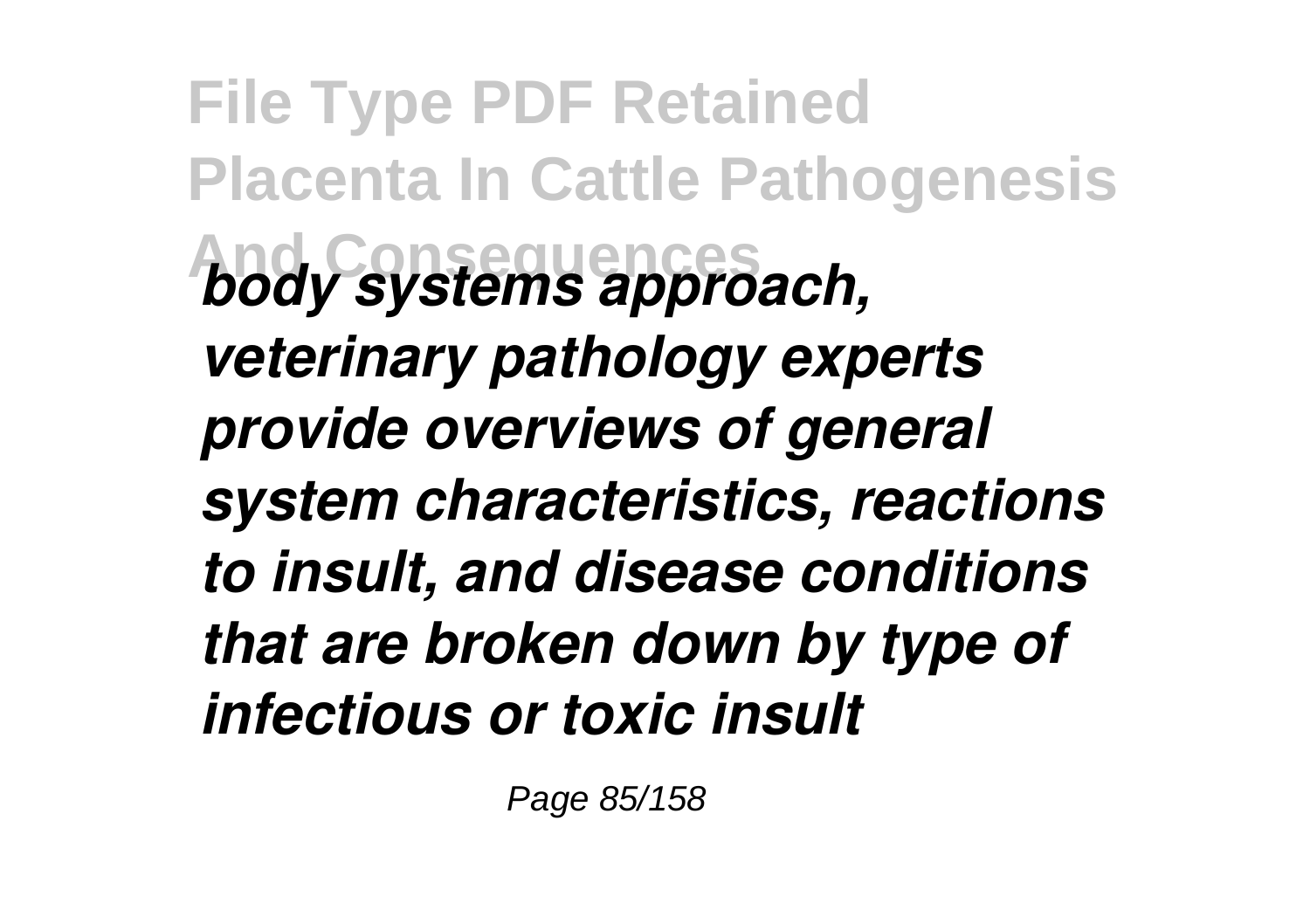**File Type PDF Retained Placenta In Cattle Pathogenesis And Consequences** *affecting the anatomical subdivisions of each body system. The sixth edition now boasts a new full-color design, including more than 2,000 highresolution images of normal and abnormal organs, tissues, and*

Page 86/158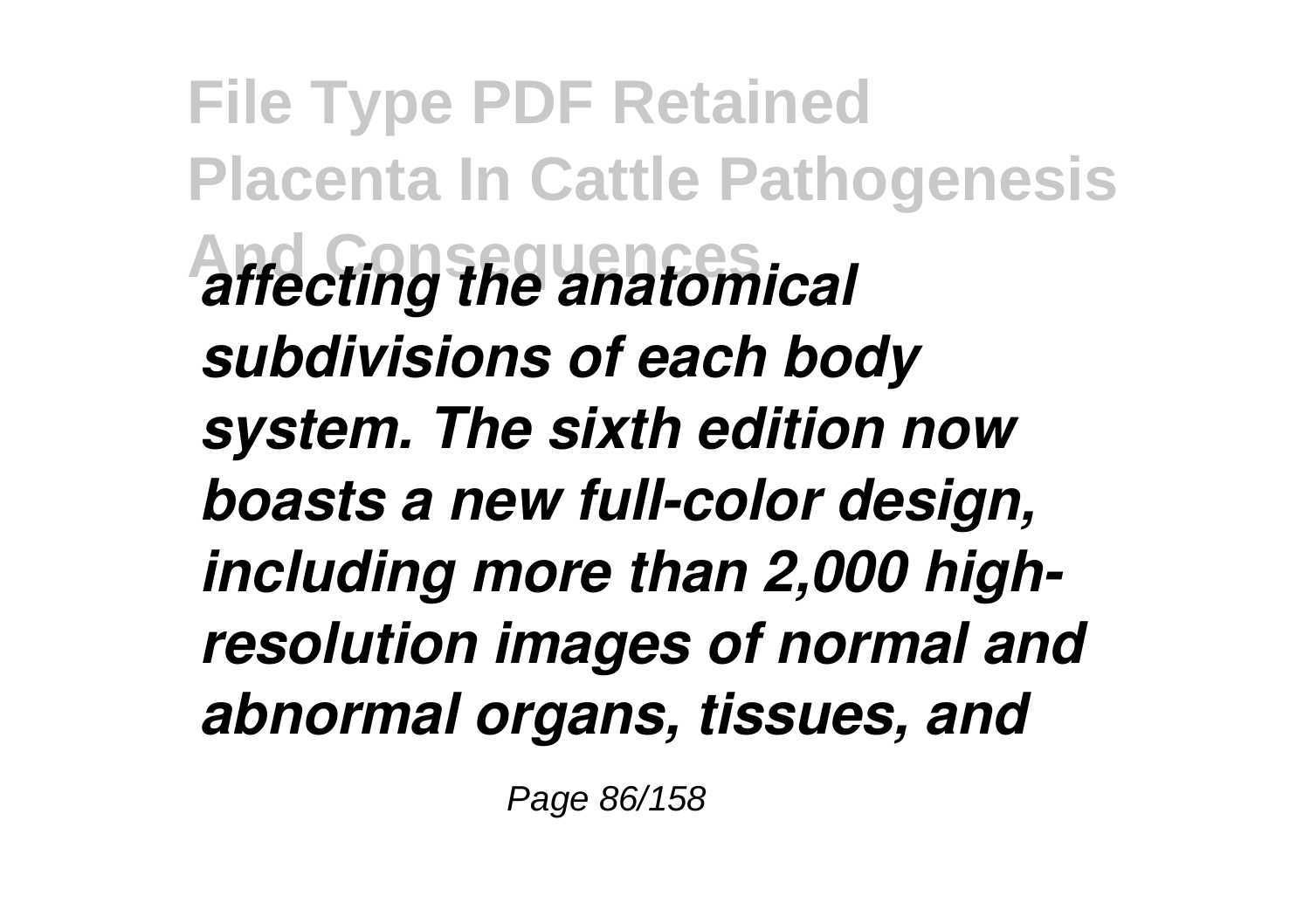**File Type PDF Retained Placenta In Cattle Pathogenesis And Consequences** *cells. Updated content also includes evolved coverage of disease agents such as the Schmallenberg virus, porcine epidemic diarrhea virus, and the porcine deltacoronavirus; plus new information on molecular-*

Page 87/158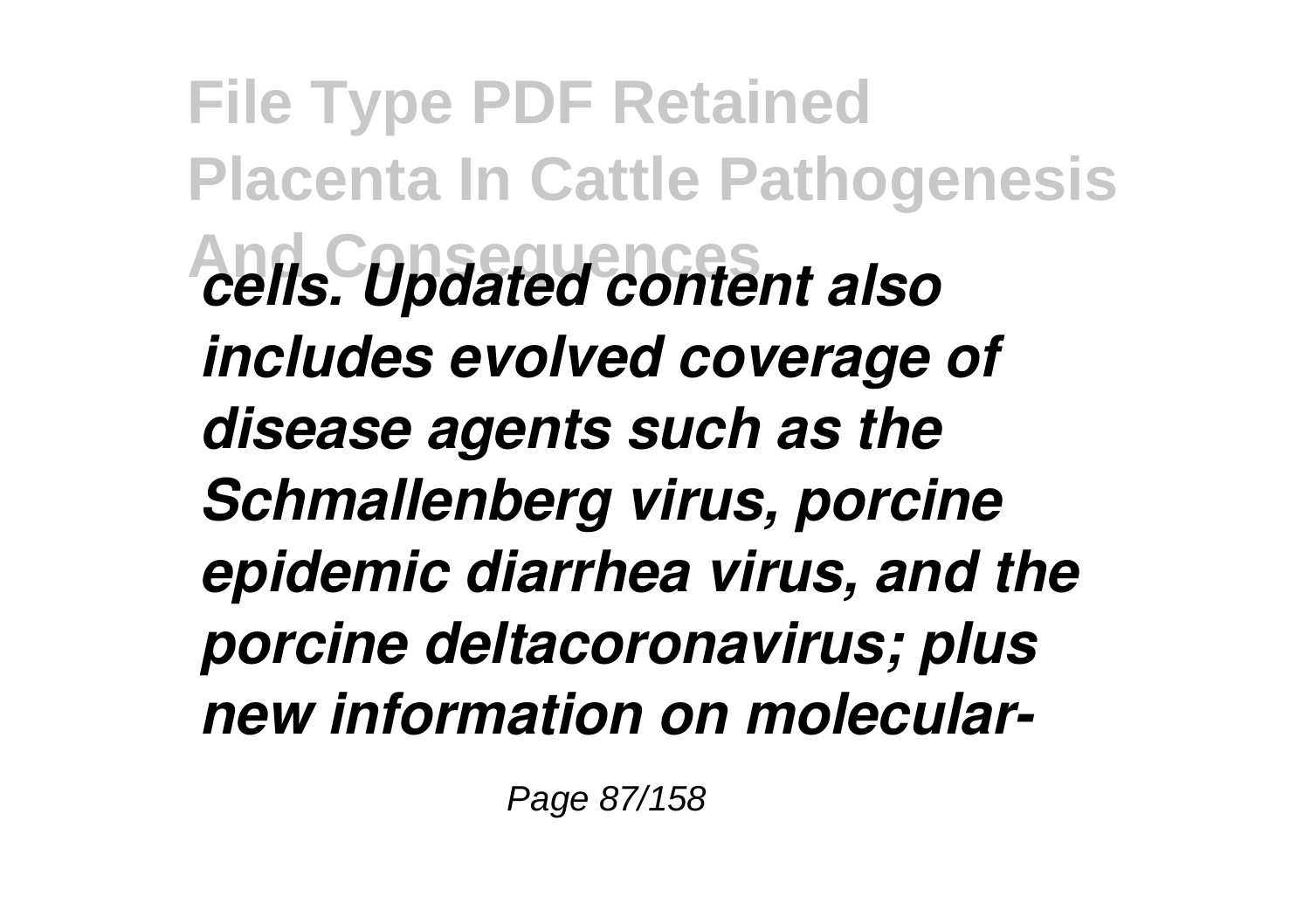**File Type PDF Retained Placenta In Cattle Pathogenesis And Consequences** *based testing, including polymerase chain reaction (PCR) and in-situ hybridization, keep you abreast of the latest diagnostic capabilities. "a core text in veterinary pathology"Reviewed by:*

Page 88/158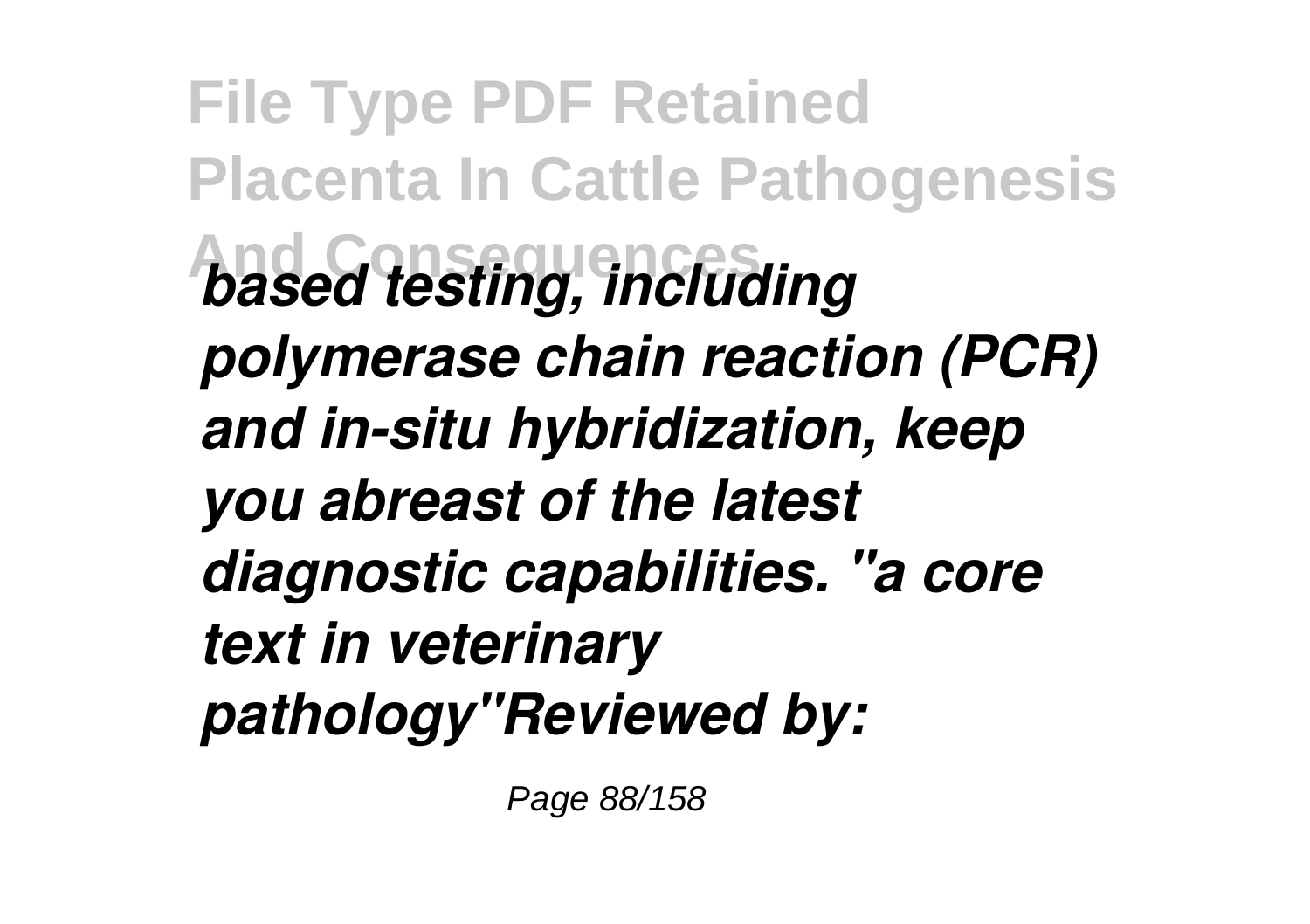**File Type PDF Retained Placenta In Cattle Pathogenesis And Consequences** *Alexander Stoll, on behalf of Wikivet, November 2015 Updated content includes new and evolving pathogens and diagnostic techniques. Updated bibliographies give readers new entry points into the rapidly*

Page 89/158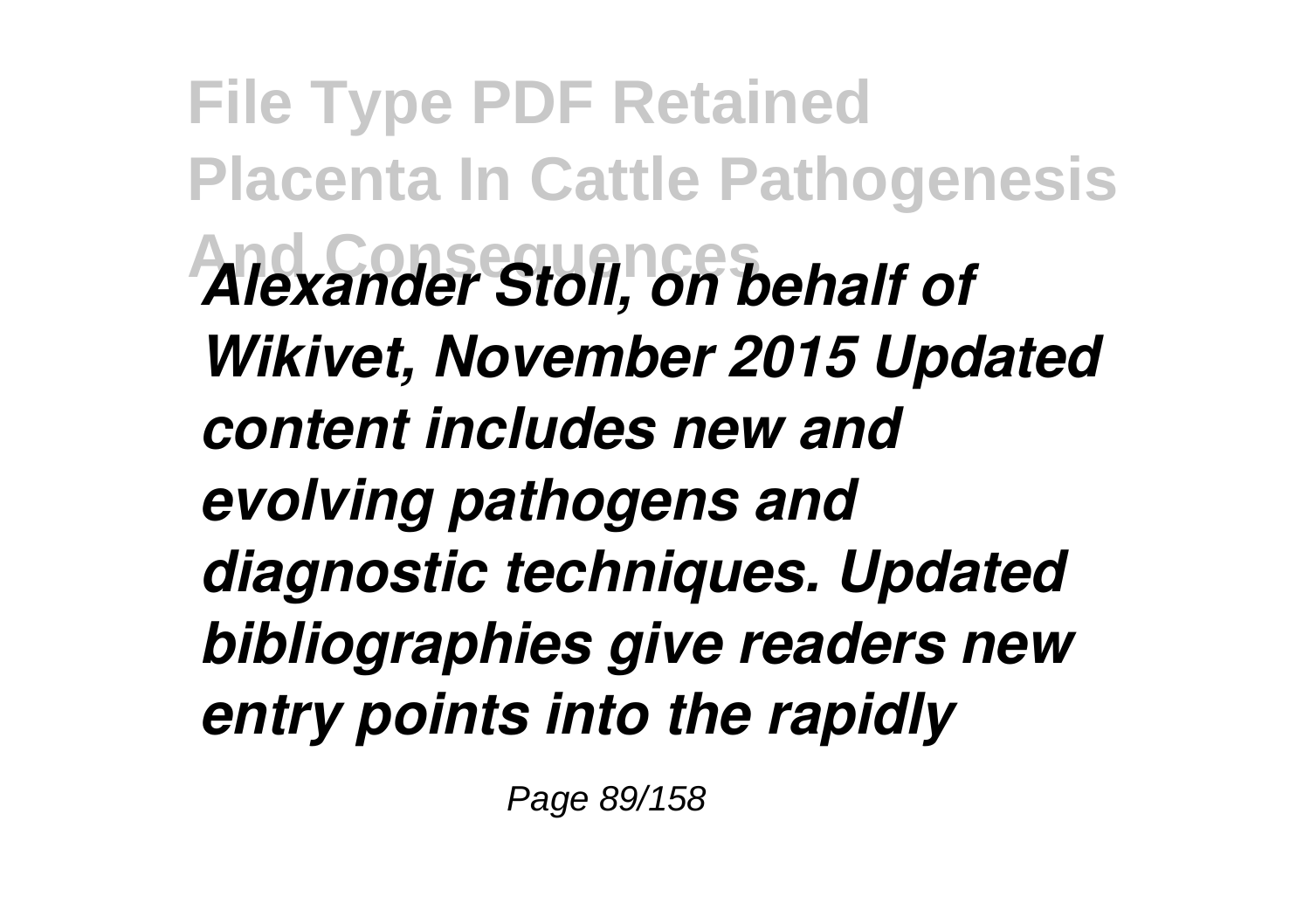**File Type PDF Retained Placenta In Cattle Pathogenesis And Consequences** *expanding literature on each subject. NEW! High-resolution color images clearly depict the diagnostic features of hundreds of conditions. NEW! Introduction to the Diagnostic Process chapter illustrates the whole*

Page 90/158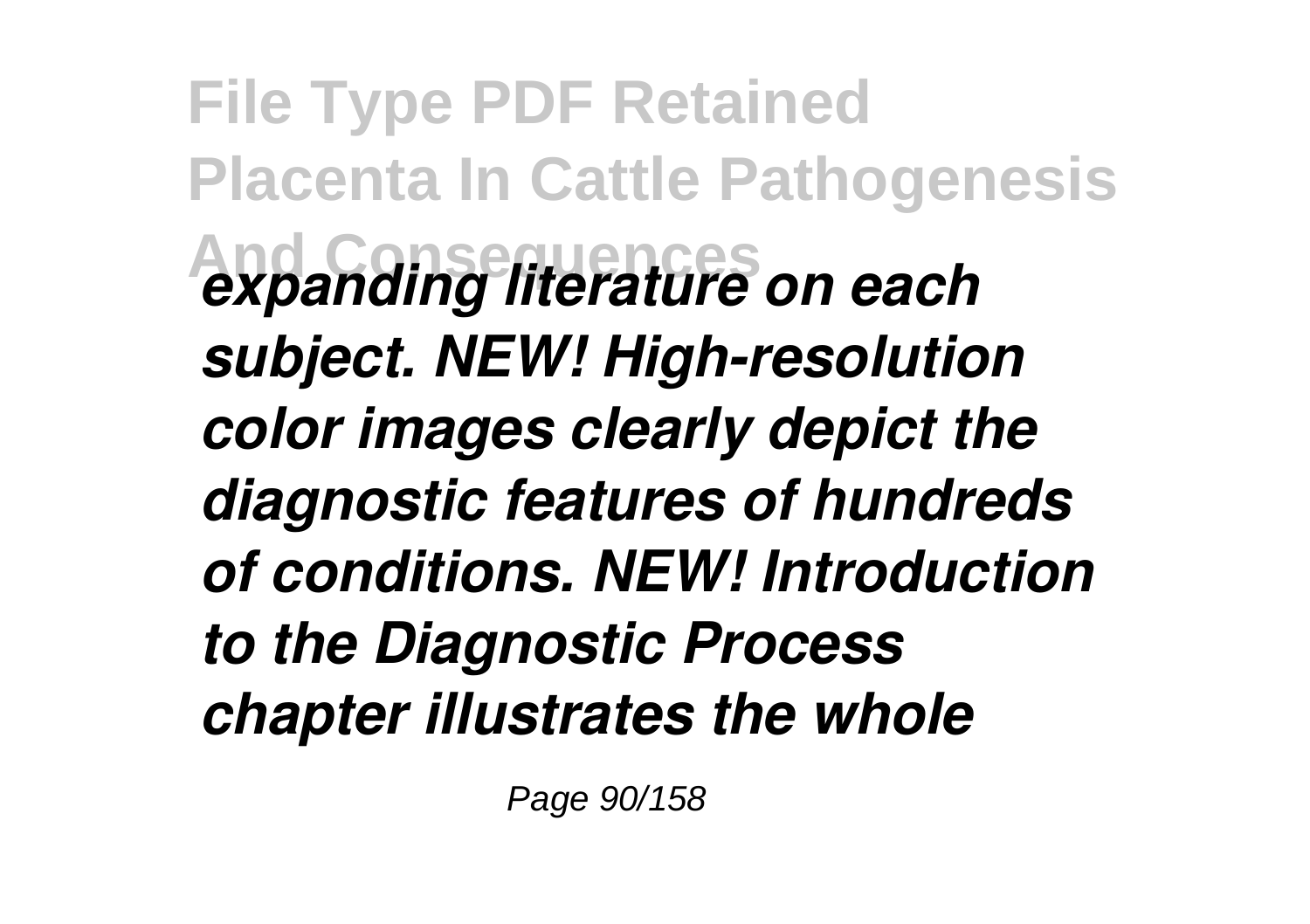**File Type PDF Retained Placenta In Cattle Pathogenesis And Consequences** *animal perspective and details the approaches to systemic, multi-system, and polymicrobial disease. NEW! Coverage of camelids is now included in the reference's widened scope of species. NEW! Team of 30+*

Page 91/158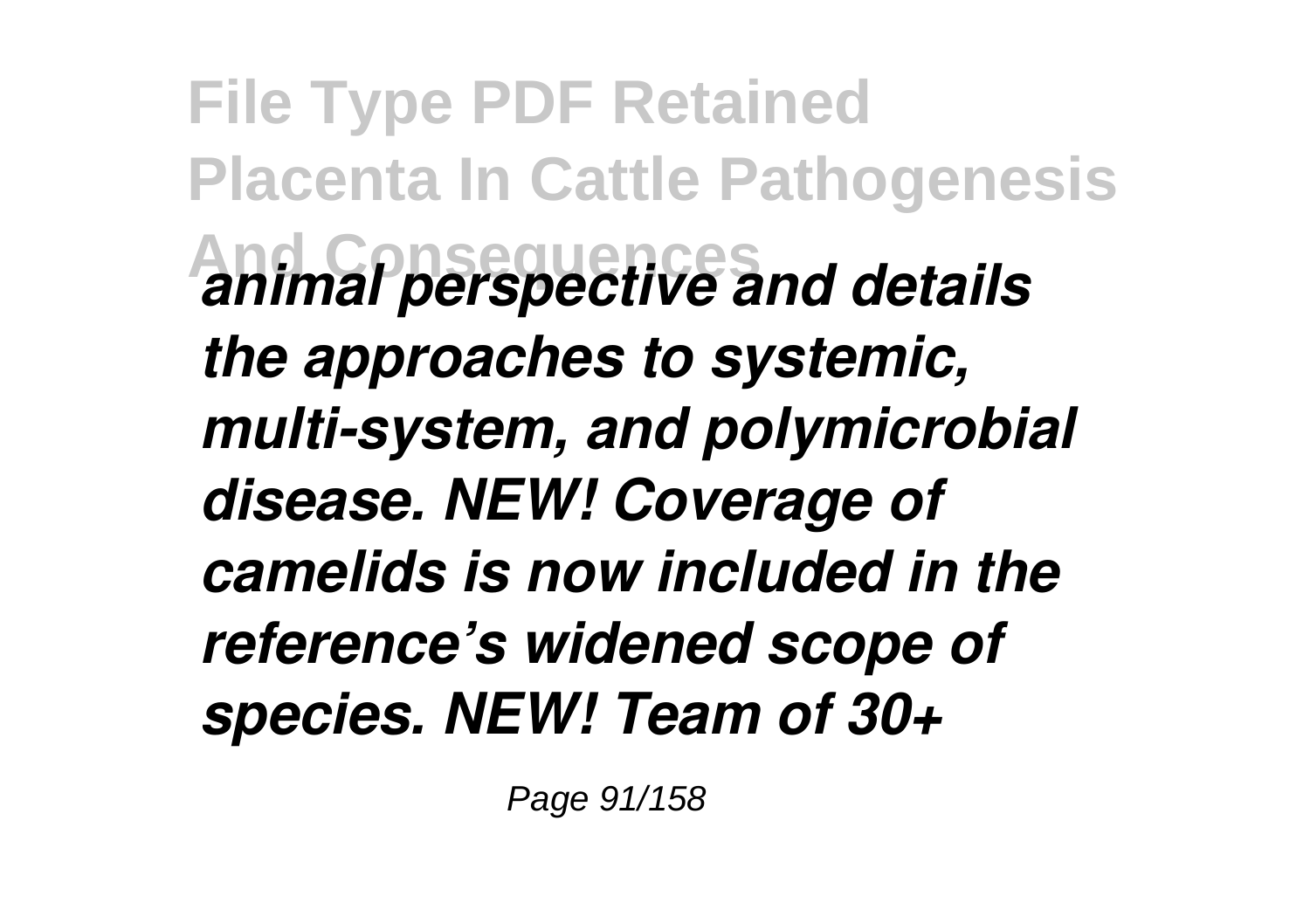**File Type PDF Retained Placenta In Cattle Pathogenesis And Consequences** *expert contributors offers the latest perspective on the continuum of issues in veterinary pathology. NEW! Expanded resources on the companion website include a variety of helpful tools such as*

Page 92/158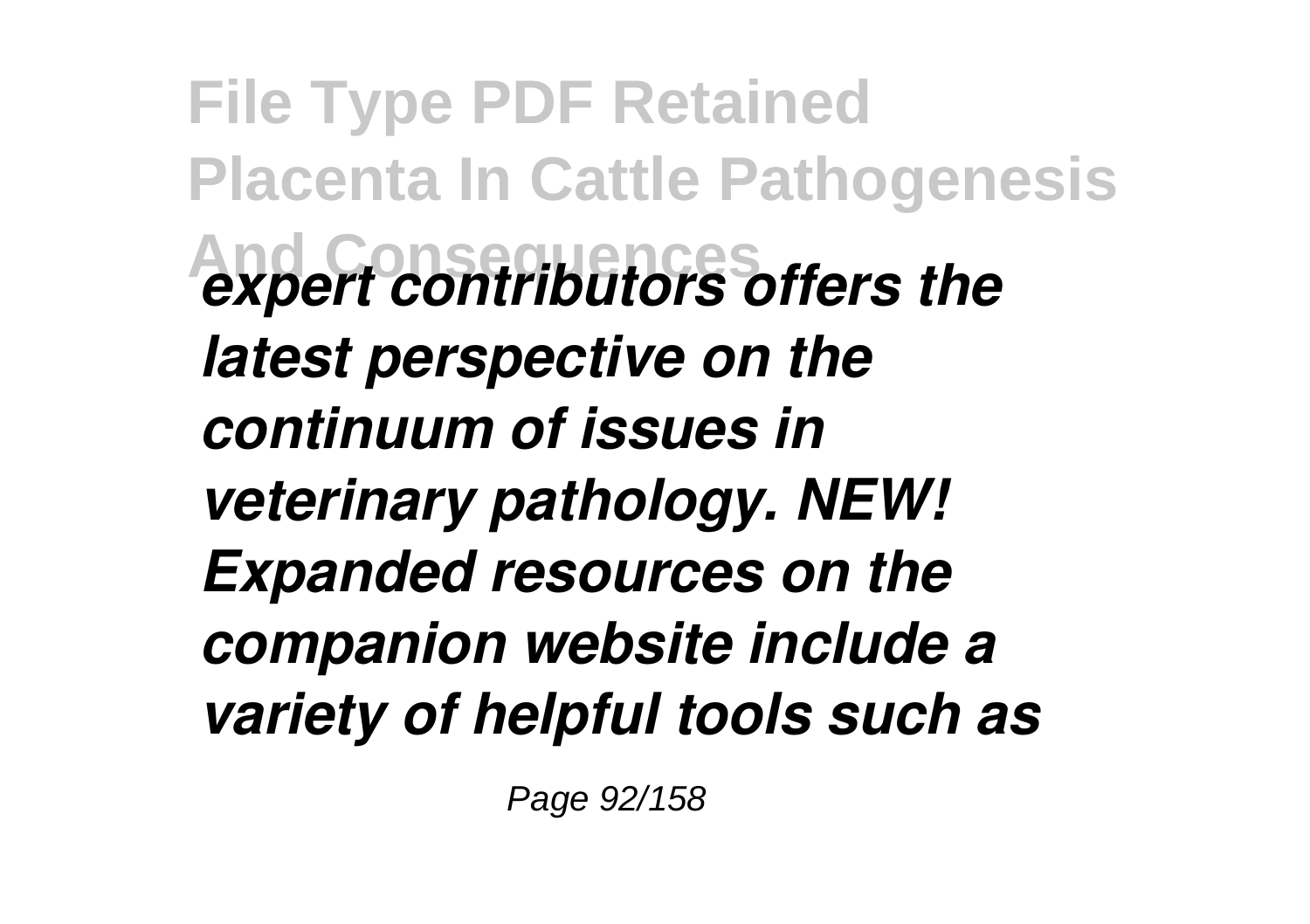**File Type PDF Retained Placenta In Cattle Pathogenesis And Consequences** *full reference lists with entries linked to abstracts in Pub Med and bonus web-only figures. NEW! Full-color design improves the accessibility of the text. Brucellosis, also known as undulant fever, Mediterranean*

Page 93/158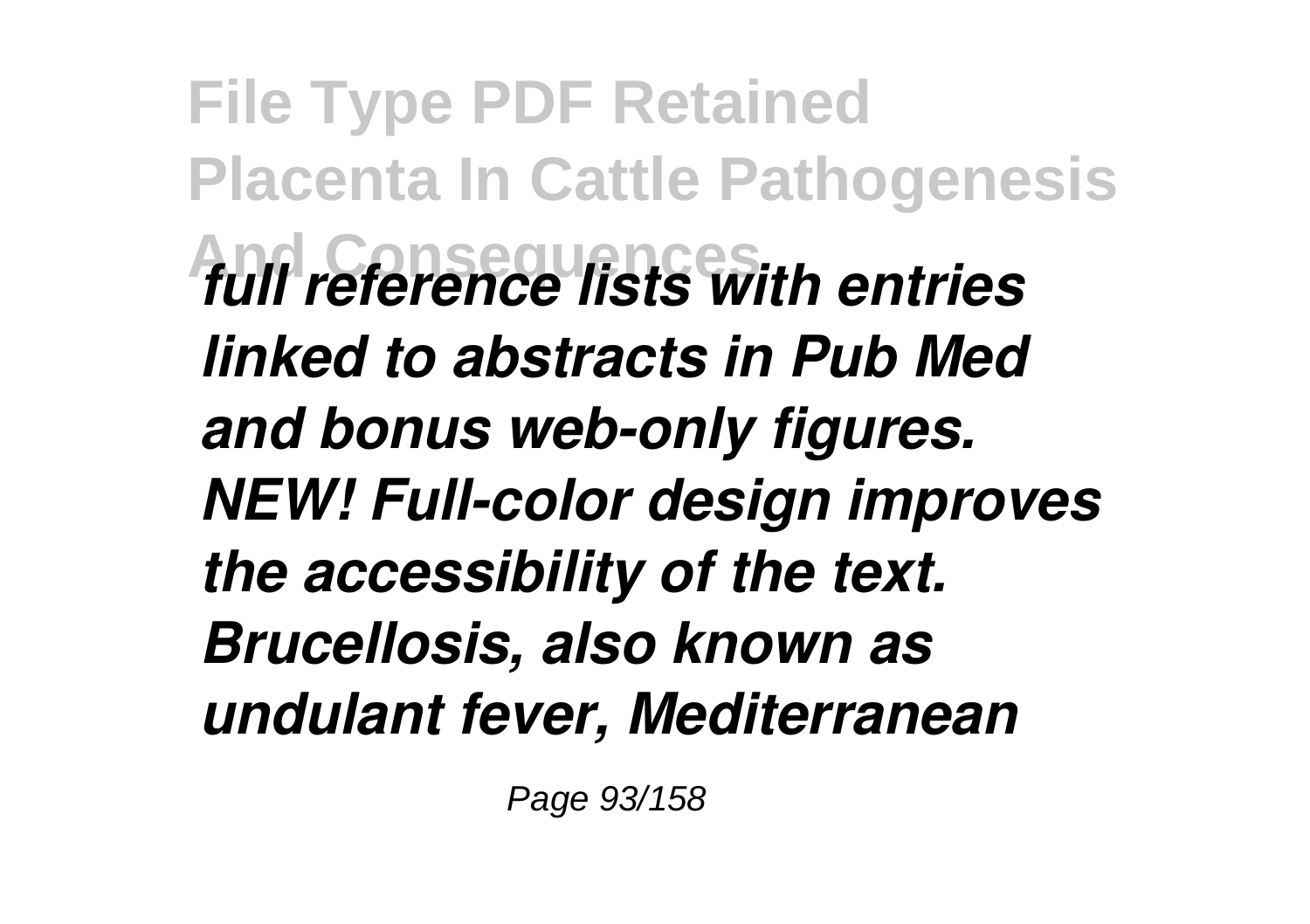**File Type PDF Retained Placenta In Cattle Pathogenesis And Consequences** *fever, or Malta fever, is an important human disease in many parts of the world. It is a zoonosis and the infection is almost invariably transmitted to people by direct or indirect contact with infected animals or*

Page 94/158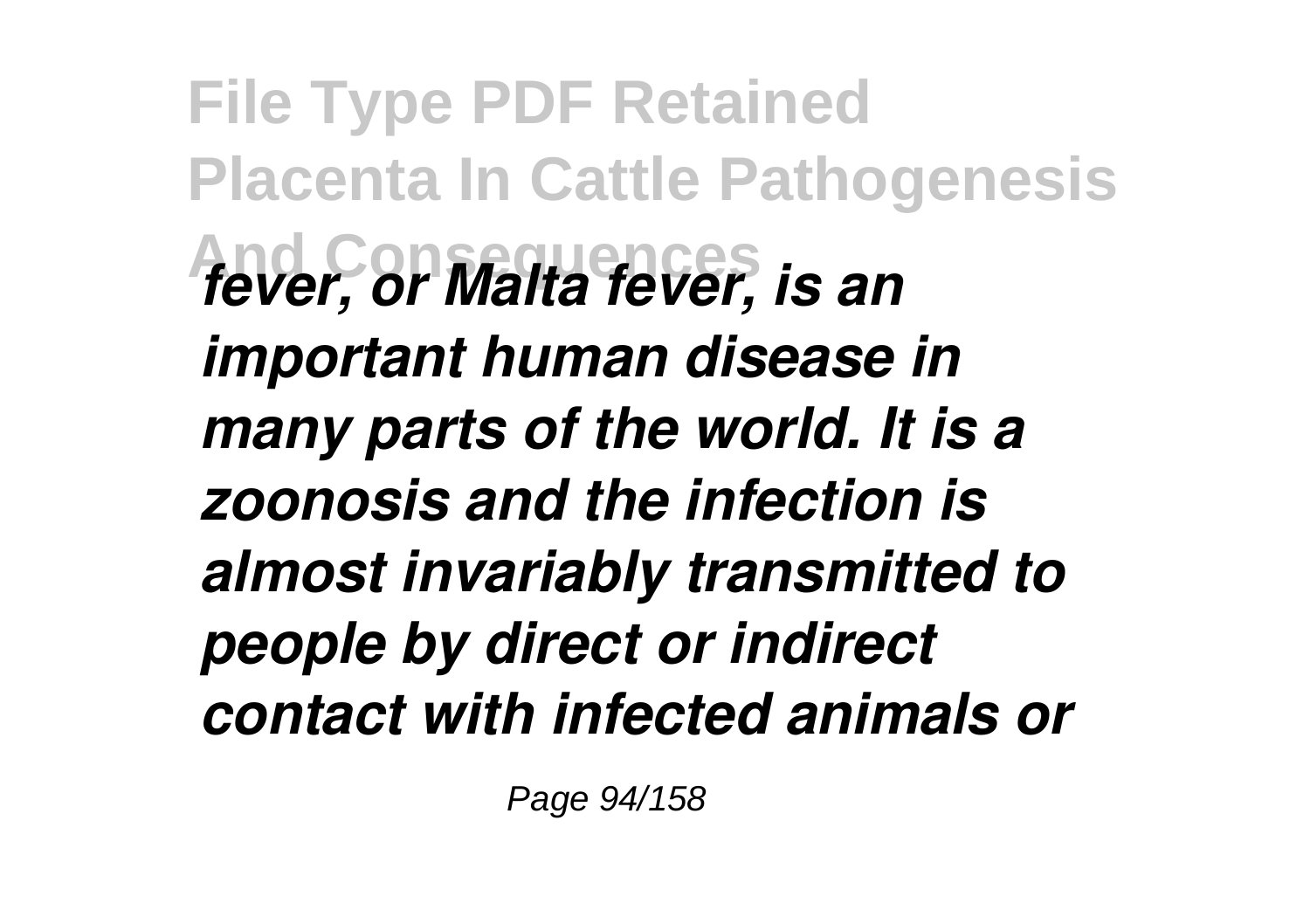**File Type PDF Retained Placenta In Cattle Pathogenesis And Consequences** *their products. These Guidelines are designed as a concise, yet comprehensive, statement on brucellosis for public health, veterinary and laboratory personnel without access to specialized services. They are*

Page 95/158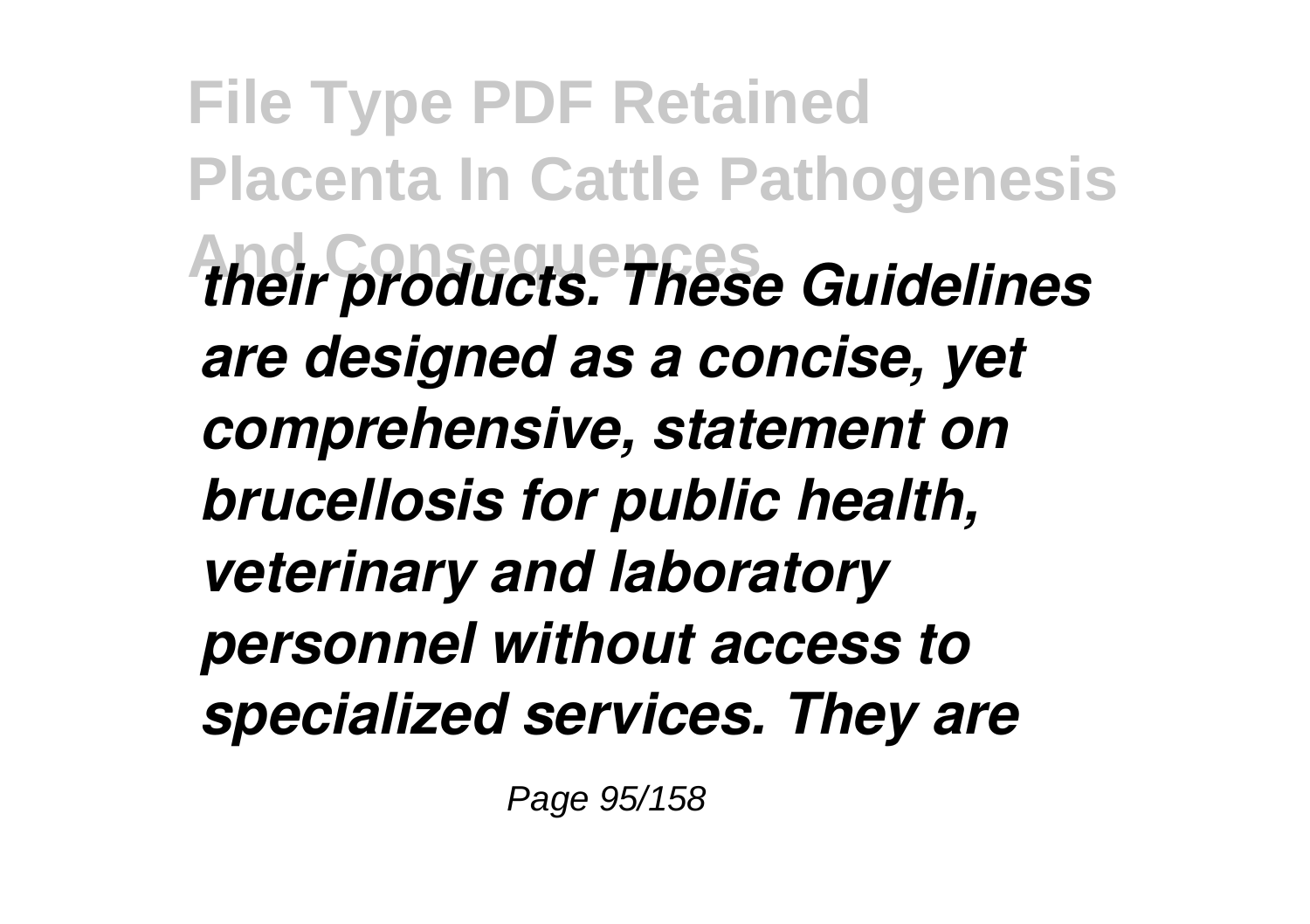**File Type PDF Retained Placenta In Cattle Pathogenesis And Consequences** *also to be a source of accessible and updated information for such others as nurses, midwives and medical assistants who may have to be involved with brucellosis in humans. Emphasis is placed on fundamental*

Page 96/158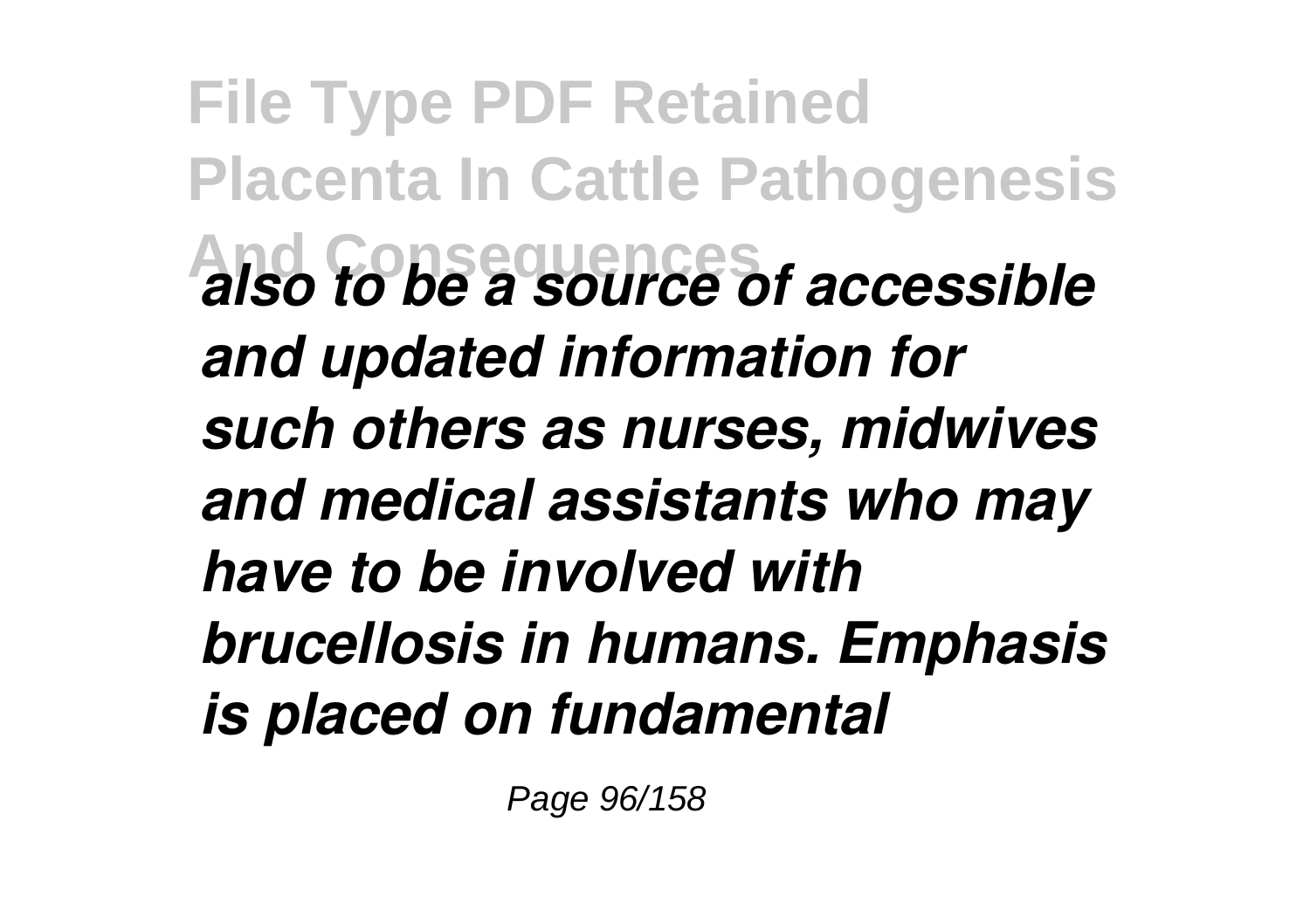**File Type PDF Retained Placenta In Cattle Pathogenesis And Consequences** *measures of environmental and occupational hygiene in the community and in the household as well as on the sequence of actions required to detect and treat patients. Jubb, Kennedy & Palmer's*

Page 97/158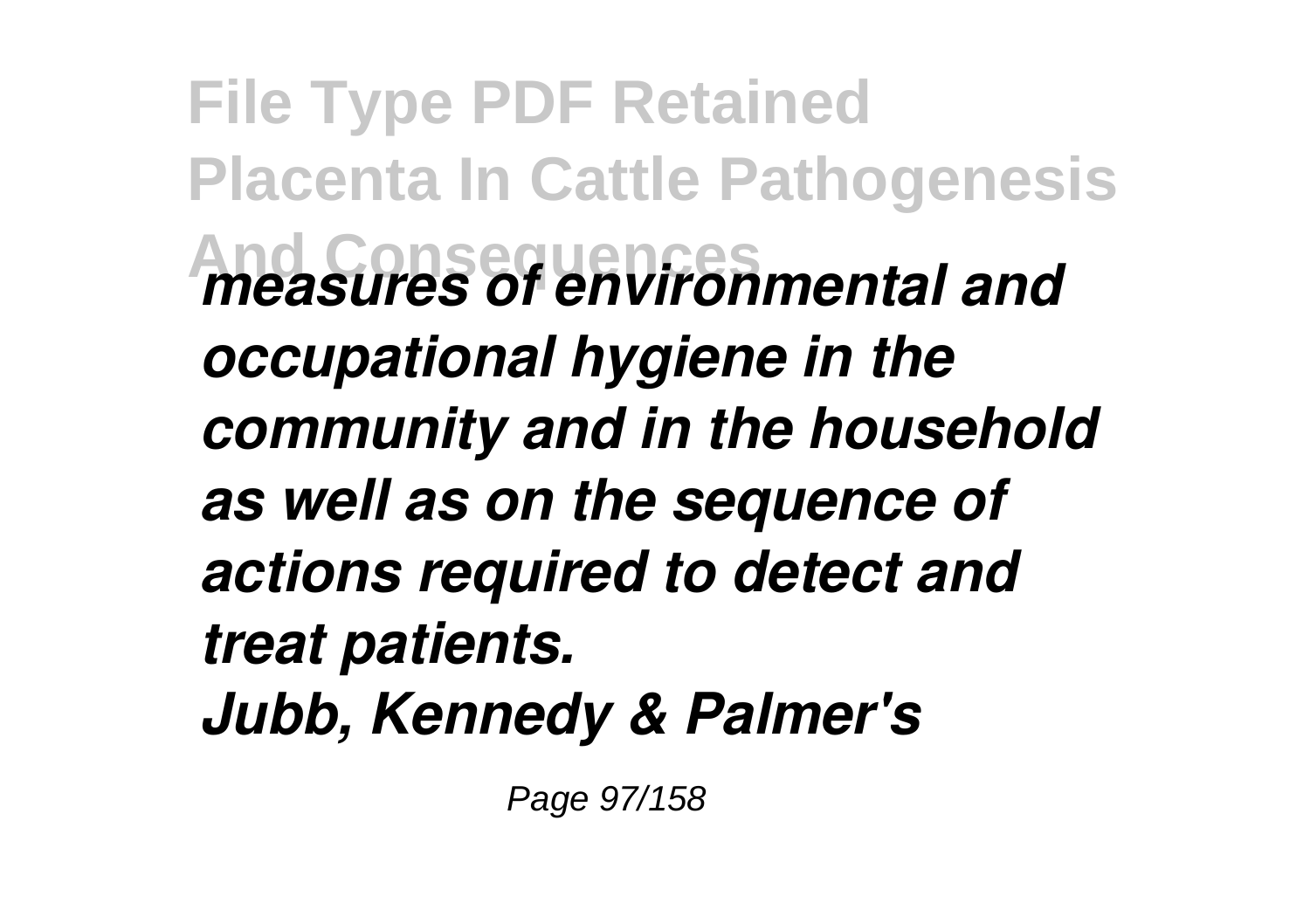**File Type PDF Retained Placenta In Cattle Pathogenesis Pathology of Domestic Animals -***E-BOOK: Periparturient Diseases of Dairy Cows Tiergeburtshilfe A Pocket Guide for Front-line Health Workers : Interim*

Page 98/158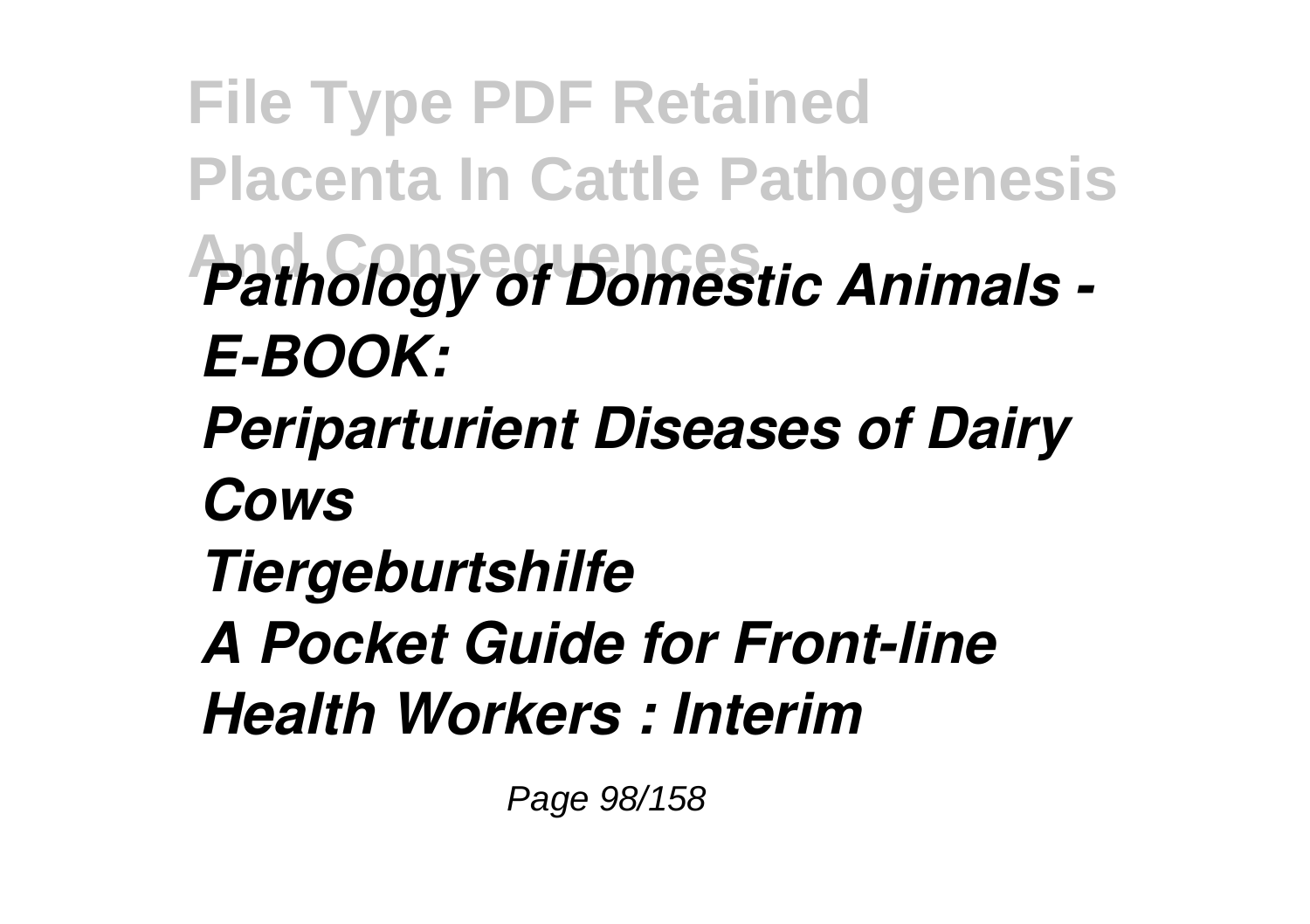**File Type PDF Retained Placenta In Cattle Pathogenesis** *And Consequency Guidance for Country Adaption Reproduction in Cattle* **Fully revised, new edition presenting latest developments in gynaecology. Includes numerous graphics and diagrams and an interactive DVD ROM. Previous** Page 99/158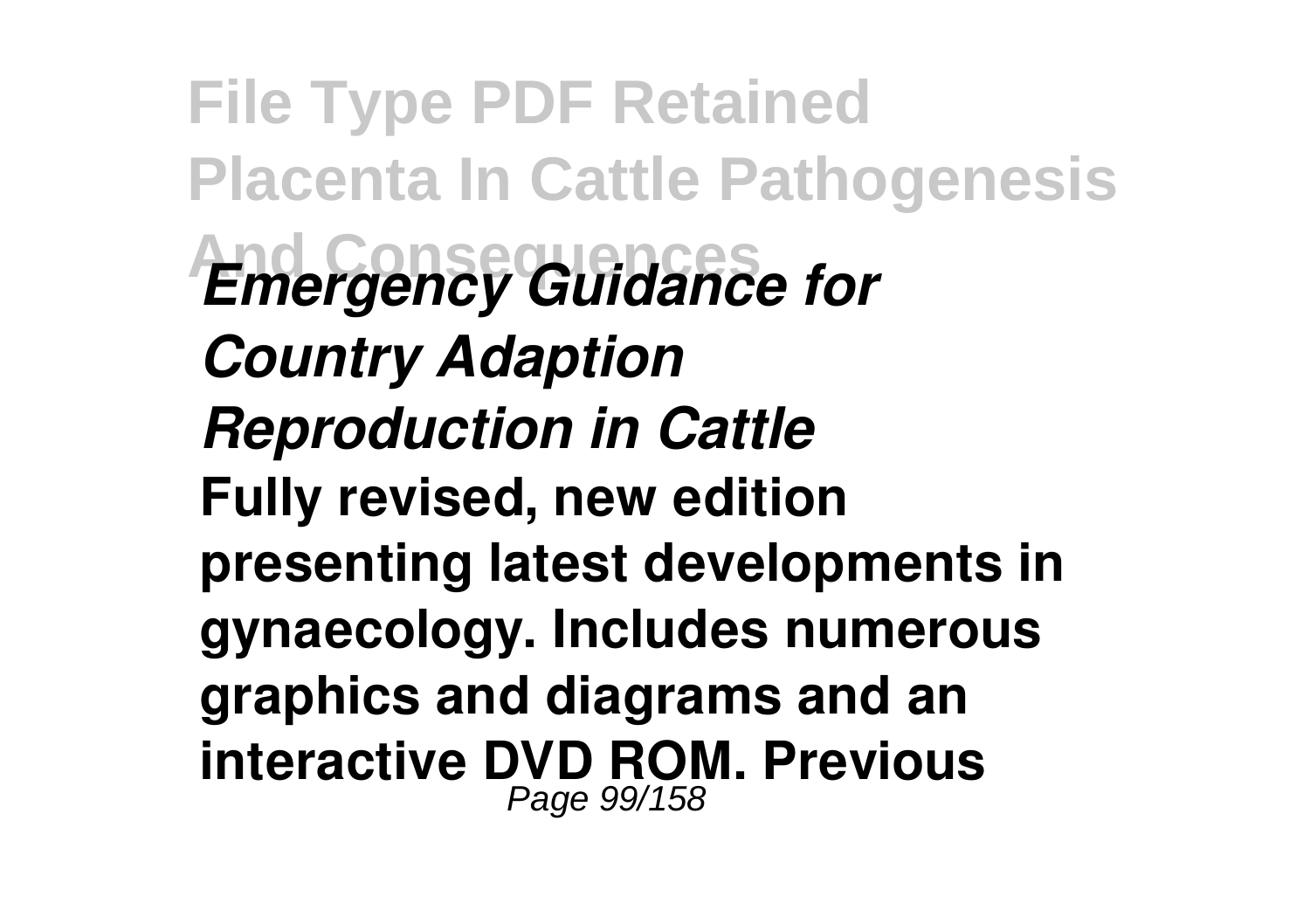**File Type PDF Retained Placenta In Cattle Pathogenesis And Consequences edition published in 2007. This book evolved from a series of lectures and laboratories given by Dr. Kenneth McEntee to students at Cornell University, the University of Illinois, and Tufts University and is based on tissues from over 20,000 cases of reproductive disease in** Page 100/158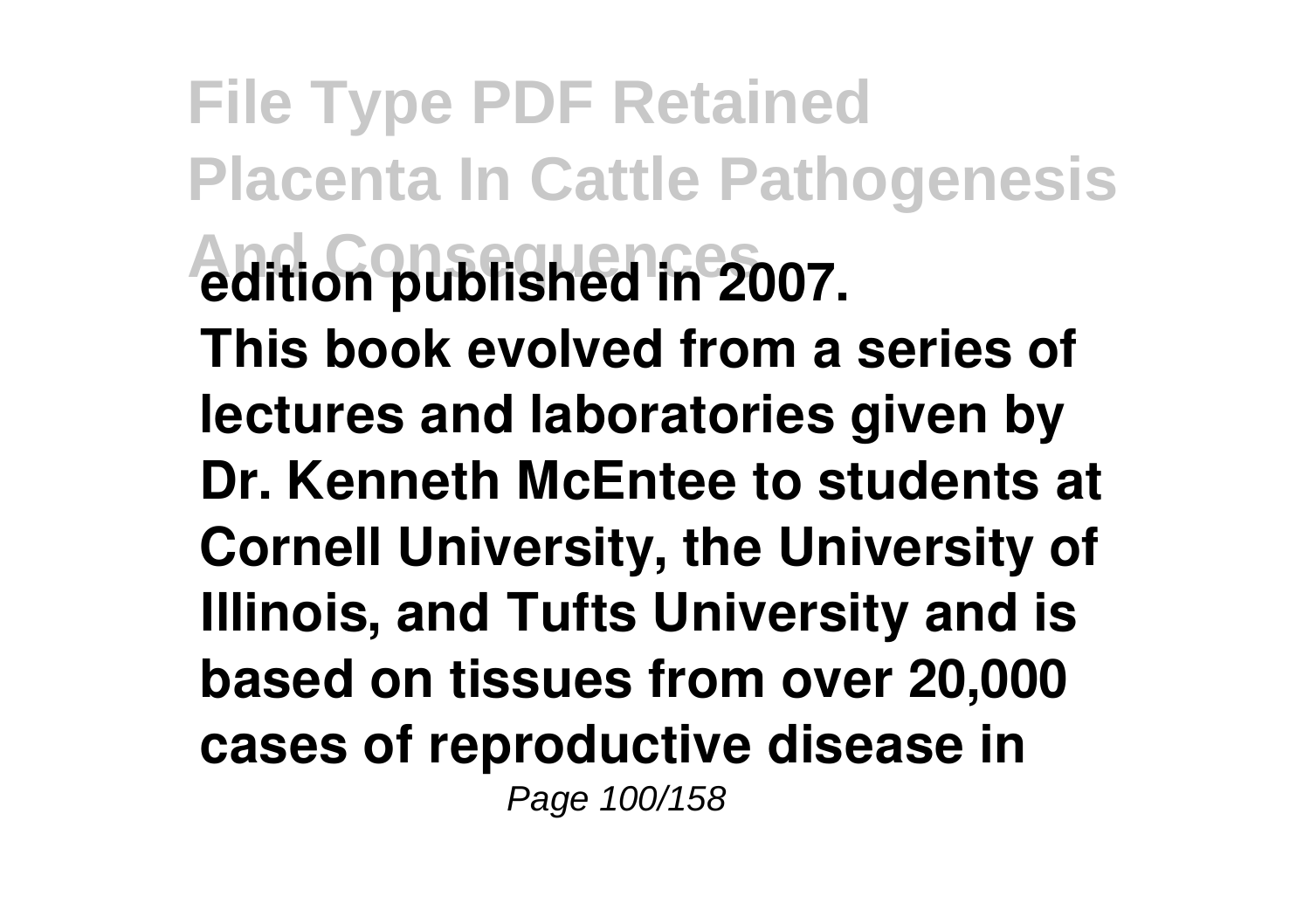**File Type PDF Retained Placenta In Cattle Pathogenesis And Consequences the International Registry of Reproductive Pathology, founded by Dr. McEntee. Dr. McEntee brings into sharp focus what is known of reproductive pathology in North America and abroad. His book will be an invaluable text and reference for those working on the diagnosis,** Page 101/158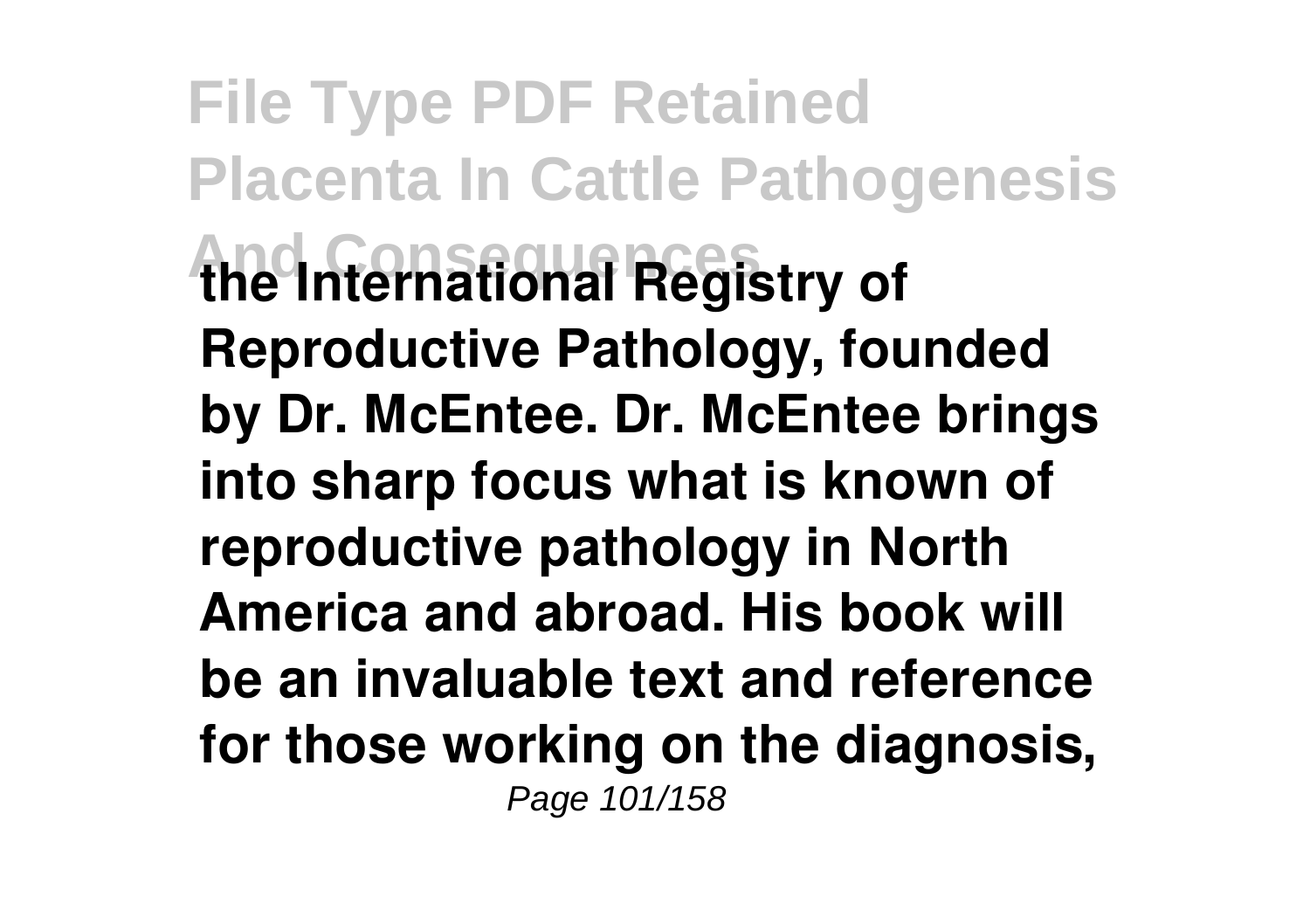**File Type PDF Retained Placenta In Cattle Pathogenesis And Consequences prevention, and treatment of reproductive failures of all kinds. The only comprehensive text on reproductive pathology of domestic mammals Based on pathologic examination of more than 20,000 cases of reproductive disease Covers clinical aspects of disease** Page 102/158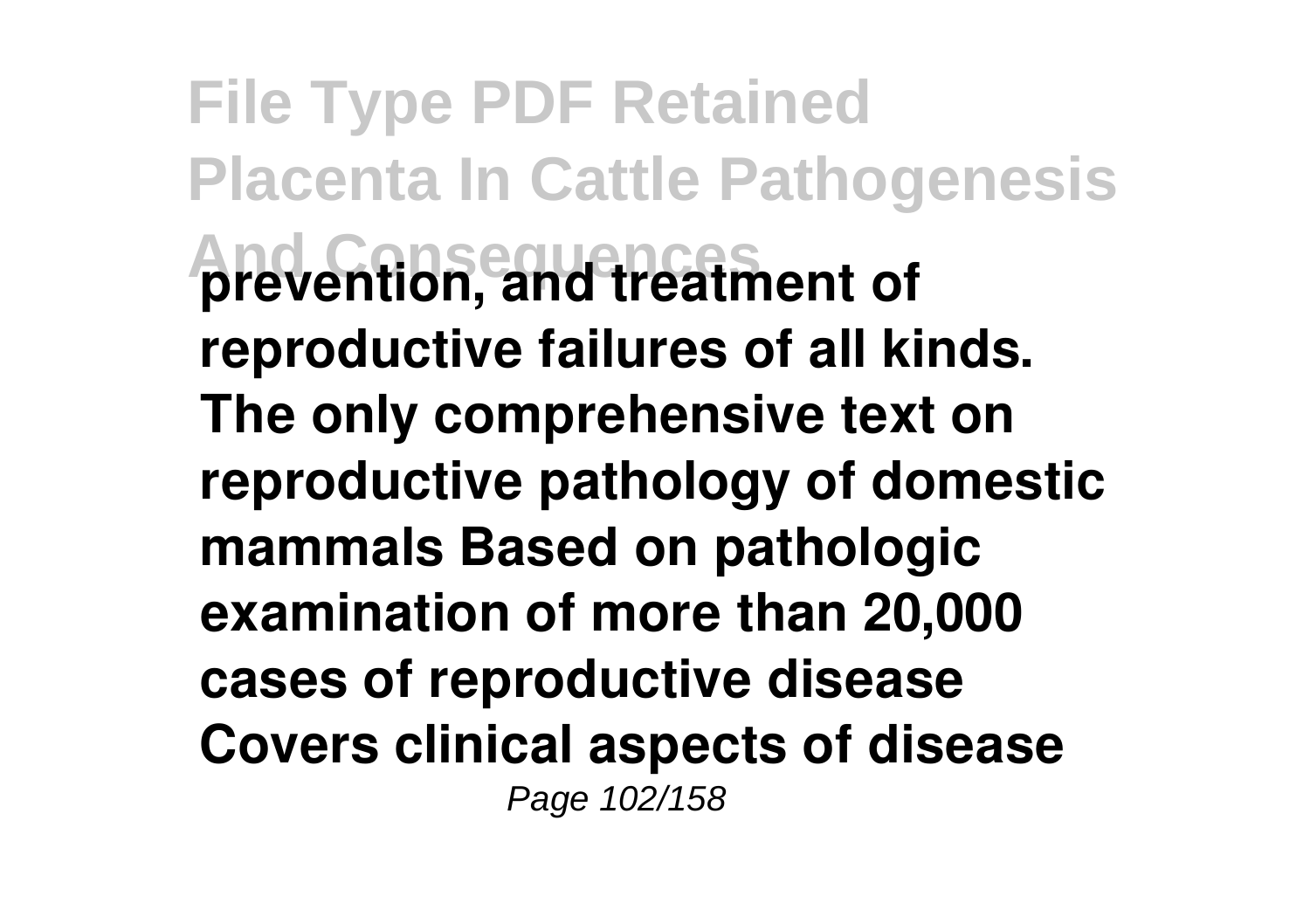**File Type PDF Retained Placenta In Cattle Pathogenesis And Consequences and associated lesions Extensive reference list includes citations in twelve languages Bovine Reproduction is a comprehensive, current referenceproviding information on all aspects of reproduction in the bulland cow. Offering fundamental** Page 103/158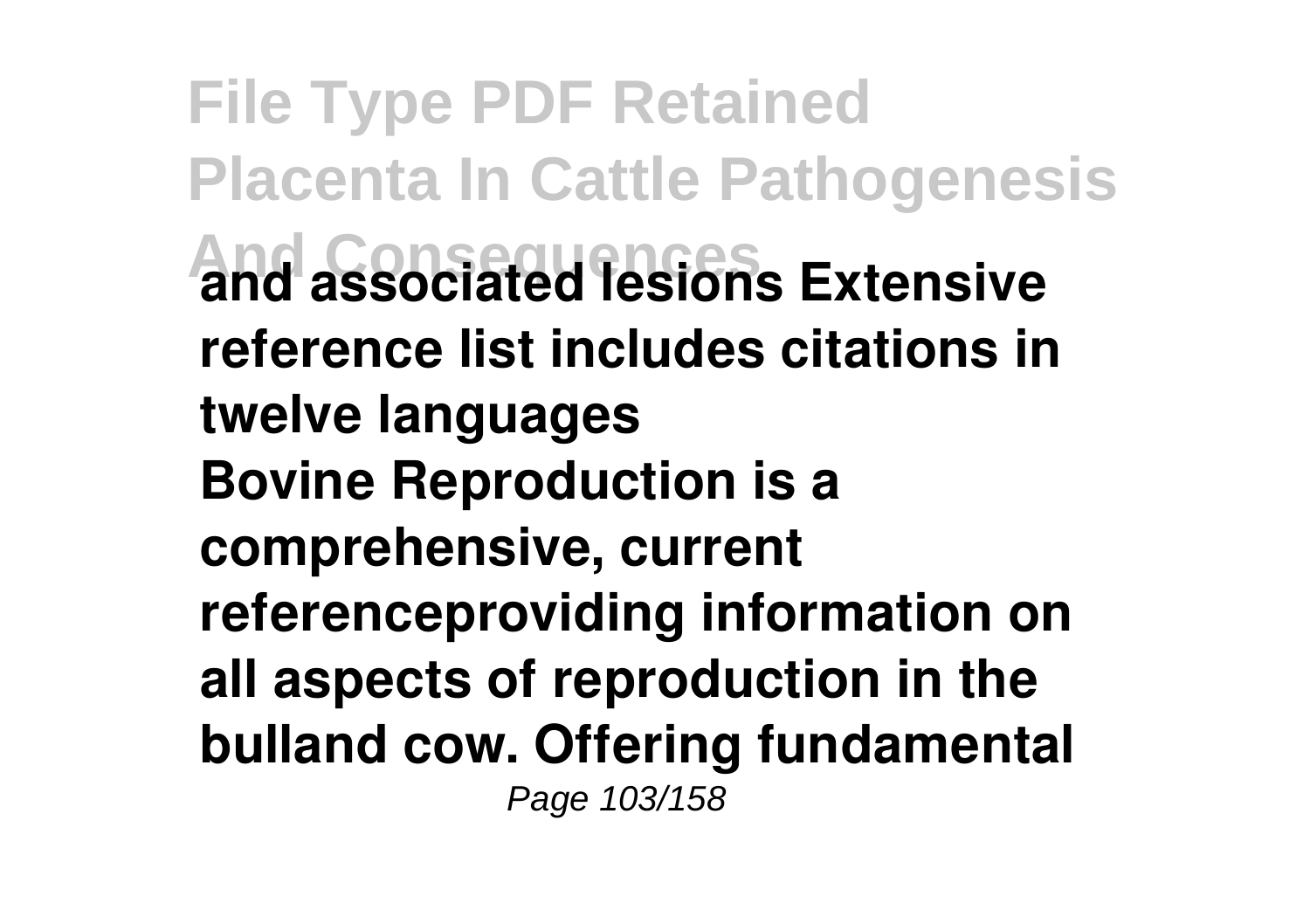**File Type PDF Retained Placenta In Cattle Pathogenesis And Consequences knowledge on evaluating andrestoring fertility in the bovine patient, the book also placesinformation in the context of herd health where appropriate for atruly global view of bovine theriogenology. Printed in full colorthroughout, the book includes** Page 104/158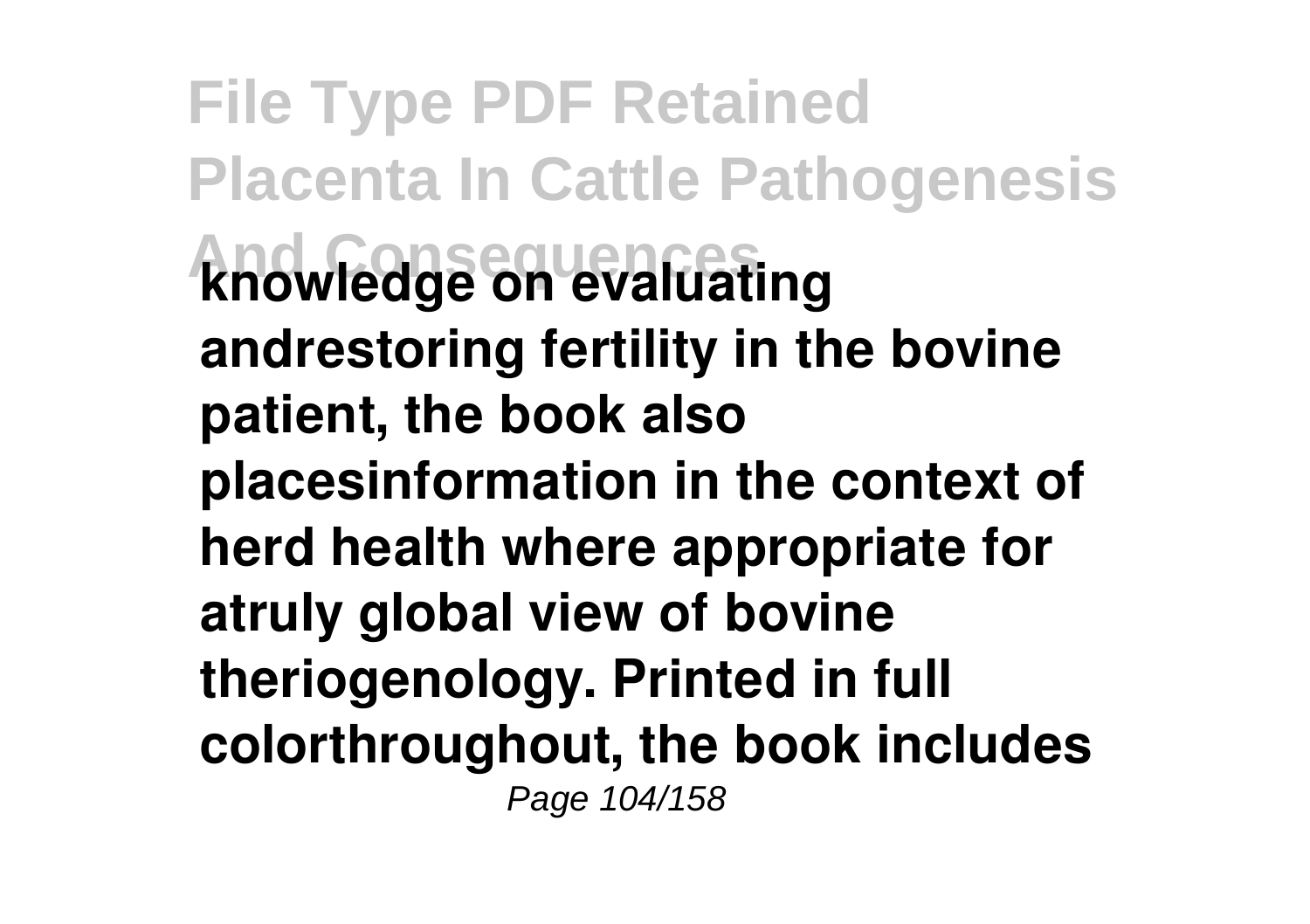**File Type PDF Retained Placenta In Cattle Pathogenesis And Consequences 83 chapters and more than 550 images,making it the most exhaustive reference available on thistopic. Each section covers anatomy and physiology, breeding management,and reproductive surgery, as well as obstetrics and pregnancywastage in the cow.** Page 105/158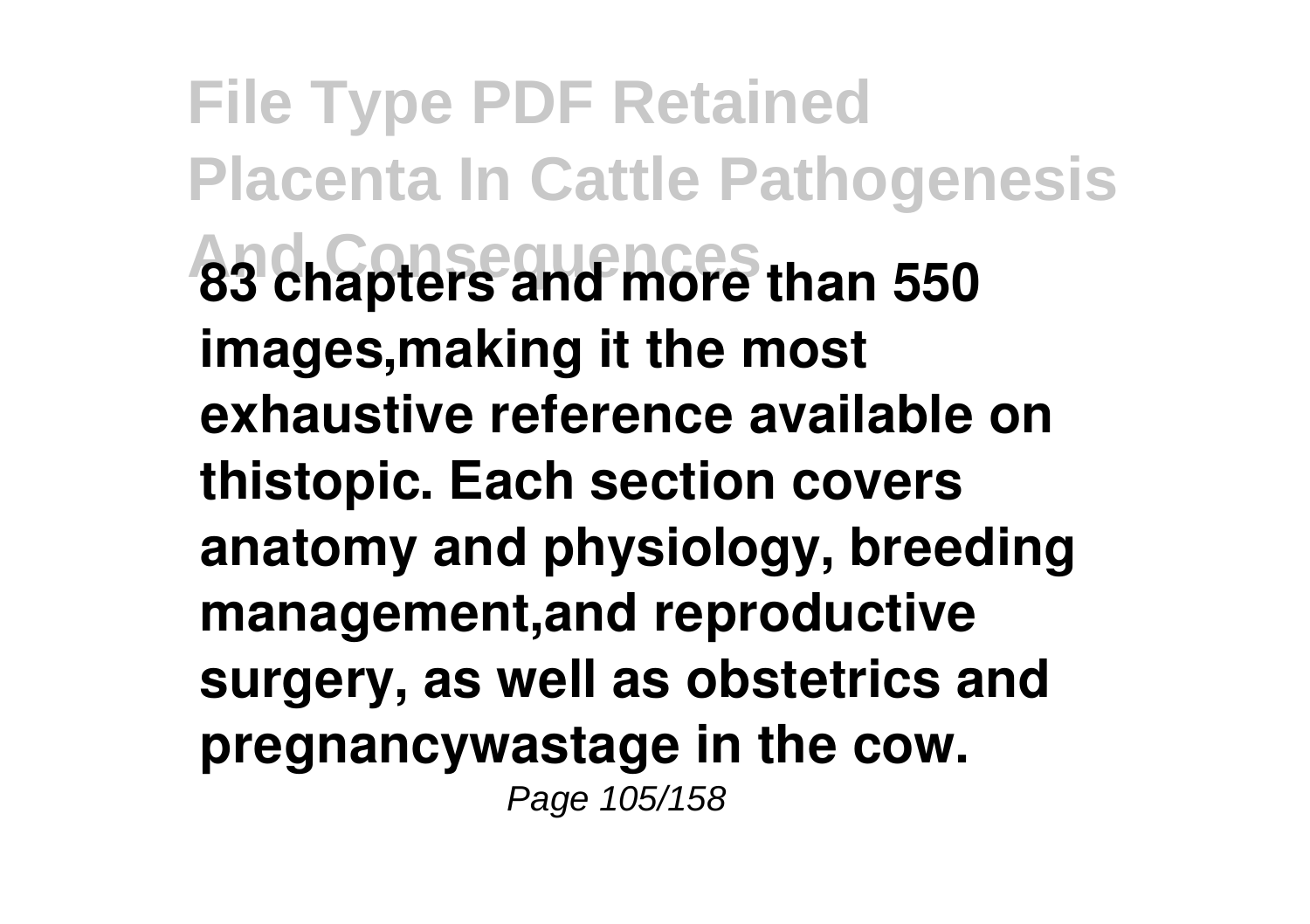**File Type PDF Retained Placenta In Cattle Pathogenesis And Consequences Bovine Reproduction is a welcomeresource for bovine practitioners, theriogenologists, and animalscientists, as well as veterinary students and residents with aninterest in the cow. Issues in Veterinary Research and Medicine / 2011 Edition is a** Page 106/158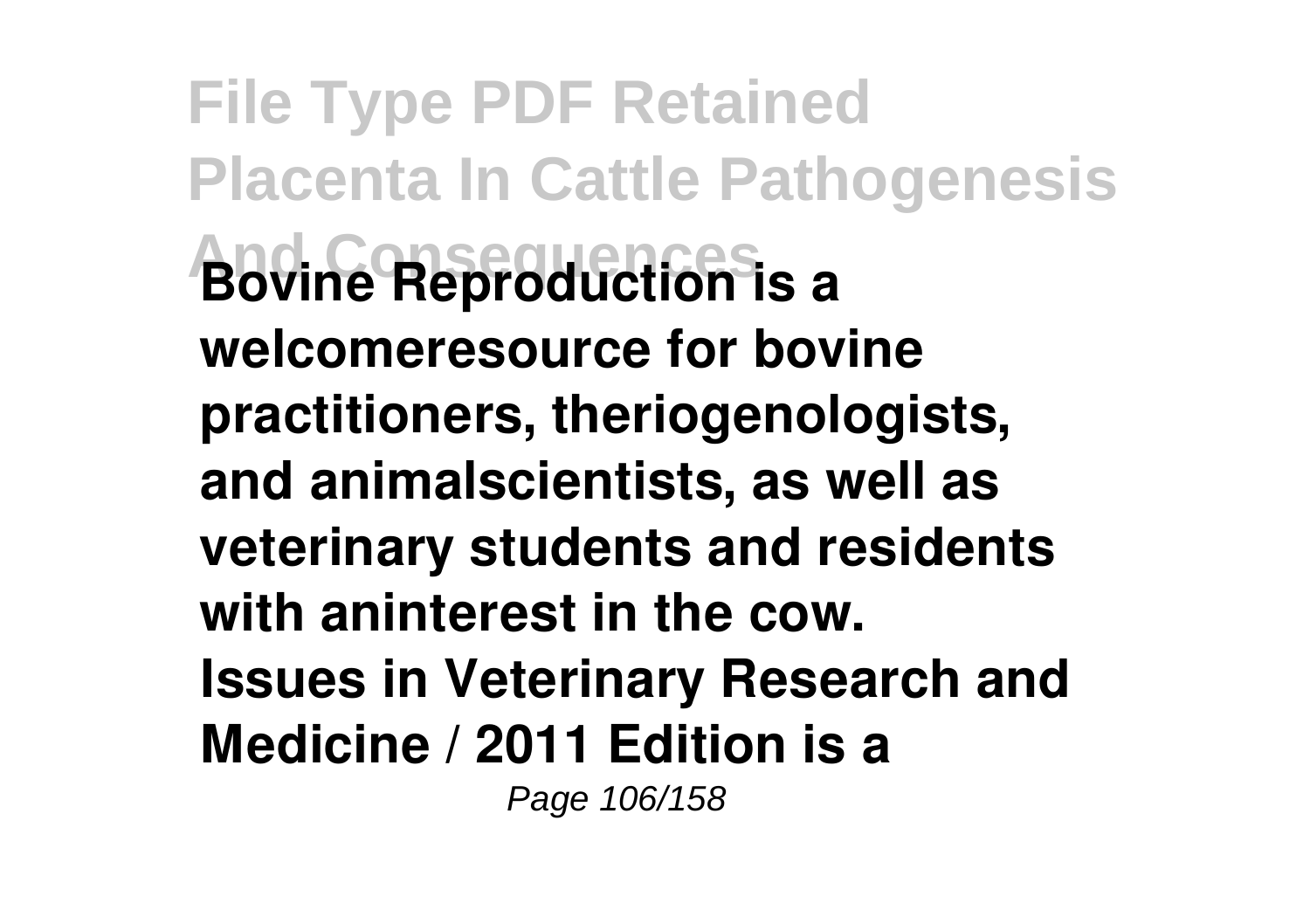**File Type PDF Retained Placenta In Cattle Pathogenesis And ScholarlyEditions™ eBook that delivers timely, authoritative, and comprehensive information about Veterinary Research and Medicine. The editors have built Issues in Veterinary Research and Medicine: 2011 Edition on the vast information databases of** Page 107/158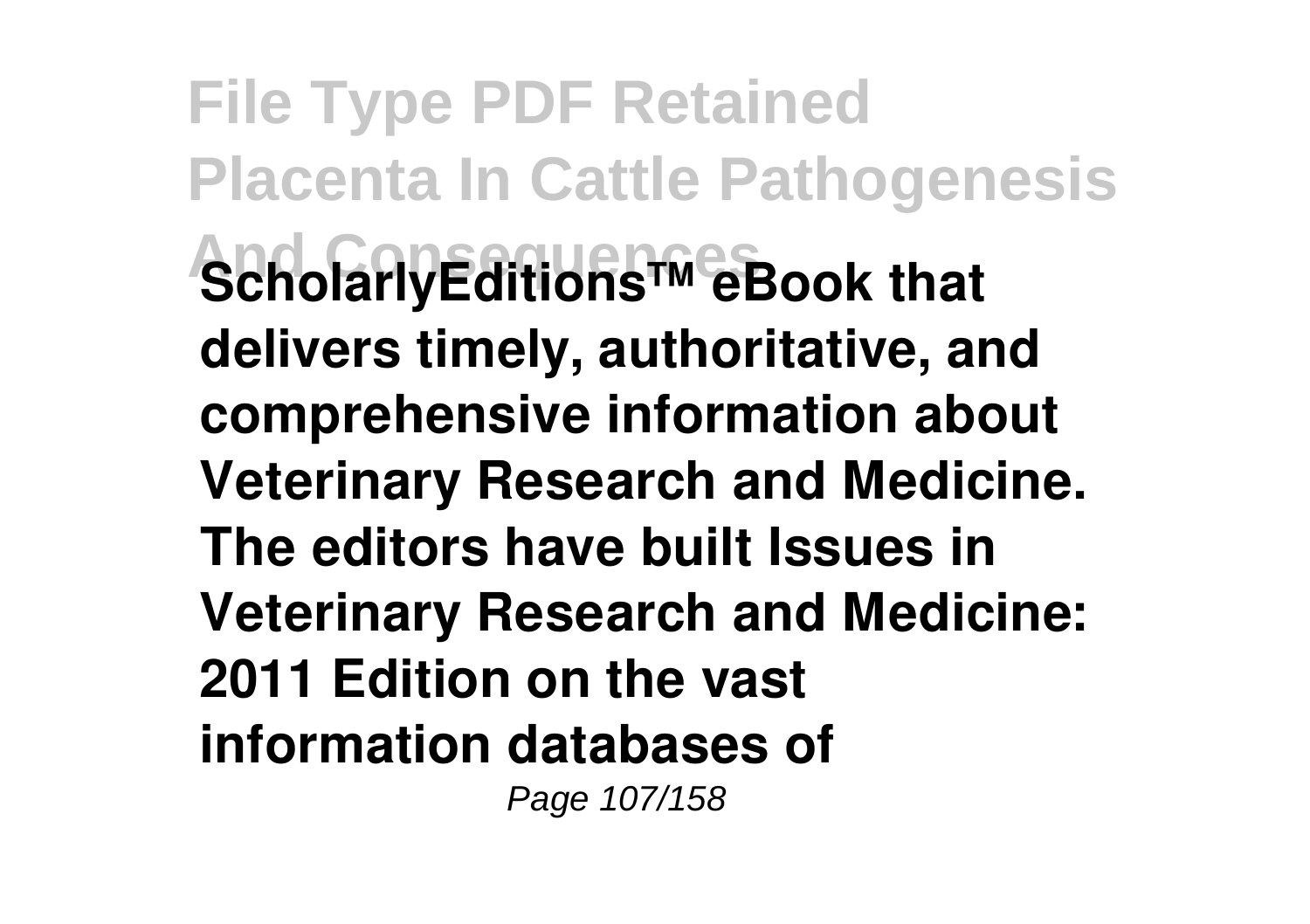**File Type PDF Retained Placenta In Cattle Pathogenesis And Consequences ScholarlyNews.™ You can expect the information about Veterinary Research and Medicine in this eBook to be deeper than what you can access anywhere else, as well as consistently reliable, authoritative, informed, and relevant. The content of Issues in** Page 108/158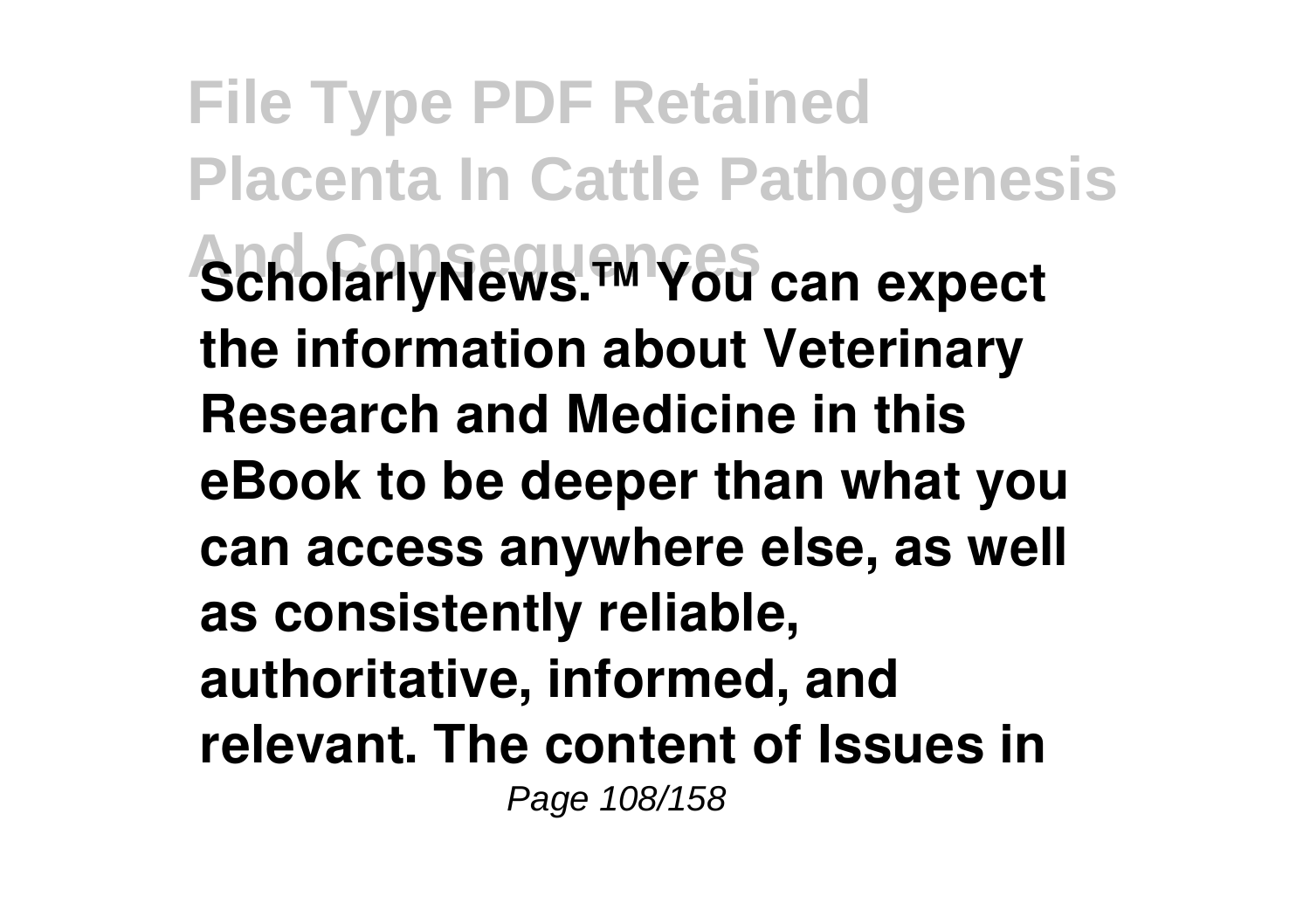**File Type PDF Retained Placenta In Cattle Pathogenesis And Consequences Veterinary Research and Medicine: 2011 Edition has been produced by the world's leading scientists, engineers, analysts, research institutions, and companies. All of the content is from peer-reviewed sources, and all of it is written, assembled, and edited by the** Page 109/158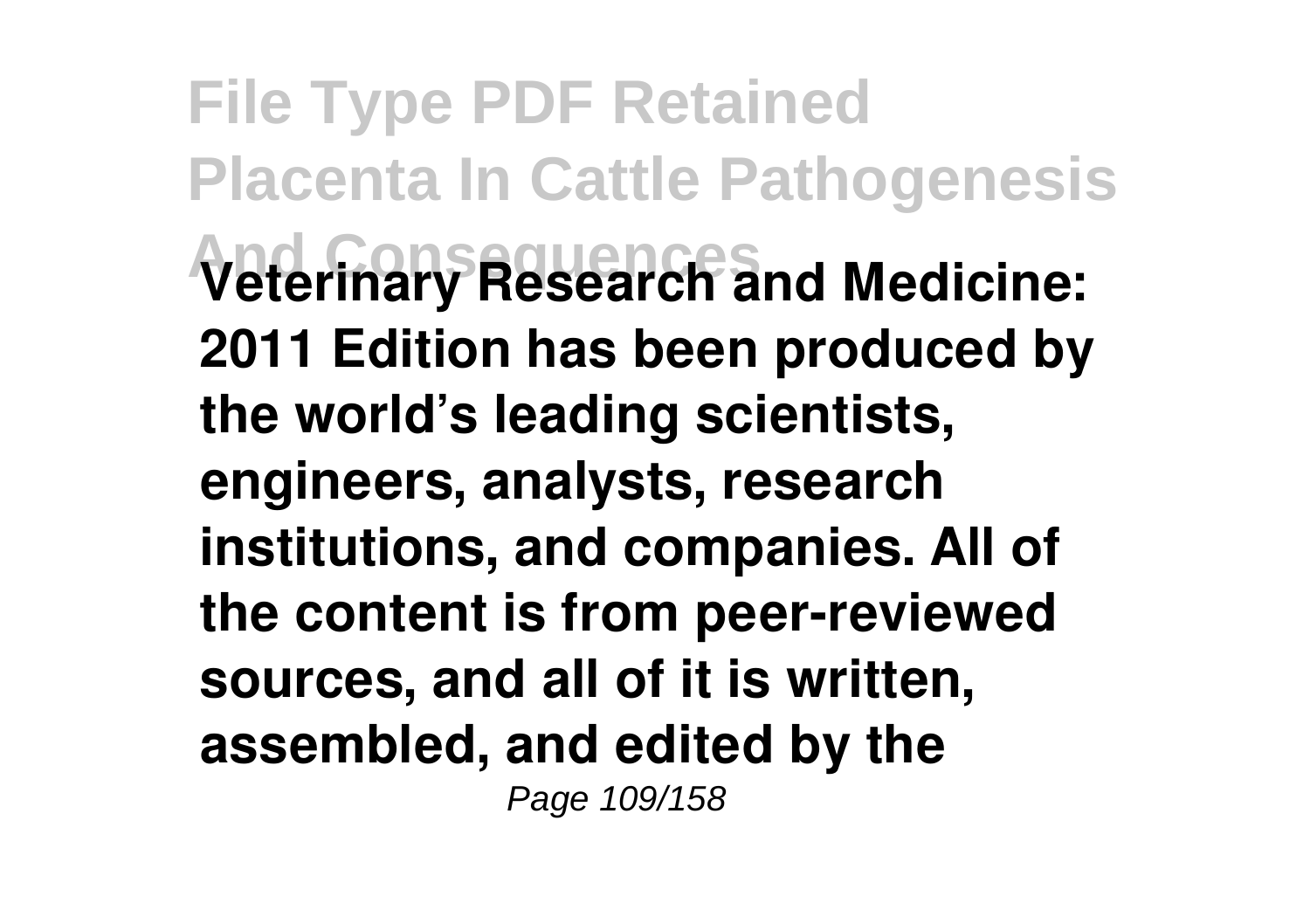**File Type PDF Retained Placenta In Cattle Pathogenesis And Consequences editors at ScholarlyEditions™ and available exclusively from us. You now have a source you can cite with authority, confidence, and credibility. More information is available at http://www.ScholarlyEditions.com/. Brucellosis in Humans and Animals** Page 110/158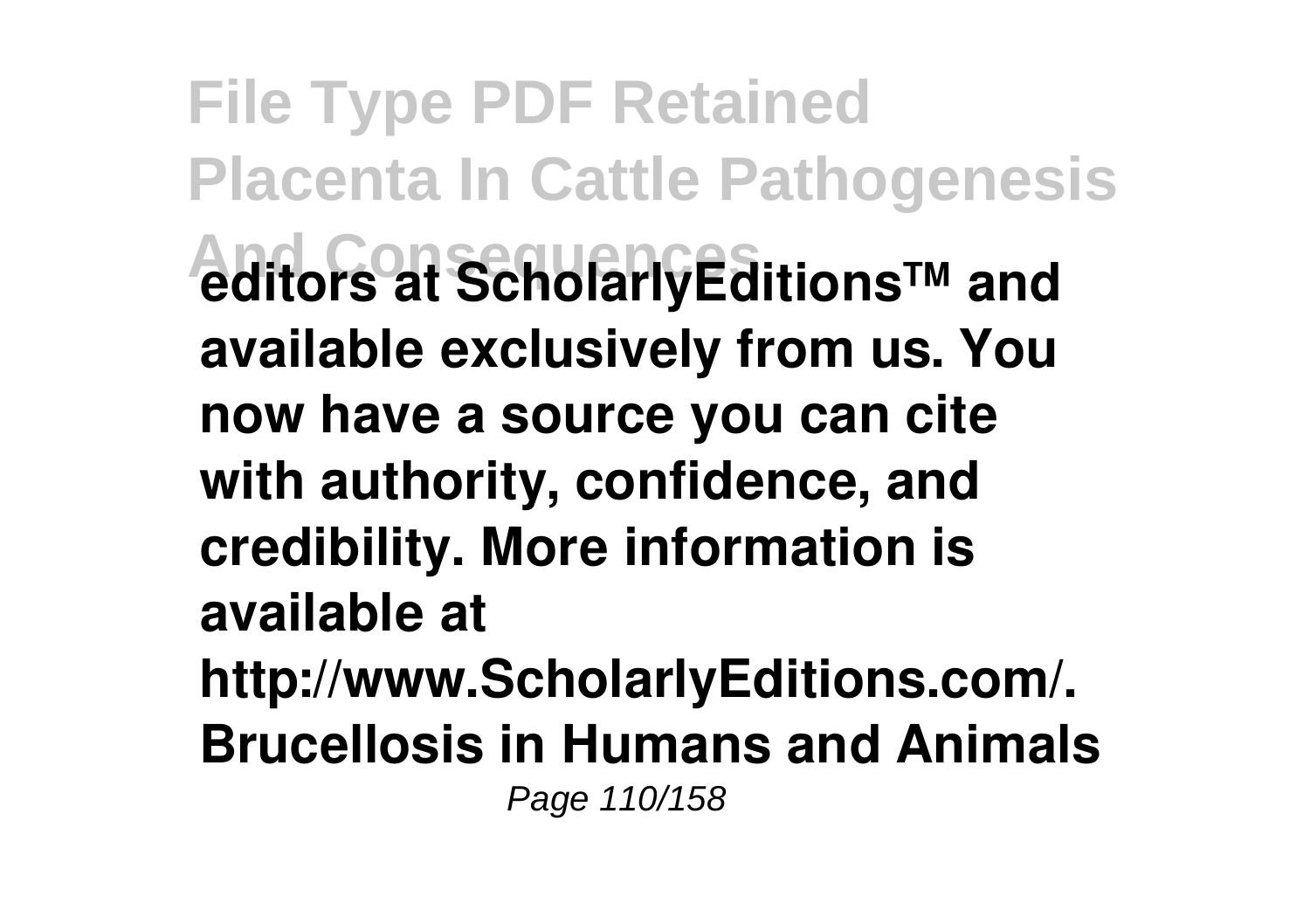## **File Type PDF Retained Placenta In Cattle Pathogenesis And Consequences Placental Bed Disorders Principles and Applications Research Grants Index Annual Conference for Veterinarians**

Bovine Medicine provides practical and comprehensive information on cattle disease and production and is Page 111/158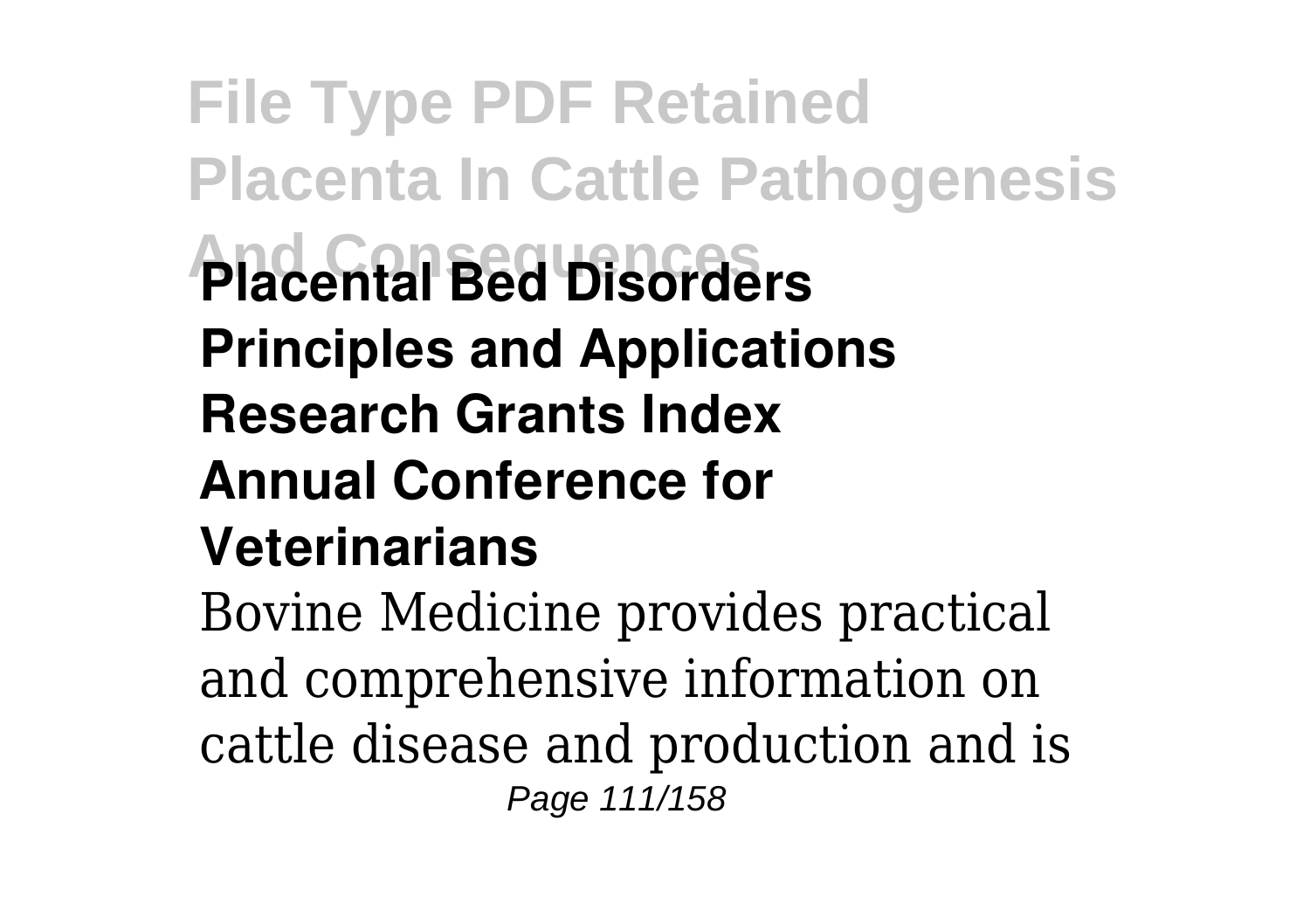**File Type PDF Retained Placenta In Cattle Pathogenesis And Consequences** a key reference for all large animal vets. Since the first edition was published in 1991 there have been significant improvements in disease control and management of cattle. Almost all parts of the book have been updated and completely rewritten. There are new chapters on Page 112/158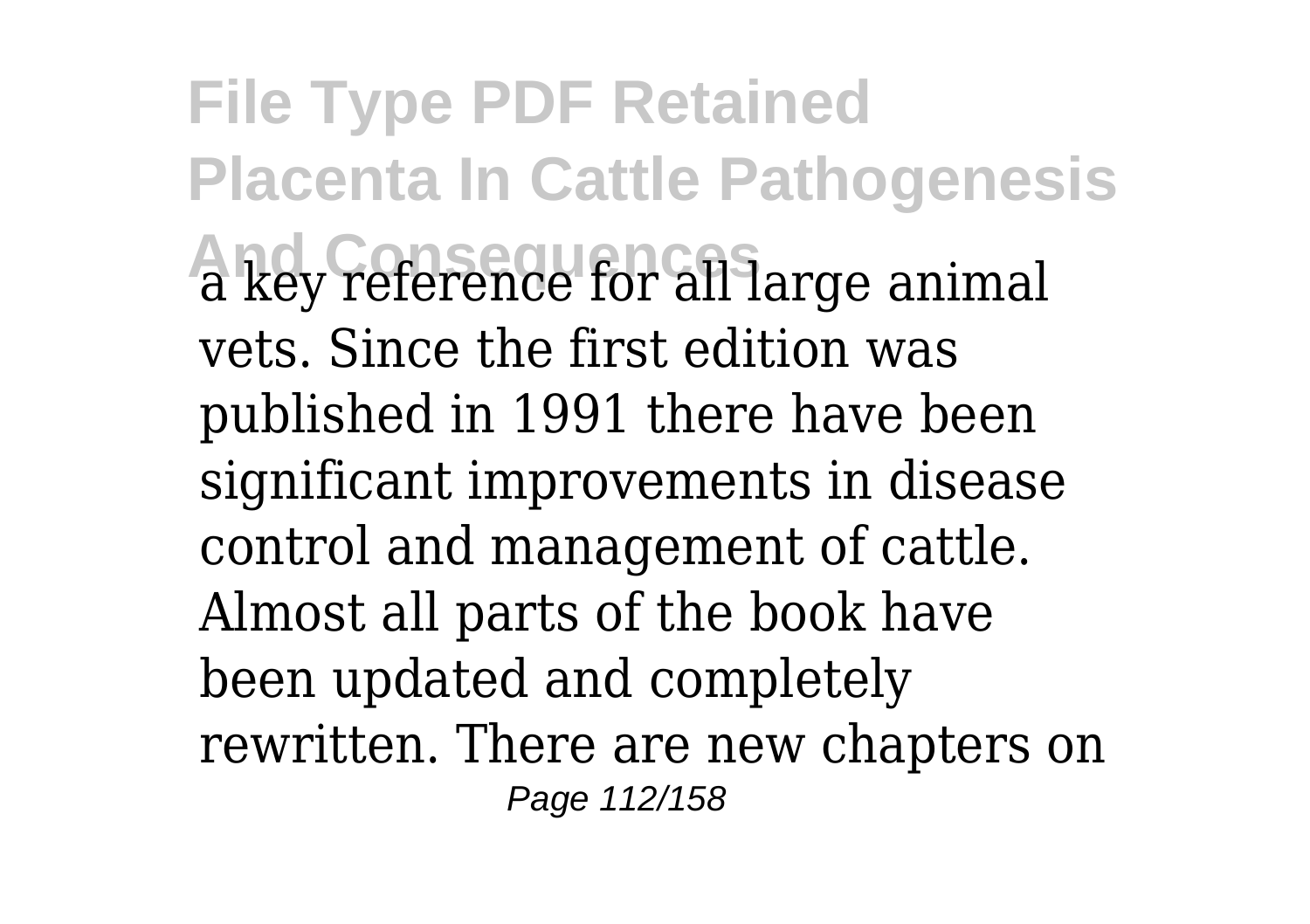**File Type PDF Retained Placenta In Cattle Pathogenesis And Consequences** surgery, embryo transfer, artificial insemination, ethno-veterinary medicine and biosecurity, and a new consolidating chapter on the interaction between the animal, environment, management and disease. The previous edition has sold all over the world, and as a Page 113/158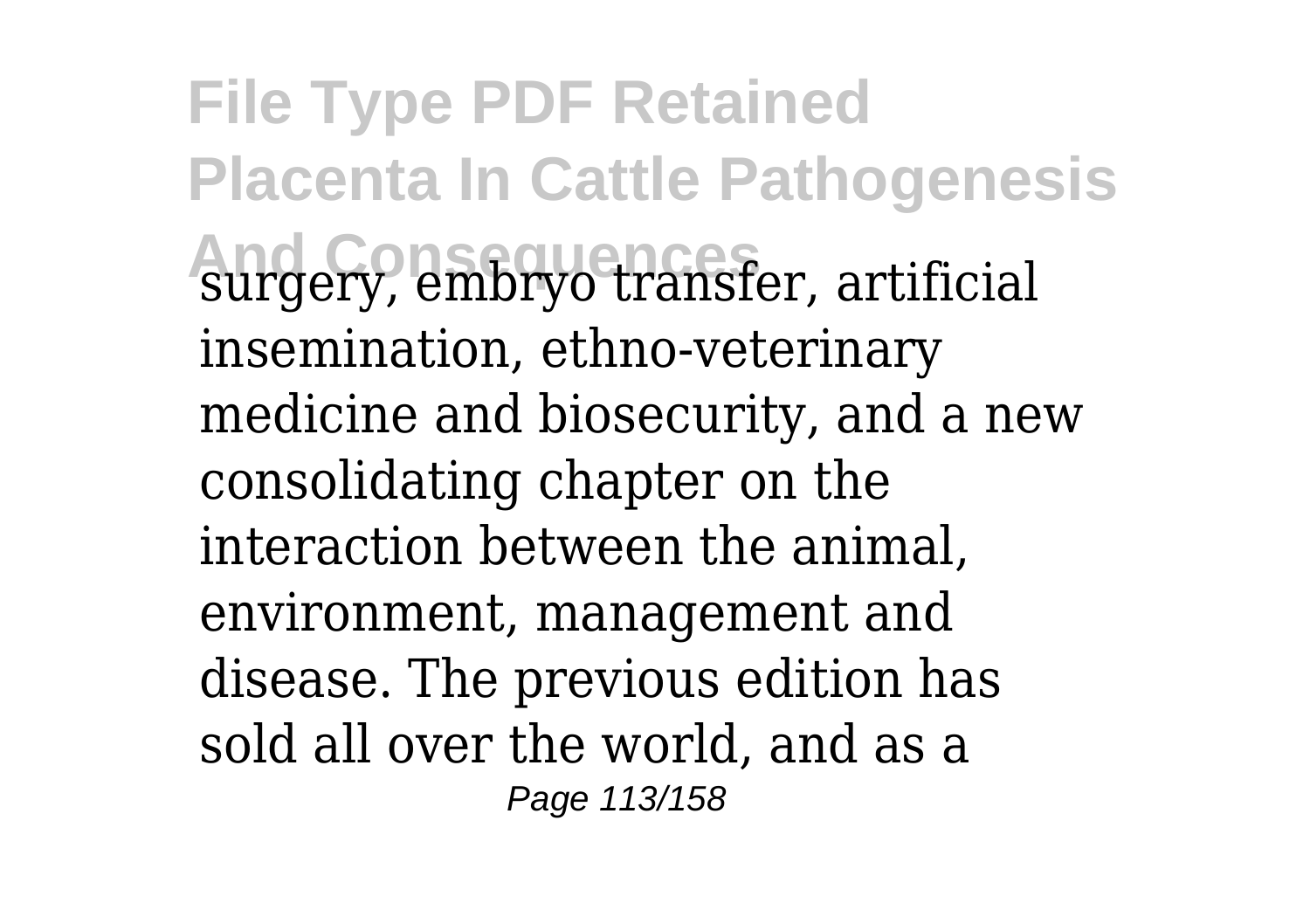**File Type PDF Retained Placenta In Cattle Pathogenesis And Consequences** result of this a greater emphasis has been placed on conditions and their treatment in areas other than temperate regions. A new section entitled "Global Variation in Cattle Practice" has been included with contributors discussing bovine medicine practice in their part of the Page 114/158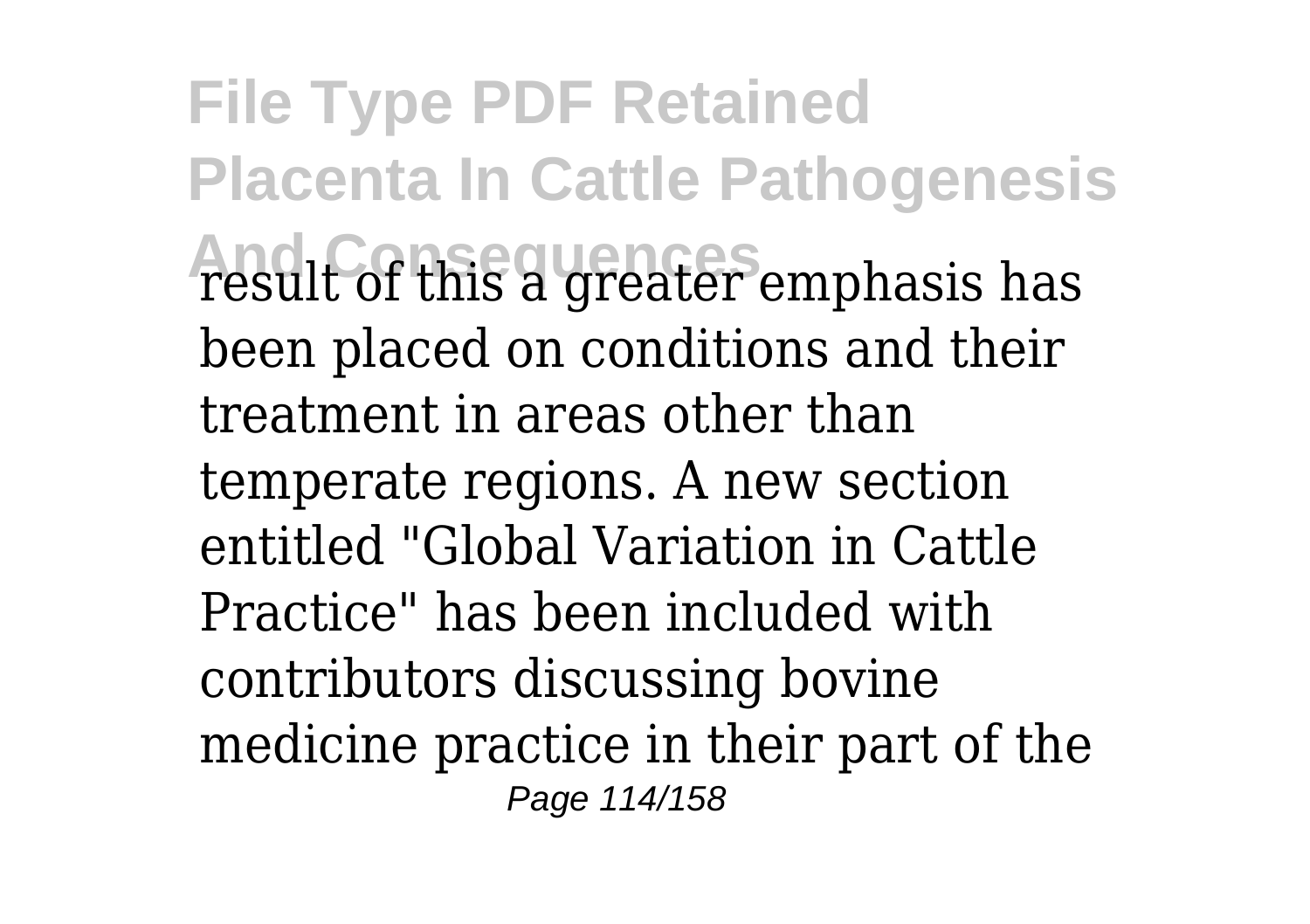**File Type PDF Retained Placenta In Cattle Pathogenesis And Consequences** world. All in all this is an outstanding resource for any practising vet and an excellent reference for veterinary students.

The Color Atlas of Diseases and Disorders of Cattle is the established and respected illustrated guide to the full range of conditions Page 115/158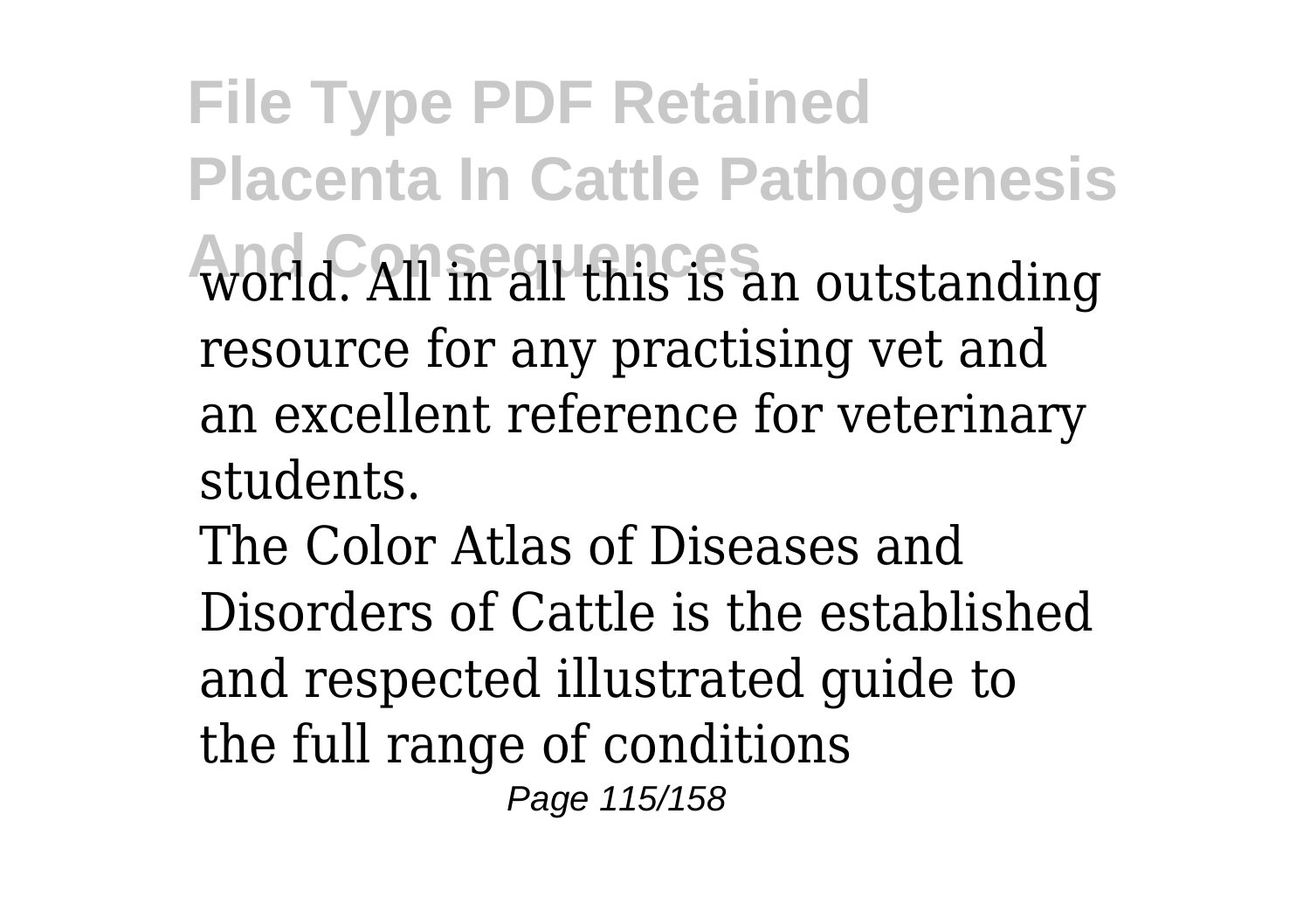**File Type PDF Retained Placenta In Cattle Pathogenesis And Consequences** encountered in cattle worldwide. For this new edition the atlas has been redesigned to present over 840 colour illustrations and clearer than ever coverage of conditions, with a special emphasis on ease of use. The text has been updated and rewritten to encompass many new conditions Page 116/158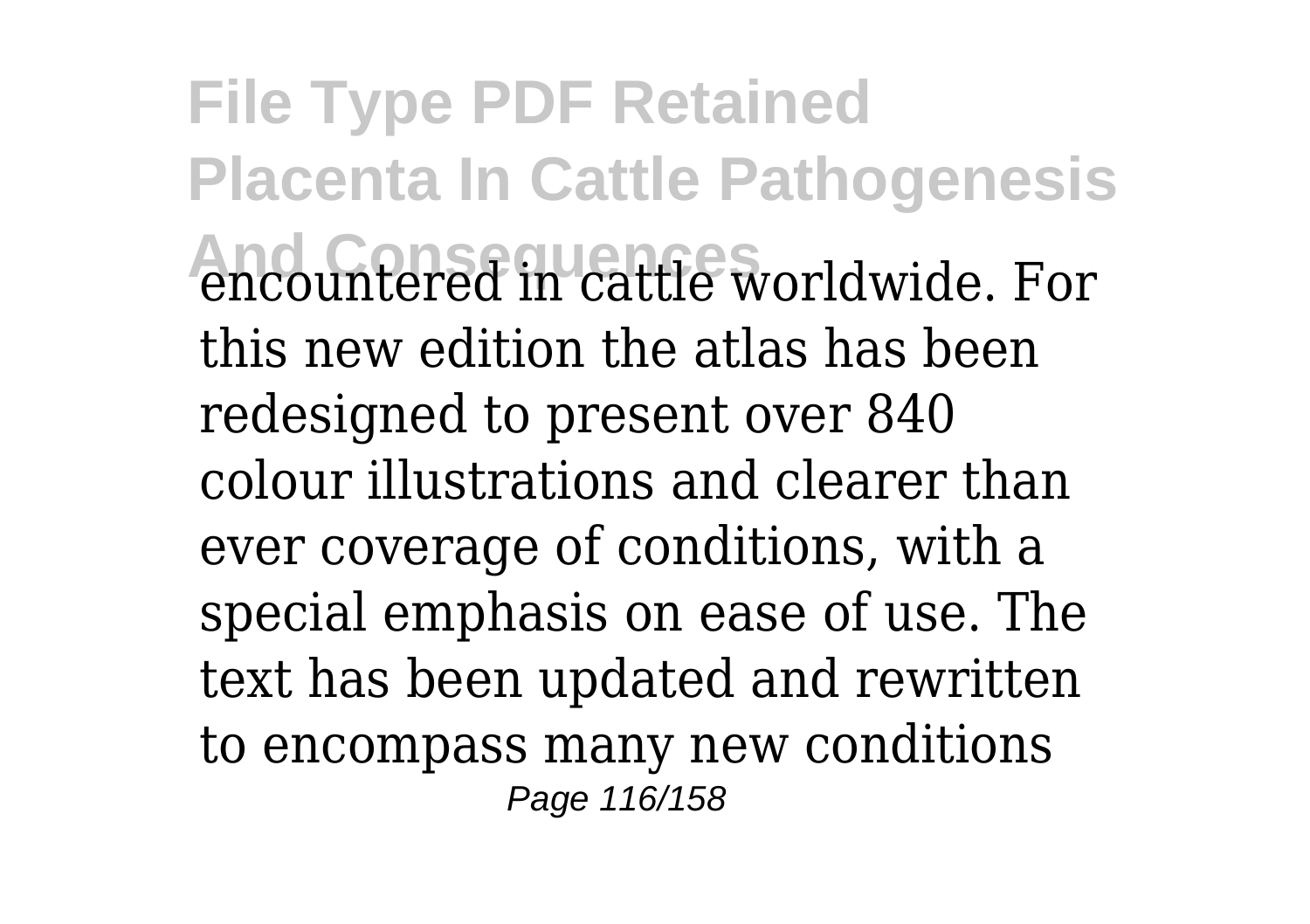**File Type PDF Retained Placenta In Cattle Pathogenesis** including burns, bleeding calf syndrome', rib fracture and jejunal hemorrhagic syndrome, while treatment of existing conditions has been expanded. The emphasis of this new edition of the Color Atlas remains the visible signs of diseases and disorders in the live animal. In Page 117/158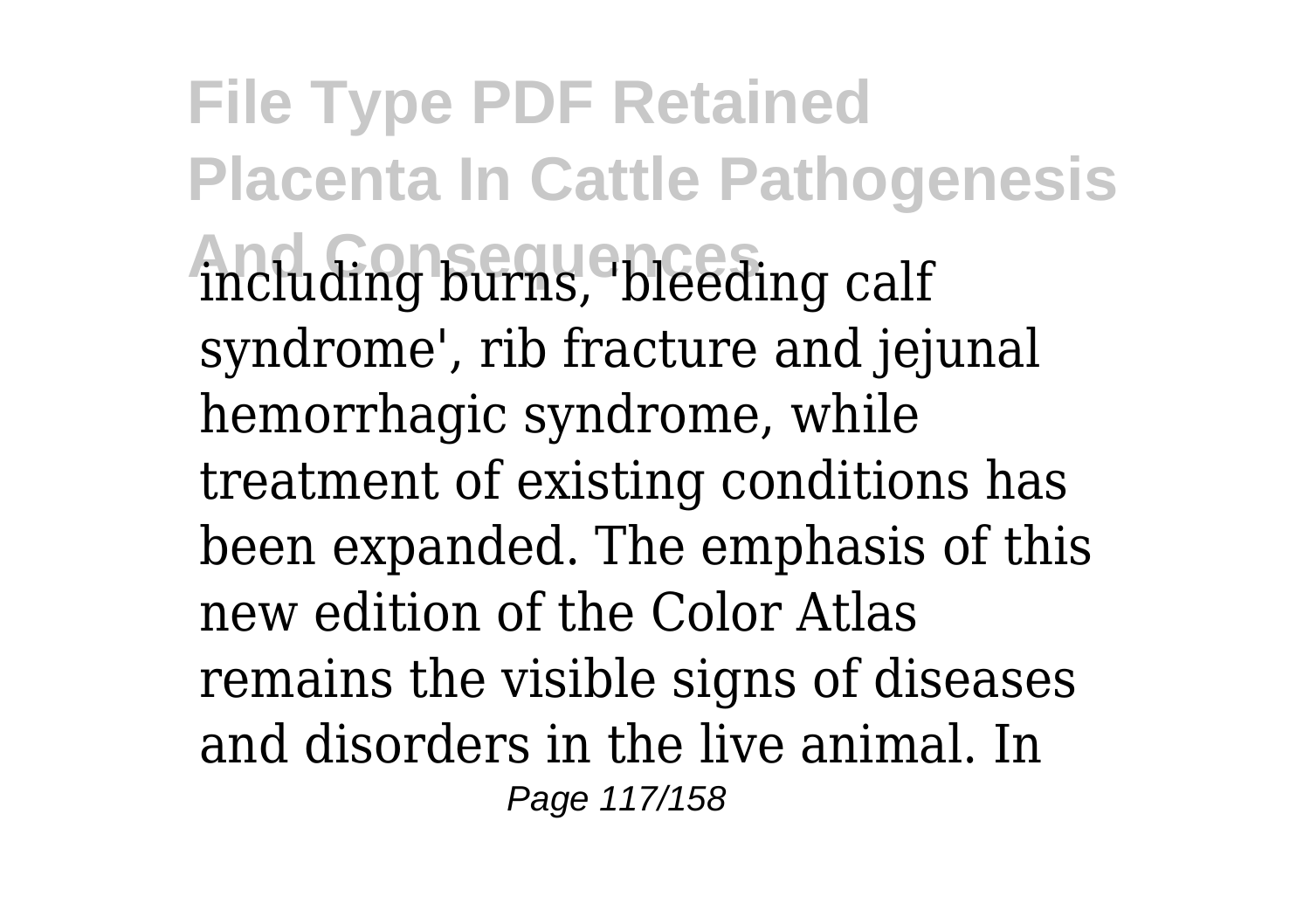**File Type PDF Retained Placenta In Cattle Pathogenesis And Consequences** its third edition guise, the atlas is an indispensable reference for both experienced and novice cattle practitioners, government and industry veterinarians, as well as veterinary and agricultural students, and managers of large-scale cattle enterprises throughout the world. Page 118/158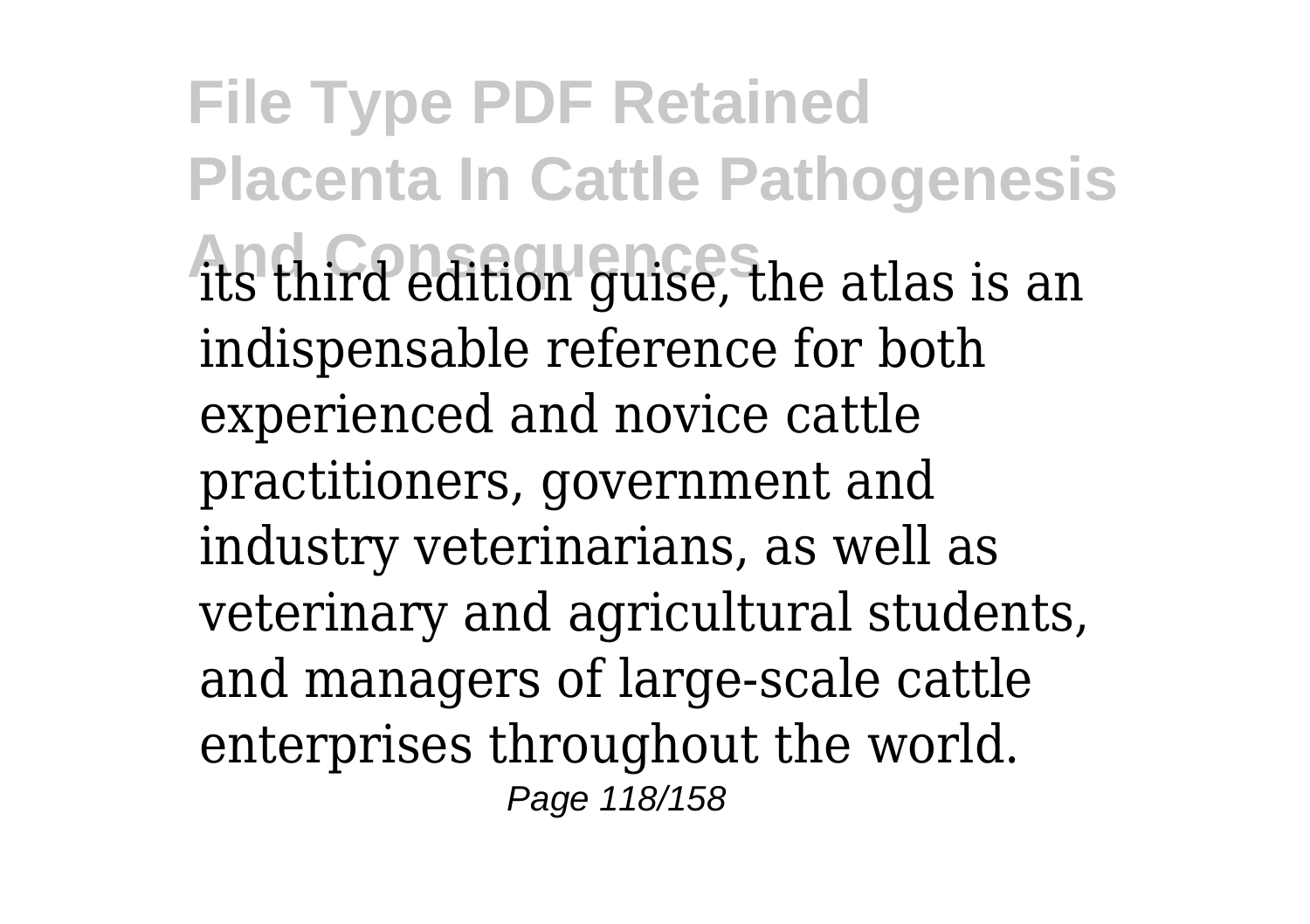**File Type PDF Retained Placenta In Cattle Pathogenesis And Consequences** One hundred fresh illustrations included, improving the range of signs presented. Special emphasis on improvements in animal welfare. Extensive upgrade to chapter on locomotor disorders. Improved layout places images and relevant text closer together. Terms updated with Page 119/158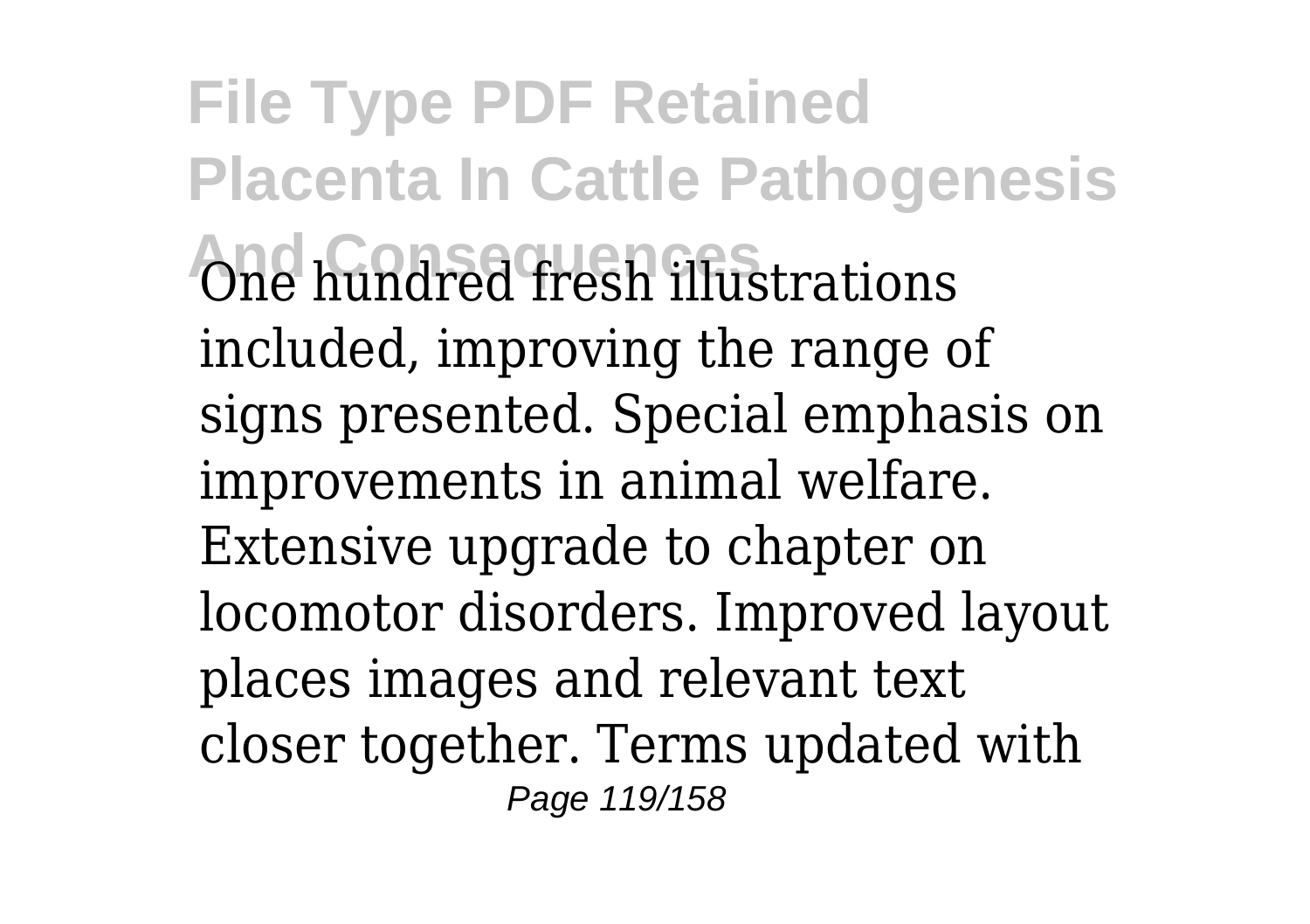**File Type PDF Retained Placenta In Cattle Pathogenesis And Consequences** the latest nomenclature. Inclusion of more lay terms and clarification of acronyms. One hundred fresh illustrations included, improving the range of signs presented. Special emphasis on improvements in animal welfare. Extensive upgrade to chapter on locomotor disorders. Page 120/158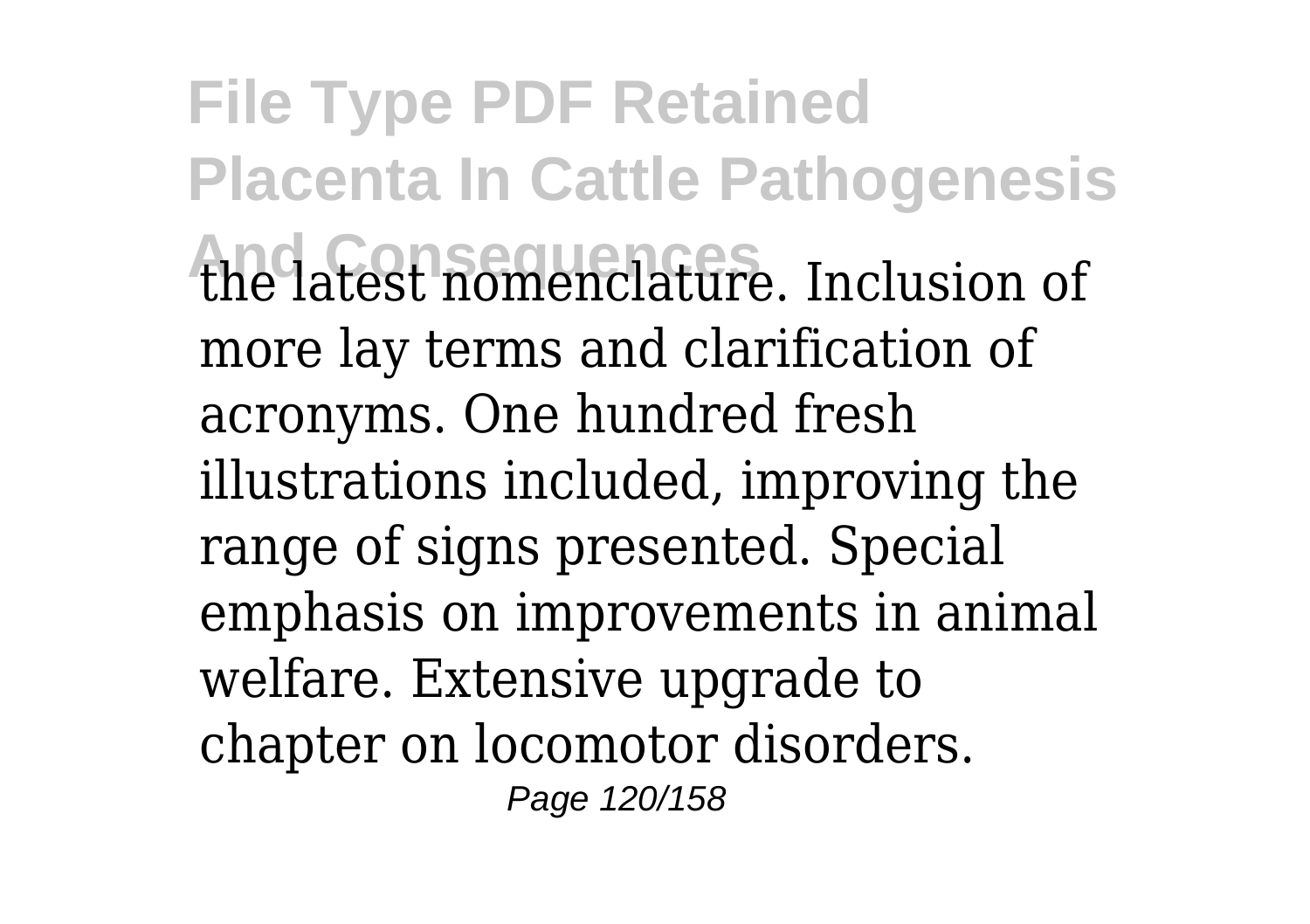**File Type PDF Retained Placenta In Cattle Pathogenesis And Consequences** Improved layout places images and relevant text closer together. Terms updated with the latest nomenclature. Inclusion of more lay terms and clarification of acronyms. Key features: Written by the scientist who named this parasite and was the first to set up proper diagnostic Page 121/158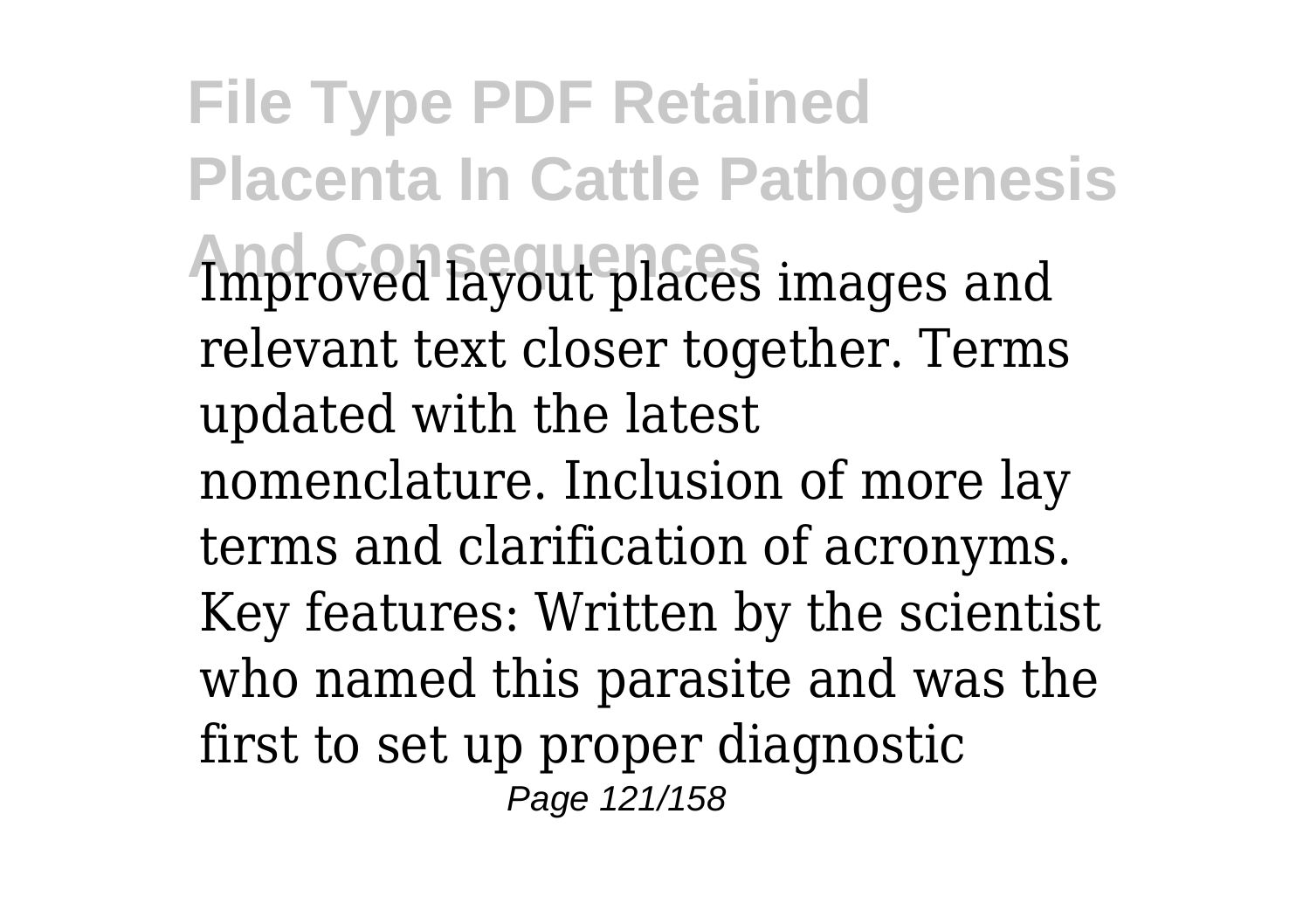**File Type PDF Retained Placenta In Cattle Pathogenesis** techniques Serves as the first ever book to provide information on the parasite structure, biology, pathogenesis, clinical signs, epidemiology, prevention, and control of neosporosis Covers both approaches toward preventing & controlling this disease: Developing Page 122/158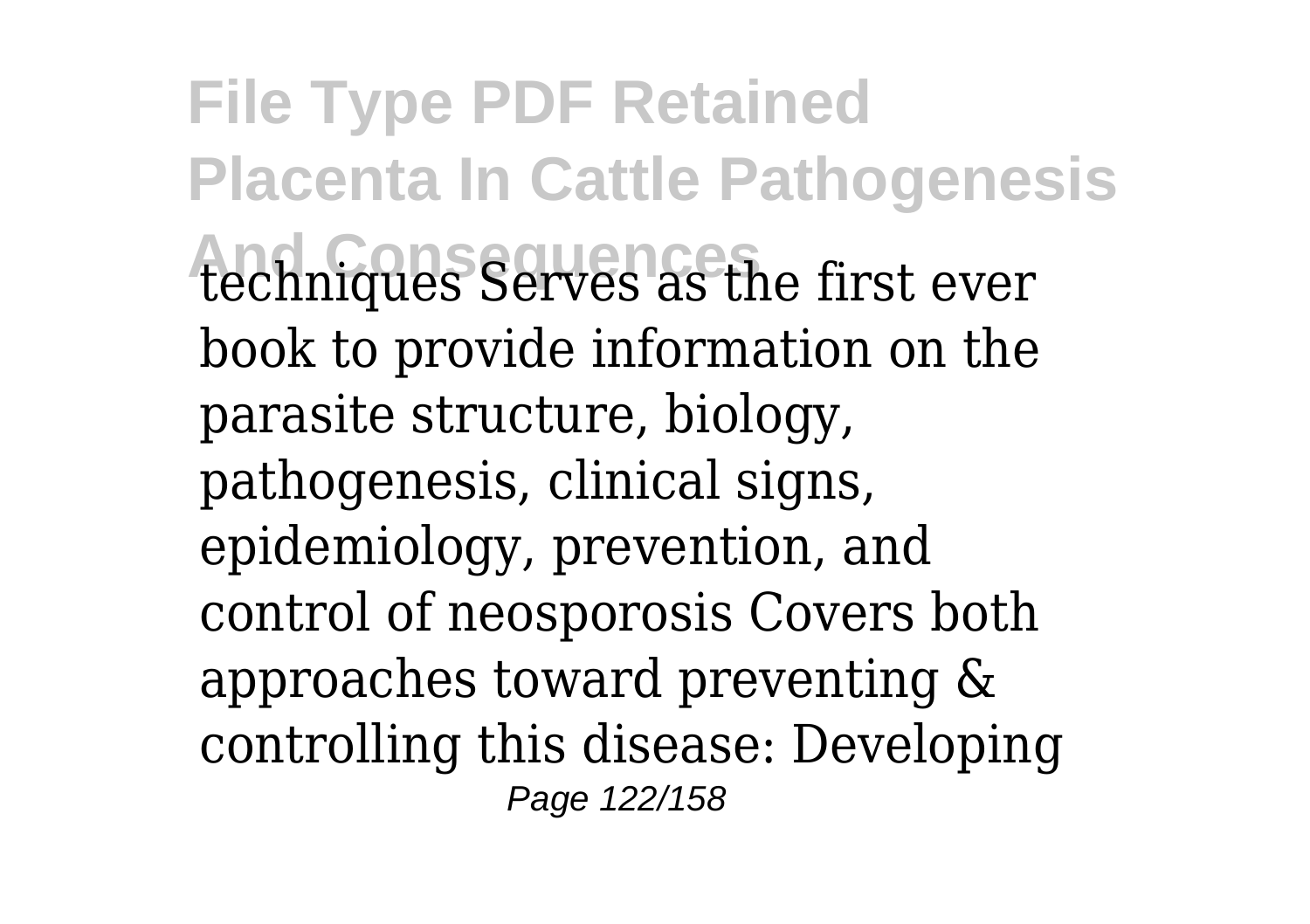**File Type PDF Retained Placenta In Cattle Pathogenesis And Consequences** an efficacious vaccine and sound cattle management practices Contains a wealth of illustrations, including many of the author's original photographs of the parasite Provides basic information on immunologic and molecular aspects of the disease Abortion is a Page 123/158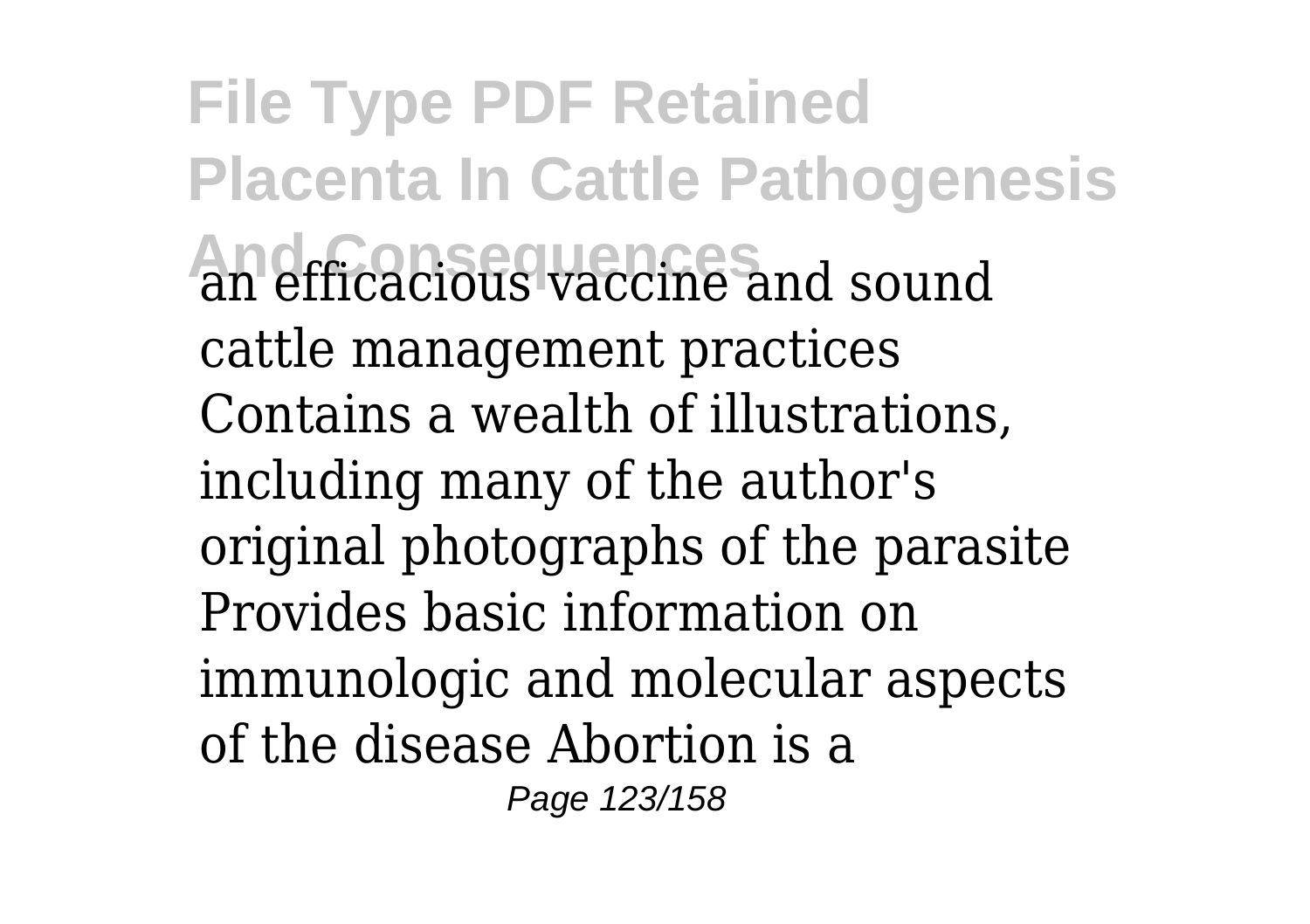**File Type PDF Retained Placenta In Cattle Pathogenesis And Consequences** worldwide problem in the livestock industry accounting for annual economic losses of billions of dollars, and N. caninum is a major cause of it. Neosporosis is a newly recognized disease of animals. Until 1988 it was misdiagnosed as toxoplasmosis. Considerable progress in Page 124/158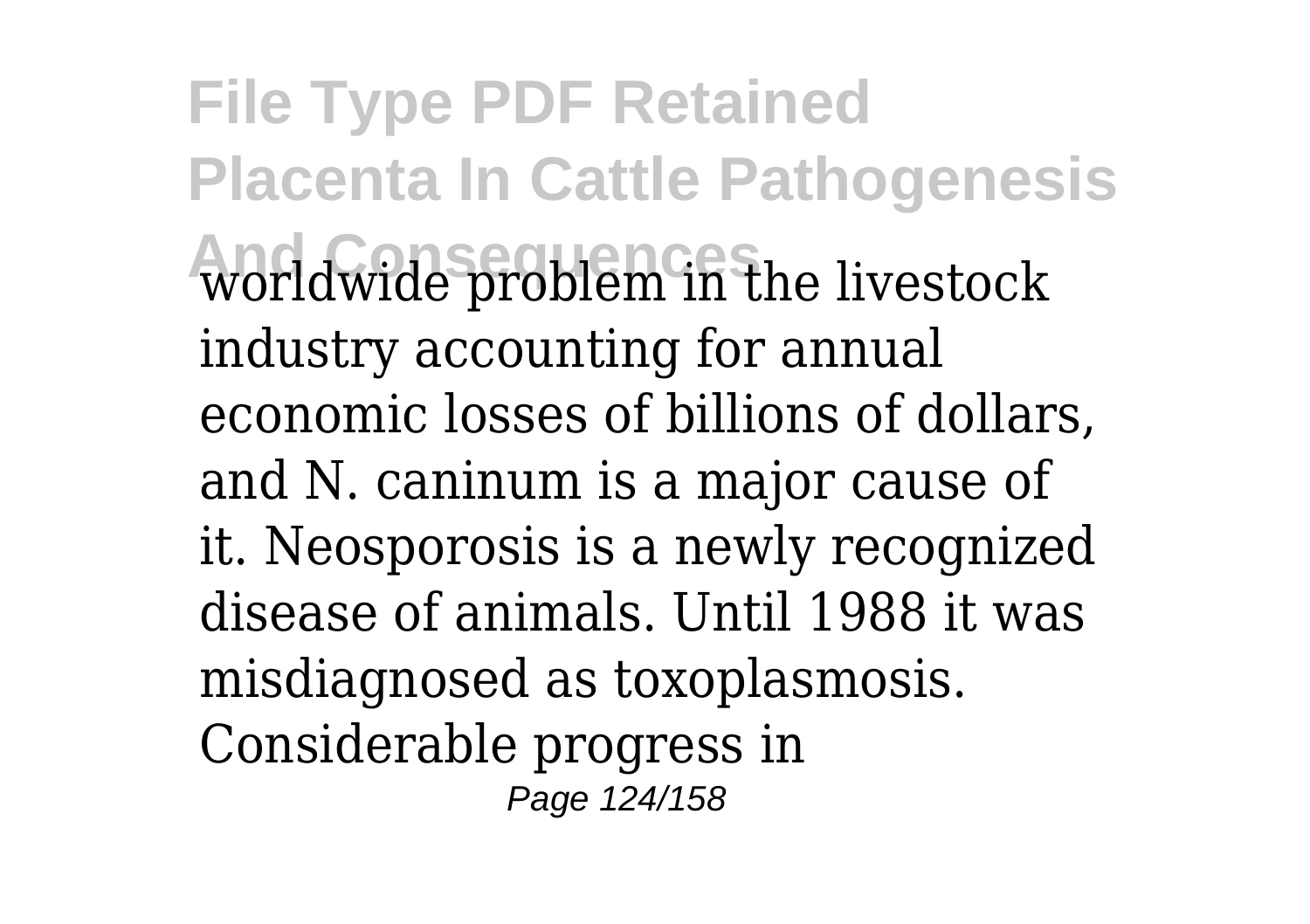**File Type PDF Retained Placenta In Cattle Pathogenesis And Consequences** understanding the biology of neosporosis has been made in the last 30 years, resulting in more than 2,000 scientific publications. The economic importance of abortion in cattle, and the availability of knowledge, reagents, and technology used to study toxoplasmosis, have Page 125/158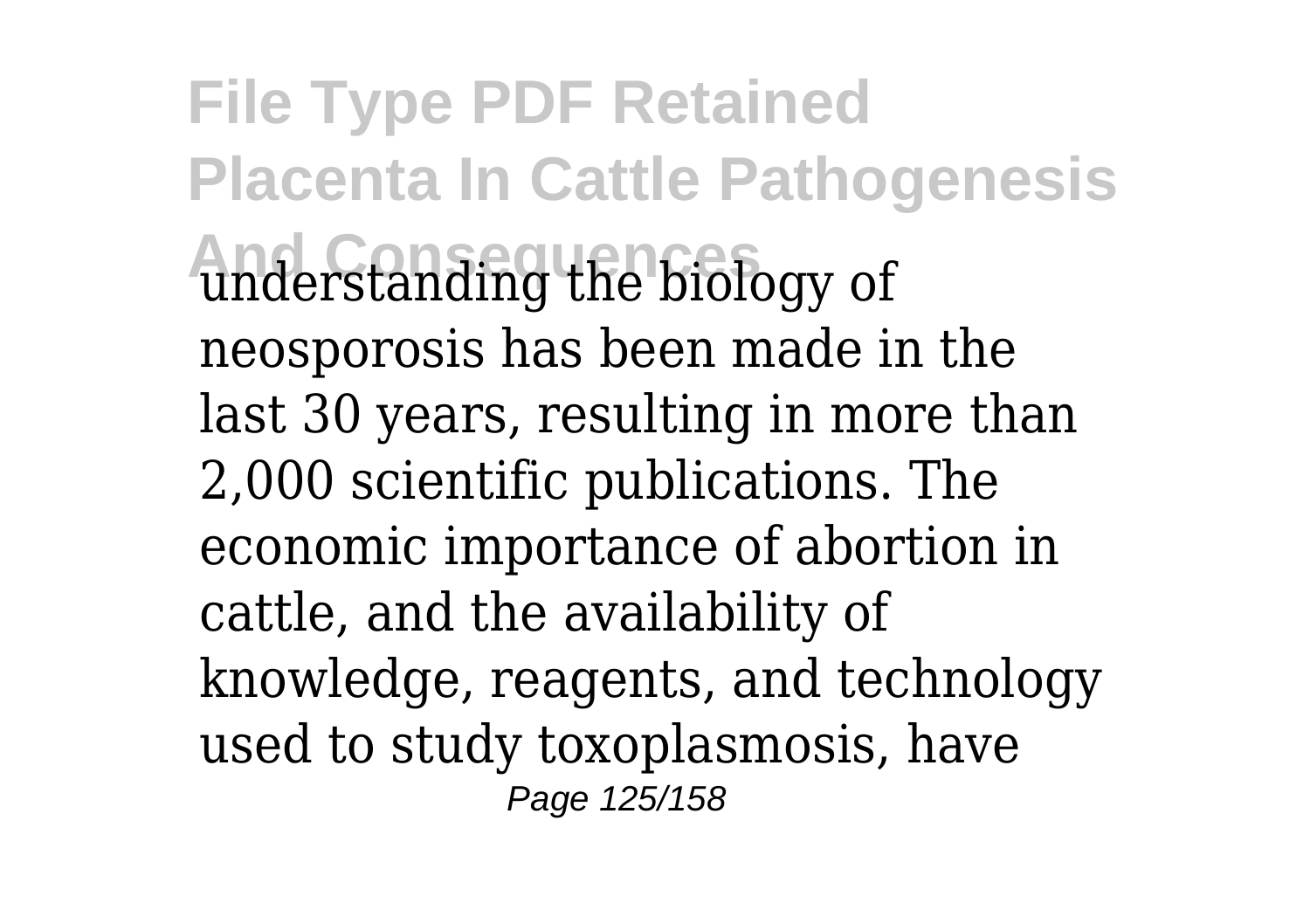**File Type PDF Retained Placenta In Cattle Pathogenesis** contributed to the rapid progress in understanding the biology of neosporosis. Written by pioneers in this field, Neosporosis in Animals presents a comprehensive summary of the biology of neosporosis, starting with chapter 1 on the historical background of the Page 126/158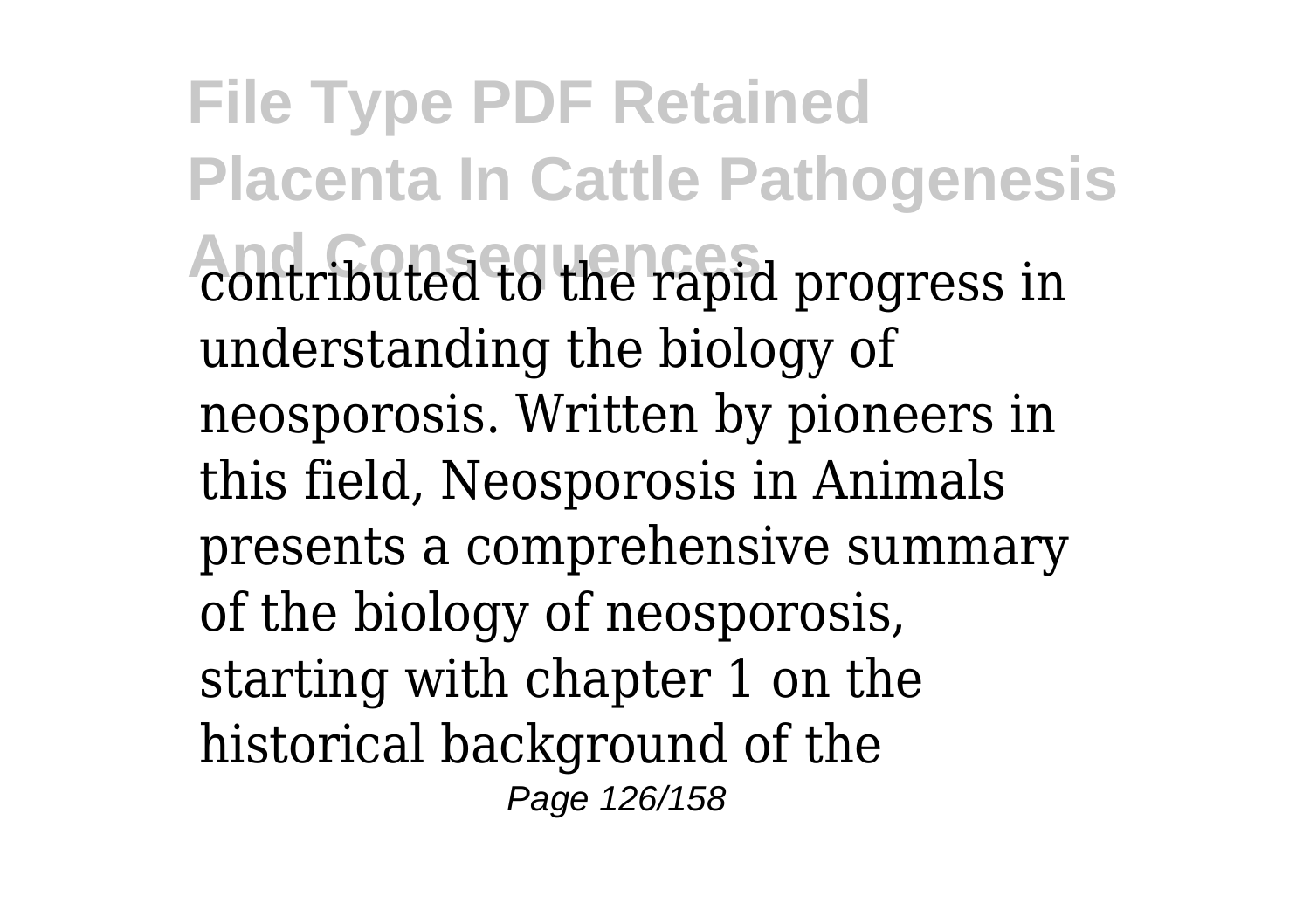**File Type PDF Retained Placenta In Cattle Pathogenesis** discovery of the disease. Subsequent chapters deal with general aspects of the biology of N. caninum (chapter 2), techniques (chapter 3), and the disease caused by this parasite in cattle (chapter 4), dogs (chapter 5), and all other animals including sheep, pigs, primates and humans Page 127/158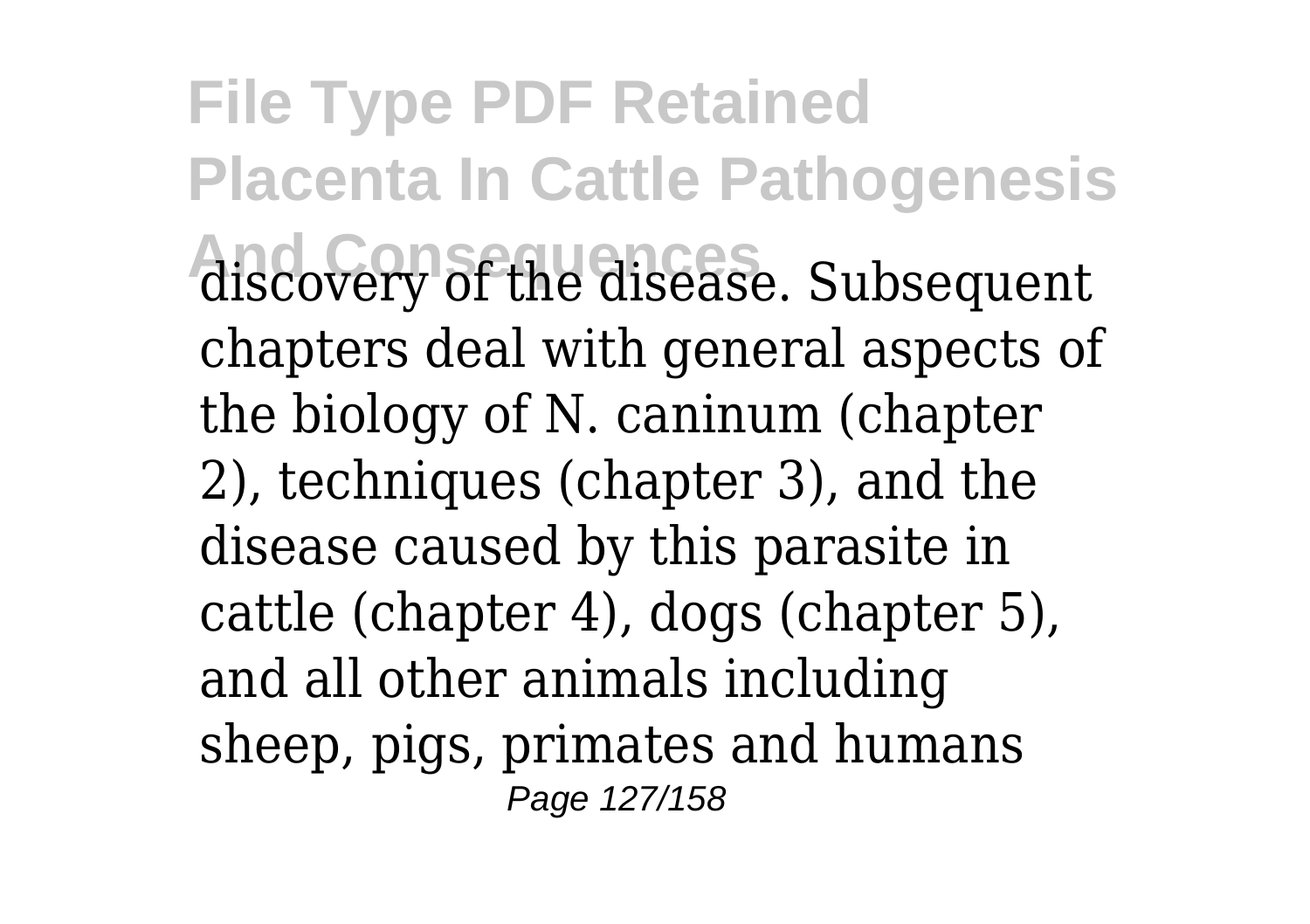**File Type PDF Retained Placenta In Cattle Pathogenesis** (chapters 6-18). This book provides, for the first time in a single authoritative source, a complete account of the structure, biology, clinical disease, diagnosis, epidemiology, treatment, attempts at immunoprophylaxis, and control in all hosts. There are 175 illustrations Page 128/158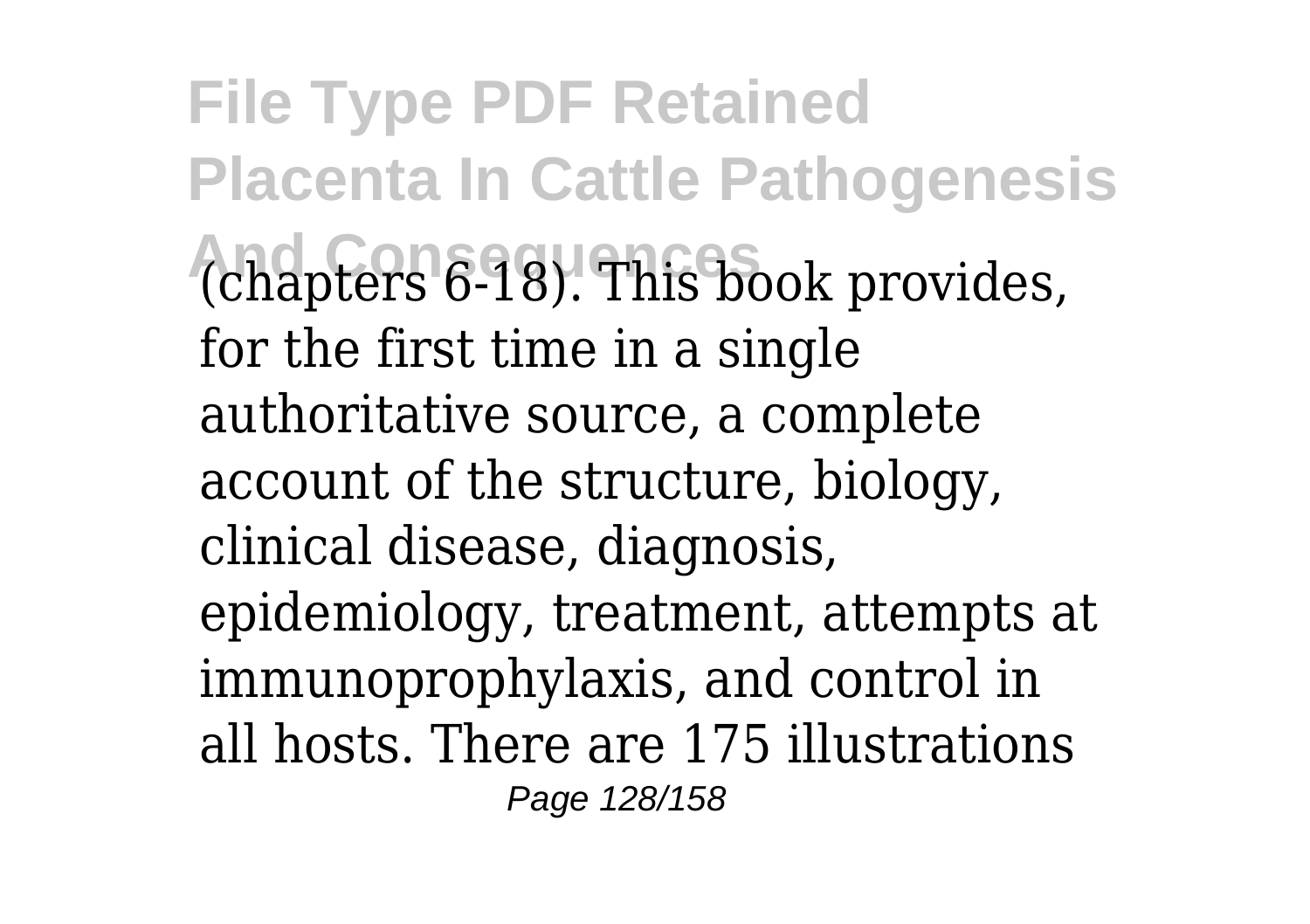**File Type PDF Retained Placenta In Cattle Pathogenesis** and tables devoted to the life cycle, structure of parasitic stages, and lesions. More than 2100 references are cited, allowing the reader to locate additional information on specific topics in an efficient way. This book will be useful to a broad range of researchers in biology and Page 129/158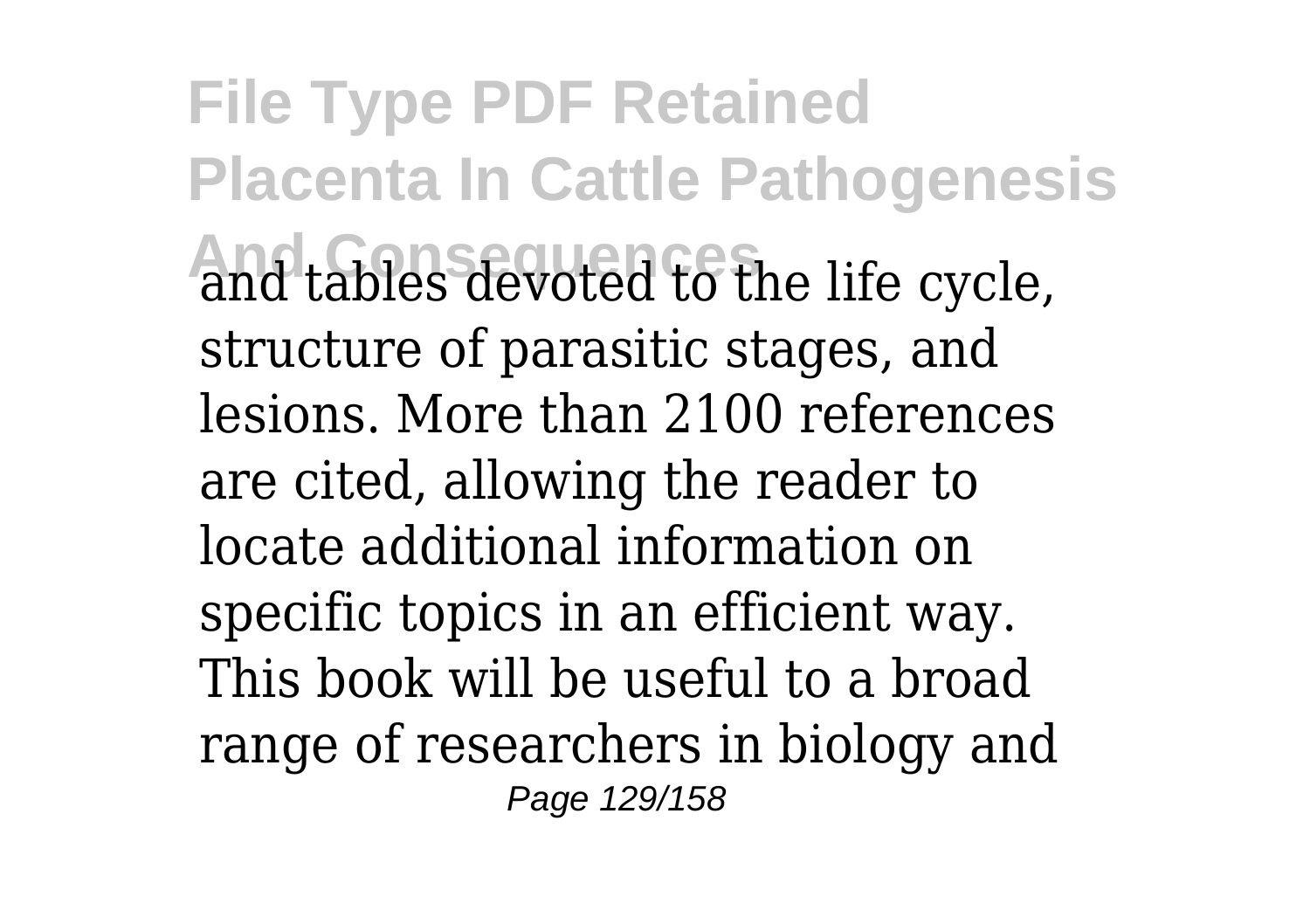**File Type PDF Retained Placenta In Cattle Pathogenesis And Consequences** veterinarians. Infectious Diseases of Wild Mammals, Third Edition presents the latest information on the diagnosis and treatment of infectious disease in both free-ranging and captive wild mammals. Editors Elizabeth Williams and Ian Barker have recruited 71 Page 130/158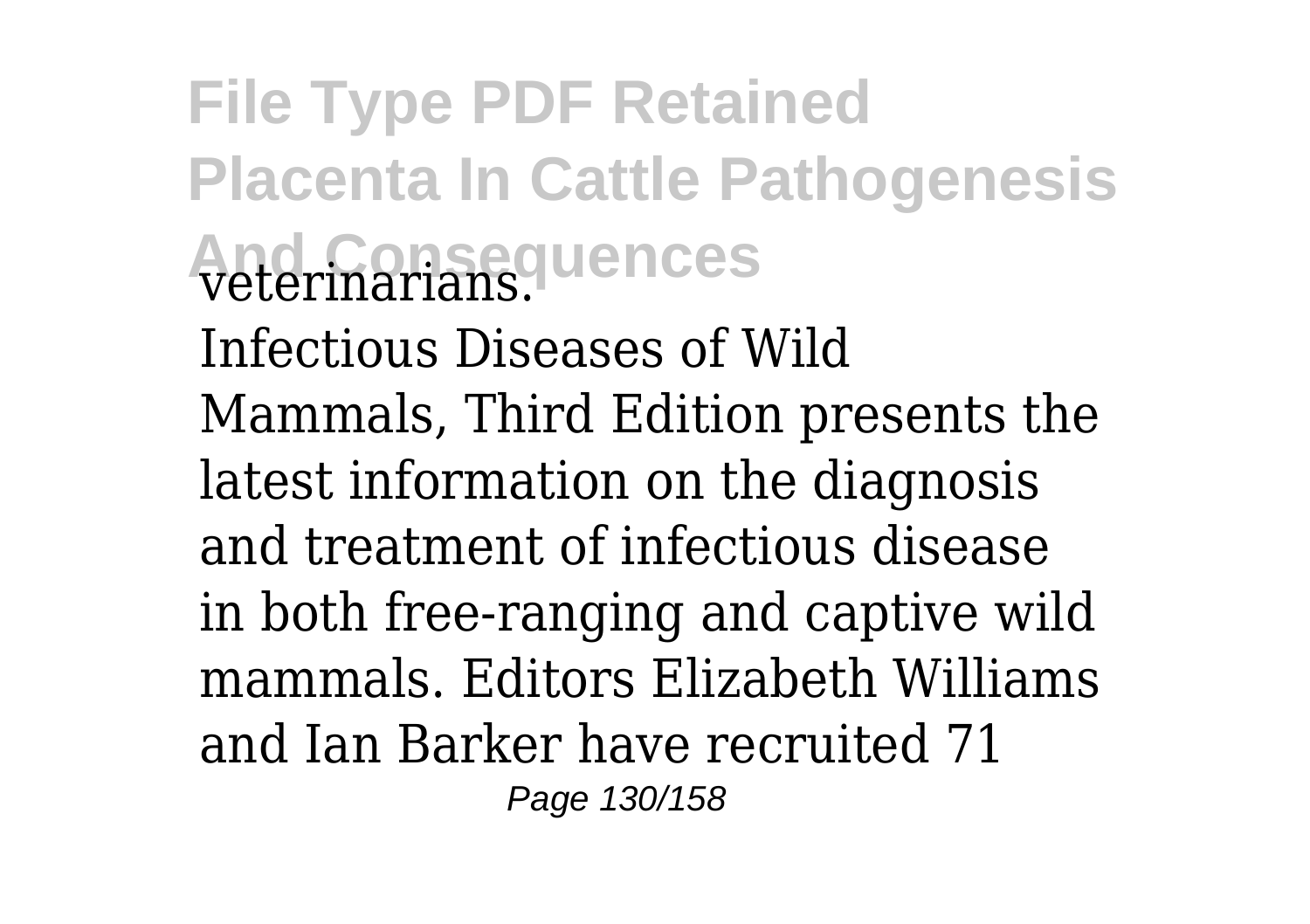**File Type PDF Retained Placenta In Cattle Pathogenesis** contributors, all noted experts in their fields, to update this new edition. This reference provides valuable information on each disease, including Etiology History Distribution Epidemiology Clinical signs Pathology Immunity Diagnosis Treatment Control This latest edition Page 131/158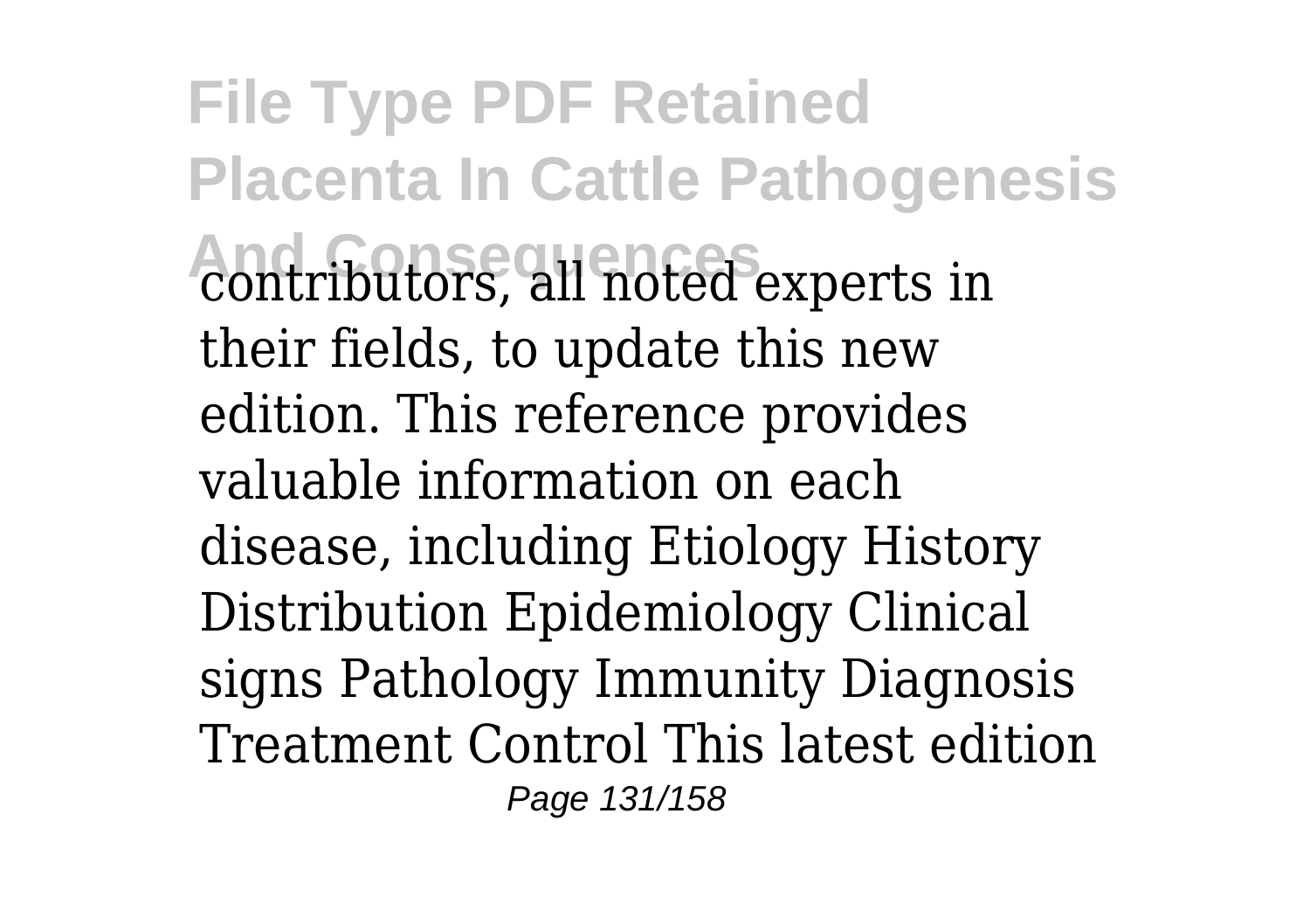**File Type PDF Retained Placenta In Cattle Pathogenesis And Consequences** is a leading reference book for Wildlife biologists, managers, and rehabilitators Biology students Conservationists Public health workers Bovine Medicine Diseases and Husbandry of Cattle Basic Science and its Translation to Page 132/158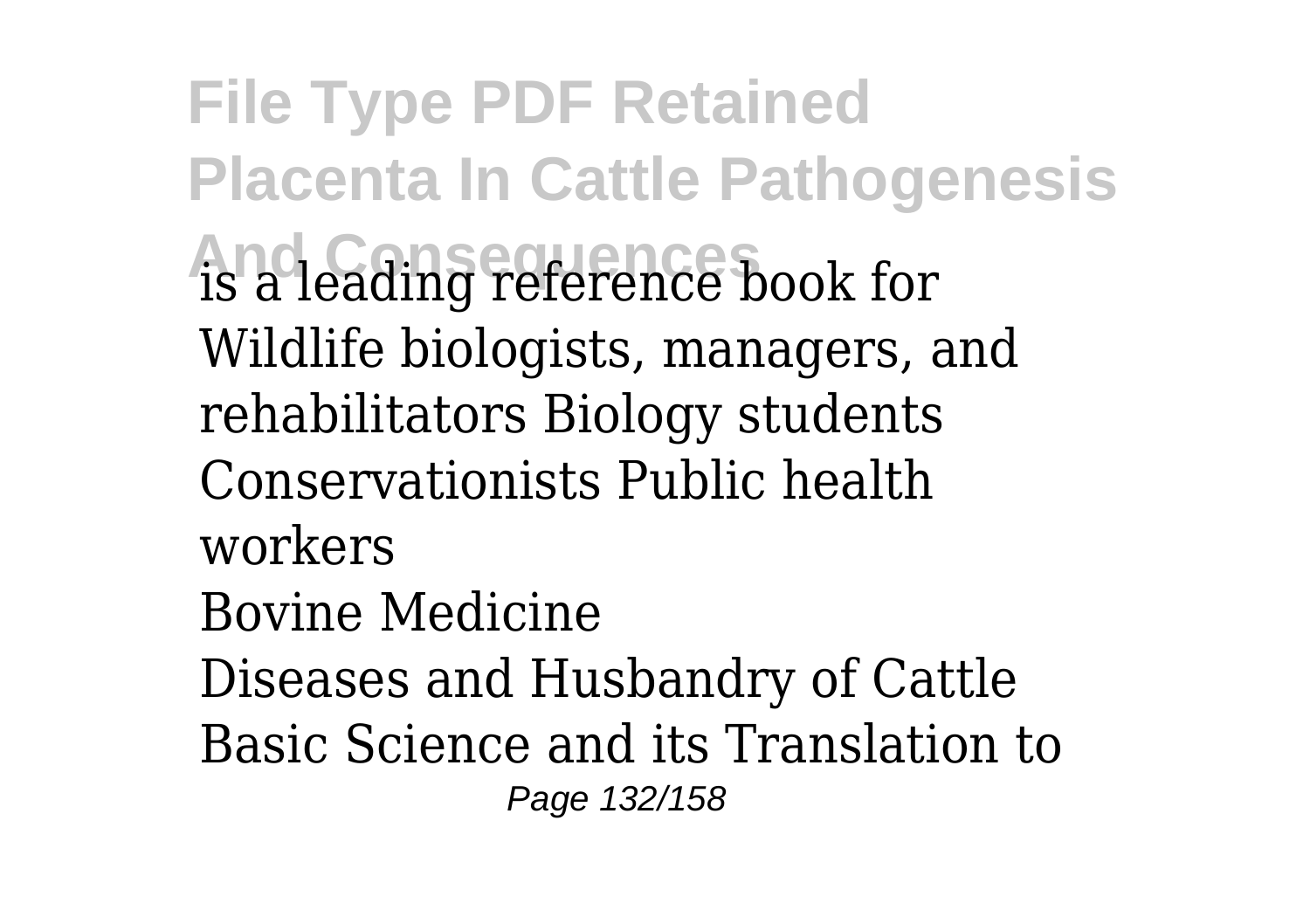**File Type PDF Retained Placenta In Cattle Pathogenesis And Consequences** Obstetrics Current Therapy in Large Animal Theriogenology - E-Book Revisiting Brucellosis in the Greater Yellowstone Area

*It is now recognized that defective placentation in the human is a cause of many* Page 133/158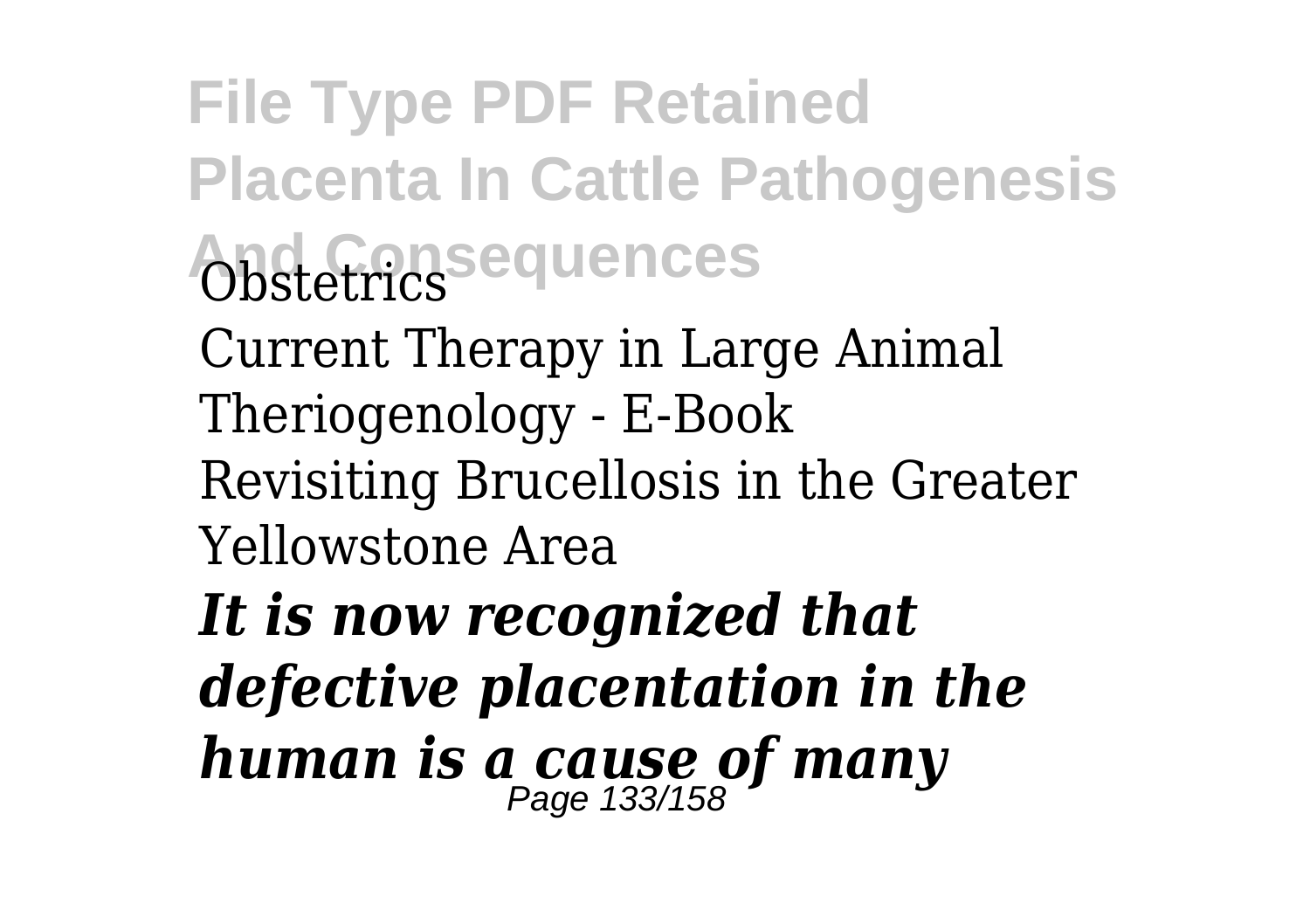**File Type PDF Retained Placenta In Cattle Pathogenesis And Consequences** *pregnancy complications, such as spontaneous abortion, preterm labor and delivery, preeclampsia, intrauterine growth restriction, fetal death and abruptio placenta. These clinical disorders can often*

Page 134/158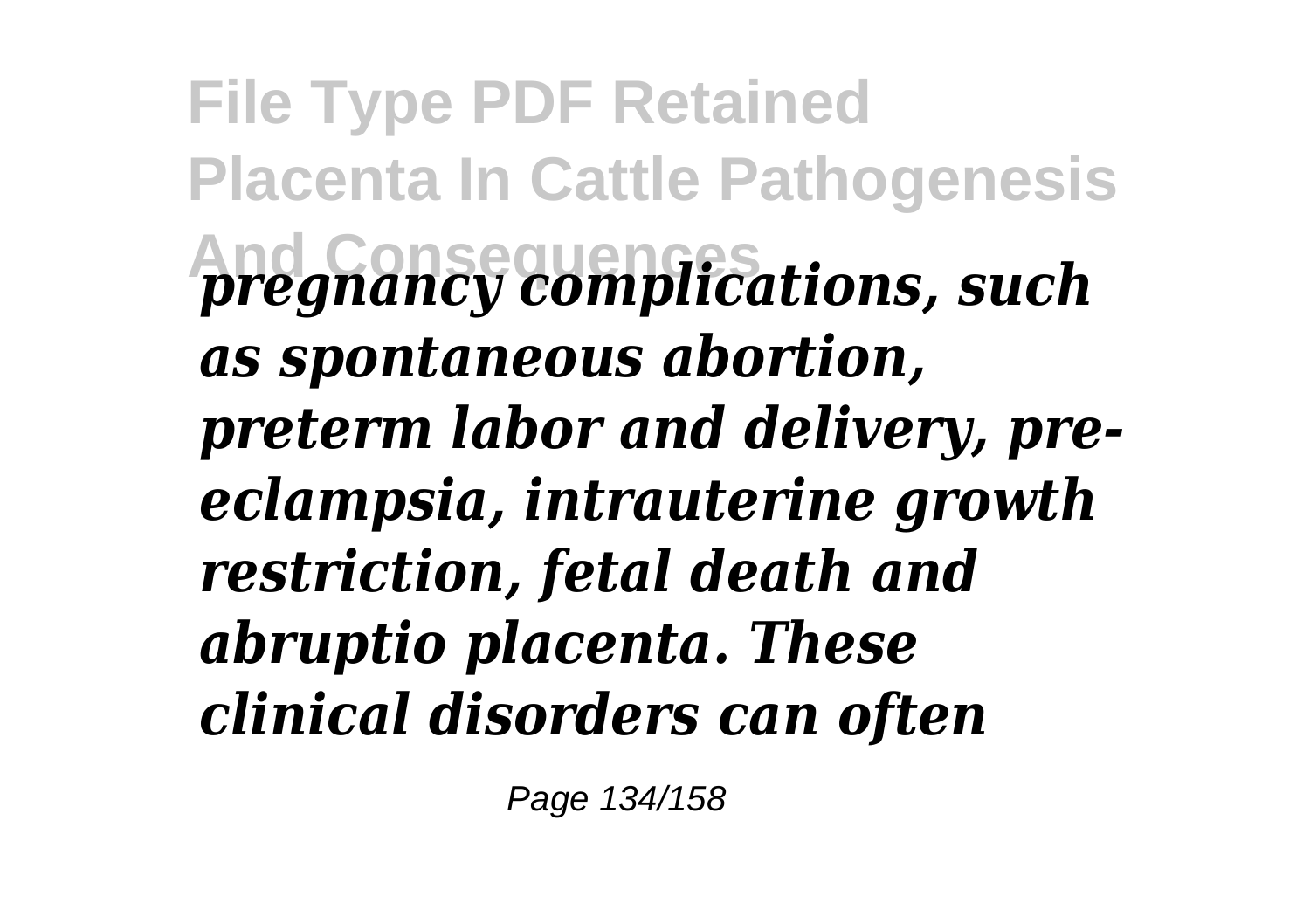**File Type PDF Retained Placenta In Cattle Pathogenesis And Consequences** *have long-term consequences into adulthood, causing cardiovascular disease, obesity and diabetes for the newborn as well as an increased risk of premature death in the mother. This is the first book*

Page 135/158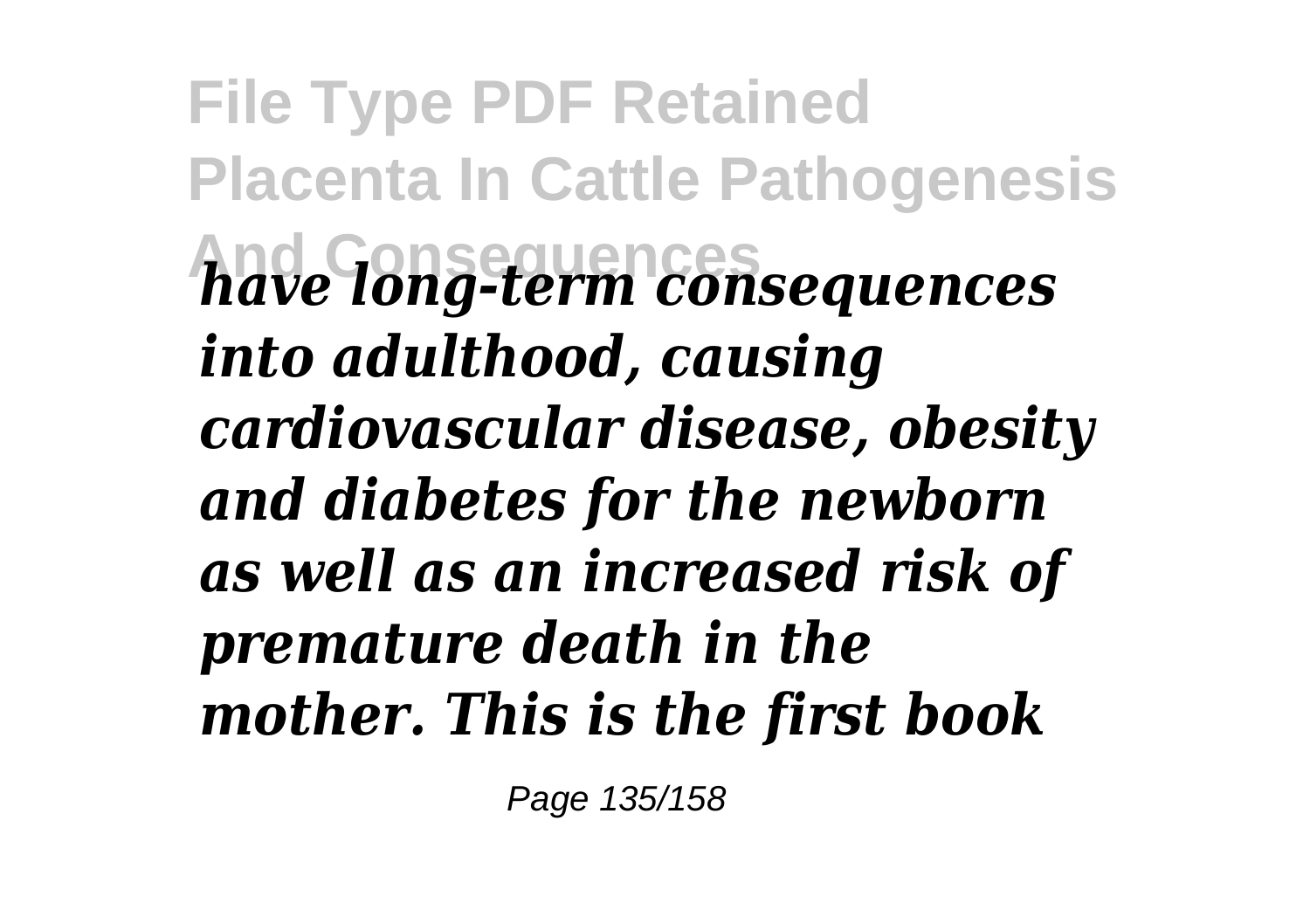**File Type PDF Retained Placenta In Cattle Pathogenesis And Consequences** *to be entirely focused on the placental bed, bringing together the results of basic and clinical research in cell biology, immunology, endocrinology, pathology, genetics and imaging to*

Page 136/158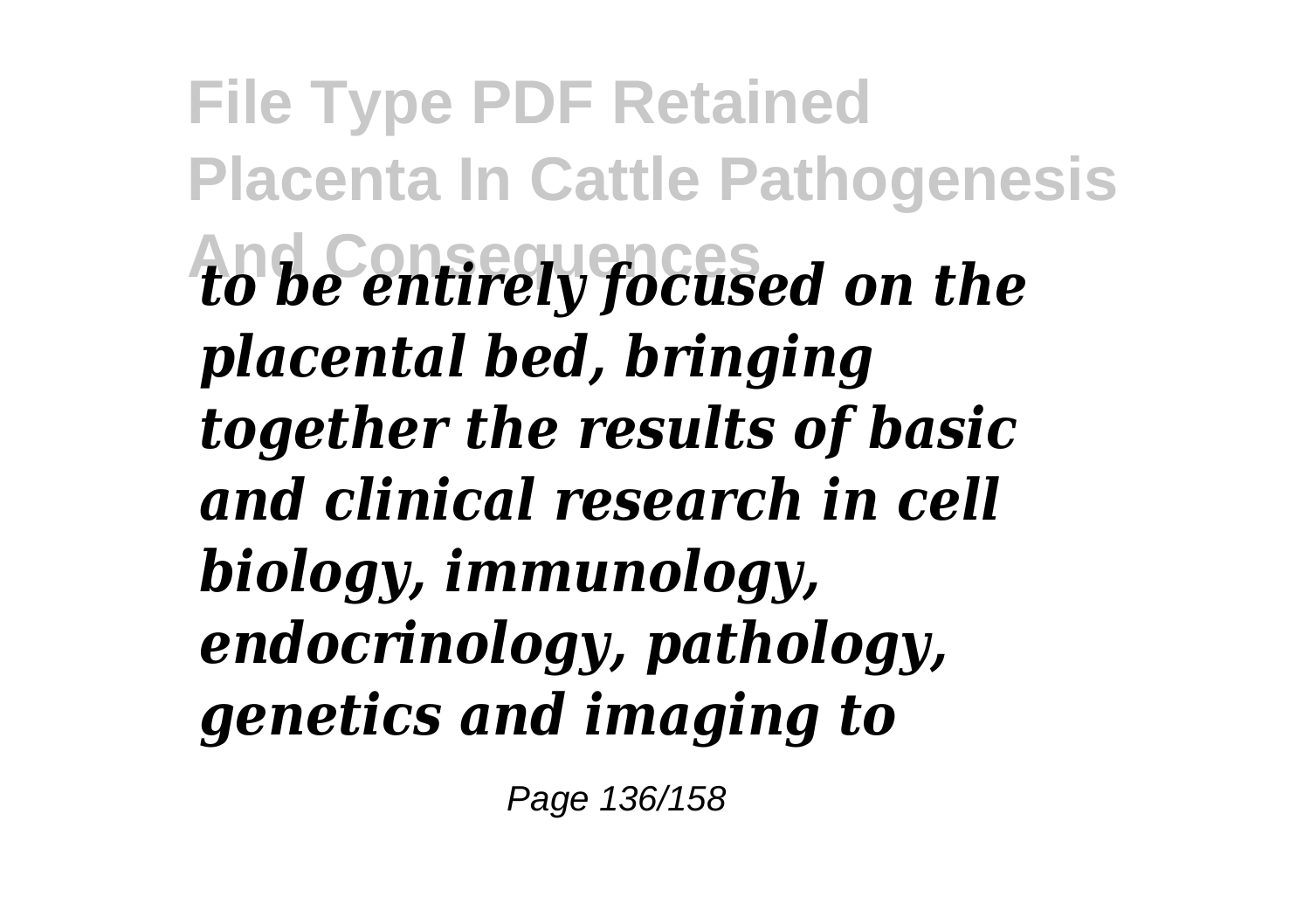**File Type PDF Retained Placenta In Cattle Pathogenesis And Consequences** *consolidate in a single, informative source for investigators and clinicians. Its core aim is to explore new approaches and improve current clinical practice. This is essential reading for*

Page 137/158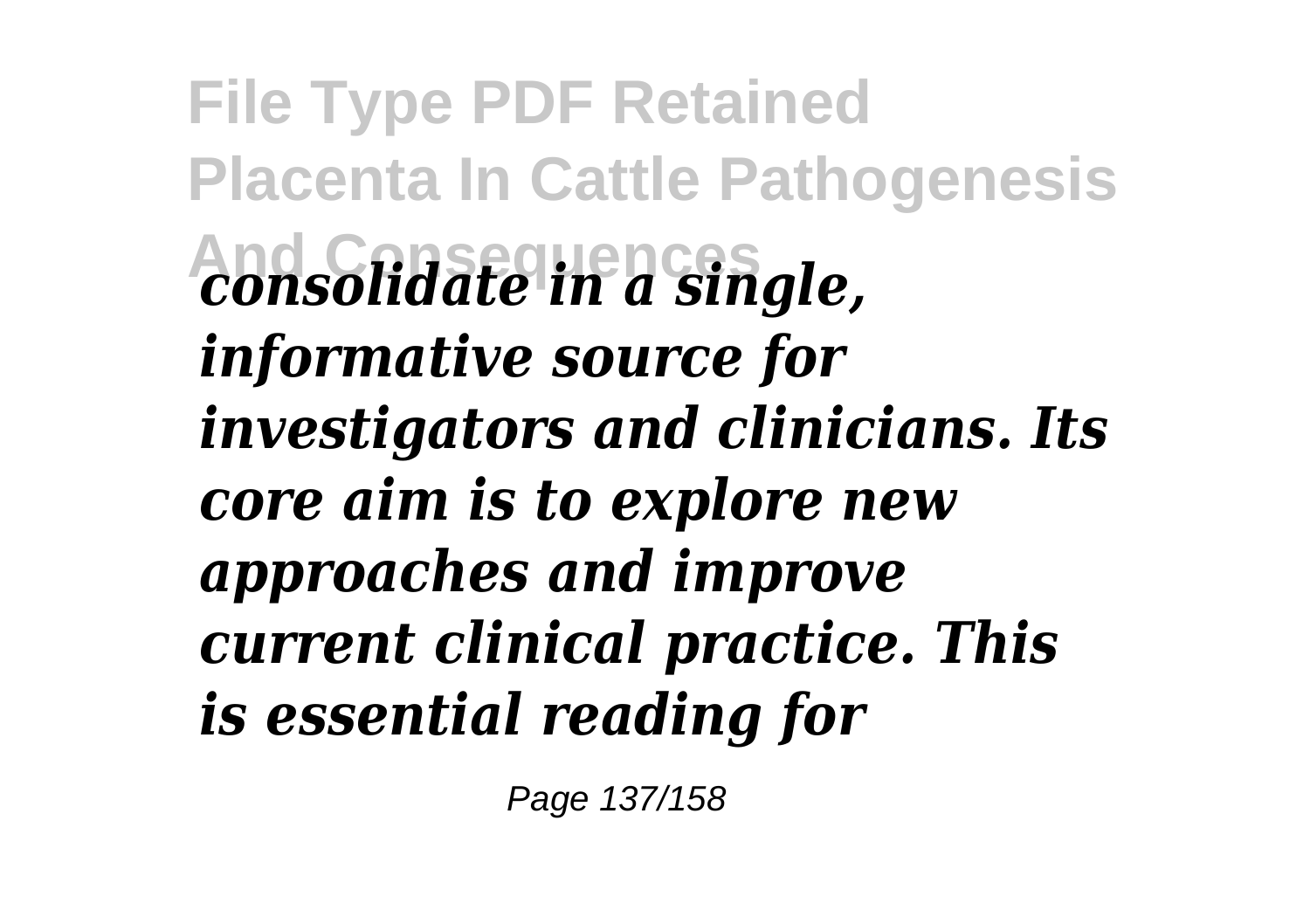**File Type PDF Retained Placenta In Cattle Pathogenesis And Consequences** *clinicians in obstetric, cardiovascular and reproductive medicine. This compendium of research material on the role of oxidative stress in animal disease and morbidity*

Page 138/158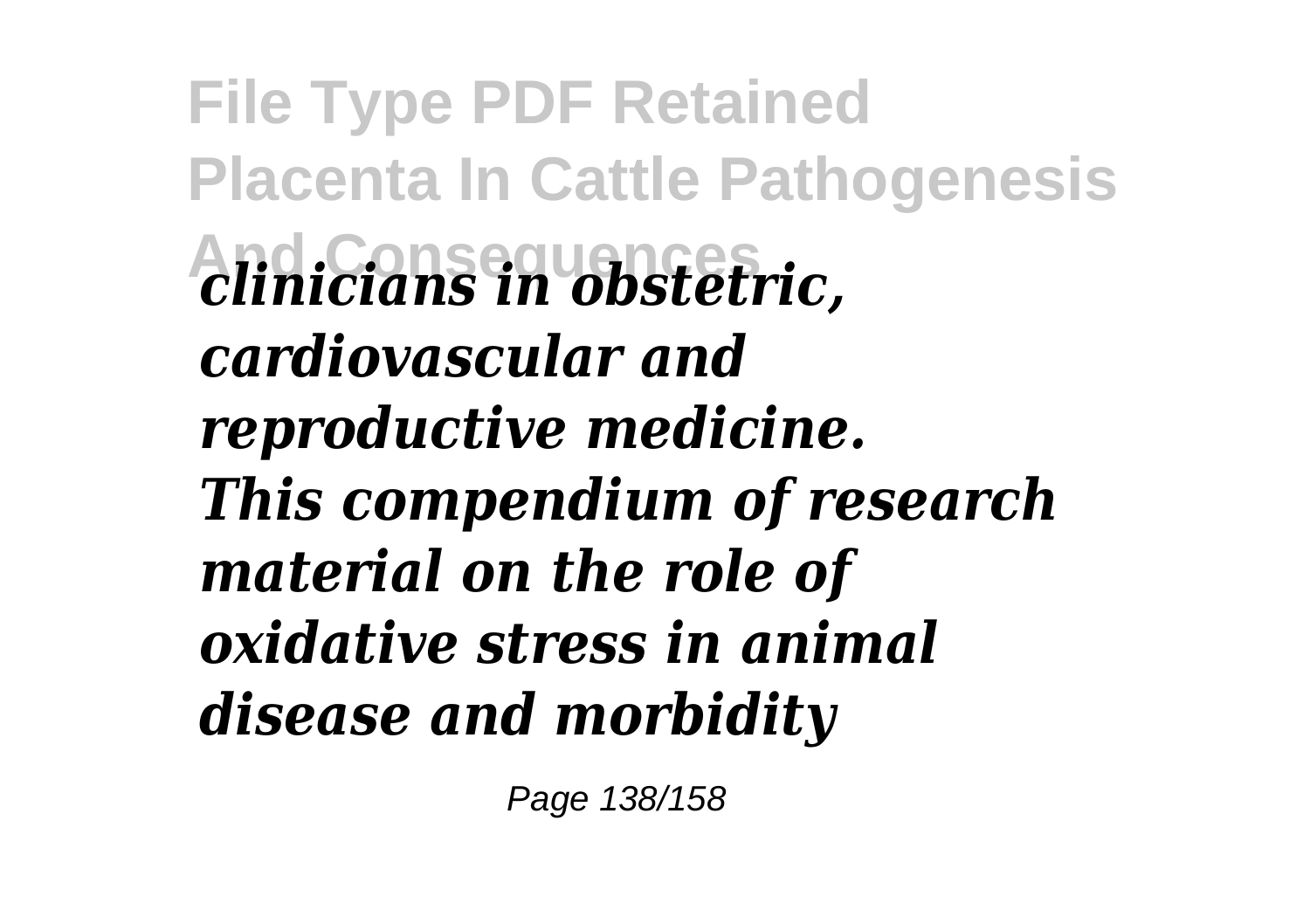**File Type PDF Retained Placenta In Cattle Pathogenesis And Consequences** *examines both the general and the specific. Sourced from scientists, veterinarians, and members of the medical community from around the world, it includes chapters on our wider understanding of the*

Page 139/158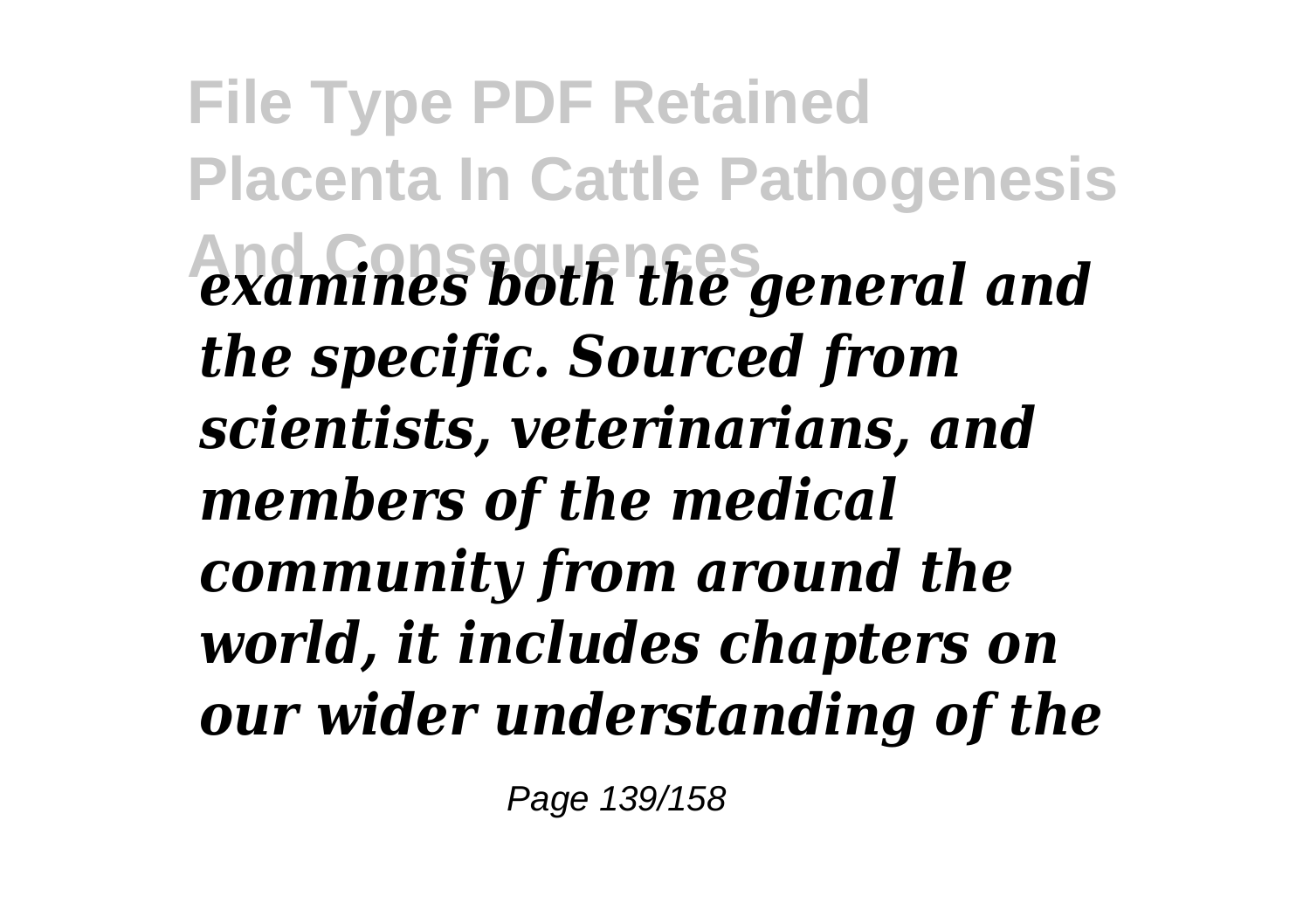**File Type PDF Retained Placenta In Cattle Pathogenesis And Consequences** *corrosive function of free radicals in cell biology as well as focusing on the interplay between oxidative stress and metabolism in a variety of animal species including dogs, ruminants and birds. Since*

Page 140/158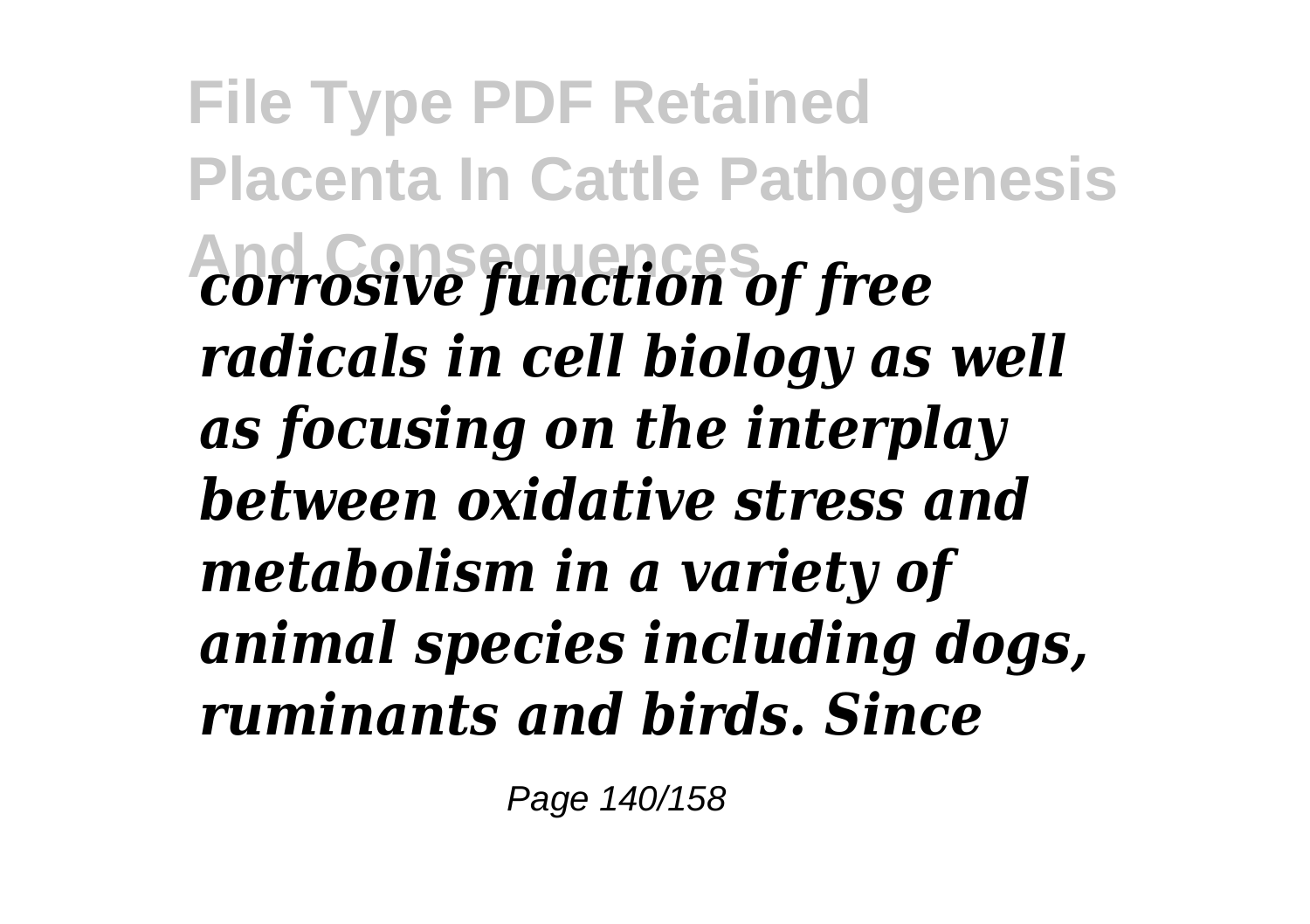**File Type PDF Retained Placenta In Cattle Pathogenesis And Consequences** *biogerontologist Denham Harman first posited that free radicals arising from the metabolic activity of oxygen play a central role in aging and disease, a mass of evidence has accumulated linking oxidative*

Page 141/158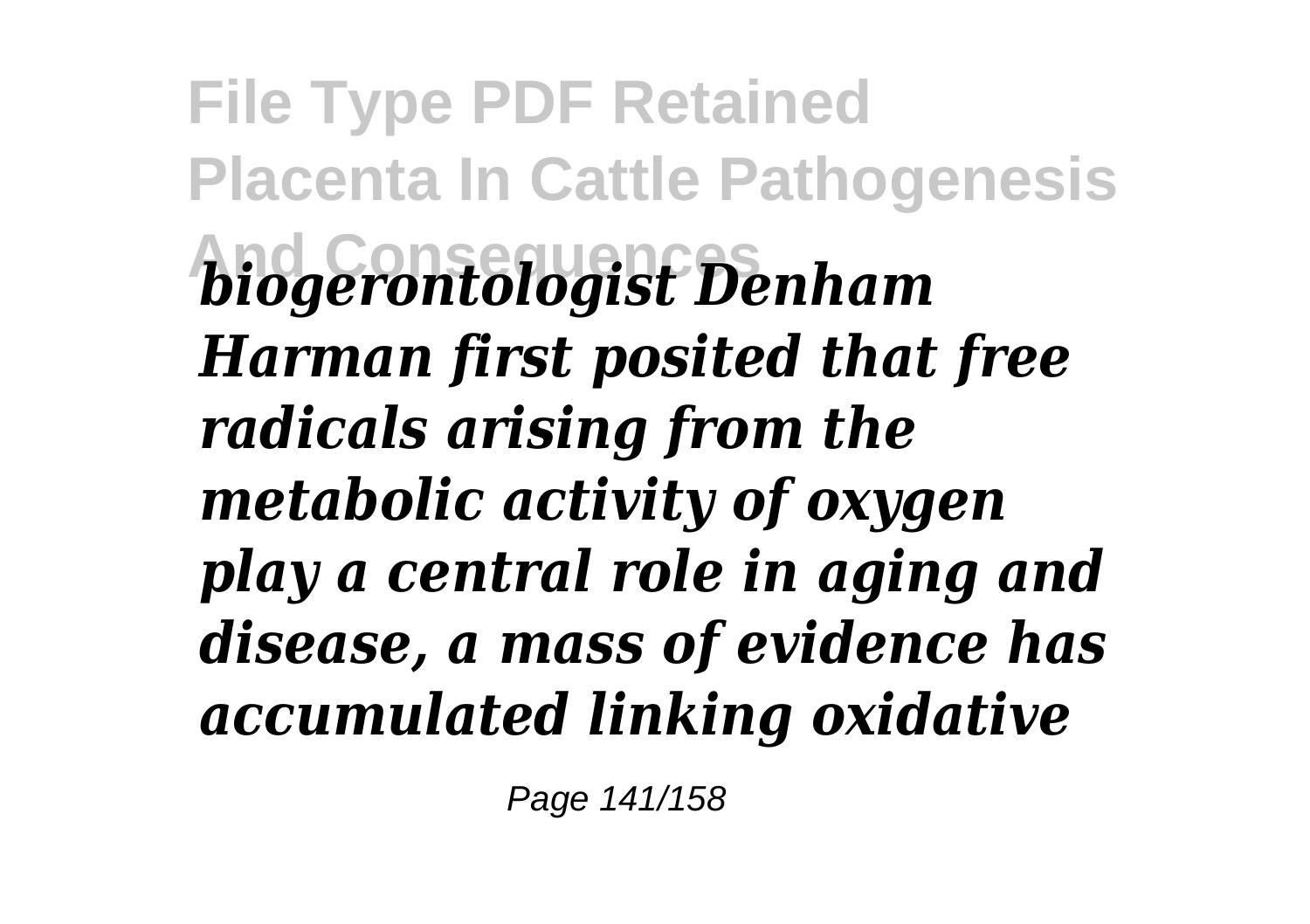**File Type PDF Retained Placenta In Cattle Pathogenesis And Consequences** *stress and biological degradation. We now understand that living in an aerobic environment inevitably leads to the production of free radicals that go on to attack biological membranes and*

Page 142/158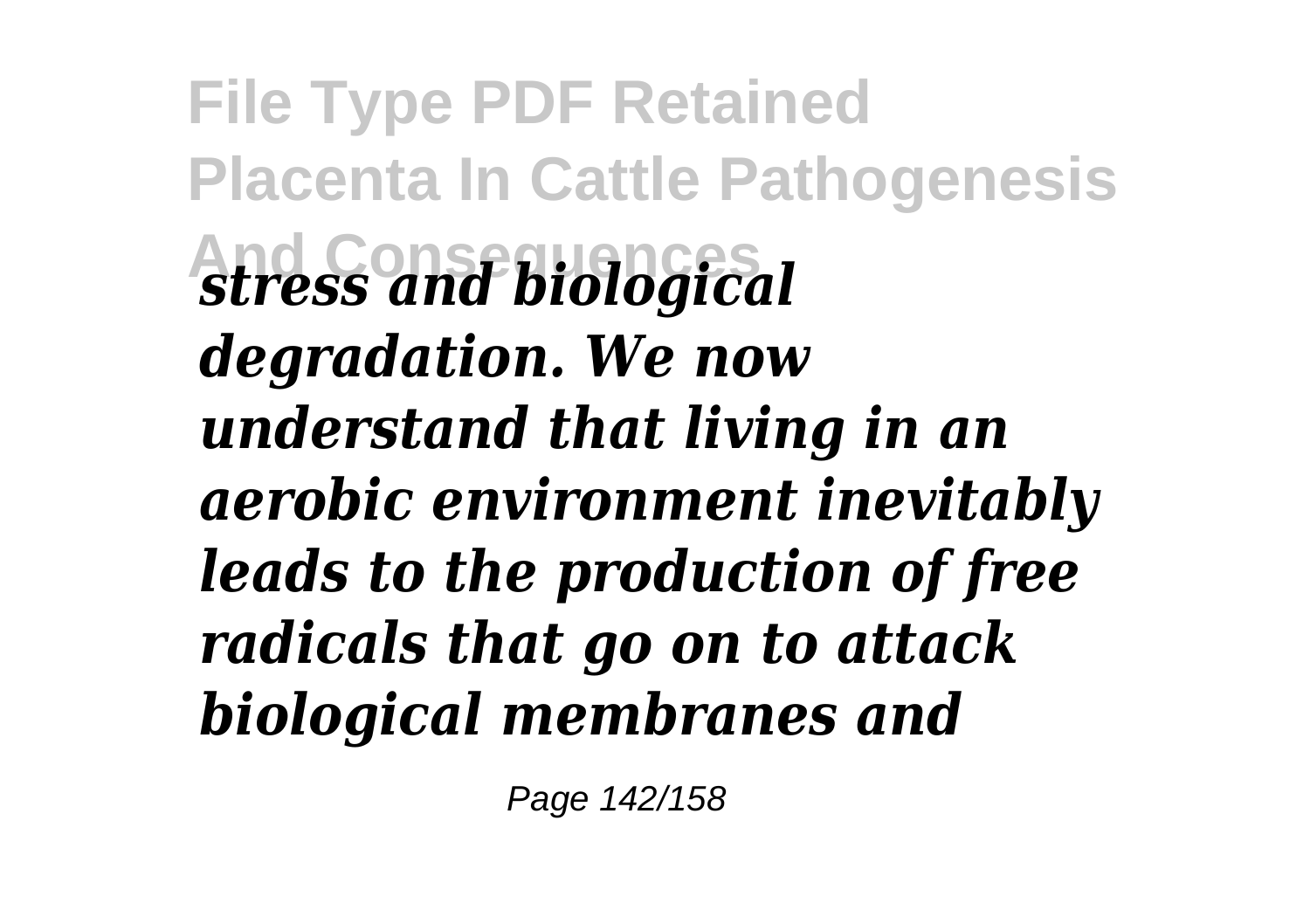**File Type PDF Retained Placenta In Cattle Pathogenesis And Consequences** *lipoproteins via oxidation in a process called lipid peroxidation. Reacting with carbon-based molecules such as polyunsaturated fatty acids, these free radicals cause oxidative stress and tissue*

Page 143/158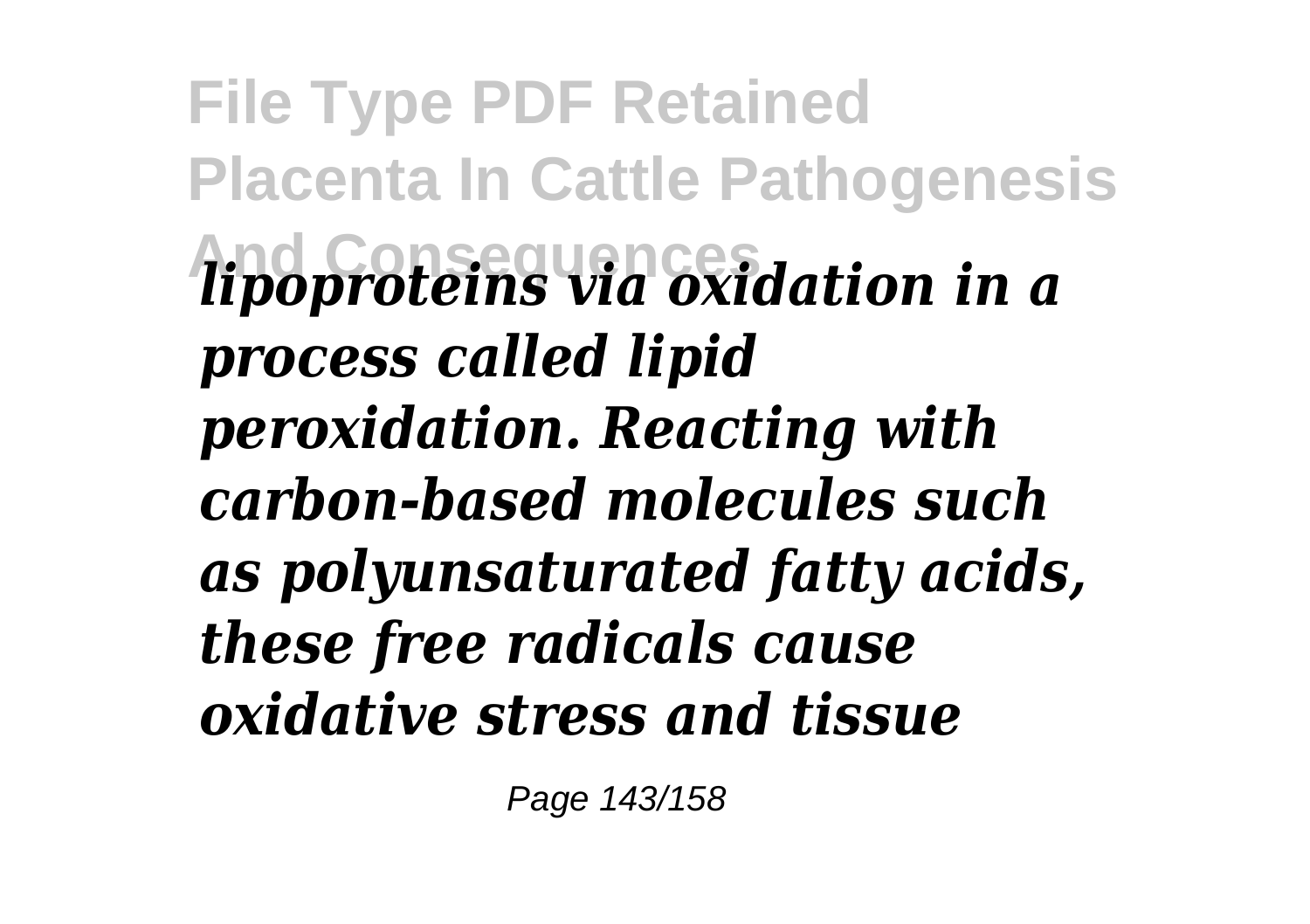**File Type PDF Retained Placenta In Cattle Pathogenesis And Consequences** *damage. The purpose of Studies on Veterinary Medicine is to inform clinicians, students and others of the plethora of consequences that free radical damage (ROS) has on various*

Page 144/158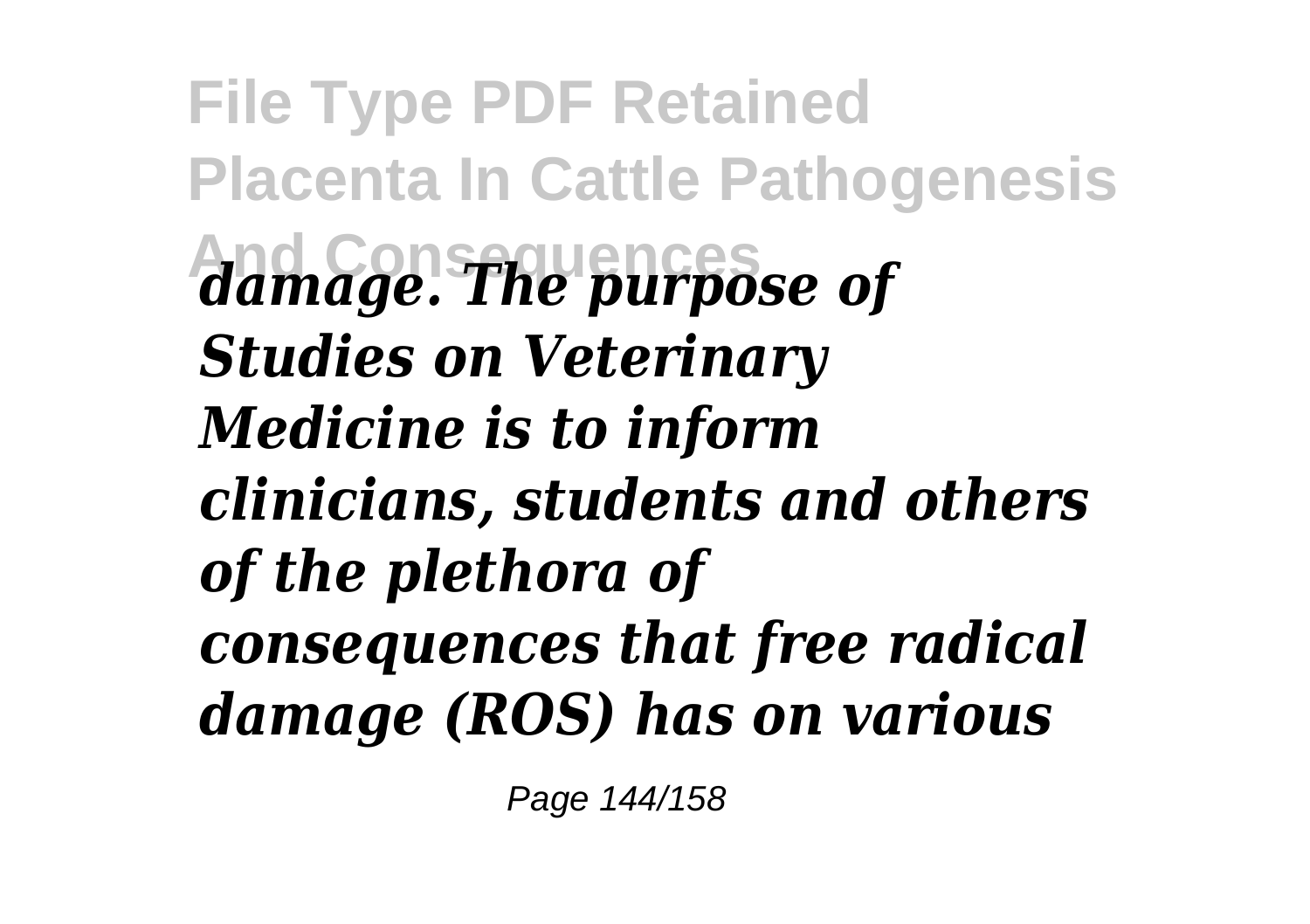**File Type PDF Retained Placenta In Cattle Pathogenesis And Consequences** *cells, tissues, and organs, as well as in different species of animals. The chapters also analyze the effects of oxidative stress on aging and various morbidities such as diabetes, cognitive dysfunction and*

Page 145/158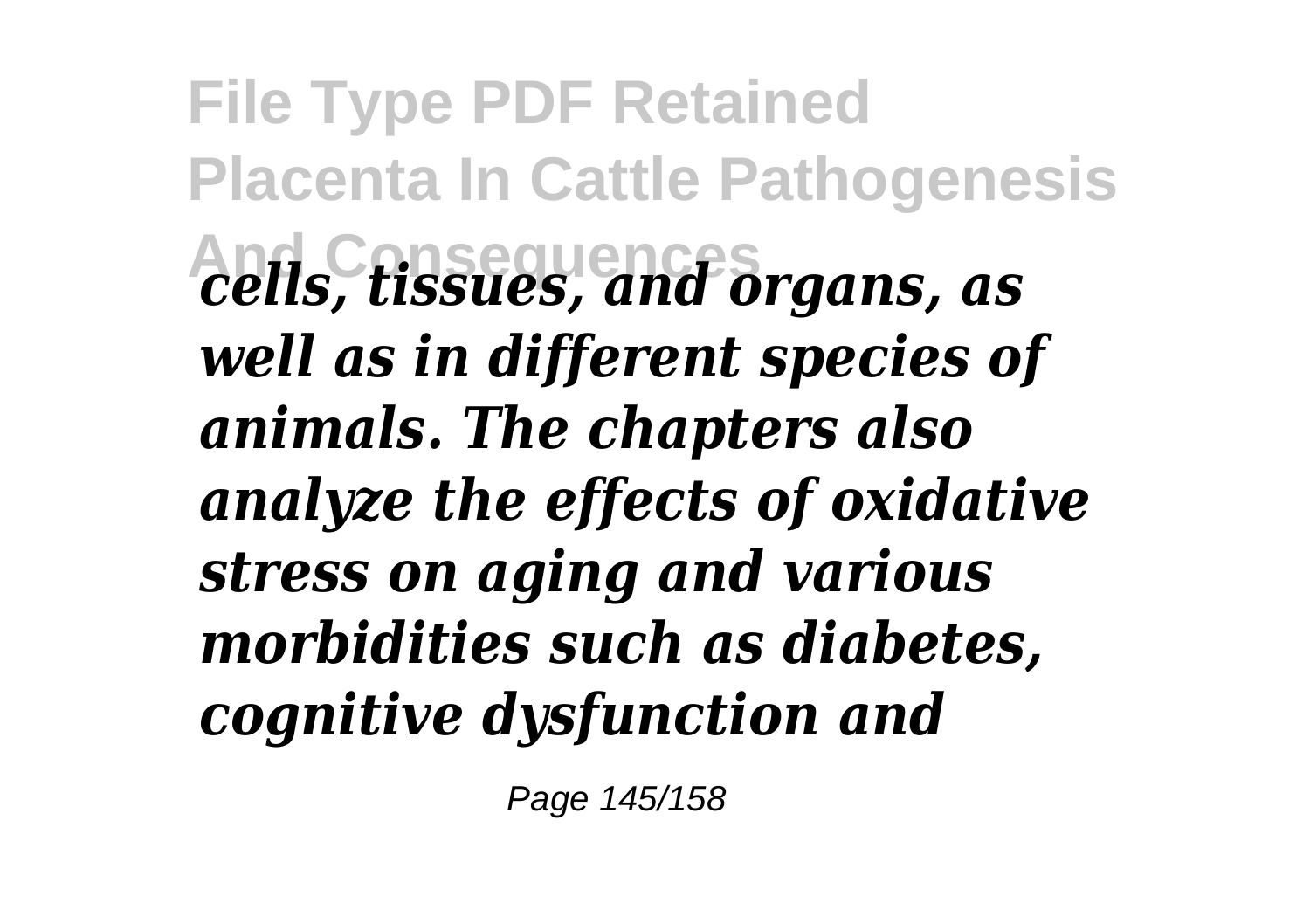**File Type PDF Retained Placenta In Cattle Pathogenesis And Consequences** *heart disease. Contributors variously present their interpretation of the role played by oxidative damage in disease and assess the benefits of antioxidant therapies. The all-new Fourth Edition of*

Page 146/158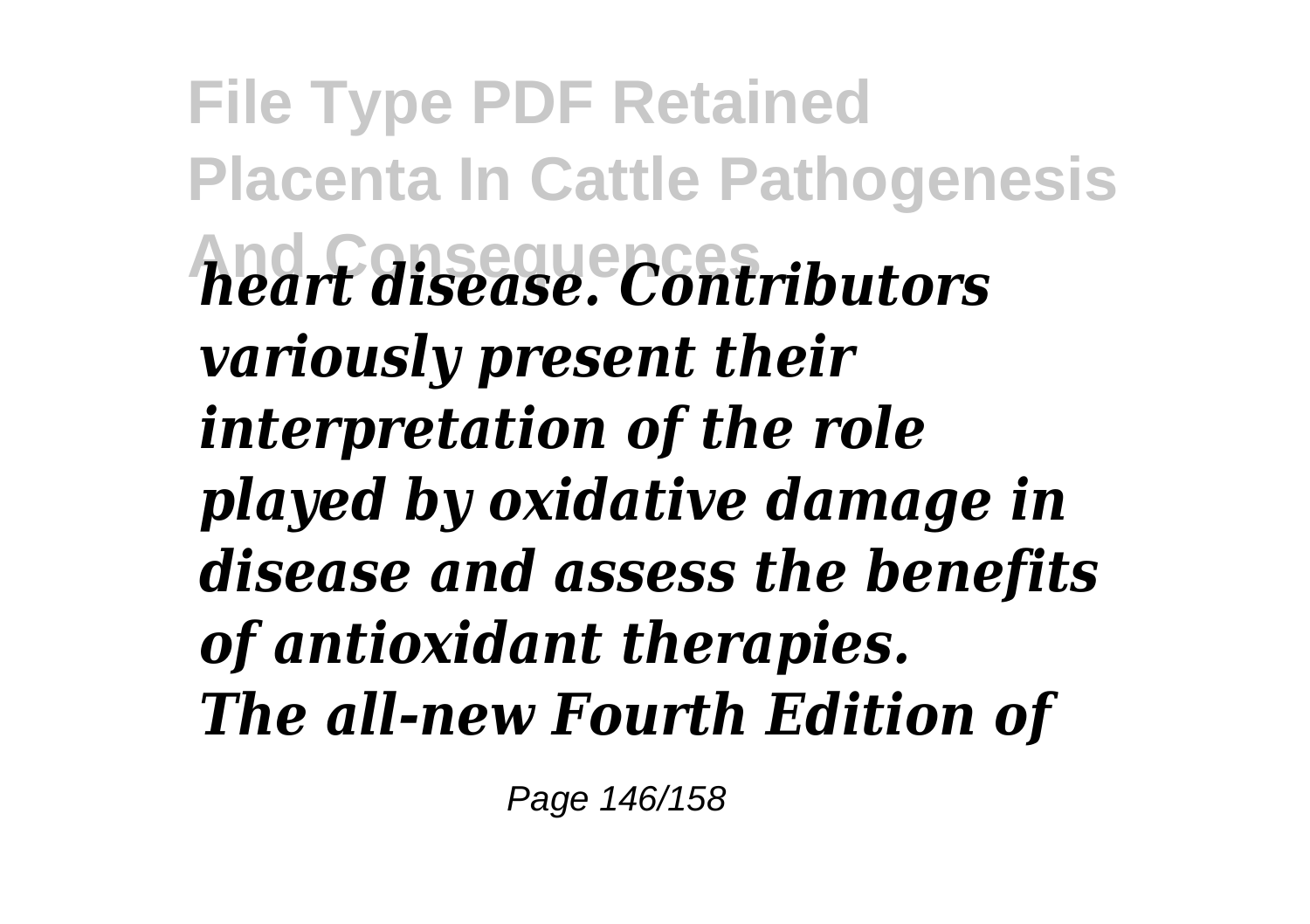**File Type PDF Retained Placenta In Cattle Pathogenesis Pathology of Domestic Animals** *comprehensively covers the biology and pathology of diseases of domestic animals on a systemic basic. Updated and expanded to reflect the current knowledge of the study*

Page 147/158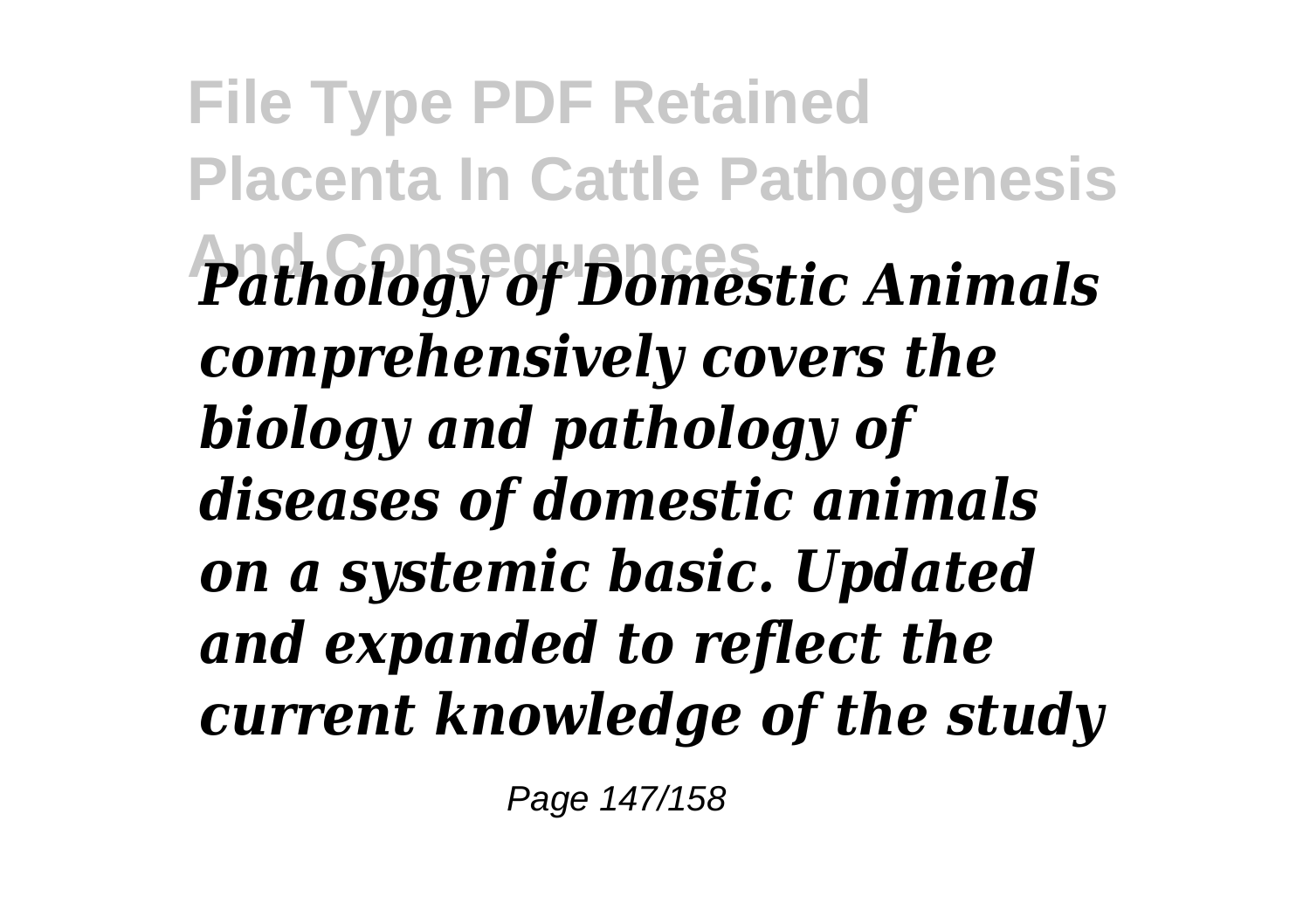**File Type PDF Retained Placenta In Cattle Pathogenesis And Consequences** *of domestic animal diseases, this three-volume set appeals to veterinarians, veterinary students, trainee veterinary pathologists learning the scope of their field, and practicing pathologists confronted with*

Page 148/158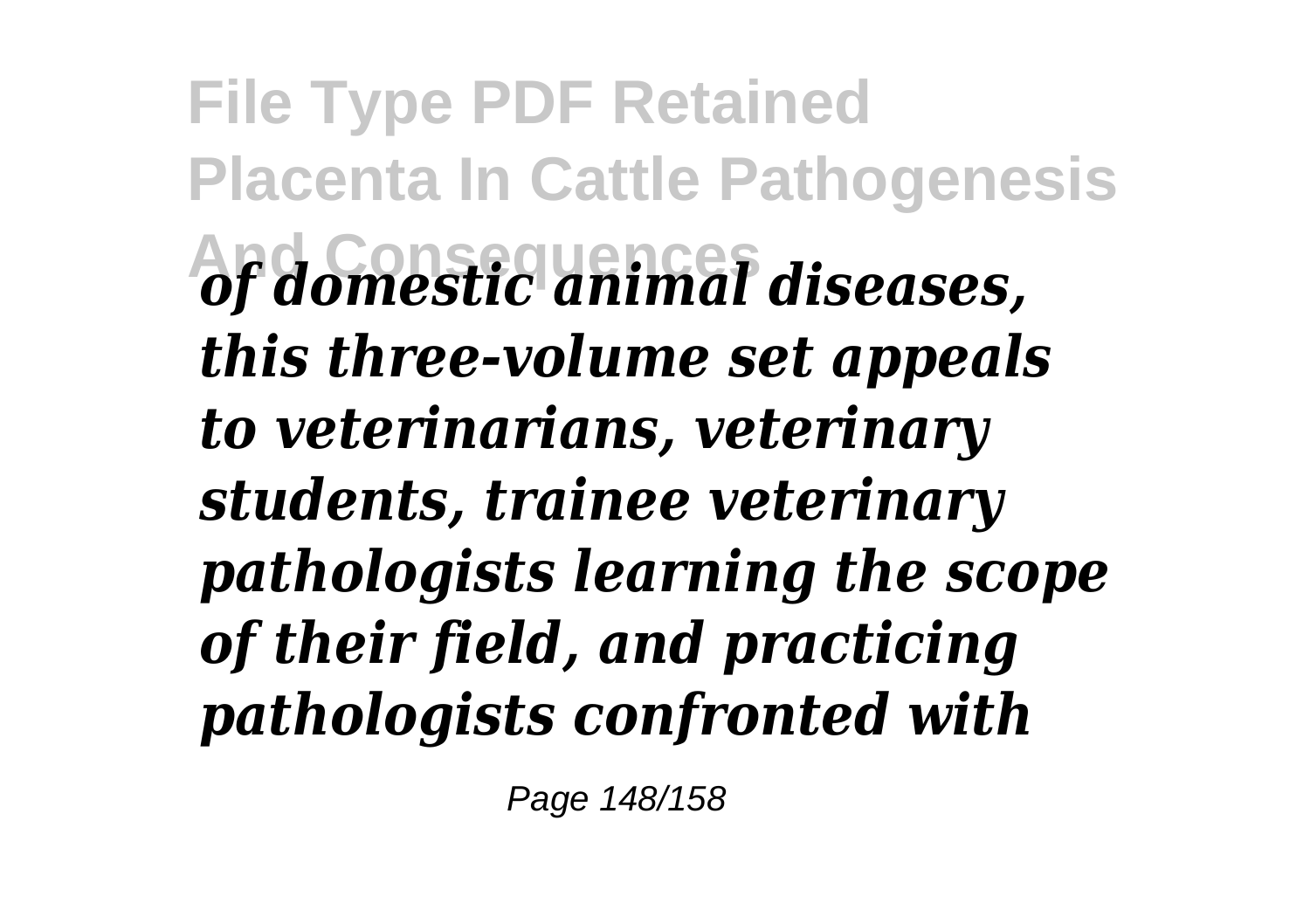**File Type PDF Retained Placenta In Cattle Pathogenesis And Consequences** *diagnostic problems. Improvements over the Third Edition: \* All material completely updated and expanded to reflect the current knowledge of the study of diseases of domestic animals \**

Page 149/158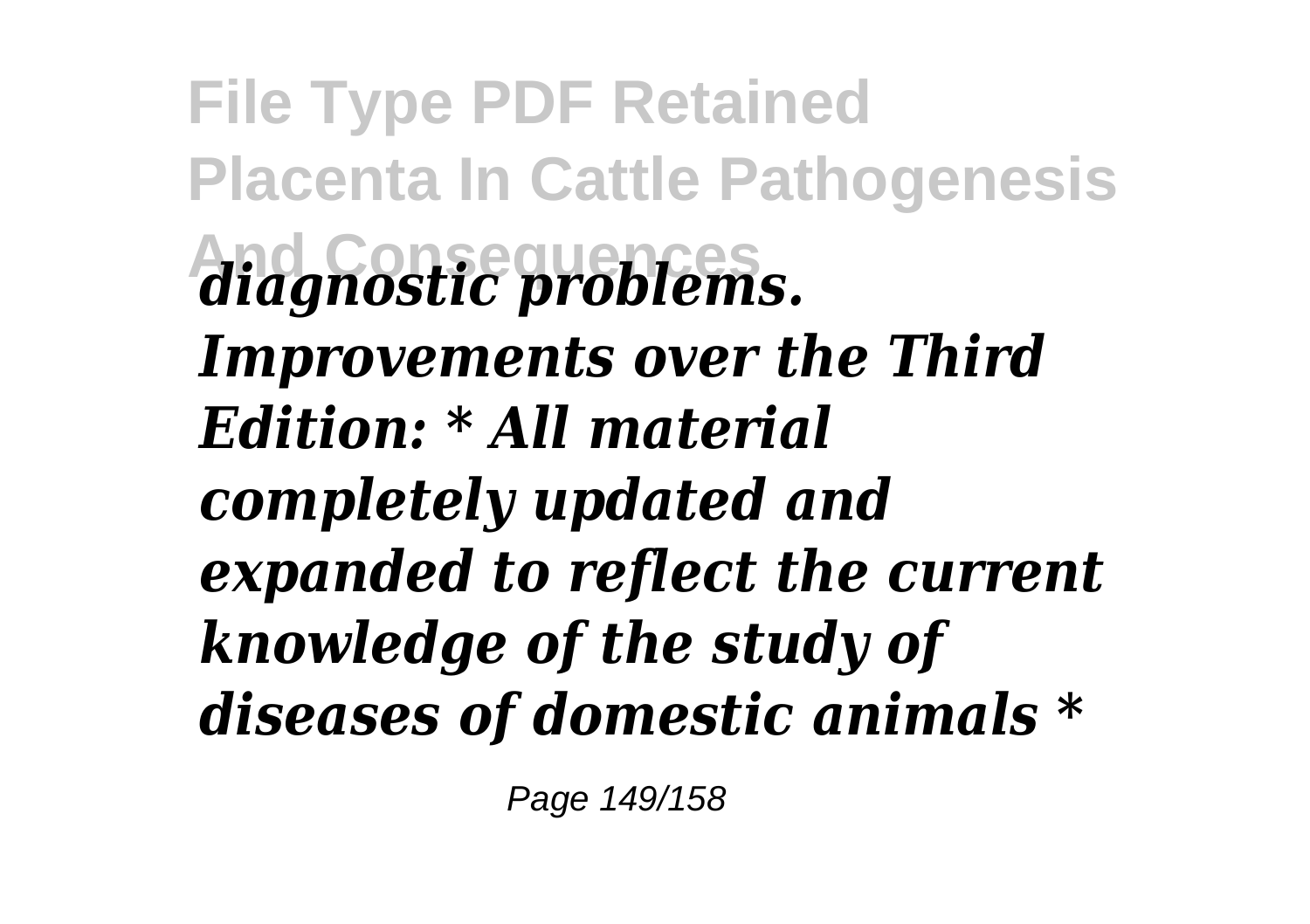**File Type PDF Retained Placenta In Cattle Pathogenesis And Consequences** *Covers the biology and pathology of diseases of domestic animals on a global basis \* Emphasizes the pattern of disease and the defense mechanisms of each organ system \* Several new*

Page 150/158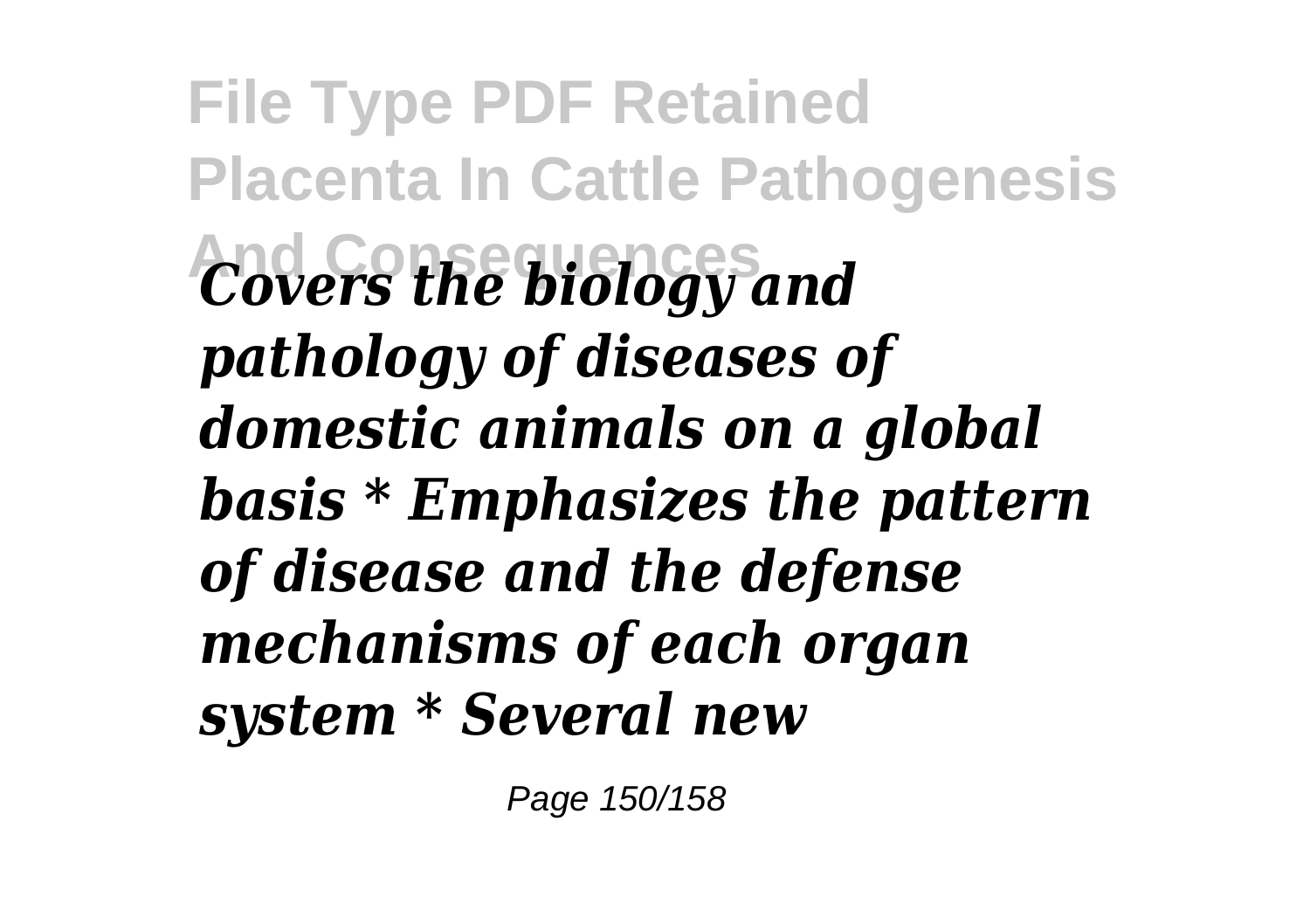**File Type PDF Retained Placenta In Cattle Pathogenesis And Consequences** *illustrations Pathology of Domestic Animals, Volume 1 elaborates on the bone structure and diseases, as well as the genital, circulatory, and respiratory systems, of domestic animals.*

Page 151/158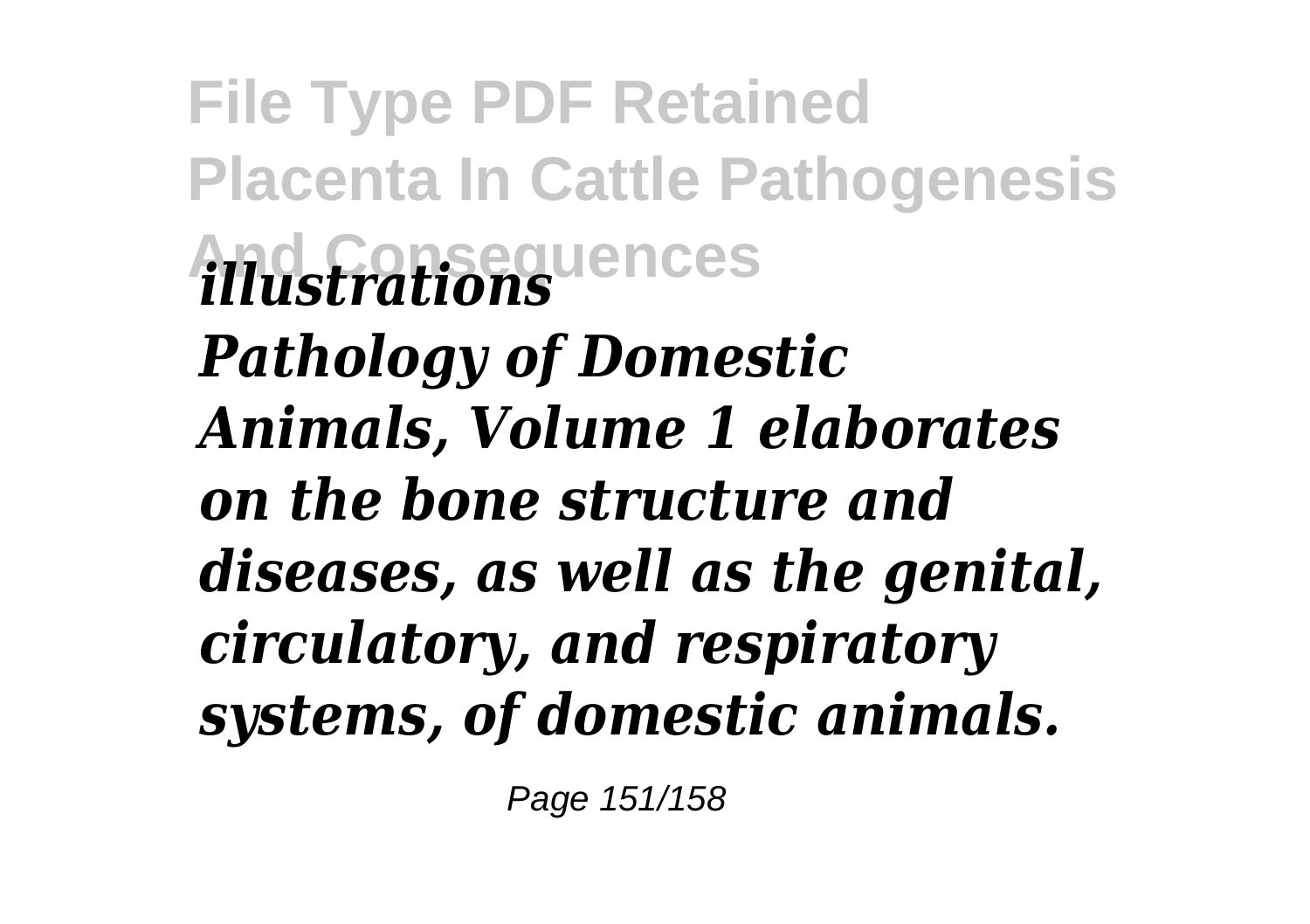**File Type PDF Retained Placenta In Cattle Pathogenesis And Consequences** *The manuscript first offers information on bones, joints, and synovial structures and diseases of joints, including adaptational deformities of the skeleton, metabolic diseases of bones, necrosis and*

Page 152/158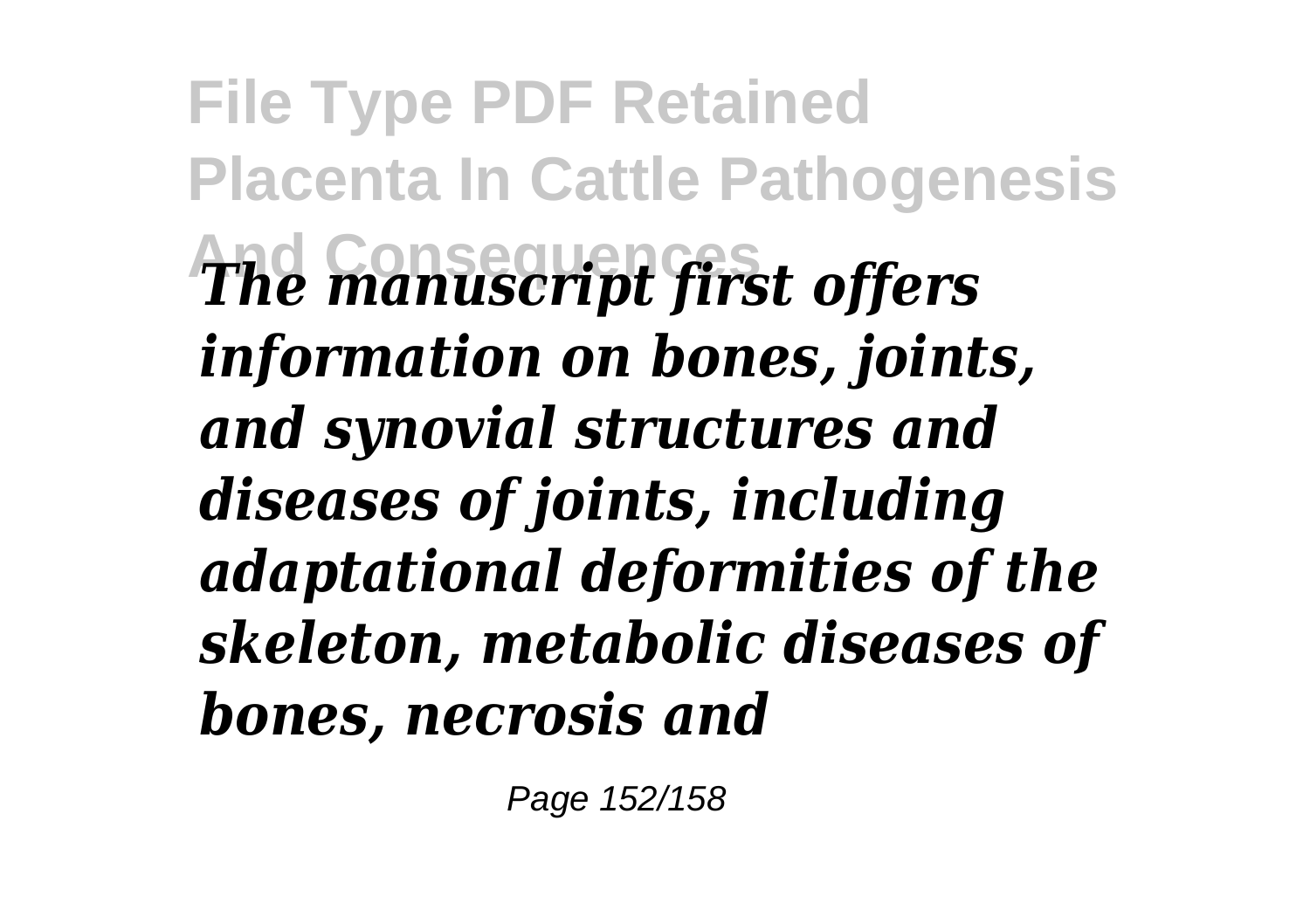**File Type PDF Retained Placenta In Cattle Pathogenesis And Consequences** *inflammation of bones, and discontinuities of bone and the healing of fractures. The text then ponders on the circulatory and respiratory systems. Discussions focus on congenital anomalies of the*

Page 153/158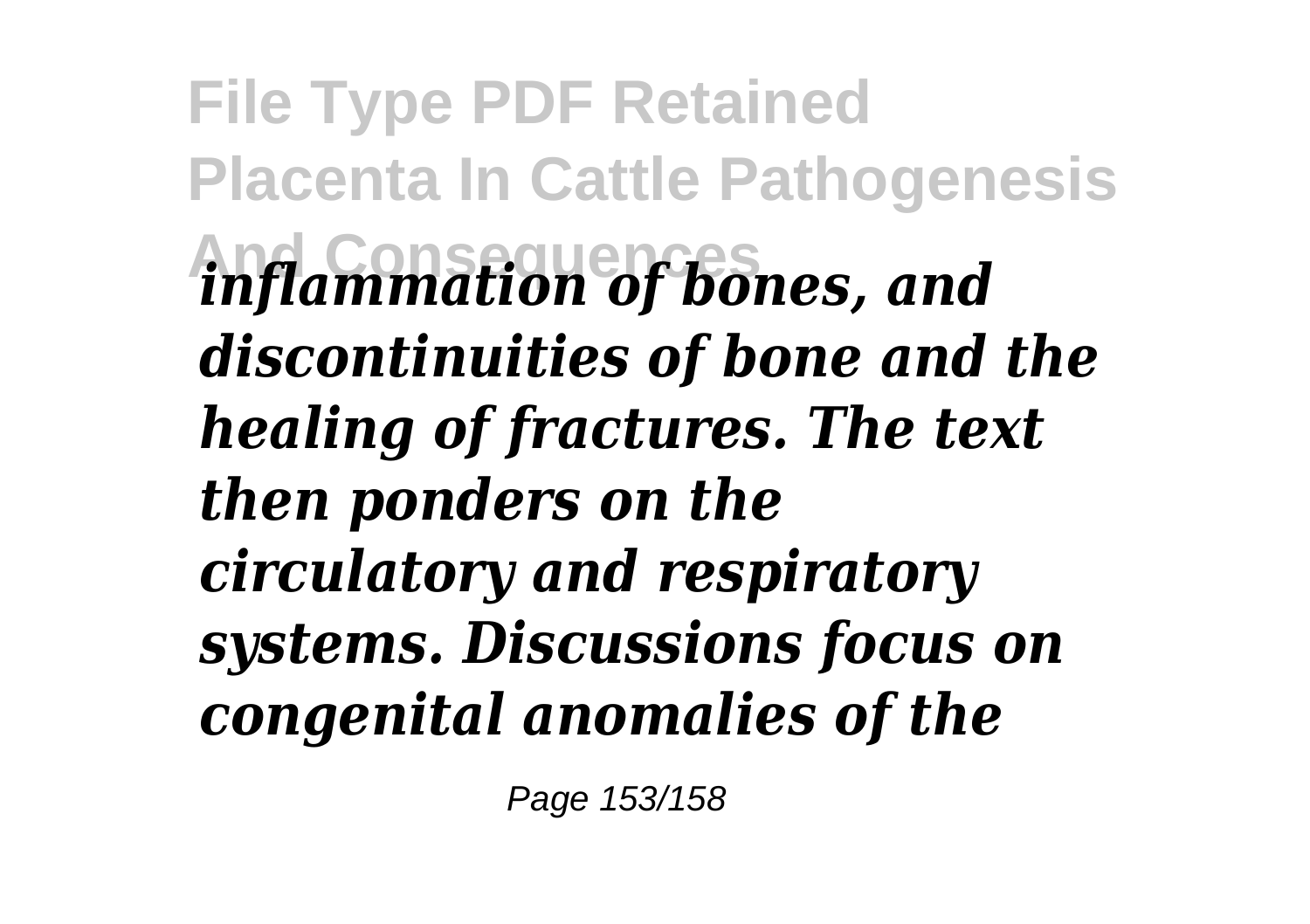**File Type PDF Retained Placenta In Cattle Pathogenesis And Consequences** *heart and large vessels, myocardium, hypertrophy and dilation of the heart, pharynx and guttural pouches, larynx and trachea, lungs, and pleura and mediastinum. The publication examines the*

Page 154/158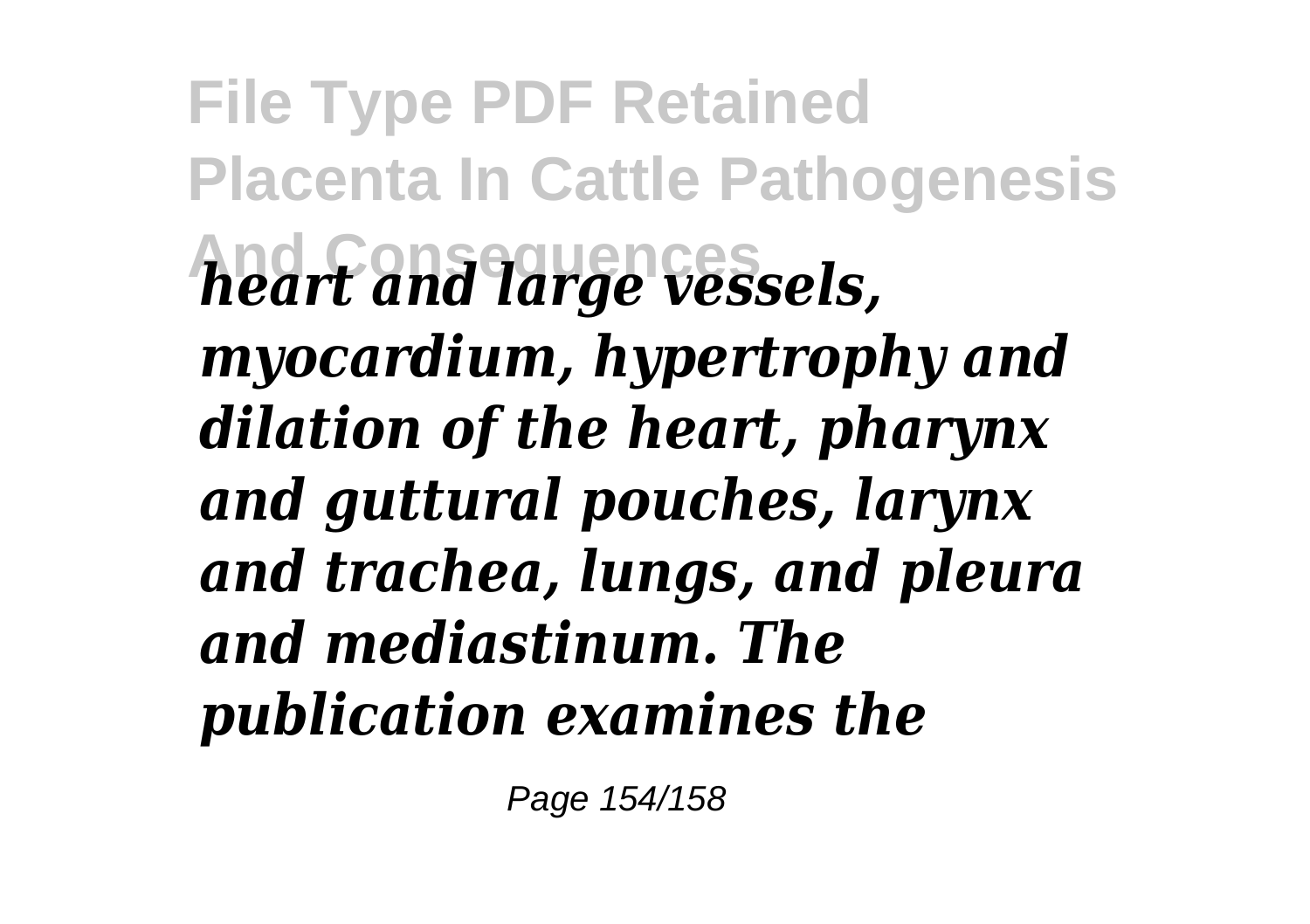**File Type PDF Retained Placenta In Cattle Pathogenesis And Consequences** *haemopoietic system and endocrine glands. Topics include blood and bone marrow, general reactions of erythrocytes to injury, lymphoreticular tissues, adrenal glands and*

Page 155/158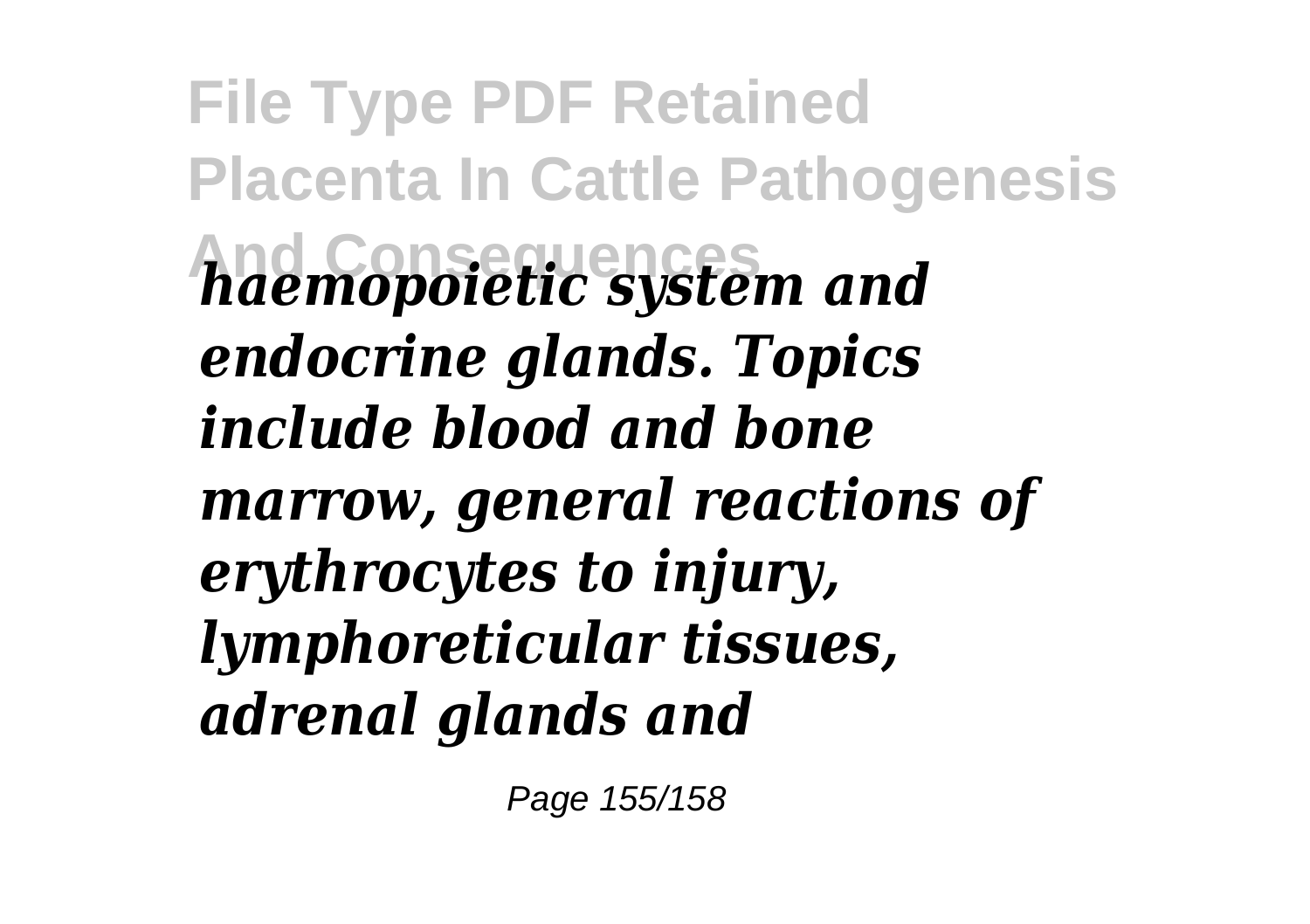**File Type PDF Retained Placenta In Cattle Pathogenesis And Consequences** *paraganglia, and polycythaemia. The book then reviews the male and female genital systems. The manuscript is a valuable source of data for readers interested in the pathology of*

Page 156/158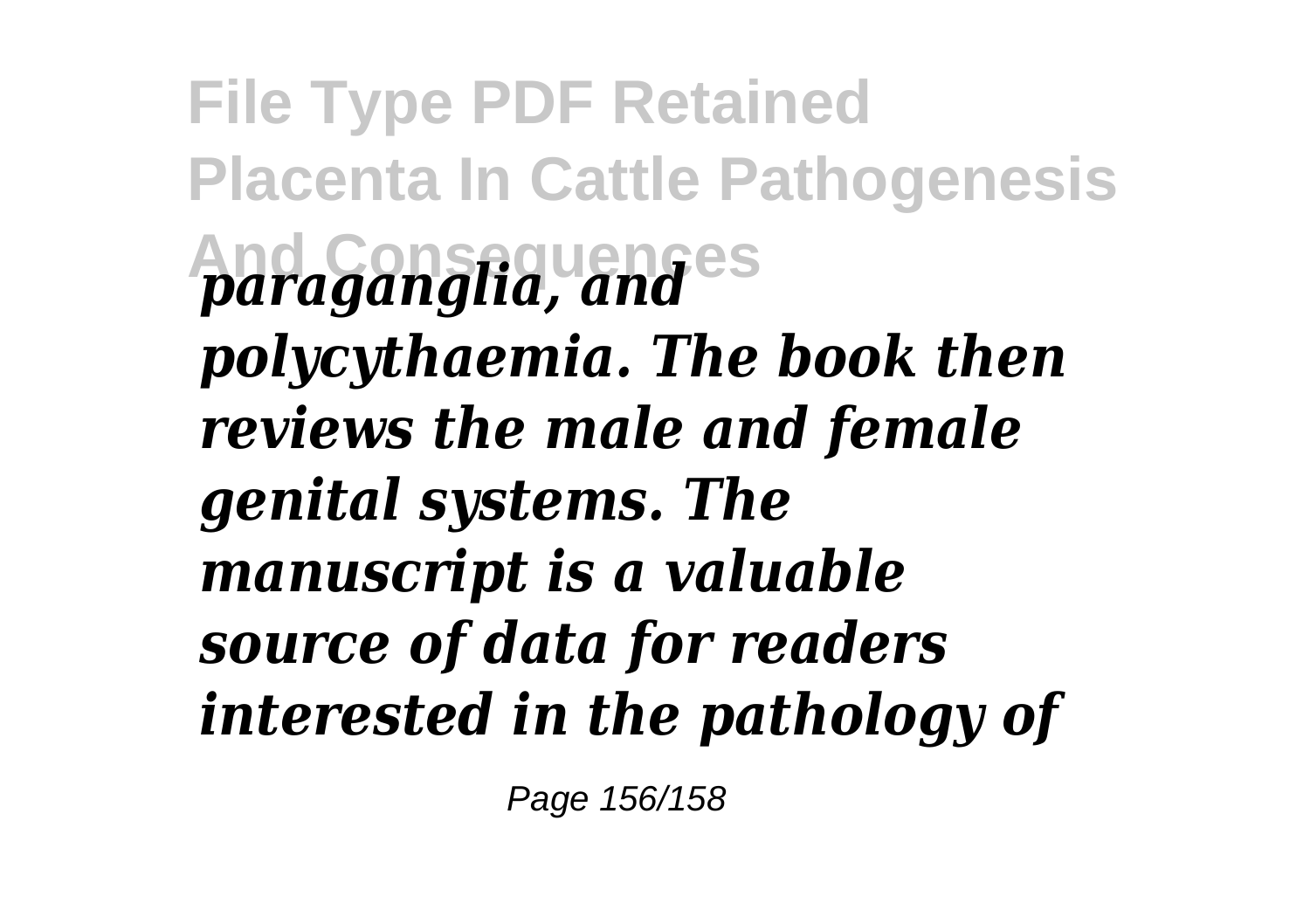**File Type PDF Retained Placenta In Cattle Pathogenesis And Consequences** *domestic animals. Reproductive Pathology of Domestic Mammals Issues in Veterinary Research and Medicine: 2011 Edition Neosporosis in Animals The Initiation of Milk*

Page 157/158